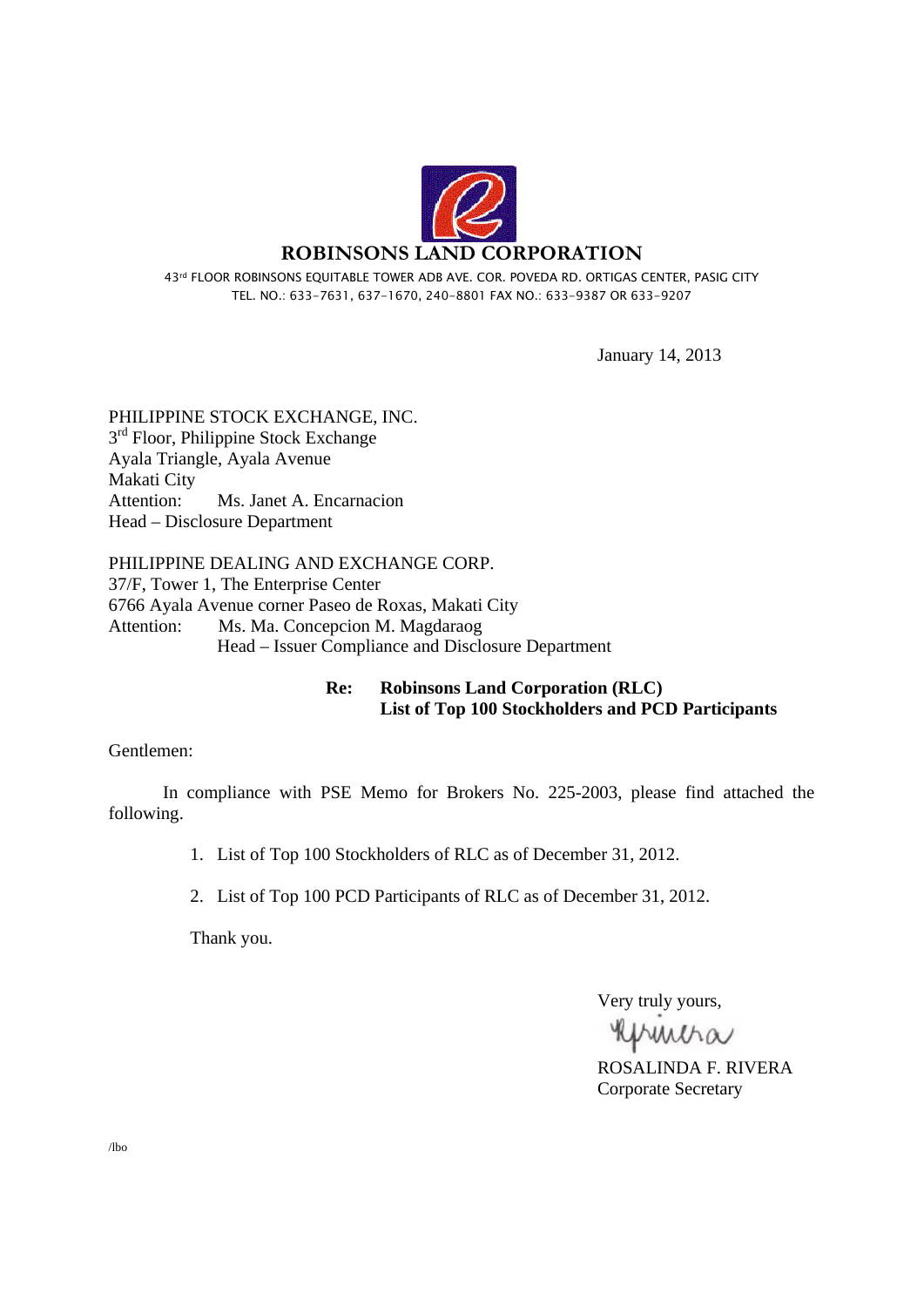|                             |                                       |                                                        | AS OF DECEMBER 31, 2012           |                                                                                                            |                                            |                        |                               |
|-----------------------------|---------------------------------------|--------------------------------------------------------|-----------------------------------|------------------------------------------------------------------------------------------------------------|--------------------------------------------|------------------------|-------------------------------|
| <b>RANK</b><br><sup>1</sup> | <b>STOCKHOLDER NUMBER</b><br>10003137 | <b>STOCKHOLDER NAME</b><br>J. G. SUMMIT HOLDINGS, INC. | <b>NATIONALITY</b><br>${\sf FIL}$ | <b>CERTIFICATE CLASS</b><br>U                                                                              | <b>OUTSTANDING SHARES</b><br>2,496,114,787 | PERCENTAGE<br>60.9725% | <b>TOTAL</b><br>2,496,114,787 |
|                             |                                       |                                                        |                                   |                                                                                                            |                                            |                        |                               |
|                             |                                       | 29/F GALLERIA CORPORATE CTR.                           |                                   |                                                                                                            |                                            |                        |                               |
|                             |                                       | EDSA COR. ORTIGAS AVE.                                 |                                   |                                                                                                            |                                            |                        |                               |
|                             |                                       | MANDALUYONG CITY                                       |                                   |                                                                                                            |                                            |                        |                               |
|                             |                                       |                                                        |                                   |                                                                                                            |                                            |                        |                               |
| $\overline{2}$              | 16012118                              | PCD NOMINEE CORPORATION (NON-FILIPINO)                 | <b>NOF</b>                        | U                                                                                                          | 1,023,196,000                              | 24.9936%               | 1,023,196,000                 |
|                             |                                       | 37/F THE ENTERPRISE CENTER TOWER 1,                    |                                   |                                                                                                            |                                            |                        |                               |
|                             |                                       | COR. PASEO DE ROXAS, AYALA AVENUE,                     |                                   |                                                                                                            |                                            |                        |                               |
|                             |                                       | MAKATI CITY                                            |                                   |                                                                                                            |                                            |                        |                               |
|                             |                                       |                                                        |                                   |                                                                                                            |                                            |                        |                               |
| $\overline{\mathbf{3}}$     | 16012119                              | PCD NOMINEE CORPORATION (FILIPINO)                     | ${\sf FIL}$                       | $\sf U$                                                                                                    | 539,647,785                                | 13.1819%               | 539,647,785                   |
|                             |                                       | 37/F THE ENTERPRISE CENTER TOWER 1,                    |                                   |                                                                                                            |                                            |                        |                               |
|                             |                                       |                                                        |                                   |                                                                                                            |                                            |                        |                               |
|                             |                                       | COR. PASEO DE ROXAS, AYALA AVENUE                      |                                   |                                                                                                            |                                            |                        |                               |
|                             |                                       | MAKATI CITY                                            |                                   |                                                                                                            |                                            |                        |                               |
|                             |                                       |                                                        |                                   |                                                                                                            |                                            |                        |                               |
| $\overline{4}$              | 25003905                              | ELIZABETH YU                                           | ${\sf FIL}$                       | U                                                                                                          | 8,737,200                                  | 0.2134%                | 8,737,200                     |
|                             |                                       | 517 BUENDIA AVENUE EXT.,                               |                                   |                                                                                                            |                                            |                        |                               |
|                             |                                       | MAKATI, METRO MANILA                                   |                                   |                                                                                                            |                                            |                        |                               |
|                             |                                       |                                                        |                                   |                                                                                                            |                                            |                        |                               |
|                             |                                       |                                                        |                                   |                                                                                                            |                                            |                        |                               |
|                             |                                       | JOHN GOKONGWEI JR.                                     |                                   |                                                                                                            |                                            |                        | 8,124,721                     |
| 5                           | 07009702                              |                                                        | ${\sf FIL}$                       | $\sf U$                                                                                                    | 8,124,721                                  | 0.1984%                |                               |
|                             |                                       | 44/F ROBINSONS EQUITABLE TOWER,                        |                                   |                                                                                                            |                                            |                        |                               |
|                             |                                       | ADB AVENUE CORNER POVEDA ST.,                          |                                   |                                                                                                            |                                            |                        |                               |
|                             |                                       | ORTIGAS CENTER, PASIG CITY                             |                                   |                                                                                                            |                                            |                        |                               |
|                             |                                       |                                                        |                                   |                                                                                                            |                                            |                        |                               |
| 6                           | 03018365                              | CEBU LIBERTY LUMBER                                    | ${\sf FIL}$                       | U                                                                                                          | 2,203,200                                  | 0.0538%                | 2,203,200                     |
|                             |                                       | 173 M.J. CUENCO AVENUE                                 |                                   |                                                                                                            |                                            |                        |                               |
|                             |                                       | CEBU CITY                                              |                                   |                                                                                                            |                                            |                        |                               |
|                             |                                       |                                                        |                                   |                                                                                                            |                                            |                        |                               |
|                             |                                       |                                                        |                                   |                                                                                                            |                                            |                        |                               |
|                             |                                       |                                                        |                                   |                                                                                                            |                                            |                        |                               |
| $\overline{7}$              | 07009708                              | JAMES L. GO                                            | FIL                               | U                                                                                                          | 1,685,994                                  | 0.0411%                | 1,685,994                     |
|                             |                                       | 43/F ROBINSONS EQUITABLE TOWER,                        |                                   |                                                                                                            |                                            |                        |                               |
|                             |                                       | ADB AVENUE CORNER POVEDA ST.,                          |                                   |                                                                                                            |                                            |                        |                               |
|                             |                                       | ORTIGAS CENTER, PASIG CITY                             |                                   |                                                                                                            |                                            |                        |                               |
|                             |                                       |                                                        |                                   |                                                                                                            |                                            |                        |                               |
| 8                           | 07016023                              | ELIZABETH Y. GOKONGWEI AND/OR JOHN GOKONGWEI JR.       | ${\sf FIL}$                       | U                                                                                                          | 988,000                                    | 0.0241%                | 988,000                       |
|                             |                                       |                                                        |                                   |                                                                                                            |                                            |                        |                               |
|                             |                                       | 43/F ROBINSONS EQUITABLE TOWER                         |                                   |                                                                                                            |                                            |                        |                               |
|                             |                                       | ADB AVE. COR POVEDA ROAD                               |                                   |                                                                                                            |                                            |                        |                               |
|                             |                                       | PASIG CITY                                             |                                   |                                                                                                            |                                            |                        |                               |
|                             |                                       |                                                        |                                   |                                                                                                            |                                            |                        |                               |
| 9                           | 17001996                              | QUALITY INVESTMENTS & SEC CORP                         | ${\sf FIL}$                       | U                                                                                                          | 903,000                                    | 0.0220%                | 903,000                       |
|                             |                                       | SUITE 1602, TYTANA PLAZA BLDG.                         |                                   |                                                                                                            |                                            |                        |                               |
|                             |                                       | ORIENTE ST. COR. PLAZA LORENZO                         |                                   |                                                                                                            |                                            |                        |                               |
|                             |                                       | <b>BINONDO MANILA</b>                                  |                                   |                                                                                                            |                                            |                        |                               |
|                             |                                       |                                                        |                                   |                                                                                                            |                                            |                        |                               |
|                             |                                       |                                                        |                                   |                                                                                                            |                                            |                        |                               |
| $10\,$                      | 13011076                              | ALBERTO MENDOZA AND/OR JEANIE MENDOZA                  | ${\sf FIL}$                       | $\sf U$                                                                                                    | 532,800                                    | 0.0130%                | 532,800                       |
|                             |                                       | 1145 AGUILAR STREET                                    |                                   |                                                                                                            |                                            |                        |                               |
|                             |                                       | STA. CRUZ, METRO MANILA                                |                                   |                                                                                                            |                                            |                        |                               |
|                             |                                       |                                                        |                                   |                                                                                                            |                                            |                        |                               |
|                             |                                       |                                                        |                                   |                                                                                                            |                                            |                        |                               |
| $11\,$                      | 0700000004                            | ELIZABETH YU GOKONGWEI                                 | ${\sf FIL}$                       | $\mathsf{U}% _{T}=\mathsf{U}_{T}\!\left( a,b\right) ,\ \mathsf{U}_{T}=\mathsf{U}_{T}\!\left( a,b\right) ,$ | 499,500                                    | 0.0122%                | 499,500                       |
|                             |                                       | C/O GOKONGWEI BROTHERS FOUNDATION                      |                                   |                                                                                                            |                                            |                        |                               |
|                             |                                       | 44/F ROBINSONS EQUITABLE TOWER                         |                                   |                                                                                                            |                                            |                        |                               |
|                             |                                       | ADB AVENUE COR. POVEDA ST.                             |                                   |                                                                                                            |                                            |                        |                               |
|                             |                                       |                                                        |                                   |                                                                                                            |                                            |                        |                               |
|                             |                                       | PASIG CITY                                             |                                   |                                                                                                            |                                            |                        |                               |
| 12                          | 07009705                              | ROBINA YU GOKONGWEI                                    | ${\sf FIL}$                       | $\sf U$                                                                                                    | 360,000                                    | 0.0087%                | 360,000                       |
|                             |                                       | 517 BUENDIA AVE EXT                                    |                                   |                                                                                                            |                                            |                        |                               |
|                             |                                       | 1200 MAKATI METRO MLA                                  |                                   |                                                                                                            |                                            |                        |                               |
|                             |                                       |                                                        |                                   |                                                                                                            |                                            |                        |                               |
|                             |                                       |                                                        |                                   |                                                                                                            |                                            |                        |                               |
| 13                          | 07016022                              | FREDERICK DY GO                                        | ${\sf FIL}$                       | U                                                                                                          | 337,501                                    | 0.0082%                | 337,501                       |
|                             |                                       | 43/F ROBINSONS EQUITABLE TOWER                         |                                   |                                                                                                            |                                            |                        |                               |
|                             |                                       |                                                        |                                   |                                                                                                            |                                            |                        |                               |
|                             |                                       | ADB AVE. COR.POVEDA RD.,                               |                                   |                                                                                                            |                                            |                        |                               |
|                             |                                       | ORTIGAS CENTER, PASIG CITY                             |                                   |                                                                                                            |                                            |                        |                               |
|                             |                                       | 1605                                                   |                                   |                                                                                                            |                                            |                        |                               |
| 14                          | 21003475                              | SAMUEL C. UY                                           | ${\sf FIL}$                       | U                                                                                                          | 324,000                                    | 0.0079%                | 324,000                       |
|                             |                                       | C/O DIMDI CENTER                                       |                                   |                                                                                                            |                                            |                        |                               |
|                             |                                       | ASAJE II BLDG., SAN PEDRO ST.                          |                                   |                                                                                                            |                                            |                        |                               |
|                             |                                       | DAVAO CITY, 8000                                       |                                   |                                                                                                            |                                            |                        |                               |
|                             |                                       |                                                        |                                   |                                                                                                            |                                            |                        |                               |
|                             |                                       |                                                        |                                   |                                                                                                            |                                            |                        |                               |
| 15                          | 07016020                              | JOHN L. GOKONGWEI JR                                   | ${\sf FIL}$                       | U                                                                                                          | 300,000                                    | 0.0073%                | 300,000                       |
|                             |                                       | 43/F ROBINSONS EQUITABLE TOWER                         |                                   |                                                                                                            |                                            |                        |                               |
|                             |                                       | ADB AVE COR POVEDA ROAD                                |                                   |                                                                                                            |                                            |                        |                               |
|                             |                                       | PASIG CITY                                             |                                   |                                                                                                            |                                            |                        |                               |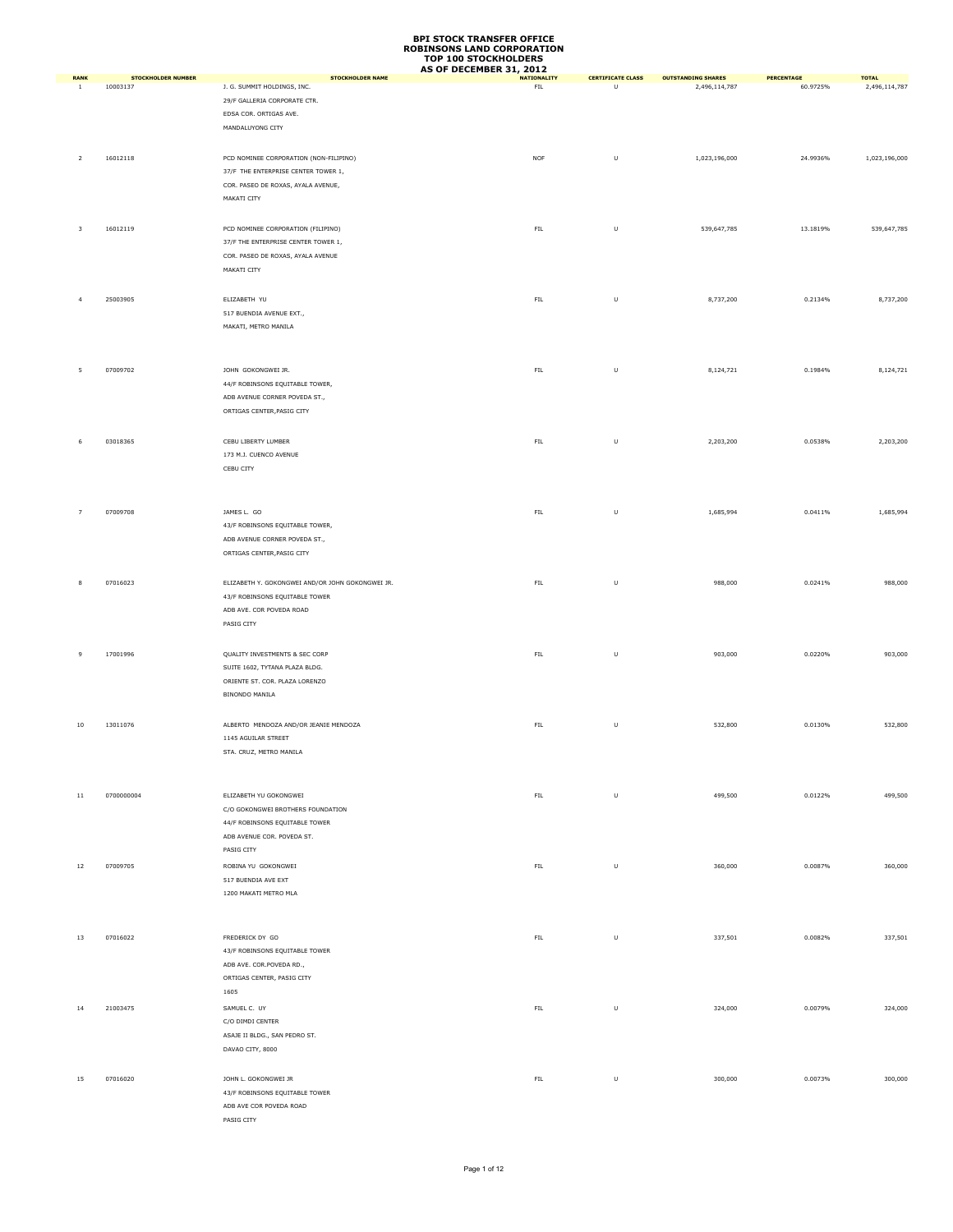|                   |                                       |                                                                                                           | AS OF DECEMBER 31, 2012           |                                                                                                            |                                      |                              |                         |
|-------------------|---------------------------------------|-----------------------------------------------------------------------------------------------------------|-----------------------------------|------------------------------------------------------------------------------------------------------------|--------------------------------------|------------------------------|-------------------------|
| <b>RANK</b><br>16 | <b>STOCKHOLDER NUMBER</b><br>15004202 | <b>STOCKHOLDER NAME</b><br>ONG TIONG<br>CAGAYAN FIRST SUPERMART<br>GONZAGA EXT., TUGUEGARAO               | <b>NATIONALITY</b><br>${\sf FIL}$ | <b>CERTIFICATE CLASS</b><br>U                                                                              | <b>OUTSTANDING SHARES</b><br>204,996 | <b>PERCENTAGE</b><br>0.0050% | <b>TOTAL</b><br>204,996 |
| 17                | 07009721                              | CAGAYAN<br>G & L SECURITIES CO. INC.<br>UNIT 512-B LEE GARDENS TOWER-2,                                   | ${\sf FIL}$                       | U                                                                                                          | 202,400                              | 0.0049%                      | 202,400                 |
| 18                | 07009704                              | SHAW BOULEVARD,<br>MANDALUYONG CITY<br>LISA YU GOKONGWEI                                                  | ${\sf FIL}$                       | $\sf U$                                                                                                    | 180,000                              | 0.0043%                      | 180,000                 |
|                   |                                       | 517 BUENDIA AVE EXT<br>1200 MAKATI METRO MLA                                                              |                                   |                                                                                                            |                                      |                              |                         |
| 19                | 06009348                              | FEBTC #103-00507<br>8/F TBG OPERATIONS, FEBTC<br>FEB CENTER, GIL PUYAT AVE.<br>MAKATI CITY                | ${\sf FIL}$                       | U                                                                                                          | 156,240                              | 0.0038%                      | 156,240                 |
| 20                | 02013410                              | FRANCISCO L. BENEDICTO<br>B.BENEDICTO & SONS., INC.<br>99-101 PLARIDEL ST. CEBU CITY                      | ${\sf FIL}$                       | $\mathsf{U}% _{T}=\mathsf{U}_{T}\!\left( a,b\right) ,\ \mathsf{U}_{T}=\mathsf{U}_{T}\!\left( a,b\right) ,$ | 150,000                              | 0.0036%                      | 150,000                 |
| 20                | 03018571                              | CHING TIONG KENG AND/OR CYNTHIA D. CHING<br>1656 DASMARINAS AVENUE<br>DASMARINAS VILL., MAKATI CITY       | ${\sf FIL}$                       | U                                                                                                          | 150,000                              | 0.0036%                      | 150,000                 |
| 21                | 21003474                              | ARTHUR C. UY<br>C/O DIMDI CENTER<br>ASAJE II BLDG., SAN PEDRO ST.<br>DAVAO CITY, 8000                     | ${\sf FIL}$                       | U                                                                                                          | 144,000                              | 0.0035%                      | 144,000                 |
| 22                | 13011099                              | CATALINO MACARAIG JR AND/OR ARACELI MACARAIG<br>47 CABILDO ST<br>URDANETA VILLAGE<br>MAKATI, METRO MANILA | ${\sf FIL}$                       | U                                                                                                          | 140,000                              | 0.0034%                      | 140,000                 |
| 23                | 20008908                              | JOLLY TING<br>3933 RAMON MAGSAYSAY BLVD<br>STA MESA, MANILA                                               | ${\sf FIL}$                       | U                                                                                                          | 136,800                              | 0.0033%                      | 136,800                 |
| 24                | 03018314                              | CHING TIONG KENG<br>1656 DASMARINAS AVENUE<br>DASMARINAS VILL., MAKATI CITY                               | FL                                | $\sf U$                                                                                                    | 133,200                              | 0.0032%                      | 133,200                 |
| 25                | 20008795                              | ANTONIO S. TANJANGCO<br>542 ARQUIZA ST.,<br>ERMITA, MANILA                                                | ${\sf FIL}$                       | $\sf U$                                                                                                    | 126,599                              | 0.0030%                      | 126,599                 |
| 26                | 03018330                              | FERDINAND CO AND/OR CHRISTOPHER CO<br>250 IBUNA ST<br>SAN JUAN<br>METRO MANILA                            | FL                                | $\sf U$                                                                                                    | 120,000                              | 0.0029%                      | 120,000                 |
| 26                | 03018352                              | VICTORIA NGO CHUA<br>C/O CEBU LIBERTY LUMBER CO INC<br>CEBU CITY                                          | FL                                | $\mathsf{U}% _{T}=\mathsf{U}_{T}\!\left( a,b\right) ,\ \mathsf{U}_{T}=\mathsf{U}_{T}\!\left( a,b\right) ,$ | 120,000                              | 0.0029%                      | 120,000                 |
| 26                | 12010489                              | EDWIN B. LIM<br>#102 E. RODRIGUEZ, LIBIS<br>QUEZON CITY                                                   | ${\sf FIL}$                       | U                                                                                                          | 120,000                              | 0.0029%                      | 120,000                 |
| 27                | 06008883                              | TERESITA FLORES<br>#35 PASEO EMILIO<br>MARIA LUISA ESTATE PARK<br>BANILAD, CEBU CITY                      | FL                                | $\sf U$                                                                                                    | 108,000                              | 0.0026%                      | 108,000                 |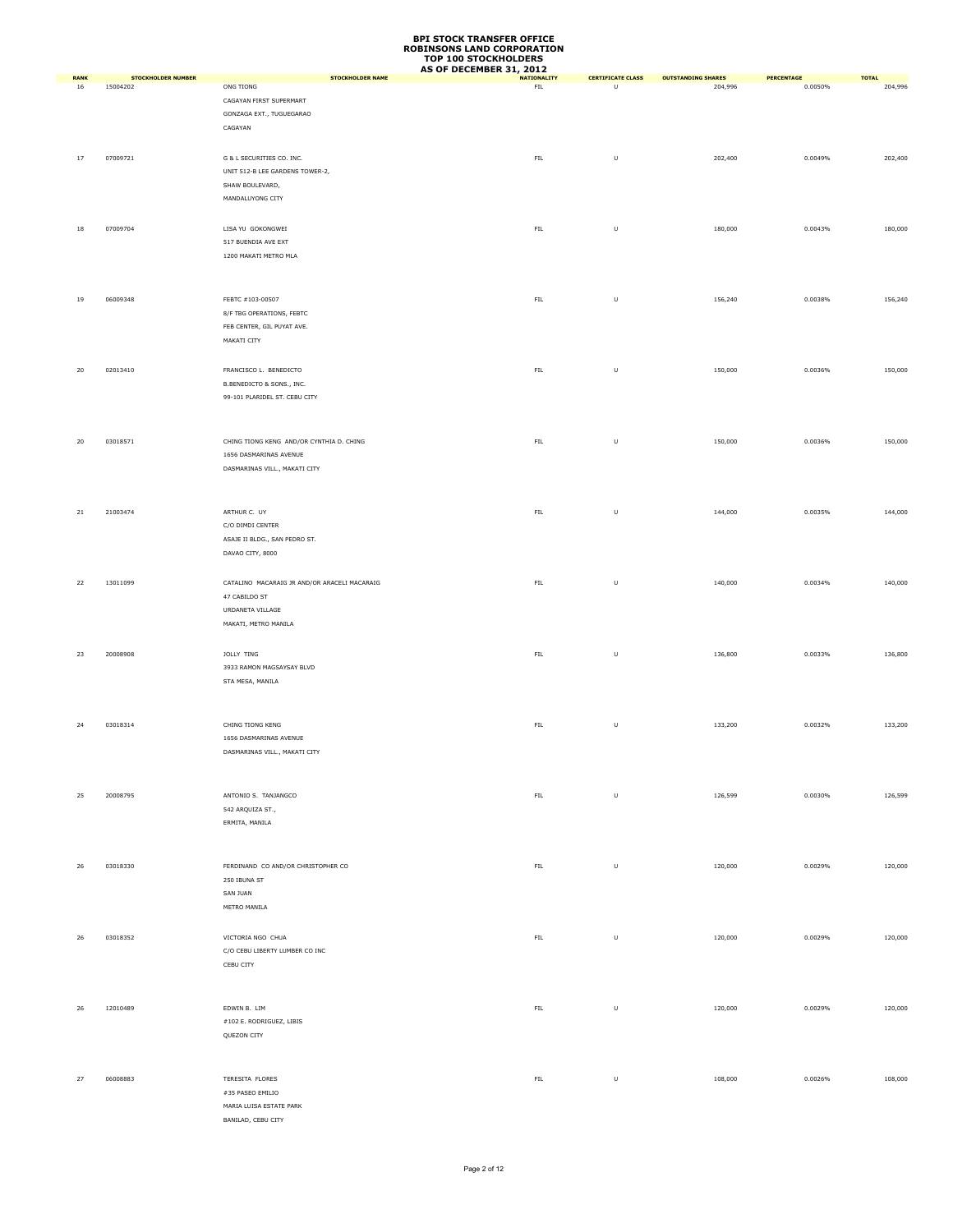|                   |                                       |                                                   | AS OF DECEMBER 31, 2012 |                               |                                      |                       |                         |
|-------------------|---------------------------------------|---------------------------------------------------|-------------------------|-------------------------------|--------------------------------------|-----------------------|-------------------------|
| <b>RANK</b><br>28 | <b>STOCKHOLDER NUMBER</b><br>03018452 | <b>STOCKHOLDER NAME</b><br>VICKY L. CHAN          | FL                      | <b>CERTIFICATE CLASS</b><br>U | <b>OUTSTANDING SHARES</b><br>106,600 | PERCENTAGE<br>0.0026% | <b>TOTAL</b><br>106,600 |
|                   |                                       |                                                   |                         |                               |                                      |                       |                         |
|                   |                                       | 267 IBANEZ ST., LITTLE BAGUIO                     |                         |                               |                                      |                       |                         |
|                   |                                       | SAN JUAN, METRO MANILA                            |                         |                               |                                      |                       |                         |
|                   |                                       |                                                   |                         |                               |                                      |                       |                         |
|                   |                                       |                                                   |                         |                               |                                      |                       |                         |
| 29                | 03018337                              | JAMES L. CHIONGBIAN                               | ${\sf FIL}$             | $\sf U$                       | 100,000                              | 0.0024%               | 100,000                 |
|                   |                                       | EASTERN SHIPPING LINES BLDG.                      |                         |                               |                                      |                       |                         |
|                   |                                       |                                                   |                         |                               |                                      |                       |                         |
|                   |                                       | ANDA CIRCLE, PORT AREA                            |                         |                               |                                      |                       |                         |
|                   |                                       | MANILA                                            |                         |                               |                                      |                       |                         |
|                   |                                       |                                                   |                         |                               |                                      |                       |                         |
| 29                | 12010488                              | JENNIFER C. LIM AND/OR JEFFREY C. LIM             | ${\sf FIL}$             | $\sf U$                       | 100,000                              | 0.0024%               | 100,000                 |
|                   |                                       | #41 PASEO EMILIO                                  |                         |                               |                                      |                       |                         |
|                   |                                       | MARIA LUISA PARK                                  |                         |                               |                                      |                       |                         |
|                   |                                       |                                                   |                         |                               |                                      |                       |                         |
|                   |                                       | BANILAD, CEBU CITY                                |                         |                               |                                      |                       |                         |
|                   |                                       |                                                   |                         |                               |                                      |                       |                         |
| 30                | 16011697                              | CRISTINO L. PANLILIO                              | FIL                     | $\sf U$                       | 96,000                               | 0.0023%               | 96,000                  |
|                   |                                       | ACROCITY I BUILDING                               |                         |                               |                                      |                       |                         |
|                   |                                       | NO. 1116 ANTIPOLO STREET                          |                         |                               |                                      |                       |                         |
|                   |                                       | MAKATI CITY                                       |                         |                               |                                      |                       |                         |
|                   |                                       |                                                   |                         |                               |                                      |                       |                         |
|                   |                                       |                                                   |                         |                               |                                      |                       |                         |
| 31                | 03018413                              | RAMON L. CHIU                                     | ${\sf FIL}$             | $\sf U$                       | 90,285                               | 0.0022%               | 90,285                  |
|                   |                                       | C/O B. BENEDICTO & SONS, INC.                     |                         |                               |                                      |                       |                         |
|                   |                                       | 103 PLARIDEL STREET                               |                         |                               |                                      |                       |                         |
|                   |                                       | CEBU CITY                                         |                         |                               |                                      |                       |                         |
|                   |                                       |                                                   |                         |                               |                                      |                       |                         |
|                   |                                       |                                                   |                         |                               |                                      |                       |                         |
| 32                | 18009089                              | R. COYIUTO SECURITIES, INC.                       | ${\sf FIL}$             | $\sf U$                       | 82,000                               | 0.0020%               | 82,000                  |
|                   |                                       | 5/F CORINTHIAN PLAZA                              |                         |                               |                                      |                       |                         |
|                   |                                       | 121 PASEO DE ROXAS                                |                         |                               |                                      |                       |                         |
|                   |                                       | LEGASPI VILLAGE, MAKATI CITY                      |                         |                               |                                      |                       |                         |
|                   |                                       |                                                   |                         |                               |                                      |                       |                         |
|                   |                                       |                                                   |                         |                               |                                      |                       |                         |
| 33                | 20008798                              | DENISA Y. TONG                                    | ${\sf FIL}$             | $\sf U$                       | 81,000                               | 0.0019%               | 81,000                  |
|                   |                                       | 798 HARVARD ST                                    |                         |                               |                                      |                       |                         |
|                   |                                       | MANDALUYONG                                       |                         |                               |                                      |                       |                         |
|                   |                                       | METRO MANILA                                      |                         |                               |                                      |                       |                         |
|                   |                                       |                                                   |                         |                               |                                      |                       |                         |
|                   |                                       |                                                   |                         |                               |                                      |                       |                         |
| 34                | 17001936                              | TERESITA T. QUAZON                                | ${\sf FIL}$             | $\sf U$                       | 78,000                               | 0.0019%               | 78,000                  |
|                   |                                       | 542 ARQUIZA                                       |                         |                               |                                      |                       |                         |
|                   |                                       | ERMITA, MANILA                                    |                         |                               |                                      |                       |                         |
|                   |                                       |                                                   |                         |                               |                                      |                       |                         |
|                   |                                       |                                                   |                         |                               |                                      |                       |                         |
|                   |                                       |                                                   |                         |                               |                                      |                       |                         |
| 35                | 11002995                              | KHOON POI                                         | ${\sf FIL}$             | $\sf U$                       | 73,200                               | 0.0017%               | 73,200                  |
|                   |                                       | 406 RIZAL AVE.,                                   |                         |                               |                                      |                       |                         |
|                   |                                       | STA. CRUZ, MANILA                                 |                         |                               |                                      |                       |                         |
|                   |                                       |                                                   |                         |                               |                                      |                       |                         |
|                   |                                       |                                                   |                         |                               |                                      |                       |                         |
|                   |                                       |                                                   |                         |                               |                                      |                       |                         |
| 36                | 04007384                              | ANANDRAM DARGANI                                  | ${\sf FIL}$             | $\sf U$                       | 72,228                               | 0.0017%               | 72,228                  |
|                   |                                       | 929 IDEAL ST.,                                    |                         |                               |                                      |                       |                         |
|                   |                                       | MANDALUYONG, METRO MANILA                         |                         |                               |                                      |                       |                         |
|                   |                                       |                                                   |                         |                               |                                      |                       |                         |
|                   |                                       |                                                   |                         |                               |                                      |                       |                         |
|                   |                                       |                                                   |                         |                               |                                      |                       |                         |
| 37                | 12010379                              | PACITA NGOCHUA LEE                                | ${\sf FIL}$             | $\sf U$                       | 72,000                               | 0.0017%               | 72,000                  |
|                   |                                       | C/O CEBU LIBERTY LUMBER CO.                       |                         |                               |                                      |                       |                         |
|                   |                                       | M.J. CUENCO AVENUE,                               |                         |                               |                                      |                       |                         |
|                   |                                       | CEBU CITY                                         |                         |                               |                                      |                       |                         |
|                   |                                       |                                                   |                         |                               |                                      |                       |                         |
|                   |                                       |                                                   |                         |                               |                                      |                       |                         |
| 37                | 0300000009                            | DAPHNE AILEEN TAN CHUA                            | ${\sf FIL}$             | $\sf U$                       | 72,000                               | 0.0017%               | 72,000                  |
|                   |                                       | 18 SHEFFIELD PLACE, MONTGOMERY PLACE, QUEZON CITY |                         |                               |                                      |                       |                         |
|                   |                                       |                                                   |                         |                               |                                      |                       |                         |
|                   |                                       |                                                   |                         |                               |                                      |                       |                         |
|                   |                                       |                                                   |                         |                               |                                      |                       |                         |
| 37                | 1200000007                            |                                                   | FL                      | $\sf U$                       |                                      | 0.0017%               | 72,000                  |
|                   |                                       | SUSANA TAN LEE                                    |                         |                               | 72,000                               |                       |                         |
|                   |                                       | 28 KENNEDY STREET, NORTH GREENHILLS,              |                         |                               |                                      |                       |                         |
|                   |                                       | SAN JUAN CITY                                     |                         |                               |                                      |                       |                         |
|                   |                                       |                                                   |                         |                               |                                      |                       |                         |
|                   |                                       |                                                   |                         |                               |                                      |                       |                         |
|                   |                                       |                                                   |                         |                               |                                      |                       |                         |
| 37                | 2000000007                            | ELIZABETH LIM TAN                                 | AMN                     | $\sf U$                       | 72,000                               | 0.0017%               | 72,000                  |
|                   |                                       | 6 LEHIGH COURT, PRINCETON, NEW JERSEY 08540,      |                         |                               |                                      |                       |                         |
|                   |                                       | <b>USA</b>                                        |                         |                               |                                      |                       |                         |
|                   |                                       |                                                   |                         |                               |                                      |                       |                         |
|                   |                                       |                                                   |                         |                               |                                      |                       |                         |
| 37                | 2000000006                            | LILY ANN LIM TAN                                  | ${\sf FIL}$             | $\sf U$                       | 72,000                               | 0.0017%               | 72,000                  |
|                   |                                       |                                                   |                         |                               |                                      |                       |                         |
|                   |                                       | 30 KENNEDY STREET, NORTH GREENHILLS,              |                         |                               |                                      |                       |                         |
|                   |                                       | GREENHILLS, SAN JUAN                              |                         |                               |                                      |                       |                         |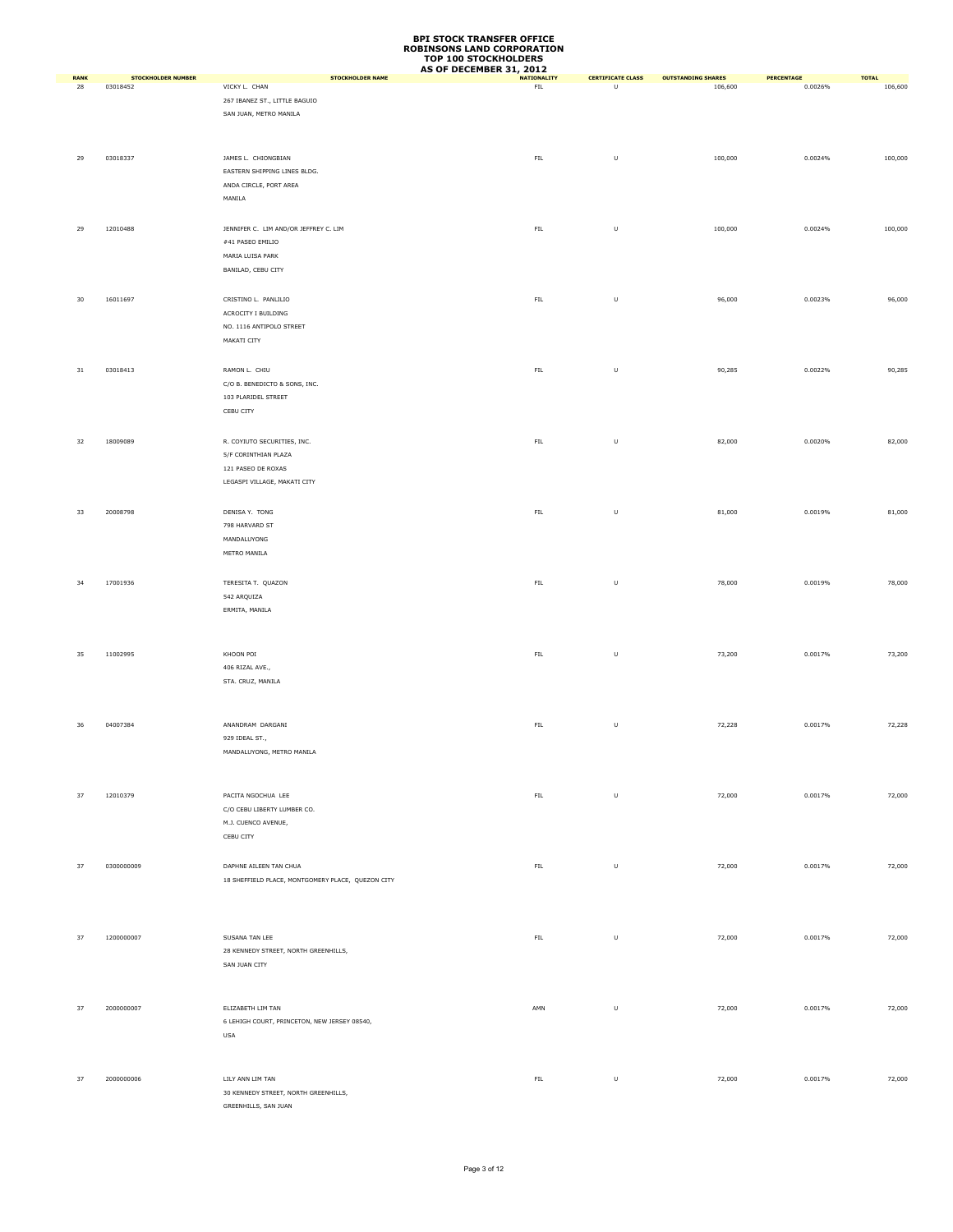|                   |                                         |                                                     | AS OF DECEMBER 31, 2012  |                                    |                                     |                       |                        |
|-------------------|-----------------------------------------|-----------------------------------------------------|--------------------------|------------------------------------|-------------------------------------|-----------------------|------------------------|
| <b>RANK</b><br>37 | <b>STOCKHOLDER NUMBER</b><br>2000000005 | <b>STOCKHOLDER NAME</b><br><b>GENEVIEVE LIM TAN</b> | <b>NATIONALITY</b><br>FL | <b>CERTIFICATE CLASS</b><br>$\cup$ | <b>OUTSTANDING SHARES</b><br>72,000 | PERCENTAGE<br>0.0017% | <b>TOTAL</b><br>72,000 |
|                   |                                         |                                                     |                          |                                    |                                     |                       |                        |
|                   |                                         | H102 GALERIA DE MAGALLANES, MAGALLANES,             |                          |                                    |                                     |                       |                        |
|                   |                                         | MAKATI CITY 1232                                    |                          |                                    |                                     |                       |                        |
|                   |                                         |                                                     |                          |                                    |                                     |                       |                        |
|                   |                                         |                                                     |                          |                                    |                                     |                       |                        |
| 38                | 03018364                                | JUANITO CUASON                                      | ${\sf FIL}$              | U                                  | 68,617                              | 0.0016%               | 68,617                 |
|                   |                                         | KIM PIAN DRY GOODS, A. B. FERN                      |                          |                                    |                                     |                       |                        |
|                   |                                         | DAGUPAN CITY                                        |                          |                                    |                                     |                       |                        |
|                   |                                         |                                                     |                          |                                    |                                     |                       |                        |
|                   |                                         |                                                     |                          |                                    |                                     |                       |                        |
|                   |                                         |                                                     |                          |                                    |                                     |                       |                        |
| 39                | 03018321                                | MICHAEL CHAN                                        | ${\sf FIL}$              | U                                  | 65,000                              | 0.0015%               | 65,000                 |
|                   |                                         | 22 DUHAT ROAD, NORTHERN HILLS                       |                          |                                    |                                     |                       |                        |
|                   |                                         | MALABON                                             |                          |                                    |                                     |                       |                        |
|                   |                                         |                                                     |                          |                                    |                                     |                       |                        |
|                   |                                         |                                                     |                          |                                    |                                     |                       |                        |
| 40                | 22003825                                | TEOFILO VILLONCO JR.                                | ${\sf FIL}$              | $\sf U$                            | 64,800                              | 0.0015%               | 64,800                 |
|                   |                                         | 4/F SAVILLE BLDG                                    |                          |                                    |                                     |                       |                        |
|                   |                                         |                                                     |                          |                                    |                                     |                       |                        |
|                   |                                         | BUENDIA AVE COR PASEO DE ROXAS                      |                          |                                    |                                     |                       |                        |
|                   |                                         | MAKATI METRO MANILA                                 |                          |                                    |                                     |                       |                        |
|                   |                                         |                                                     |                          |                                    |                                     |                       |                        |
| 41                | 08007308                                | HAMAHATA TAKERO                                     | JAP                      | $\sf U$                            | 60,000                              | 0.0014%               | 60,000                 |
|                   |                                         | C/O JUNTEC CORPORATION                              |                          |                                    |                                     |                       |                        |
|                   |                                         | BLOCK 5 LOT 7, LIIP-PEZA,                           |                          |                                    |                                     |                       |                        |
|                   |                                         | BO. MAMPLASAN, BINAN, LAGUNA                        |                          |                                    |                                     |                       |                        |
|                   |                                         |                                                     |                          |                                    |                                     |                       |                        |
|                   |                                         |                                                     |                          |                                    |                                     |                       |                        |
| 42                | 1400000001                              | ALFREDO Y. NGOCHUA                                  | ${\sf FIL}$              | U                                  | 54,000                              | 0.0013%               | 54,000                 |
|                   |                                         | C/O LIBERTY LUMBER CO., INC                         |                          |                                    |                                     |                       |                        |
|                   |                                         | 171 M.J.CUENCO AVE.                                 |                          |                                    |                                     |                       |                        |
|                   |                                         | CEBU CITY                                           |                          |                                    |                                     |                       |                        |
|                   |                                         |                                                     |                          |                                    |                                     |                       |                        |
|                   |                                         |                                                     |                          |                                    |                                     |                       |                        |
| 43                | 19000380                                | VICTOR GAN SY                                       | ${\sf FIL}$              | U                                  | 50,000                              | 0.0012%               | 50,000                 |
|                   |                                         | RM. 701-J STATE CENTER BLDG.                        |                          |                                    |                                     |                       |                        |
|                   |                                         | 333 JUAN LUNA ST.                                   |                          |                                    |                                     |                       |                        |
|                   |                                         | BINONDO, MANILA                                     |                          |                                    |                                     |                       |                        |
|                   |                                         |                                                     |                          |                                    |                                     |                       |                        |
| 43                | 04007499                                | DEE KWAN YAN AND/OR CHRISTINA DEE                   | ${\sf FIL}$              | U                                  | 50,000                              | 0.0012%               | 50,000                 |
|                   |                                         | #1146 C. M. RECTO AVE.,                             |                          |                                    |                                     |                       |                        |
|                   |                                         | MANILA                                              |                          |                                    |                                     |                       |                        |
|                   |                                         |                                                     |                          |                                    |                                     |                       |                        |
|                   |                                         |                                                     |                          |                                    |                                     |                       |                        |
|                   |                                         |                                                     |                          |                                    |                                     |                       |                        |
| 43                | 03021013                                | KAREN CHOA                                          | ${\sf FIL}$              | U                                  | 50,000                              | 0.0012%               | 50,000                 |
|                   |                                         | 1377 NARCISA RIZAL ST.                              |                          |                                    |                                     |                       |                        |
|                   |                                         | TONDO, MANILA                                       |                          |                                    |                                     |                       |                        |
|                   |                                         |                                                     |                          |                                    |                                     |                       |                        |
|                   |                                         |                                                     |                          |                                    |                                     |                       |                        |
|                   |                                         |                                                     |                          |                                    |                                     |                       |                        |
| 44                | 19016189                                | SABAS SUAREZ                                        | ${\sf FIL}$              | U                                  | 49,200                              | 0.0012%               | 49,200                 |
|                   |                                         | ALGICO COMPLEX,                                     |                          |                                    |                                     |                       |                        |
|                   |                                         | LA GUARDIA EXTENSION,                               |                          |                                    |                                     |                       |                        |
|                   |                                         | LAHUG, CEBU CITY                                    |                          |                                    |                                     |                       |                        |
|                   |                                         |                                                     |                          |                                    |                                     |                       |                        |
| 45                | 11003006                                | LINDA ROSE NG KAWSEK                                | ${\sf FIL}$              | U                                  | 48,600                              | 0.0011%               | 48,600                 |
|                   |                                         |                                                     |                          |                                    |                                     |                       |                        |
|                   |                                         | C/O MAKATI SUPERMART                                |                          |                                    |                                     |                       |                        |
|                   |                                         | MAKATI COMMERCIAL CENTER                            |                          |                                    |                                     |                       |                        |
|                   |                                         | 1200 MAKATI, METRO MANILA                           |                          |                                    |                                     |                       |                        |
|                   |                                         |                                                     |                          |                                    |                                     |                       |                        |
| 46                | 12010306                                | L. M. GARCIA & ASSOCIATES INC.                      | <b>FIL</b>               | $\sf U$                            | 48,000                              | 0.0011%               | 48,000                 |
|                   |                                         | 1606-A TEKTITE TOWER                                |                          |                                    |                                     |                       |                        |
|                   |                                         | EXCHANGE ROAD ORTIGAS CENTER                        |                          |                                    |                                     |                       |                        |
|                   |                                         | PASIG, METRO MANILA                                 |                          |                                    |                                     |                       |                        |
|                   |                                         |                                                     |                          |                                    |                                     |                       |                        |
|                   |                                         |                                                     |                          |                                    |                                     |                       |                        |
| 46                | 12010498                                | JANET CO LEY                                        | ${\sf FIL}$              | U                                  | 48,000                              | 0.0011%               | 48,000                 |
|                   |                                         | C/O LEY CONST. & DEV'T. CORP.                       |                          |                                    |                                     |                       |                        |
|                   |                                         | 23-E PACIFIC STAR BLDG.,                            |                          |                                    |                                     |                       |                        |
|                   |                                         | SEN. GIL PUYAT AVENUE                               |                          |                                    |                                     |                       |                        |
|                   |                                         | MAKATI CITY                                         |                          |                                    |                                     |                       |                        |
|                   |                                         |                                                     |                          |                                    |                                     |                       |                        |
| 46                | 03018404                                | ESTRELLA GO CO AND/OR FERDINAND CO                  | FL                       | $\sf U$                            | 48,000                              | 0.0011%               | 48,000                 |
|                   |                                         | 250 IBUNA ST                                        |                          |                                    |                                     |                       |                        |
|                   |                                         | SAN JUAN                                            |                          |                                    |                                     |                       |                        |
|                   |                                         | METRO MANILA                                        |                          |                                    |                                     |                       |                        |
|                   |                                         |                                                     |                          |                                    |                                     |                       |                        |
| 46                | 14002598                                | PATRICK NGOCHUA                                     | ${\sf FIL}$              | $\sf U$                            | 48,000                              | 0.0011%               | 48,000                 |
|                   |                                         | C/O CEBU LIBERTY                                    |                          |                                    |                                     |                       |                        |
|                   |                                         |                                                     |                          |                                    |                                     |                       |                        |
|                   |                                         | LUMBER CO INC                                       |                          |                                    |                                     |                       |                        |
|                   |                                         | 173 MJ CUENCO AVE                                   |                          |                                    |                                     |                       |                        |
|                   |                                         | CEBU CITY                                           |                          |                                    |                                     |                       |                        |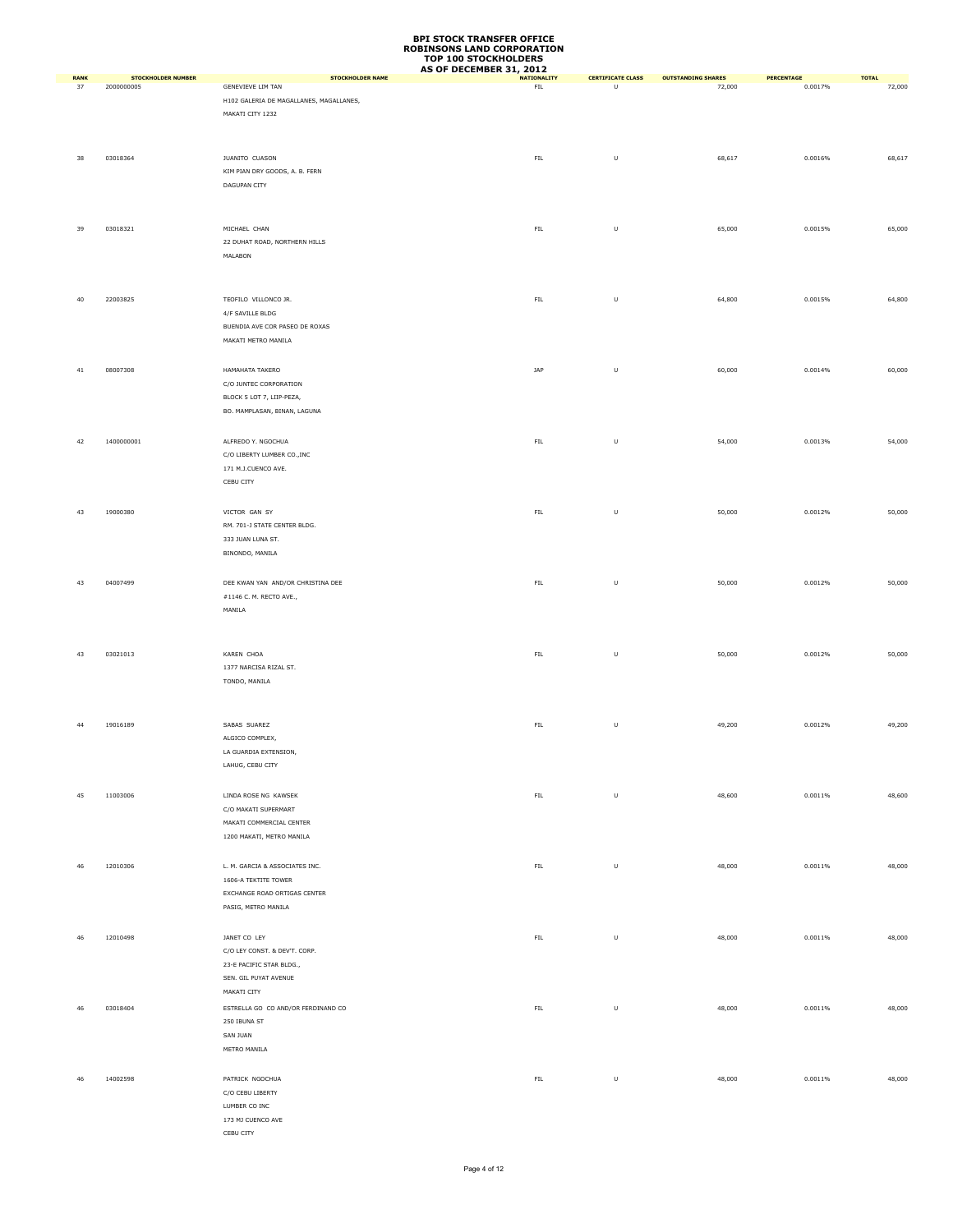|                   |                                         |                                                                | AS OF DECEMBER 31, 2012          |                                                                                                            |                                     |                       |                        |
|-------------------|-----------------------------------------|----------------------------------------------------------------|----------------------------------|------------------------------------------------------------------------------------------------------------|-------------------------------------|-----------------------|------------------------|
| <b>RANK</b><br>46 | <b>STOCKHOLDER NUMBER</b><br>0700000006 | <b>STOCKHOLDER NAME</b><br>RODERICK M. GRACIA                  | <b>NATIONALITY</b><br><b>FIL</b> | <b>CERTIFICATE CLASS</b><br>$\overline{U}$                                                                 | <b>OUTSTANDING SHARES</b><br>48,000 | PERCENTAGE<br>0.0011% | <b>TOTAL</b><br>48,000 |
|                   |                                         | 125 UNIVERSITY AVENUE,                                         |                                  |                                                                                                            |                                     |                       |                        |
|                   |                                         | AYALA ALABANG VILLAGE,                                         |                                  |                                                                                                            |                                     |                       |                        |
|                   |                                         | MUNTINLUPA CITY                                                |                                  |                                                                                                            |                                     |                       |                        |
|                   |                                         |                                                                |                                  |                                                                                                            |                                     |                       |                        |
|                   |                                         |                                                                |                                  |                                                                                                            |                                     |                       |                        |
| 46                | 25003924                                | SUSAN YAO                                                      | ${\sf FIL}$                      | U                                                                                                          | 48,000                              | 0.0011%               | 48,000                 |
|                   |                                         | UNIT 20 INTERSTATE TOWNHOUSE                                   |                                  |                                                                                                            |                                     |                       |                        |
|                   |                                         | C. BENITEZ, QUEZON CITY                                        |                                  |                                                                                                            |                                     |                       |                        |
|                   |                                         |                                                                |                                  |                                                                                                            |                                     |                       |                        |
|                   |                                         |                                                                |                                  |                                                                                                            |                                     |                       |                        |
| 46                | 1900000004                              | BENILDA S. SANTOS                                              | ${\sf FIL}$                      | U                                                                                                          | 48,000                              | 0.0011%               | 48,000                 |
|                   |                                         | 21 TIRAD PASS STREET,                                          |                                  |                                                                                                            |                                     |                       |                        |
|                   |                                         | AYALA HEIGHTS,                                                 |                                  |                                                                                                            |                                     |                       |                        |
|                   |                                         | OLD BALARA, QUEZON CITY                                        |                                  |                                                                                                            |                                     |                       |                        |
|                   |                                         |                                                                |                                  |                                                                                                            |                                     |                       |                        |
| 46                | 21003473                                | ALEXANDER C. UY                                                | ${\sf FIL}$                      | $\mathsf{U}% _{T}=\mathsf{U}_{T}\!\left( a,b\right) ,\ \mathsf{U}_{T}=\mathsf{U}_{T}\!\left( a,b\right) ,$ | 48,000                              | 0.0011%               | 48,000                 |
|                   |                                         | C/O DIMDI CENTER                                               |                                  |                                                                                                            |                                     |                       |                        |
|                   |                                         | ASAJE II BLDG., SAN PEDRO ST.                                  |                                  |                                                                                                            |                                     |                       |                        |
|                   |                                         | DAVAO CITY, 8000                                               |                                  |                                                                                                            |                                     |                       |                        |
|                   |                                         |                                                                |                                  |                                                                                                            |                                     |                       |                        |
|                   |                                         |                                                                |                                  |                                                                                                            |                                     |                       |                        |
| 47                | 26000617                                | MANUEL B. ZAMORA JR.                                           | ${\sf FIL}$                      | $\sf U$                                                                                                    | 47,400                              | 0.0011%               | 47,400                 |
|                   |                                         | 34A PACIFIC PLAZA TOWERS, FOR BONIFACIO,                       |                                  |                                                                                                            |                                     |                       |                        |
|                   |                                         | TAGUIG CITY                                                    |                                  |                                                                                                            |                                     |                       |                        |
|                   |                                         |                                                                |                                  |                                                                                                            |                                     |                       |                        |
|                   |                                         |                                                                |                                  |                                                                                                            |                                     |                       |                        |
| 48                | 07009735                                | BEBE YU GO                                                     | ${\sf FIL}$                      | U                                                                                                          | 46,400                              | 0.0011%               | 46,400                 |
|                   |                                         | 517 BUENDIA AVE. EXT.                                          |                                  |                                                                                                            |                                     |                       |                        |
|                   |                                         | MAKATI, METRO MANILA                                           |                                  |                                                                                                            |                                     |                       |                        |
|                   |                                         |                                                                |                                  |                                                                                                            |                                     |                       |                        |
|                   |                                         |                                                                |                                  |                                                                                                            |                                     |                       |                        |
| 49                | 26000613                                | ELBERT ZOSA                                                    | ${\sf FIL}$                      | U                                                                                                          | 45,000                              | 0.0010%               | 45,000                 |
|                   |                                         | C/O PCI CAPITAL CORPORATION                                    |                                  |                                                                                                            |                                     |                       |                        |
|                   |                                         | #1 PCIBANK TOWERS, MAKATI AVE                                  |                                  |                                                                                                            |                                     |                       |                        |
|                   |                                         |                                                                |                                  |                                                                                                            |                                     |                       |                        |
|                   |                                         | MAKATI CITY                                                    |                                  |                                                                                                            |                                     |                       |                        |
|                   |                                         |                                                                |                                  |                                                                                                            |                                     |                       |                        |
| 50                | 26000604                                | ELIZABETH M. ZARATE                                            | ${\sf FIL}$                      | U                                                                                                          | 42,000                              | 0.0010%               | 42,000                 |
|                   |                                         | 320 COUNTRY CLUB DR.,                                          |                                  |                                                                                                            |                                     |                       |                        |
|                   |                                         | AYALA ALABANG, MUNTINLUPA 1780                                 |                                  |                                                                                                            |                                     |                       |                        |
|                   |                                         |                                                                |                                  |                                                                                                            |                                     |                       |                        |
|                   |                                         |                                                                |                                  |                                                                                                            |                                     |                       |                        |
| 50                | 07009720                                | DEBBIE C. GOH                                                  | ${\sf FIL}$                      | U                                                                                                          | 42,000                              | 0.0010%               | 42,000                 |
|                   |                                         | 669 MUELLE DE BINONDO                                          |                                  |                                                                                                            |                                     |                       |                        |
|                   |                                         | BINONDO, MANILA                                                |                                  |                                                                                                            |                                     |                       |                        |
|                   |                                         |                                                                |                                  |                                                                                                            |                                     |                       |                        |
|                   |                                         |                                                                |                                  |                                                                                                            |                                     |                       |                        |
|                   |                                         | SYLVESTER S.K. HUNG                                            |                                  |                                                                                                            |                                     |                       |                        |
| 51                | 08007205                                |                                                                | BRT                              | $\sf U$                                                                                                    | 40,000                              | 0.0009%               | 40,000                 |
|                   |                                         | S.C. JOHNSON, ESTRELLA STREET                                  |                                  |                                                                                                            |                                     |                       |                        |
|                   |                                         | MAKATI CITY                                                    |                                  |                                                                                                            |                                     |                       |                        |
|                   |                                         |                                                                |                                  |                                                                                                            |                                     |                       |                        |
|                   |                                         |                                                                |                                  |                                                                                                            |                                     |                       |                        |
| 51                | 07009851                                | ELIZABETH GOKONGWEI                                            | ${\sf FIL}$                      | $\sf U$                                                                                                    | 40,000                              | 0.0009%               | 40,000                 |
|                   |                                         | 517 SEN. GIL PUYAT                                             |                                  |                                                                                                            |                                     |                       |                        |
|                   |                                         | AVE., EXT., NORTH                                              |                                  |                                                                                                            |                                     |                       |                        |
|                   |                                         | FORBES, MAKATI CITY                                            |                                  |                                                                                                            |                                     |                       |                        |
|                   |                                         |                                                                |                                  |                                                                                                            |                                     |                       |                        |
| 51                | 16007361                                | PAN-ASIA SECURITIES CORP.                                      | ${\sf FIL}$                      | $\sf U$                                                                                                    | 40,000                              | 0.0009%               | 40,000                 |
|                   |                                         | RM. 910 TOWER ONE & EXCHANGE                                   |                                  |                                                                                                            |                                     |                       |                        |
|                   |                                         | PLAZA, AYALA TRIANGLE                                          |                                  |                                                                                                            |                                     |                       |                        |
|                   |                                         | AYALA AVENUE, MAKATI CITY                                      |                                  |                                                                                                            |                                     |                       |                        |
|                   |                                         |                                                                |                                  |                                                                                                            |                                     |                       |                        |
|                   |                                         |                                                                |                                  |                                                                                                            |                                     |                       |                        |
| 52                | 20008811                                | A. ANGEL S. TANJANGCO                                          | ${\sf FIL}$                      | U                                                                                                          | 38,500                              | 0.0009%               | 38,500                 |
|                   |                                         | 542 ARQUIZA ST.,                                               |                                  |                                                                                                            |                                     |                       |                        |
|                   |                                         | ERMITA, MANILA                                                 |                                  |                                                                                                            |                                     |                       |                        |
|                   |                                         |                                                                |                                  |                                                                                                            |                                     |                       |                        |
|                   |                                         |                                                                |                                  |                                                                                                            |                                     |                       |                        |
| 53                | 0200000001                              | VIVENCIO JOSE MA. F. BONIFACIO AND/OR MARIA ADIEL S. BONIFACIO | ${\sf FIL}$                      | U                                                                                                          | 38,000                              | 0.0009%               | 38,000                 |
|                   |                                         | 39 SOLIVEN 3 EXTENSION,                                        |                                  |                                                                                                            |                                     |                       |                        |
|                   |                                         | LOYOLA GRAND VILLAS,                                           |                                  |                                                                                                            |                                     |                       |                        |
|                   |                                         | QUEZON CITY                                                    |                                  |                                                                                                            |                                     |                       |                        |
|                   |                                         |                                                                |                                  |                                                                                                            |                                     |                       |                        |
| 54                | 26000616                                | ELBERT M. ZOSA                                                 | ${\sf FIL}$                      | $\sf U$                                                                                                    | 37,500                              | 0.0009%               | 37,500                 |
|                   |                                         | #3 ACACIA STREET                                               |                                  |                                                                                                            |                                     |                       |                        |
|                   |                                         | VALLE VERDE III, PASIG CITY                                    |                                  |                                                                                                            |                                     |                       |                        |
|                   |                                         |                                                                |                                  |                                                                                                            |                                     |                       |                        |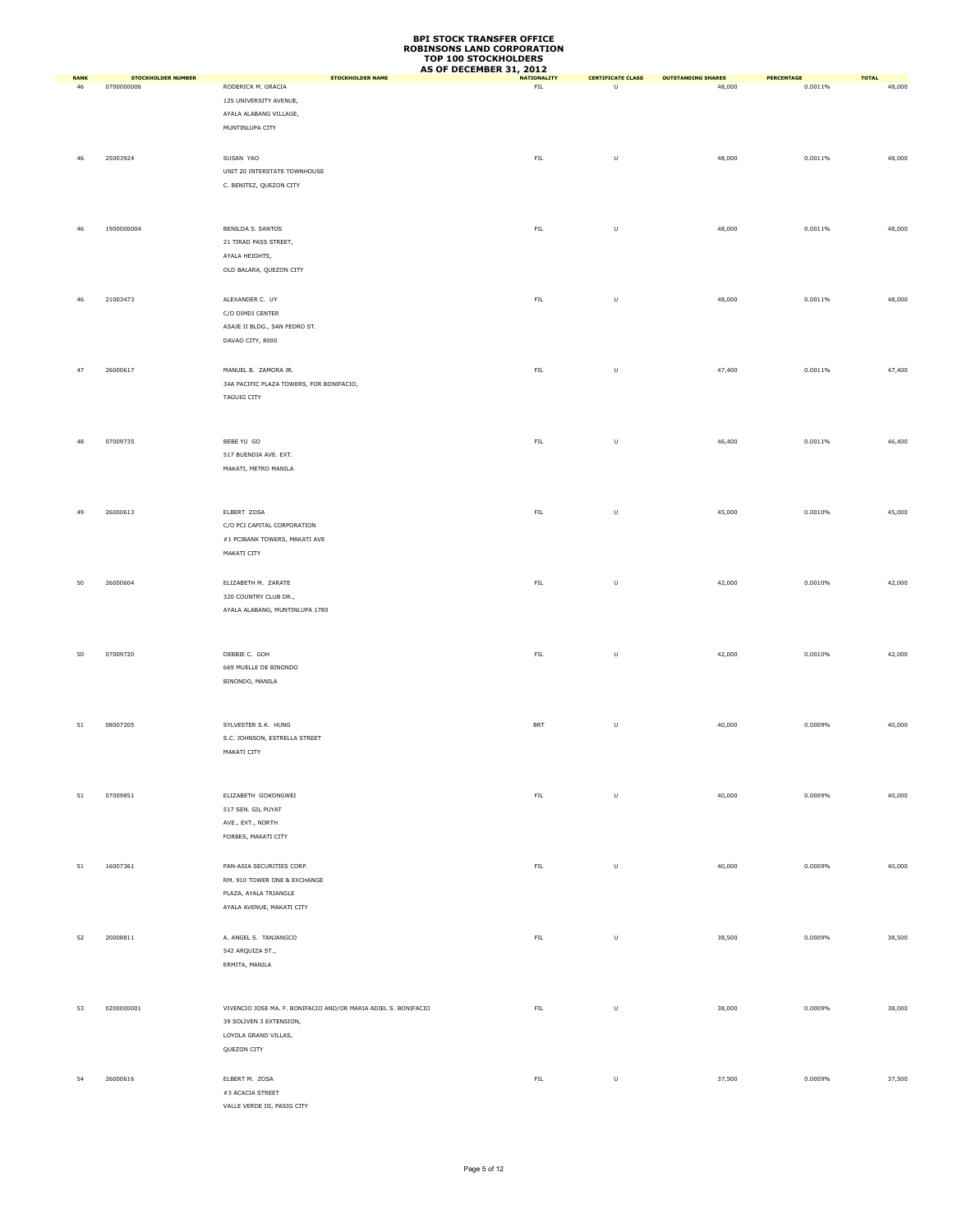|                   |                                       |                                         | AS OF DECEMBER 31, 2012  |                               |                                     |                       |                        |
|-------------------|---------------------------------------|-----------------------------------------|--------------------------|-------------------------------|-------------------------------------|-----------------------|------------------------|
| <b>RANK</b><br>55 | <b>STOCKHOLDER NUMBER</b><br>25003906 | STOCKHOLDER NAME<br>LUCIO YAN           | <b>NATIONALITY</b><br>FL | <b>CERTIFICATE CLASS</b><br>U | <b>OUTSTANDING SHARES</b><br>36,000 | PERCENTAGE<br>0.0008% | <b>TOTAL</b><br>36,000 |
|                   |                                       |                                         |                          |                               |                                     |                       |                        |
|                   |                                       | C/O ROWELL LITHOGRAPHY                  |                          |                               |                                     |                       |                        |
|                   |                                       | LAON-LAAN ST., UGONG                    |                          |                               |                                     |                       |                        |
|                   |                                       | PASIG, METRO MANILA                     |                          |                               |                                     |                       |                        |
|                   |                                       |                                         |                          |                               |                                     |                       |                        |
|                   |                                       |                                         |                          |                               |                                     |                       |                        |
| 55                | 20008820                              | TAKASAGO TRADING CORP. INC.             | ${\sf FIL}$              | U                             | 36,000                              | 0.0008%               | 36,000                 |
|                   |                                       | #14 SIMBAL ST.                          |                          |                               |                                     |                       |                        |
|                   |                                       | TALAYAN VILLAGE                         |                          |                               |                                     |                       |                        |
|                   |                                       | QUEZON CITY                             |                          |                               |                                     |                       |                        |
|                   |                                       |                                         |                          |                               |                                     |                       |                        |
|                   |                                       |                                         |                          |                               |                                     |                       |                        |
| 55                | 18009053                              | RENEE D. RUBIO                          | FIL                      | U                             | 36,000                              | 0.0008%               | 36,000                 |
|                   |                                       | #29 CAULIFLOWER ST.                     |                          |                               |                                     |                       |                        |
|                   |                                       | VALLE VERDE V                           |                          |                               |                                     |                       |                        |
|                   |                                       | PASIG CITY                              |                          |                               |                                     |                       |                        |
|                   |                                       |                                         |                          |                               |                                     |                       |                        |
|                   |                                       |                                         |                          |                               |                                     |                       |                        |
| 55                | 18009105                              | R.J. DEL PAN AND COMPANY                | ${\sf FIL}$              | U                             | 36,000                              | 0.0008%               | 36,000                 |
|                   |                                       | 501 DON ALFONSO COND                    |                          |                               |                                     |                       |                        |
|                   |                                       | U N AVENUE COR L GUERRERO ST            |                          |                               |                                     |                       |                        |
|                   |                                       | ERMITA, MANILA                          |                          |                               |                                     |                       |                        |
|                   |                                       |                                         |                          |                               |                                     |                       |                        |
|                   |                                       |                                         |                          |                               |                                     |                       |                        |
| 55                | 03018325                              | LIN LIN G. CHUNG                        | ${\sf FIL}$              | $\sf U$                       | 36,000                              | 0.0008%               | 36,000                 |
|                   |                                       | 8 ANAHAW ST                             |                          |                               |                                     |                       |                        |
|                   |                                       | FORBES PARK, MAKATI                     |                          |                               |                                     |                       |                        |
|                   |                                       | 1200 METRO MANILA                       |                          |                               |                                     |                       |                        |
|                   |                                       |                                         |                          |                               |                                     |                       |                        |
|                   |                                       |                                         |                          |                               |                                     |                       |                        |
| 55                | 03018312                              | ANTONIO COJUANGCO                       | ${\sf FIL}$              | U                             | 36,000                              | 0.0008%               | 36,000                 |
|                   |                                       | R. COJUANGCO BLDG.                      |                          |                               |                                     |                       |                        |
|                   |                                       | MAKATI AVENUE                           |                          |                               |                                     |                       |                        |
|                   |                                       | 1200 MAKATI, METRO MANILA               |                          |                               |                                     |                       |                        |
|                   |                                       |                                         |                          |                               |                                     |                       |                        |
|                   |                                       |                                         |                          |                               |                                     |                       |                        |
| 55                | 03018315                              | ERNESTO CAYETANO                        | ${\sf FIL}$              | U                             | 36,000                              | 0.0008%               | 36,000                 |
|                   |                                       | #12 CARMEN DE LUNA STREET               |                          |                               |                                     |                       |                        |
|                   |                                       |                                         |                          |                               |                                     |                       |                        |
|                   |                                       | BF HOMES, PARANAQUE CITY                |                          |                               |                                     |                       |                        |
|                   |                                       |                                         |                          |                               |                                     |                       |                        |
|                   |                                       |                                         |                          |                               |                                     |                       |                        |
| 56                | 03018313                              | MIGUEL O. COJUANGCO                     | <b>FIL</b>               | U                             | 35,000                              | 0.0008%               | 35,000                 |
|                   |                                       | 8F, R. COJUANGCO BLDG.                  |                          |                               |                                     |                       |                        |
|                   |                                       |                                         |                          |                               |                                     |                       |                        |
|                   |                                       | MAKATI AVE, MAKATI                      |                          |                               |                                     |                       |                        |
|                   |                                       | 1200 METRO MANILA                       |                          |                               |                                     |                       |                        |
|                   |                                       |                                         |                          |                               |                                     |                       |                        |
| 57                | 13007947                              | EDMUNDO MADRAZO                         | ${\sf FIL}$              | U                             | 32,500                              | 0.0007%               | 32,500                 |
|                   |                                       |                                         |                          |                               |                                     |                       |                        |
|                   |                                       | DAO ST., JUNA SUBD.                     |                          |                               |                                     |                       |                        |
|                   |                                       | MATINA, DAVAO CITY                      |                          |                               |                                     |                       |                        |
|                   |                                       |                                         |                          |                               |                                     |                       |                        |
|                   |                                       |                                         |                          |                               |                                     |                       |                        |
|                   |                                       |                                         |                          |                               |                                     |                       |                        |
| 58                | 1800000006                            | RENEE D. RUBIO AND/OR CESAR A. RUBIO    | ${\sf FIL}$              | $\sf U$                       | 32,400                              | 0.0007%               | 32,400                 |
|                   |                                       | #29 CAULIFLOWER                         |                          |                               |                                     |                       |                        |
|                   |                                       | VALLE VERDE 5, PASIG CITY               |                          |                               |                                     |                       |                        |
|                   |                                       |                                         |                          |                               |                                     |                       |                        |
|                   |                                       |                                         |                          |                               |                                     |                       |                        |
|                   |                                       |                                         |                          |                               |                                     |                       |                        |
| 59                | 21003477                              | URBANCORP INVESTMENTS INC.              | ${\sf FIL}$              | $\sf U$                       | 31,500                              | 0.0007%               | 31,500                 |
|                   |                                       | URBAN BANK SQUARE                       |                          |                               |                                     |                       |                        |
|                   |                                       | URBAN AVENUE                            |                          |                               |                                     |                       |                        |
|                   |                                       | 1200 MAKATI CITY                        |                          |                               |                                     |                       |                        |
|                   |                                       |                                         |                          |                               |                                     |                       |                        |
|                   |                                       |                                         |                          |                               |                                     |                       |                        |
| 59                | 13011188                              | M.E. HOLDING CORPORATION                | ${\sf FIL}$              | $\cup$                        | 31,500                              | 0.0007%               | 31,500                 |
|                   |                                       | #28 SHAW BLVD.,                         |                          |                               |                                     |                       |                        |
|                   |                                       | PASIG CITY                              |                          |                               |                                     |                       |                        |
|                   |                                       |                                         |                          |                               |                                     |                       |                        |
|                   |                                       |                                         |                          |                               |                                     |                       |                        |
|                   |                                       |                                         |                          |                               |                                     |                       |                        |
| 59                | 13011189                              | MERCURY GROUP OF COMP. INC.,            | ${\sf FIL}$              | $\cup$                        | 31,500                              | 0.0007%               | 31,500                 |
|                   |                                       | #7 MERCURY AVE., CORNER                 |                          |                               |                                     |                       |                        |
|                   |                                       |                                         |                          |                               |                                     |                       |                        |
|                   |                                       | E. RODRIGUEZ JR., LIBIS                 |                          |                               |                                     |                       |                        |
|                   |                                       | QUEZON CITY                             |                          |                               |                                     |                       |                        |
|                   |                                       |                                         |                          |                               |                                     |                       |                        |
| 60                | 08007041                              | HYDEE MANAGEMENT & RESOURCE CORPORATION | ${\sf FIL}$              | U                             | 31,200                              | 0.0007%               | 31,200                 |
|                   |                                       |                                         |                          |                               |                                     |                       |                        |
|                   |                                       | 4/F YUCHENGCO TOWER,                    |                          |                               |                                     |                       |                        |
|                   |                                       | 500 Q. PAREDES, BINONDO                 |                          |                               |                                     |                       |                        |
|                   |                                       | MANILA                                  |                          |                               |                                     |                       |                        |
|                   |                                       |                                         |                          |                               |                                     |                       |                        |
| 61                | 08007076                              | HAO WEE                                 | ${\sf FIL}$              | $\cup$                        | 30,000                              | 0.0007%               | 30,000                 |
|                   |                                       |                                         |                          |                               |                                     |                       |                        |
|                   |                                       | SUITE 2203B 22F TEKTITE TOWERS          |                          |                               |                                     |                       |                        |
|                   |                                       | TEKTITE ROAD, ORTIGAS CENTER            |                          |                               |                                     |                       |                        |
|                   |                                       | PASIG CITY                              |                          |                               |                                     |                       |                        |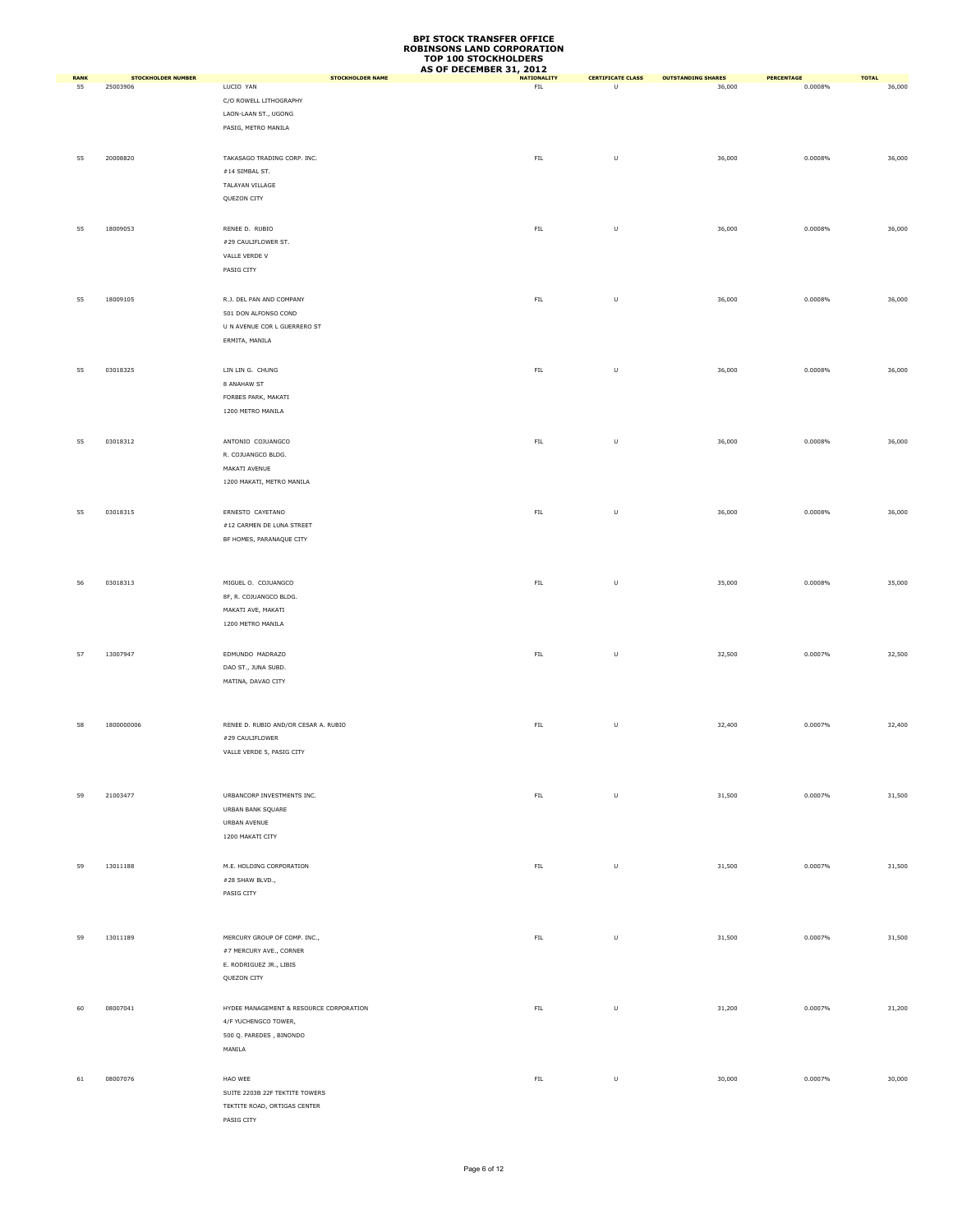|                   |                                       |                                                                                                                       | AS OF DECEMBER 31, 2012  |                                                                                                            |                                     |                       |                        |
|-------------------|---------------------------------------|-----------------------------------------------------------------------------------------------------------------------|--------------------------|------------------------------------------------------------------------------------------------------------|-------------------------------------|-----------------------|------------------------|
| <b>RANK</b><br>61 | <b>STOCKHOLDER NUMBER</b><br>02008057 | <b>STOCKHOLDER NAME</b><br>BELSON SECURITIES, INC.<br>4TH FLR., BELSON HOUSE<br>#271 EDSA, MANDALUYONG CITY           | <b>NATIONALITY</b><br>FL | <b>CERTIFICATE CLASS</b><br>U                                                                              | <b>OUTSTANDING SHARES</b><br>30,000 | PERCENTAGE<br>0.0007% | <b>TOTAL</b><br>30,000 |
| 61                | 15005157                              | ONG KONG PO<br>88 SAN FRANCISCO ST.,<br>PASIG CITY                                                                    | ${\sf FIL}$              | U                                                                                                          | 30,000                              | 0.0007%               | 30,000                 |
| 61                | 22005338                              | ERIC VILLAFRANCA AND/OR CECILIA CRUCENA<br>25 HONORATA ST.<br>PASAY CITY                                              | ${\sf FIL}$              | $\sf U$                                                                                                    | 30,000                              | 0.0007%               | 30,000                 |
| 61                | 25003949                              | SEBASTIAN YU<br>#4001-S SOCIEGO ST.<br>STA. MESA, MANILA                                                              | ${\sf FIL}$              | $\sf U$                                                                                                    | 30,000                              | 0.0007%               | 30,000                 |
| 62                | 18009064                              | CESAR A. RUBIO AND/OR FELICIDAD RUBIO<br>29 CAULIFLOWER STREET<br>VALLE VERDE 5<br>PASIG, METRO MANILA                | ${\sf FIL}$              | $\sf U$                                                                                                    | 28,800                              | 0.0007%               | 28,800                 |
| 62                | 12010318                              | NELSON LIM<br>65 10TH ST, MAGDALENA ROLLING<br>NEW MANILA, Q.C.                                                       | ${\sf FIL}$              | $\sf U$                                                                                                    | 28,800                              | 0.0007%               | 28,800                 |
| 63                | 18009060                              | R. COYIUTO SECURITIES, INC. A/C #300102<br>5/F CORINTHIAN PLAZA<br>121 PASEO DE ROXAS<br>LEGASPI VILLAGE, MAKATI CITY | ${\sf FIL}$              | U                                                                                                          | 28,000                              | 0.0006%               | 28,000                 |
| 63                | 21003495                              | UBP TA#210-50078-8<br>C/O LYDIA VERTUCIO, UNION BANK<br>PASAY ROAD, MAKATI<br>METRO MANILA                            | ${\sf FIL}$              | U                                                                                                          | 28,000                              | 0.0006%               | 28,000                 |
| 64                | 14002583                              | ALESSANDRO R. NADAL AND/OR VIRGINIA NADAL<br>#83 WASHINGTON STREET<br>MERVILLE, PARANAQUE CITY<br>1709                | ${\sf FIL}$              | $\mathsf{U}% _{T}=\mathsf{U}_{T}\!\left( a,b\right) ,\ \mathsf{U}_{T}=\mathsf{U}_{T}\!\left( a,b\right) ,$ | 27,000                              | 0.0006%               | 27,000                 |
| 65                | 26000608                              | JESUS F. ZARANDIN<br>12 LEO ST BEL AIR III<br>1200 MAKATI METRO MLA                                                   | ${\sf FIL}$              | U                                                                                                          | 26,400                              | 0.0006%               | 26,400                 |
| 66                | 09003427                              | INDOSUEZ MLA A/C 10849<br>GF CORINTHIAN PLAZA<br>PASEO DE ROXAS<br>MAKATI, METRO MANILA                               | <b>BRT</b>               | $\sf U$                                                                                                    | 26,000                              | 0.0006%               | 26,000                 |
| 66                | 06009321                              | FRANCISCO ORTIGAS SEC., INC. A/C NO. 3633<br>ROOM 815 ORTIGAS BUILDING<br>ORTIGAS AVENUE, PASIG CITY                  | ${\sf FIL}$              | $\sf U$                                                                                                    | 26,000                              | 0.0006%               | 26,000                 |
| 67                | 09003418                              | INTRA-INVEST SECURITIES INC.<br>11/F ACT TOWER<br>135 SEN. GIL J. PUYAT AVENUE<br>SALCEDO VILLAGE, MAKATI CITY        | ${\sf FIL}$              | U                                                                                                          | 25,000                              | 0.0006%               | 25,000                 |
| 67                | 23000957                              | WARD MANAGEMENT CORPORATION<br>SUITE 5, 2ND FLR., MIDLAND PLA<br>M. ADRIATICO ST. ERMITA<br>MANILA                    | ${\sf FIL}$              | $\sf U$                                                                                                    | 25,000                              | 0.0006%               | 25,000                 |
| 67                | 15004201                              | ORIENTRADE SECURITIES INC<br>4/F VERNIDA I CONDOMINIUM<br>120 AMORSOLO ST<br>LEGASPI VILLAGE, MAKATI<br>METRO MANILA  | ${\sf FIL}$              | $\sf U$                                                                                                    | 25,000                              | 0.0006%               | 25,000                 |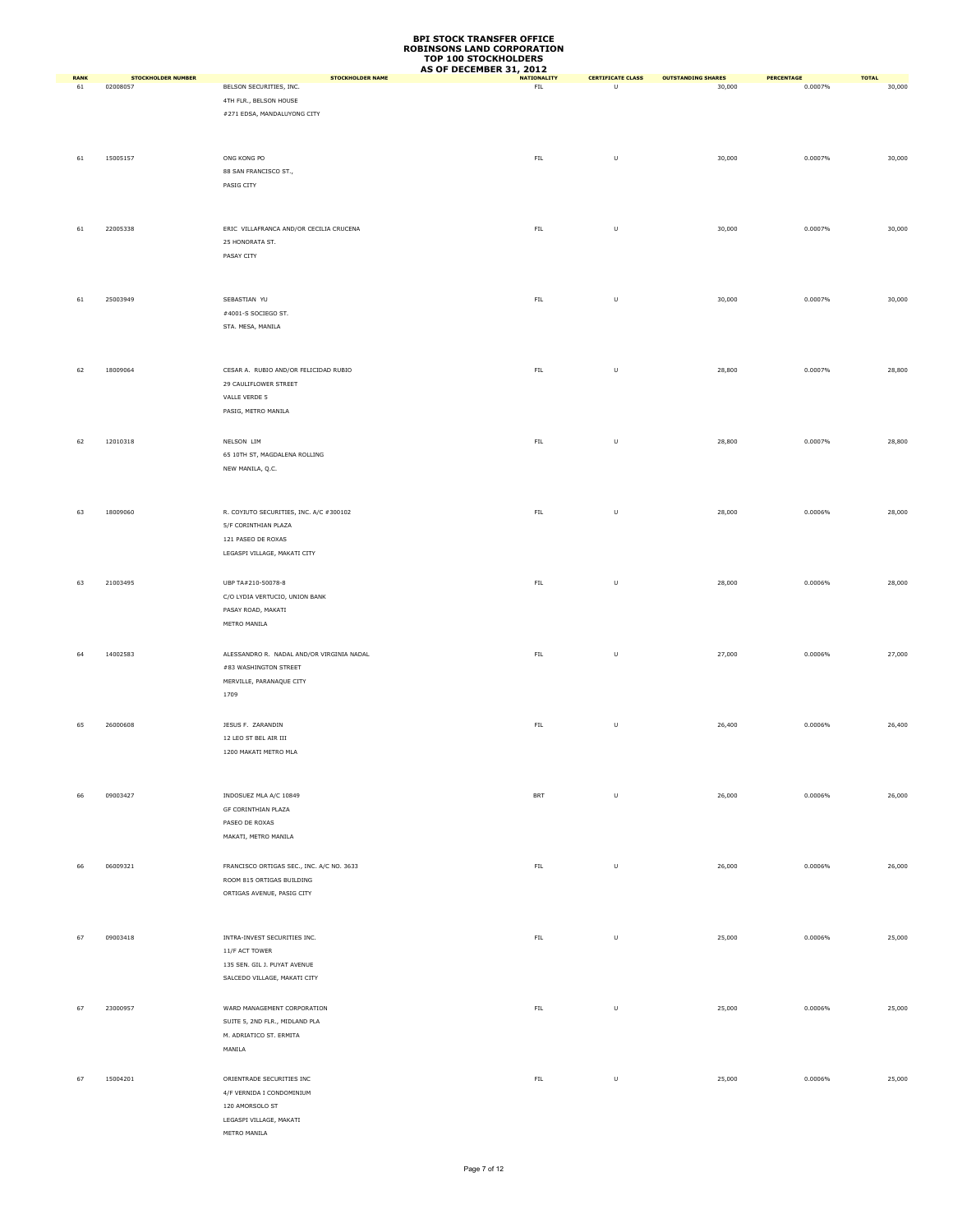|                   |                                       |                                                     | AS OF DECEMBER 31, 2012  |                                                                                                            |                                     |                       |                        |
|-------------------|---------------------------------------|-----------------------------------------------------|--------------------------|------------------------------------------------------------------------------------------------------------|-------------------------------------|-----------------------|------------------------|
| <b>RANK</b><br>68 | <b>STOCKHOLDER NUMBER</b><br>18009090 | <b>STOCKHOLDER NAME</b><br>R. NUBLA SECURITIES INC. | <b>NATIONALITY</b><br>FL | <b>CERTIFICATE CLASS</b><br>U                                                                              | <b>OUTSTANDING SHARES</b><br>24,100 | PERCENTAGE<br>0.0005% | <b>TOTAL</b><br>24,100 |
|                   |                                       | RM. 300 THIRD FLOOR                                 |                          |                                                                                                            |                                     |                       |                        |
|                   |                                       |                                                     |                          |                                                                                                            |                                     |                       |                        |
|                   |                                       | FIL-AM RESOURCES BUILDING                           |                          |                                                                                                            |                                     |                       |                        |
|                   |                                       | 231 JUAN LUNA STREET                                |                          |                                                                                                            |                                     |                       |                        |
|                   |                                       | BINONDO, MANILA                                     |                          |                                                                                                            |                                     |                       |                        |
| 69                | 19016142                              | MURIEL SY                                           | ${\sf FIL}$              | $\sf U$                                                                                                    | 24,000                              | 0.0005%               | 24,000                 |
|                   |                                       | 9 FRANCISCO ST.                                     |                          |                                                                                                            |                                     |                       |                        |
|                   |                                       | CORINTHIAN GARDEN                                   |                          |                                                                                                            |                                     |                       |                        |
|                   |                                       | QUEZON CITY                                         |                          |                                                                                                            |                                     |                       |                        |
|                   |                                       |                                                     |                          |                                                                                                            |                                     |                       |                        |
|                   |                                       |                                                     |                          |                                                                                                            |                                     |                       |                        |
| 69                | 19016153                              | JULIO O. SY SR.                                     | ${\sf FIL}$              | $\sf U$                                                                                                    | 24,000                              | 0.0005%               | 24,000                 |
|                   |                                       | 4F CORINTHIAN PLAZA                                 |                          |                                                                                                            |                                     |                       |                        |
|                   |                                       | PASEO DE ROXAS                                      |                          |                                                                                                            |                                     |                       |                        |
|                   |                                       | 1200 MAKATI, METRO MANILA                           |                          |                                                                                                            |                                     |                       |                        |
|                   |                                       |                                                     |                          |                                                                                                            |                                     |                       |                        |
|                   |                                       |                                                     |                          |                                                                                                            |                                     |                       |                        |
| 69                | 25003868                              | PETER C. L. YU                                      | ${\sf FIL}$              | $\sf U$                                                                                                    | 24,000                              | 0.0005%               | 24,000                 |
|                   |                                       | #23 N DOMINGO ST.                                   |                          |                                                                                                            |                                     |                       |                        |
|                   |                                       | QUEZON CITY                                         |                          |                                                                                                            |                                     |                       |                        |
|                   |                                       |                                                     |                          |                                                                                                            |                                     |                       |                        |
|                   |                                       |                                                     |                          |                                                                                                            |                                     |                       |                        |
| 69                | 21003497                              | CECIL UNGCO                                         | ${\sf FIL}$              | $\sf U$                                                                                                    | 24,000                              | 0.0005%               | 24,000                 |
|                   |                                       | #4 M. ALMEDA ST.                                    |                          |                                                                                                            |                                     |                       |                        |
|                   |                                       |                                                     |                          |                                                                                                            |                                     |                       |                        |
|                   |                                       | PATEROS, TAGUIG                                     |                          |                                                                                                            |                                     |                       |                        |
|                   |                                       | METRO MANILA                                        |                          |                                                                                                            |                                     |                       |                        |
|                   |                                       |                                                     |                          |                                                                                                            |                                     |                       |                        |
| 69                | 25003883                              | ROMAN T. YAP                                        | ${\sf FIL}$              | $\sf U$                                                                                                    | 24,000                              | 0.0005%               | 24,000                 |
|                   |                                       | NO. 17 KENNEDY STREET                               |                          |                                                                                                            |                                     |                       |                        |
|                   |                                       | NORTH GREENHILLS                                    |                          |                                                                                                            |                                     |                       |                        |
|                   |                                       |                                                     |                          |                                                                                                            |                                     |                       |                        |
|                   |                                       | SAN JUAN, METRO MANILA                              |                          |                                                                                                            |                                     |                       |                        |
|                   |                                       |                                                     |                          |                                                                                                            |                                     |                       |                        |
| 69                | 12010310                              | HONORIO REYES- LAO                                  | ${\sf FIL}$              | $\sf U$                                                                                                    | 24,000                              | 0.0005%               | 24,000                 |
|                   |                                       | 10 DAMPOL STREET                                    |                          |                                                                                                            |                                     |                       |                        |
|                   |                                       | DAMAR VILLAGE, QUEZON CITY                          |                          |                                                                                                            |                                     |                       |                        |
|                   |                                       |                                                     |                          |                                                                                                            |                                     |                       |                        |
|                   |                                       |                                                     |                          |                                                                                                            |                                     |                       |                        |
|                   |                                       |                                                     |                          |                                                                                                            |                                     |                       |                        |
| 69                | 13011069                              | DANTE MORALES AND/OR MA LUISA MORALES               | ${\sf FIL}$              | $\sf U$                                                                                                    | 24,000                              | 0.0005%               | 24,000                 |
|                   |                                       | 3 PILI AVE                                          |                          |                                                                                                            |                                     |                       |                        |
|                   |                                       | 1200 MAKATI, METRO MANILA                           |                          |                                                                                                            |                                     |                       |                        |
|                   |                                       |                                                     |                          |                                                                                                            |                                     |                       |                        |
|                   |                                       |                                                     |                          |                                                                                                            |                                     |                       |                        |
|                   |                                       |                                                     |                          |                                                                                                            |                                     |                       |                        |
| 69                | 03018298                              | MILAGROS CHENG                                      | ${\sf FIL}$              | $\mathsf{U}% _{T}=\mathsf{U}_{T}\!\left( a,b\right) ,\ \mathsf{U}_{T}=\mathsf{U}_{T}\!\left( a,b\right) ,$ | 24,000                              | 0.0005%               | 24,000                 |
|                   |                                       | #21 ADAMS STREET                                    |                          |                                                                                                            |                                     |                       |                        |
|                   |                                       | <b>GREENHILLS WEST</b>                              |                          |                                                                                                            |                                     |                       |                        |
|                   |                                       | SAN JUAN, METRO MANILA                              |                          |                                                                                                            |                                     |                       |                        |
|                   |                                       |                                                     |                          |                                                                                                            |                                     |                       |                        |
| 69                | 03018391                              | RICARDO C. CASTRO                                   | ${\sf FIL}$              | U                                                                                                          | 24,000                              | 0.0005%               | 24,000                 |
|                   |                                       |                                                     |                          |                                                                                                            |                                     |                       |                        |
|                   |                                       | $\#19$ JAGUAR ST.                                   |                          |                                                                                                            |                                     |                       |                        |
|                   |                                       | FAIRVIEW PARK                                       |                          |                                                                                                            |                                     |                       |                        |
|                   |                                       | QUEZON CITY                                         |                          |                                                                                                            |                                     |                       |                        |
|                   |                                       |                                                     |                          |                                                                                                            |                                     |                       |                        |
| 69                | 03018512                              | CRISPA TEXTILES, INC.                               | ${\sf FIL}$              | $\sf U$                                                                                                    | 24,000                              | 0.0005%               | 24,000                 |
|                   |                                       | BO. CANIOGAN                                        |                          |                                                                                                            |                                     |                       |                        |
|                   |                                       | PASIG, METRO MANILA                                 |                          |                                                                                                            |                                     |                       |                        |
|                   |                                       |                                                     |                          |                                                                                                            |                                     |                       |                        |
|                   |                                       |                                                     |                          |                                                                                                            |                                     |                       |                        |
|                   |                                       |                                                     |                          |                                                                                                            |                                     |                       |                        |
| 70                | 23000948                              | WESTIN SECURITIES CORPORATION                       | ${\sf FIL}$              | $\sf U$                                                                                                    | 23,400                              | 0.0005%               | 23,400                 |
|                   |                                       | UNIT 614-616 PSE PLAZA TOWER 1                      |                          |                                                                                                            |                                     |                       |                        |
|                   |                                       | AYALA AVE. MAKATI CITY                              |                          |                                                                                                            |                                     |                       |                        |
|                   |                                       |                                                     |                          |                                                                                                            |                                     |                       |                        |
|                   |                                       |                                                     |                          |                                                                                                            |                                     |                       |                        |
|                   |                                       |                                                     |                          |                                                                                                            |                                     |                       |                        |
| 71                | 05003105                              | EBC SECURITIES CORP.                                | ${\sf FIL}$              | $\sf U$                                                                                                    | 22,800                              | 0.0005%               | 22,800                 |
|                   |                                       | RM 401 EBC BLDG                                     |                          |                                                                                                            |                                     |                       |                        |
|                   |                                       | 262 JUAN LUNA ST                                    |                          |                                                                                                            |                                     |                       |                        |
|                   |                                       | BINONDO, MANILA                                     |                          |                                                                                                            |                                     |                       |                        |
|                   |                                       |                                                     |                          |                                                                                                            |                                     |                       |                        |
|                   |                                       |                                                     |                          |                                                                                                            |                                     |                       |                        |
| 72                | 12010352                              | AMADO P. LIM AND/OR HEIDE N. DY                     | ${\sf FIL}$              | $\sf U$                                                                                                    | 22,500                              | 0.0005%               | 22,500                 |
|                   |                                       | 115 INT. C WEST AVENUE                              |                          |                                                                                                            |                                     |                       |                        |
|                   |                                       | QUEZON CITY                                         |                          |                                                                                                            |                                     |                       |                        |
|                   |                                       |                                                     |                          |                                                                                                            |                                     |                       |                        |
|                   |                                       |                                                     |                          |                                                                                                            |                                     |                       |                        |
| 72                | 14002599                              | SERGIO LLAMAS NARANJILLA JR.                        | ${\sf FIL}$              | $\sf U$                                                                                                    | 22,500                              | 0.0005%               | 22,500                 |
|                   |                                       | 135 MAGINHAWA SIKATUNA VILL                         |                          |                                                                                                            |                                     |                       |                        |
|                   |                                       |                                                     |                          |                                                                                                            |                                     |                       |                        |
|                   |                                       | QUEZON CITY                                         |                          |                                                                                                            |                                     |                       |                        |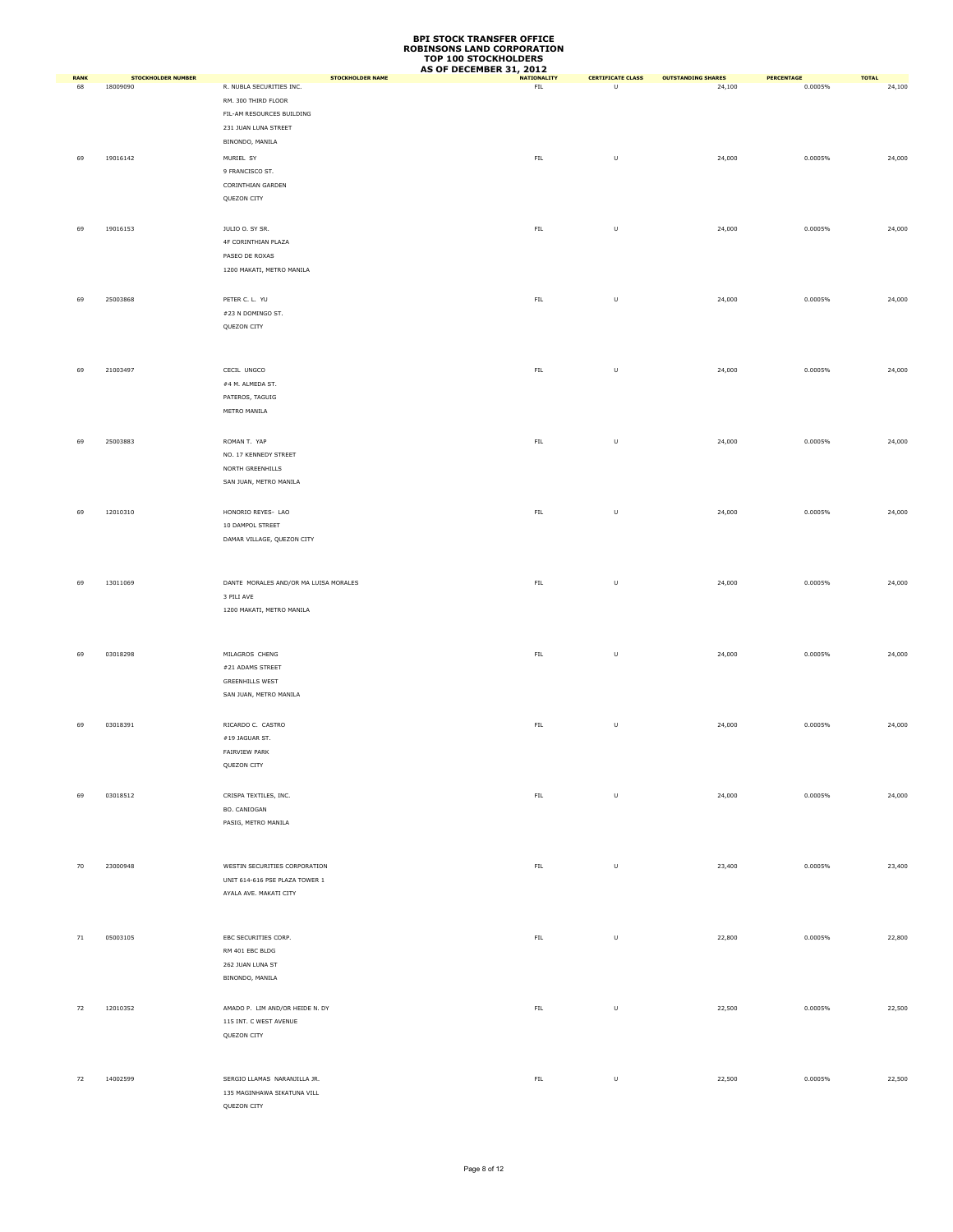|                   |                                       |                                                             | AS OF DECEMBER 31, 2012           |                               |                                     |                       |                        |
|-------------------|---------------------------------------|-------------------------------------------------------------|-----------------------------------|-------------------------------|-------------------------------------|-----------------------|------------------------|
| <b>RANK</b><br>73 | <b>STOCKHOLDER NUMBER</b><br>20009009 | <b>STOCKHOLDER NAME</b><br>JUANITO TAN AND/OR CHRISTINE TAN | <b>NATIONALITY</b><br>${\sf FIL}$ | <b>CERTIFICATE CLASS</b><br>U | <b>OUTSTANDING SHARES</b><br>22,000 | PERCENTAGE<br>0.0005% | <b>TOTAL</b><br>22,000 |
|                   |                                       |                                                             |                                   |                               |                                     |                       |                        |
|                   |                                       | #23 GREENMEADOWS AVE.                                       |                                   |                               |                                     |                       |                        |
|                   |                                       | MURPHY, QUEZON CITY                                         |                                   |                               |                                     |                       |                        |
|                   |                                       |                                                             |                                   |                               |                                     |                       |                        |
|                   |                                       |                                                             |                                   |                               |                                     |                       |                        |
| 74                | 1300000002                            | SHAM H. MIRCHANDANI                                         | ${\sf FIL}$                       | U                             | 21,325                              | 0.0005%               | 21,325                 |
|                   |                                       | 314 MAKILING STREET                                         |                                   |                               |                                     |                       |                        |
|                   |                                       | AYALA ALABANG VILLAGE                                       |                                   |                               |                                     |                       |                        |
|                   |                                       | MUNTINLUPA CITY                                             |                                   |                               |                                     |                       |                        |
|                   |                                       |                                                             |                                   |                               |                                     |                       |                        |
|                   |                                       |                                                             |                                   |                               |                                     |                       |                        |
| 75                | 16029622                              | ESMERALDA G. PUNO                                           | ${\sf FIL}$                       | $\sf U$                       | 21,000                              | 0.0005%               | 21,000                 |
|                   |                                       | C/O MR. JAIME PUNO                                          |                                   |                               |                                     |                       |                        |
|                   |                                       | DYR-ALCANTARA, 704 PABLO                                    |                                   |                               |                                     |                       |                        |
|                   |                                       | OCAMPO SR. ST., MANILA                                      |                                   |                               |                                     |                       |                        |
|                   |                                       |                                                             |                                   |                               |                                     |                       |                        |
|                   |                                       |                                                             |                                   |                               |                                     |                       |                        |
| 76                | 20008840                              | PACIFICO B. TACUB                                           | ${\sf FIL}$                       | $\sf U$                       | 20,669                              | 0.0005%               | 20,669                 |
|                   |                                       | #135-R LOURDES DRIVE                                        |                                   |                               |                                     |                       |                        |
|                   |                                       | 1500 SAN JUAN, METRO MANILA                                 |                                   |                               |                                     |                       |                        |
|                   |                                       |                                                             |                                   |                               |                                     |                       |                        |
|                   |                                       |                                                             |                                   |                               |                                     |                       |                        |
| 77                | 16011655                              | HERNANDO B. PEREZ                                           | ${\sf FIL}$                       | $\sf U$                       | 20,571                              | 0.0005%               | 20,571                 |
|                   |                                       | 7 PELAYO ST                                                 |                                   |                               |                                     |                       |                        |
|                   |                                       |                                                             |                                   |                               |                                     |                       |                        |
|                   |                                       | QUEZON CITY                                                 |                                   |                               |                                     |                       |                        |
|                   |                                       |                                                             |                                   |                               |                                     |                       |                        |
|                   |                                       |                                                             |                                   |                               |                                     |                       |                        |
| 78                | 25003875                              | LOPE M. YUVIENCO                                            | ${\sf FIL}$                       | U                             | 20,400                              | 0.0004%               | 20,400                 |
|                   |                                       | 4/F CITIBANK CENTRE                                         |                                   |                               |                                     |                       |                        |
|                   |                                       | 8741 PASEO DE ROXAS                                         |                                   |                               |                                     |                       |                        |
|                   |                                       | 1200 MAKATI, METRO MLA                                      |                                   |                               |                                     |                       |                        |
|                   |                                       |                                                             |                                   |                               |                                     |                       |                        |
|                   |                                       |                                                             |                                   |                               |                                     |                       |                        |
| 79                | 25003939                              | ELVIS YOUNG                                                 | ${\sf FIL}$                       | U                             | 20,000                              | 0.0004%               | 20,000                 |
|                   |                                       | $\#18,$ 9TH STREET                                          |                                   |                               |                                     |                       |                        |
|                   |                                       | ROLLING HILLS, SUBD.                                        |                                   |                               |                                     |                       |                        |
|                   |                                       | NEW MANILA, QUEZON CITY                                     |                                   |                               |                                     |                       |                        |
|                   |                                       |                                                             |                                   |                               |                                     |                       |                        |
|                   |                                       |                                                             |                                   |                               |                                     |                       |                        |
| 79                | 20008883                              | TSAI SZU                                                    | ${\sf FIL}$                       | $\sf U$                       | 20,000                              | 0.0004%               | 20,000                 |
|                   |                                       | 204 AURORA ST                                               |                                   |                               |                                     |                       |                        |
|                   |                                       | SEAFRONT HOMES                                              |                                   |                               |                                     |                       |                        |
|                   |                                       | ROXAS BLVD, PASAY CITY                                      |                                   |                               |                                     |                       |                        |
|                   |                                       |                                                             |                                   |                               |                                     |                       |                        |
| 79                | 16011750                              | PHIL ASIA LIFE ASSURANCE CORPORATION                        | ${\sf FIL}$                       | $\sf U$                       | 20,000                              | 0.0004%               | 20,000                 |
|                   |                                       | CHAMPACA II BUILDING                                        |                                   |                               |                                     |                       |                        |
|                   |                                       |                                                             |                                   |                               |                                     |                       |                        |
|                   |                                       | ALFARO ST., SALCEDO VILL.                                   |                                   |                               |                                     |                       |                        |
|                   |                                       | MAKATI CITY                                                 |                                   |                               |                                     |                       |                        |
|                   |                                       |                                                             |                                   |                               |                                     |                       |                        |
| 79                | 14002597                              | NG LENG                                                     | ${\sf FIL}$                       | $\sf U$                       | 20,000                              | 0.0004%               | 20,000                 |
|                   |                                       | 8252-C SUCAT RD                                             |                                   |                               |                                     |                       |                        |
|                   |                                       | SUCAT PARANAQUE                                             |                                   |                               |                                     |                       |                        |
|                   |                                       | METRO MANILA                                                |                                   |                               |                                     |                       |                        |
|                   |                                       |                                                             |                                   |                               |                                     |                       |                        |
|                   |                                       |                                                             |                                   |                               |                                     |                       |                        |
| 79                | 13011265                              | ARACELI A. MACARAIG                                         | ${\sf FIL}$                       | $\sf U$                       | 20,000                              | 0.0004%               | 20,000                 |
|                   |                                       | 47 CABILDO ST.,                                             |                                   |                               |                                     |                       |                        |
|                   |                                       | URDANETA VILLAGE                                            |                                   |                               |                                     |                       |                        |
|                   |                                       | MAKATI CITY                                                 |                                   |                               |                                     |                       |                        |
|                   |                                       |                                                             |                                   |                               |                                     |                       |                        |
|                   |                                       |                                                             |                                   |                               |                                     |                       |                        |
| 79                | 07009849                              | HOPE YU GOKONGWEI                                           | ${\sf FIL}$                       | $\sf U$                       | 20,000                              | 0.0004%               | 20,000                 |
|                   |                                       | 517 SEN. GIL PUYAT                                          |                                   |                               |                                     |                       |                        |
|                   |                                       | AVE., EXT., NORTH                                           |                                   |                               |                                     |                       |                        |
|                   |                                       | FORBES, MAKATI CITY                                         |                                   |                               |                                     |                       |                        |
|                   |                                       |                                                             |                                   |                               |                                     |                       |                        |
| 79                | 07009850                              | FAITH YU GOKONGWEI                                          | ${\sf FIL}$                       | $\sf U$                       | 20,000                              | 0.0004%               | 20,000                 |
|                   |                                       |                                                             |                                   |                               |                                     |                       |                        |
|                   |                                       | 517 SEN. GIL PUYAT                                          |                                   |                               |                                     |                       |                        |
|                   |                                       | AVE., EXT., NORTH                                           |                                   |                               |                                     |                       |                        |
|                   |                                       | FORBES, MAKATI CITY                                         |                                   |                               |                                     |                       |                        |
|                   |                                       |                                                             |                                   |                               |                                     |                       |                        |
| 79                | 06009153                              | FEBTC #202-00043                                            | ${\sf FIL}$                       | $\sf U$                       | 20,000                              | 0.0004%               | 20,000                 |
|                   |                                       | 8/F TBG OPERATIONS, FEBTC                                   |                                   |                               |                                     |                       |                        |
|                   |                                       | FEB CENTER, GIL PUYAT AVE.                                  |                                   |                               |                                     |                       |                        |
|                   |                                       |                                                             |                                   |                               |                                     |                       |                        |
|                   |                                       | MAKATI CITY                                                 |                                   |                               |                                     |                       |                        |
|                   |                                       |                                                             |                                   |                               |                                     |                       |                        |
| 80                | 11002998                              | NENITA D. KAPCHAN                                           | ${\sf FIL}$                       | $\sf U$                       | 19,800                              | 0.0004%               | 19,800                 |
|                   |                                       | 2994 KAKARONG ST.                                           |                                   |                               |                                     |                       |                        |
|                   |                                       | MAKATI, METRO MANILA                                        |                                   |                               |                                     |                       |                        |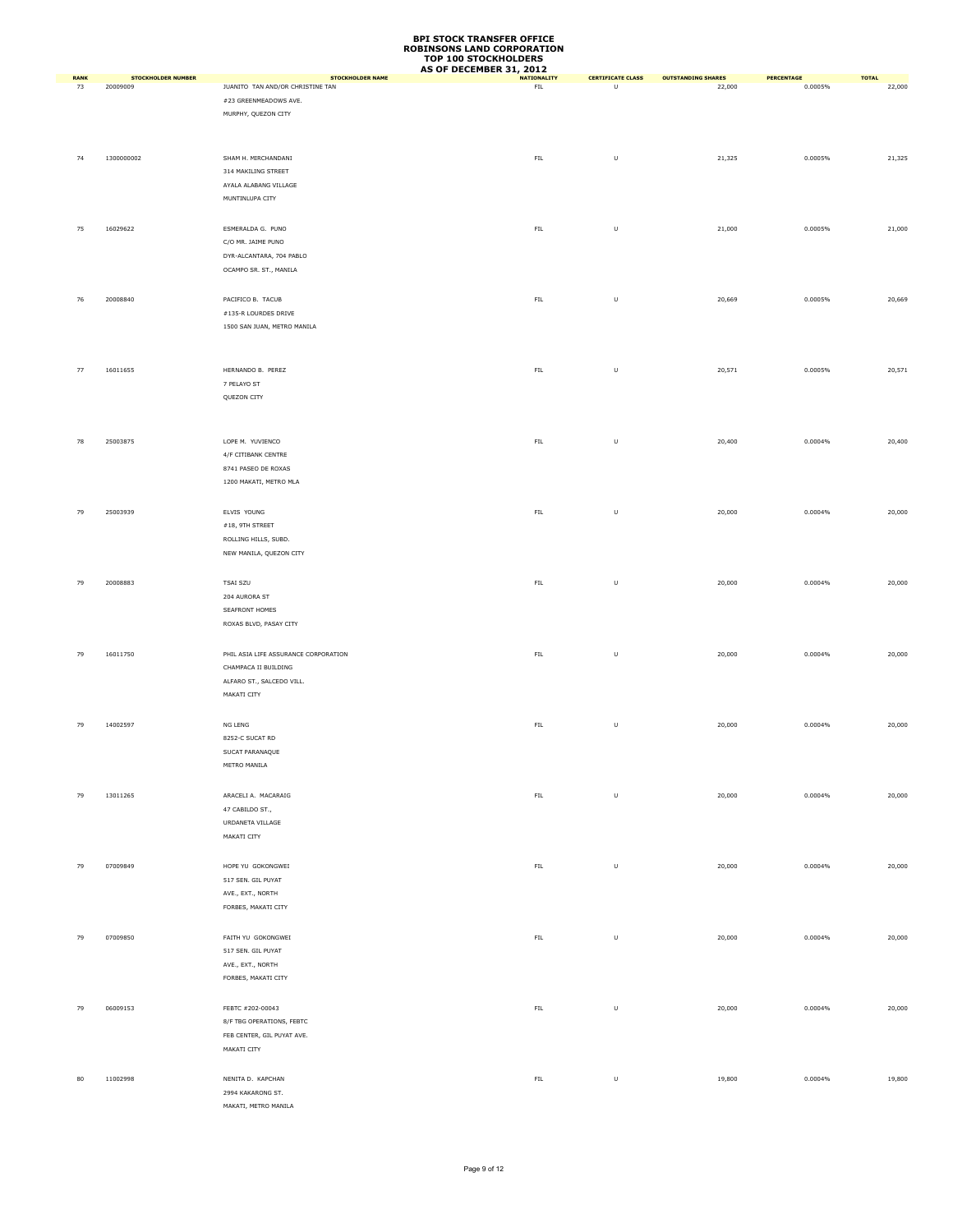|                   |                                       |                                          | AS OF DECEMBER 31, 2012           |                               |                                     |                       |                        |
|-------------------|---------------------------------------|------------------------------------------|-----------------------------------|-------------------------------|-------------------------------------|-----------------------|------------------------|
| <b>RANK</b><br>81 | <b>STOCKHOLDER NUMBER</b><br>15004196 | <b>STOCKHOLDER NAME</b><br>ISIDRO ONG    | <b>NATIONALITY</b><br>${\sf FIL}$ | <b>CERTIFICATE CLASS</b><br>U | <b>OUTSTANDING SHARES</b><br>19,200 | PERCENTAGE<br>0.0004% | <b>TOTAL</b><br>19,200 |
|                   |                                       |                                          |                                   |                               |                                     |                       |                        |
|                   |                                       | 433 SAN FERNANDO STREET                  |                                   |                               |                                     |                       |                        |
|                   |                                       | BINONDO, MANILA                          |                                   |                               |                                     |                       |                        |
|                   |                                       |                                          |                                   |                               |                                     |                       |                        |
|                   |                                       |                                          |                                   |                               |                                     |                       |                        |
| 82                | 20014705                              | ROSALINA LEE TIU                         | ${\sf FIL}$                       | $\sf U$                       | 19,000                              | 0.0004%               | 19,000                 |
|                   |                                       | 7 FELIZA VILLAGE                         |                                   |                               |                                     |                       |                        |
|                   |                                       | SACRIS ROAD, CASUNTINGAN                 |                                   |                               |                                     |                       |                        |
|                   |                                       |                                          |                                   |                               |                                     |                       |                        |
|                   |                                       | MANDAUE CEBU                             |                                   |                               |                                     |                       |                        |
|                   |                                       |                                          |                                   |                               |                                     |                       |                        |
| 83                | 1300000001                            | DOULATRAM MELWANI                        | IND                               | $\sf U$                       | 18,675                              | 0.0004%               | 18,675                 |
|                   |                                       | 10 SIQUIJOR STREET                       |                                   |                               |                                     |                       |                        |
|                   |                                       | CORNER PALAWAN, AYALA ALABANG            |                                   |                               |                                     |                       |                        |
|                   |                                       | MUNTINLUPA CITY                          |                                   |                               |                                     |                       |                        |
|                   |                                       |                                          |                                   |                               |                                     |                       |                        |
|                   |                                       |                                          |                                   |                               |                                     |                       |                        |
| 84                | 03018408                              | FELIPE CHAN                              | ${\sf FIL}$                       | $\sf U$                       | 18,300                              | 0.0004%               | 18,300                 |
|                   |                                       | #24 TAFT STREET,                         |                                   |                               |                                     |                       |                        |
|                   |                                       | WEST GREENHILLS                          |                                   |                               |                                     |                       |                        |
|                   |                                       | SAN JUAN, METRO MANILA                   |                                   |                               |                                     |                       |                        |
|                   |                                       |                                          |                                   |                               |                                     |                       |                        |
| 85                | 04007439                              | ELADIO DELOS SANTOS                      | ${\sf FIL}$                       | $\sf U$                       | 18,057                              | 0.0004%               | 18,057                 |
|                   |                                       | CIIF MANAGEMENT CO INC.                  |                                   |                               |                                     |                       |                        |
|                   |                                       |                                          |                                   |                               |                                     |                       |                        |
|                   |                                       | 16 F UCPB BLDG.                          |                                   |                               |                                     |                       |                        |
|                   |                                       | MAKATI AVE.                              |                                   |                               |                                     |                       |                        |
|                   |                                       | MAKATI, MM                               |                                   |                               |                                     |                       |                        |
| 85                | 12010487                              | CHARLIE LIM                              | ${\sf FIL}$                       | $\sf U$                       | 18,057                              | 0.0004%               | 18,057                 |
|                   |                                       | #207 7TH AVENUE                          |                                   |                               |                                     |                       |                        |
|                   |                                       | COR. DEL MUNDO ST.                       |                                   |                               |                                     |                       |                        |
|                   |                                       | KALOOCAN CITY                            |                                   |                               |                                     |                       |                        |
|                   |                                       |                                          |                                   |                               |                                     |                       |                        |
|                   |                                       |                                          |                                   |                               |                                     |                       |                        |
| 85                | 19016225                              | BRENDA SO                                | ${\sf FIL}$                       | U                             | 18,057                              | 0.0004%               | 18,057                 |
|                   |                                       | NEW PEOPLES LUMBER AND HARDWAR           |                                   |                               |                                     |                       |                        |
|                   |                                       | 008 OSIAS ST                             |                                   |                               |                                     |                       |                        |
|                   |                                       | SAN FERNANDO, LA UNION                   |                                   |                               |                                     |                       |                        |
|                   |                                       |                                          |                                   |                               |                                     |                       |                        |
|                   |                                       |                                          |                                   |                               |                                     |                       |                        |
| 86                | 19016255                              | CESAR A. SEVILLA                         | ${\sf FIL}$                       | $\sf U$                       | 18,000                              | 0.0004%               | 18,000                 |
|                   |                                       | C/O PCI CAPITAL CORPORATION              |                                   |                               |                                     |                       |                        |
|                   |                                       | $\#1$ PCIBANK TOWERS                     |                                   |                               |                                     |                       |                        |
|                   |                                       | MAKATI AVENUE COR DELA COSTA             |                                   |                               |                                     |                       |                        |
|                   |                                       | MAKATI, METRO MANILA                     |                                   |                               |                                     |                       |                        |
| 86                | 19016258                              | SUN HUNG KAI SEC (PHIL) INC (A/C #RU002) | ${\sf FIL}$                       | $\sf U$                       | 18,000                              | 0.0004%               | 18,000                 |
|                   |                                       | 17F, BA LEPANTO BUILDING                 |                                   |                               |                                     |                       |                        |
|                   |                                       | 8747 PASEO DE ROXAS                      |                                   |                               |                                     |                       |                        |
|                   |                                       | MAKATI, METRO MANILA                     |                                   |                               |                                     |                       |                        |
|                   |                                       |                                          |                                   |                               |                                     |                       |                        |
|                   |                                       |                                          |                                   |                               |                                     |                       |                        |
| 86                | 14002576                              | CELINA NGOCHUA                           | ${\sf FIL}$                       | $\sf U$                       | 18,000                              | 0.0004%               | 18,000                 |
|                   |                                       | 517 BUENDIA AVE EXT                      |                                   |                               |                                     |                       |                        |
|                   |                                       | NORTH FORBES                             |                                   |                               |                                     |                       |                        |
|                   |                                       | 1200 MAKATI, METRO MANILA                |                                   |                               |                                     |                       |                        |
|                   |                                       |                                          |                                   |                               |                                     |                       |                        |
|                   |                                       |                                          |                                   |                               |                                     |                       |                        |
| 86                | 17001934                              | J. ANTONIO QUILA                         | ${\sf FIL}$                       | $\sf U$                       | 18,000                              | 0.0004%               | 18,000                 |
|                   |                                       | #2021 M. LAYUG ST.                       |                                   |                               |                                     |                       |                        |
|                   |                                       | SAN MIGUEL VILLAGE                       |                                   |                               |                                     |                       |                        |
|                   |                                       | 1200 MAKATI CITY                         |                                   |                               |                                     |                       |                        |
|                   |                                       |                                          |                                   |                               |                                     |                       |                        |
| 86                | 12016168                              | MANUEL M. LOPEZ                          | ${\sf FIL}$                       | U                             | 18,000                              | 0.0004%               | 18,000                 |
|                   |                                       | 841 HARVARD ST., WACK WACK               |                                   |                               |                                     |                       |                        |
|                   |                                       | SUBD., MANDALUYONG CITY                  |                                   |                               |                                     |                       |                        |
|                   |                                       |                                          |                                   |                               |                                     |                       |                        |
|                   |                                       |                                          |                                   |                               |                                     |                       |                        |
|                   |                                       |                                          |                                   |                               |                                     |                       |                        |
| 86                | 10003162                              | NENITA JAVELLANA                         | ${\sf FIL}$                       | $\sf U$                       | 18,000                              | 0.0004%               | 18,000                 |
|                   |                                       | BRIXTON MOTOR PARTS, INC.                |                                   |                               |                                     |                       |                        |
|                   |                                       | #20 GONZAGA STREET                       |                                   |                               |                                     |                       |                        |
|                   |                                       | <b>BACOLOD CITY</b>                      |                                   |                               |                                     |                       |                        |
|                   |                                       |                                          |                                   |                               |                                     |                       |                        |
|                   |                                       |                                          |                                   |                               |                                     |                       |                        |
| 86                | 12010392                              | EDDIE LIM                                | ${\sf FIL}$                       | $\sf U$                       | 18,000                              | 0.0004%               | 18,000                 |
|                   |                                       | #15 FORDHAM ST.,                         |                                   |                               |                                     |                       |                        |
|                   |                                       | WHITE PLAINS                             |                                   |                               |                                     |                       |                        |
|                   |                                       | QUEZON CITY                              |                                   |                               |                                     |                       |                        |
|                   |                                       |                                          |                                   |                               |                                     |                       |                        |
| 86                | 07009692                              | MA. PAZ MADRIGAL GONZALES                | ${\sf FIL}$                       | U                             | 18,000                              | 0.0004%               | 18,000                 |
|                   |                                       | 133 CAMBRIDGE CIRCLE                     |                                   |                               |                                     |                       |                        |
|                   |                                       |                                          |                                   |                               |                                     |                       |                        |
|                   |                                       | NORTH FORBES PARK                        |                                   |                               |                                     |                       |                        |
|                   |                                       | MAKATI, METRO MANILA                     |                                   |                               |                                     |                       |                        |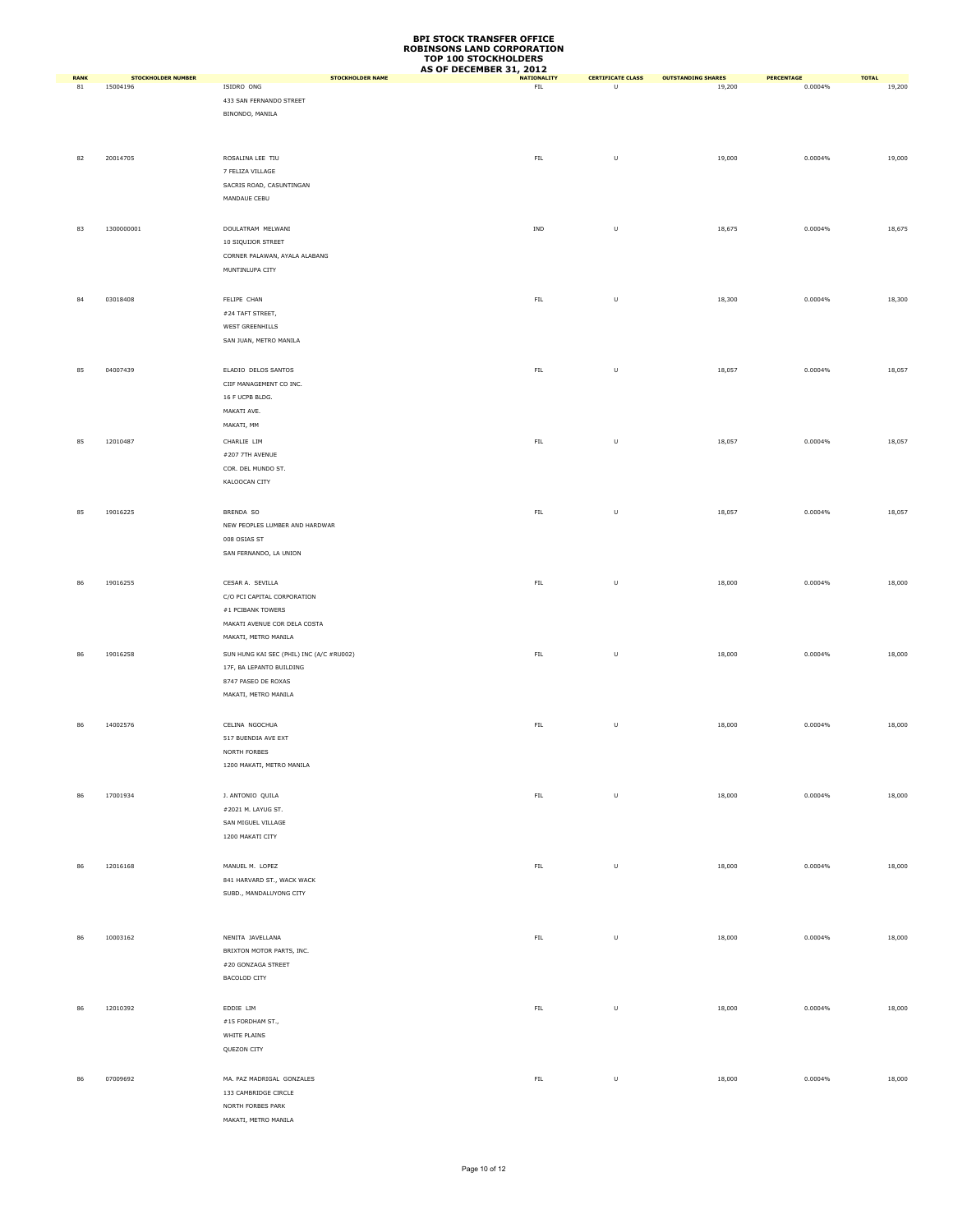|                   |                                       |                                                 | AS OF DECEMBER 31, 2012 |                               |                           |                   |              |
|-------------------|---------------------------------------|-------------------------------------------------|-------------------------|-------------------------------|---------------------------|-------------------|--------------|
| <b>RANK</b><br>86 | <b>STOCKHOLDER NUMBER</b><br>07009758 | <b>STOCKHOLDER NAME</b><br>MIGUELA SY GO        | <b>NATIONALITY</b>      | <b>CERTIFICATE CLASS</b><br>U | <b>OUTSTANDING SHARES</b> | <b>PERCENTAGE</b> | <b>TOTAL</b> |
|                   |                                       |                                                 | ${\sf FIL}$             |                               | 18,000                    | 0.0004%           | 18,000       |
|                   |                                       | 15 GENERAL MALVAR STREET                        |                         |                               |                           |                   |              |
|                   |                                       | KALOOKAN CITY                                   |                         |                               |                           |                   |              |
|                   |                                       |                                                 |                         |                               |                           |                   |              |
|                   |                                       |                                                 |                         |                               |                           |                   |              |
| 86                | 03018464                              | LILY L. CU                                      | ${\sf FIL}$             | $\sf U$                       | 18,000                    | 0.0004%           | 18,000       |
|                   |                                       | 501 JUAN LUNA ST.,                              |                         |                               |                           |                   |              |
|                   |                                       | BINONDO, MANILA                                 |                         |                               |                           |                   |              |
|                   |                                       |                                                 |                         |                               |                           |                   |              |
|                   |                                       |                                                 |                         |                               |                           |                   |              |
|                   |                                       |                                                 |                         |                               |                           |                   |              |
| 86                | 03018473                              | CATHERINE CHOA                                  | ${\sf FIL}$             | $\sf U$                       | 18,000                    | 0.0004%           | 18,000       |
|                   |                                       | 3 PALMERA STREET, VALLE VERDE 4,                |                         |                               |                           |                   |              |
|                   |                                       | PASIG CITY                                      |                         |                               |                           |                   |              |
|                   |                                       |                                                 |                         |                               |                           |                   |              |
|                   |                                       |                                                 |                         |                               |                           |                   |              |
|                   |                                       |                                                 |                         |                               |                           |                   |              |
| 86                | 03018319                              | MODESTA CORDERO                                 | ${\sf FIL}$             | $\sf U$                       | 18,000                    | 0.0004%           | 18,000       |
|                   |                                       | CORDERO JEWELRY STORE                           |                         |                               |                           |                   |              |
|                   |                                       | NEW FARMER'S PLAZA, CUBAO                       |                         |                               |                           |                   |              |
|                   |                                       | QUEZON CITY                                     |                         |                               |                           |                   |              |
|                   |                                       |                                                 |                         |                               |                           |                   |              |
|                   |                                       |                                                 |                         |                               |                           |                   |              |
| 86                | 03018355                              | THERESA CHUA                                    | ${\sf FIL}$             | $\sf U$                       | 18,000                    | 0.0004%           | 18,000       |
|                   |                                       | 45 E RODRIGUEZ SR. AVENUE                       |                         |                               |                           |                   |              |
|                   |                                       | QUEZON CITY                                     |                         |                               |                           |                   |              |
|                   |                                       |                                                 |                         |                               |                           |                   |              |
|                   |                                       |                                                 |                         |                               |                           |                   |              |
|                   |                                       |                                                 |                         |                               |                           |                   |              |
| 86                | 02008074                              | JULIA P. BAUTISTA                               | ${\sf FIL}$             | U                             | 18,000                    | 0.0004%           | 18,000       |
|                   |                                       | #34 REGAL ST., VILLAGE EAST                     |                         |                               |                           |                   |              |
|                   |                                       | IMELDA AVE., CAINTA, RIZAL                      |                         |                               |                           |                   |              |
|                   |                                       |                                                 |                         |                               |                           |                   |              |
|                   |                                       |                                                 |                         |                               |                           |                   |              |
|                   |                                       |                                                 |                         |                               |                           |                   |              |
| 86                | 02008117                              | TERESA BARRETTO                                 | ${\sf FIL}$             | U                             | 18,000                    | 0.0004%           | 18,000       |
|                   |                                       | 3831 R DE SANTOS ST                             |                         |                               |                           |                   |              |
|                   |                                       | SANTOL, STA MESA                                |                         |                               |                           |                   |              |
|                   |                                       | MANILA                                          |                         |                               |                           |                   |              |
|                   |                                       |                                                 |                         |                               |                           |                   |              |
| 87                | 03018304                              | BERNICE Y. CUA                                  | ${\sf FIL}$             | $\sf U$                       | 17,600                    | 0.0004%           | 17,600       |
|                   |                                       | P O BOX 92                                      |                         |                               |                           |                   |              |
|                   |                                       |                                                 |                         |                               |                           |                   |              |
|                   |                                       | MANILA                                          |                         |                               |                           |                   |              |
|                   |                                       |                                                 |                         |                               |                           |                   |              |
|                   |                                       |                                                 |                         |                               |                           |                   |              |
| 88                | 08007068                              | RAFAEL G. HECHANOVA AND/OR EUMELIA C. HECHANOVA | ${\sf FIL}$             | U                             | 16,800                    | 0.0004%           | 16,800       |
|                   |                                       | 21 TANGUILE RD.,                                |                         |                               |                           |                   |              |
|                   |                                       | NORTH FORBES PARK,                              |                         |                               |                           |                   |              |
|                   |                                       | MAKATI CITY                                     |                         |                               |                           |                   |              |
|                   |                                       |                                                 |                         |                               |                           |                   |              |
|                   |                                       |                                                 |                         |                               |                           |                   |              |
| 88                | 25003897                              | ELVIS YOUNG AND/OR MARGARET YU                  | ${\sf FIL}$             | $\sf U$                       | 16,800                    | 0.0004%           | 16,800       |
|                   |                                       | # 18 9TH STREET                                 |                         |                               |                           |                   |              |
|                   |                                       | NEW MANILA,                                     |                         |                               |                           |                   |              |
|                   |                                       | QUEZON CITY                                     |                         |                               |                           |                   |              |
|                   |                                       |                                                 |                         |                               |                           |                   |              |
|                   |                                       |                                                 |                         |                               |                           |                   |              |
| 89                | 10003106                              | J. M. BARCELON & CO. INC.                       | ${\sf FIL}$             | $\sf U$                       | 16,000                    | 0.0003%           | 16,000       |
|                   |                                       | UNIT 34 CASA NUEVA                              |                         |                               |                           |                   |              |
|                   |                                       | MANGA RD., NEW MANILA                           |                         |                               |                           |                   |              |
|                   |                                       | QUEZON CITY                                     |                         |                               |                           |                   |              |
|                   |                                       |                                                 |                         |                               |                           |                   |              |
|                   |                                       |                                                 |                         |                               |                           |                   |              |
| 89                | 10003109                              | JENN WOEI SECURITIES INC.                       | OAN                     | $\sf U$                       | 16,000                    | 0.0003%           | 16,000       |
|                   |                                       | 11F, VERNIDA IV                                 |                         |                               |                           |                   |              |
|                   |                                       | ALFARO ST. SALCEDO VILLAGE                      |                         |                               |                           |                   |              |
|                   |                                       | 1200 MAKATI, METRO MANILA                       |                         |                               |                           |                   |              |
|                   |                                       |                                                 |                         |                               |                           |                   |              |
|                   |                                       |                                                 |                         |                               |                           |                   |              |
| 90                | 04007347                              | DMT SECURITIES (PHILS.) INC.                    | FL                      | $\sf U$                       | 15,400                    | 0.0003%           | 15,400       |
|                   |                                       | 12/F L.V. LOCSIN BUILDING                       |                         |                               |                           |                   |              |
|                   |                                       | 6752 AYALA AVENUE CORNER                        |                         |                               |                           |                   |              |
|                   |                                       | MAKATI AVENUE, MAKATI CITY                      |                         |                               |                           |                   |              |
|                   |                                       |                                                 |                         |                               |                           |                   |              |
|                   |                                       |                                                 |                         |                               |                           |                   |              |
| 91                | 07009747                              | VICTOR Q. GARCIA                                | ${\sf FIL}$             | $\sf U$                       | 15,200                    | 0.0003%           | 15,200       |
|                   |                                       | 6 6TH ST                                        |                         |                               |                           |                   |              |
|                   |                                       | NEW MANILA                                      |                         |                               |                           |                   |              |
|                   |                                       | QUEZON CITY                                     |                         |                               |                           |                   |              |
|                   |                                       |                                                 |                         |                               |                           |                   |              |
| 92                | 17002043                              | ESPERANZA U. QUA                                | ${\sf FIL}$             | $\sf U$                       | 15,000                    | 0.0003%           | 15,000       |
|                   |                                       |                                                 |                         |                               |                           |                   |              |
|                   |                                       | 149 PANAY AVE.,                                 |                         |                               |                           |                   |              |
|                   |                                       | QUEZON CITY                                     |                         |                               |                           |                   |              |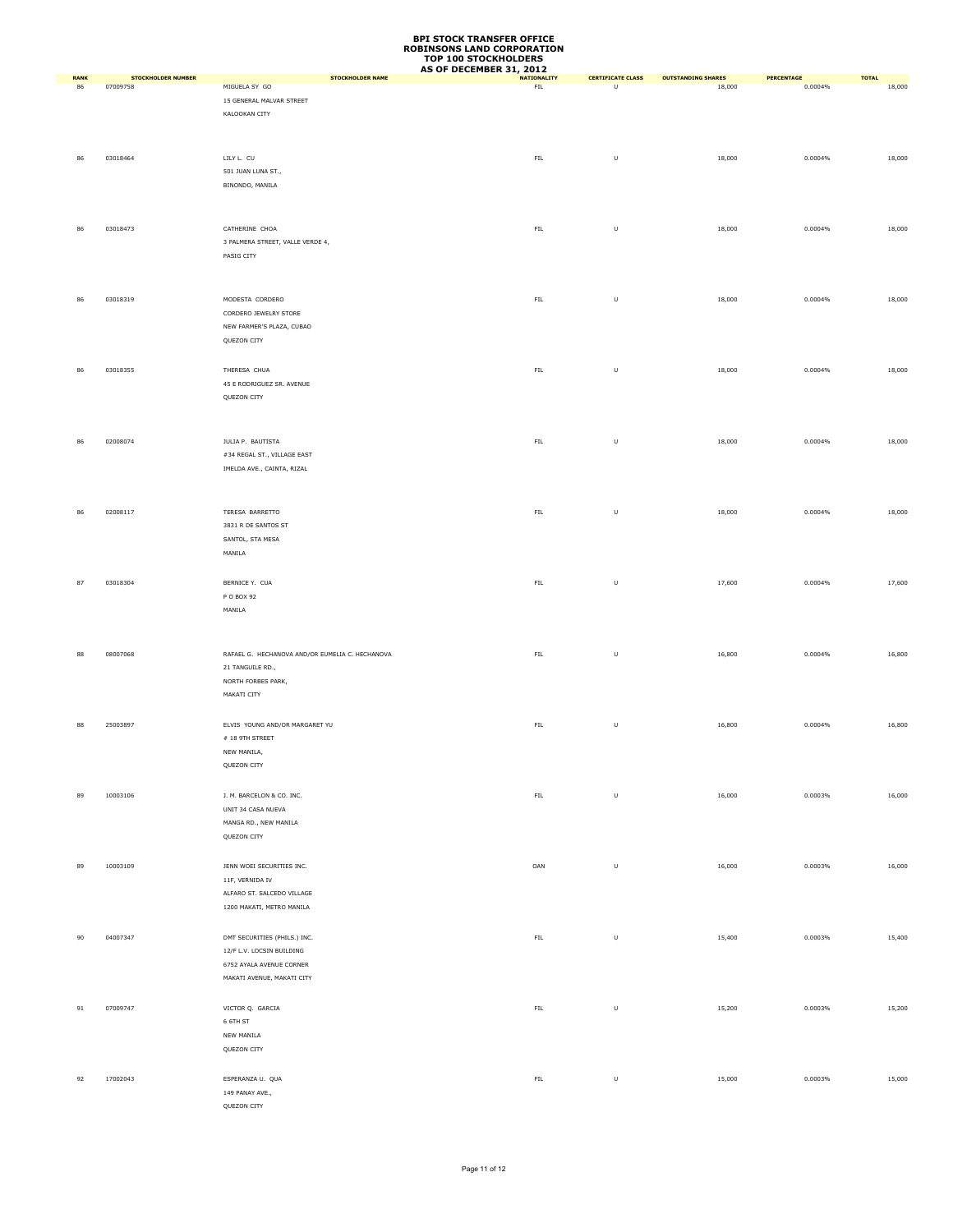|                   |                                       |                                                             | AS OF DECEMBER 31, 2012 |                               |                                     |                       |                        |
|-------------------|---------------------------------------|-------------------------------------------------------------|-------------------------|-------------------------------|-------------------------------------|-----------------------|------------------------|
| <b>RANK</b><br>93 | <b>STOCKHOLDER NUMBER</b><br>20008918 | <b>STOCKHOLDER NAME</b><br>TORRANCE DEVELOPMENT CORPORATION | FL                      | <b>CERTIFICATE CLASS</b><br>U | <b>OUTSTANDING SHARES</b><br>14,650 | PERCENTAGE<br>0.0003% | <b>TOTAL</b><br>14,650 |
|                   |                                       |                                                             |                         |                               |                                     |                       |                        |
|                   |                                       | 21 TIRAD PASS                                               |                         |                               |                                     |                       |                        |
|                   |                                       | AYALA HEIGHTS                                               |                         |                               |                                     |                       |                        |
|                   |                                       | QUEZON CITY                                                 |                         |                               |                                     |                       |                        |
|                   |                                       |                                                             |                         |                               |                                     |                       |                        |
| 94                | 25003902                              | CONSUELO YSMAEL                                             | SPN                     | $\sf U$                       | 14,400                              | 0.0003%               | 14,400                 |
|                   |                                       | 100-4TH STREET                                              |                         |                               |                                     |                       |                        |
|                   |                                       | NEW MANILA                                                  |                         |                               |                                     |                       |                        |
|                   |                                       | QUEZON CITY                                                 |                         |                               |                                     |                       |                        |
|                   |                                       |                                                             |                         |                               |                                     |                       |                        |
| 94                | 19016303                              | SUN HUNG KAI SEC (PHIL) INC (A/C #MA046)                    | ${\sf FIL}$             | $\sf U$                       | 14,400                              | 0.0003%               | 14,400                 |
|                   |                                       | 17/F BA LEPANTO BLDG                                        |                         |                               |                                     |                       |                        |
|                   |                                       |                                                             |                         |                               |                                     |                       |                        |
|                   |                                       | 8747 PASEO DE ROXAS                                         |                         |                               |                                     |                       |                        |
|                   |                                       | MAKATI, M.M.                                                |                         |                               |                                     |                       |                        |
|                   |                                       |                                                             |                         |                               |                                     |                       |                        |
| 94                | 18009148                              | PROSERFINA M. RUMBAWA                                       | ${\sf FIL}$             | $\sf U$                       | 14,400                              | 0.0003%               | 14,400                 |
|                   |                                       | 35 RIZAL ST                                                 |                         |                               |                                     |                       |                        |
|                   |                                       | SAN JUAN, METRO MANILA                                      |                         |                               |                                     |                       |                        |
|                   |                                       |                                                             |                         |                               |                                     |                       |                        |
|                   |                                       |                                                             |                         |                               |                                     |                       |                        |
| 94                | 18009049                              | MARY DE LEON RUFINO                                         | ${\sf FIL}$             | $\sf U$                       | 14,400                              | 0.0003%               | 14,400                 |
|                   |                                       |                                                             |                         |                               |                                     |                       |                        |
|                   |                                       | NATIVIDAD II BLDG, SORIA ST                                 |                         |                               |                                     |                       |                        |
|                   |                                       | LEGASPI VILLAGE                                             |                         |                               |                                     |                       |                        |
|                   |                                       | 1200 MAKATI METRO MANILA                                    |                         |                               |                                     |                       |                        |
|                   |                                       |                                                             |                         |                               |                                     |                       |                        |
| 95                | 21003476                              | UBP SECURITIES, INC.                                        | ${\sf FIL}$             | $\sf U$                       | 14,018                              | 0.0003%               | 14,018                 |
|                   |                                       | 3/F SSS(MAKATI) BLDG.                                       |                         |                               |                                     |                       |                        |
|                   |                                       | AYALA AVENUE COR HERRERA STS.                               |                         |                               |                                     |                       |                        |
|                   |                                       | MAKATI CITY                                                 |                         |                               |                                     |                       |                        |
|                   |                                       |                                                             |                         |                               |                                     |                       |                        |
|                   |                                       |                                                             |                         |                               |                                     |                       |                        |
| 96                | 0300000003                            | PHILIP L. CHIONGBIAN                                        | ${\sf FIL}$             | $\sf U$                       | 14,000                              | 0.0003%               | 14,000                 |
|                   |                                       | C/O CAROLINE C. SISON                                       |                         |                               |                                     |                       |                        |
|                   |                                       | (ATTY-IN-FACT)                                              |                         |                               |                                     |                       |                        |
|                   |                                       | 41 MCKINLEY ROAD,                                           |                         |                               |                                     |                       |                        |
|                   |                                       | FORBES PARK, MAKATI CITY                                    |                         |                               |                                     |                       |                        |
| 96                | 15005163                              | BENITO G. OBLENA                                            | ${\sf FIL}$             | $\sf U$                       | 14,000                              | 0.0003%               | 14,000                 |
|                   |                                       | #2 HILOSKY ST.                                              |                         |                               |                                     |                       |                        |
|                   |                                       | SANTOS VILLAGE III                                          |                         |                               |                                     |                       |                        |
|                   |                                       | ZAPOTE, LAS PINAS                                           |                         |                               |                                     |                       |                        |
|                   |                                       |                                                             |                         |                               |                                     |                       |                        |
|                   |                                       |                                                             |                         |                               |                                     |                       |                        |
| 96                | 15004257                              | STEPHEN ONG                                                 | ${\sf FIL}$             | $\sf U$                       | 14,000                              | 0.0003%               | 14,000                 |
|                   |                                       | #40 COUNTRY CLUB ROAD                                       |                         |                               |                                     |                       |                        |
|                   |                                       | CITYLAND TOWNHOUSE                                          |                         |                               |                                     |                       |                        |
|                   |                                       | ST. MARTIN ST., ORAMBO                                      |                         |                               |                                     |                       |                        |
|                   |                                       | PASIG CITY                                                  |                         |                               |                                     |                       |                        |
| 97                | 03018445                              | ALEX CARLOS AND/OR ALEX CARLOS JR.                          | ${\sf FIL}$             | $\sf U$                       | 13,371                              | 0.0003%               | 13,371                 |
|                   |                                       | C/O URBAN BANK BLDG.                                        |                         |                               |                                     |                       |                        |
|                   |                                       | URBAN BANK SQUARE                                           |                         |                               |                                     |                       |                        |
|                   |                                       | MAKATI CITY                                                 |                         |                               |                                     |                       |                        |
|                   |                                       |                                                             |                         |                               |                                     |                       |                        |
|                   |                                       |                                                             |                         |                               |                                     |                       |                        |
| 98                | 03018442                              | CAFRA BROTHERS SEC., INC.                                   | ${\sf FIL}$             | $\sf U$                       | 13,200                              | 0.0003%               | 13,200                 |
|                   |                                       | 4/F JAKA II BLDG.                                           |                         |                               |                                     |                       |                        |
|                   |                                       | 150 LEGASPI STREET                                          |                         |                               |                                     |                       |                        |
|                   |                                       | LEGASPI VILLAGE                                             |                         |                               |                                     |                       |                        |
|                   |                                       | MAKATI CITY                                                 |                         |                               |                                     |                       |                        |
| 99                | 04011823                              | DELFIN S. MA.ANDREA THERESA K.DE LA CRUZ DE LA CRUZ JR. OR  | FL                      | $\sf U$                       | 12,600                              | 0.0003%               | 12,600                 |
|                   |                                       | 4 LAKANDULA ST., AYALA HEIGHTS                              |                         |                               |                                     |                       |                        |
|                   |                                       | QUEZON CITY                                                 |                         |                               |                                     |                       |                        |
|                   |                                       |                                                             |                         |                               |                                     |                       |                        |
|                   |                                       |                                                             |                         |                               |                                     |                       |                        |
|                   |                                       |                                                             |                         |                               |                                     |                       |                        |
| 99                | 13011067                              | MONICA B. MANALO                                            | FL                      | $\sf U$                       | 12,600                              | 0.0003%               | 12,600                 |
|                   |                                       | LE GRAND, 130 VALERO ST,                                    |                         |                               |                                     |                       |                        |
|                   |                                       | MAKATI                                                      |                         |                               |                                     |                       |                        |
|                   |                                       | 1200 METRO MLA                                              |                         |                               |                                     |                       |                        |
|                   |                                       |                                                             |                         |                               |                                     |                       |                        |
| 100               | 18005790                              | R & L INVESTMENTS, INC.                                     | ${\sf FIL}$             | $\sf U$                       | 12,400                              | 0.0003%               | 12,400                 |
|                   |                                       | #675 LEE STREET                                             |                         |                               |                                     |                       |                        |
|                   |                                       |                                                             |                         |                               |                                     |                       |                        |
|                   |                                       | MANDALUYONG CITY                                            |                         |                               |                                     |                       |                        |
|                   |                                       |                                                             |                         |                               |                                     |                       |                        |

**GRAND TOTAL 4,091,162,303**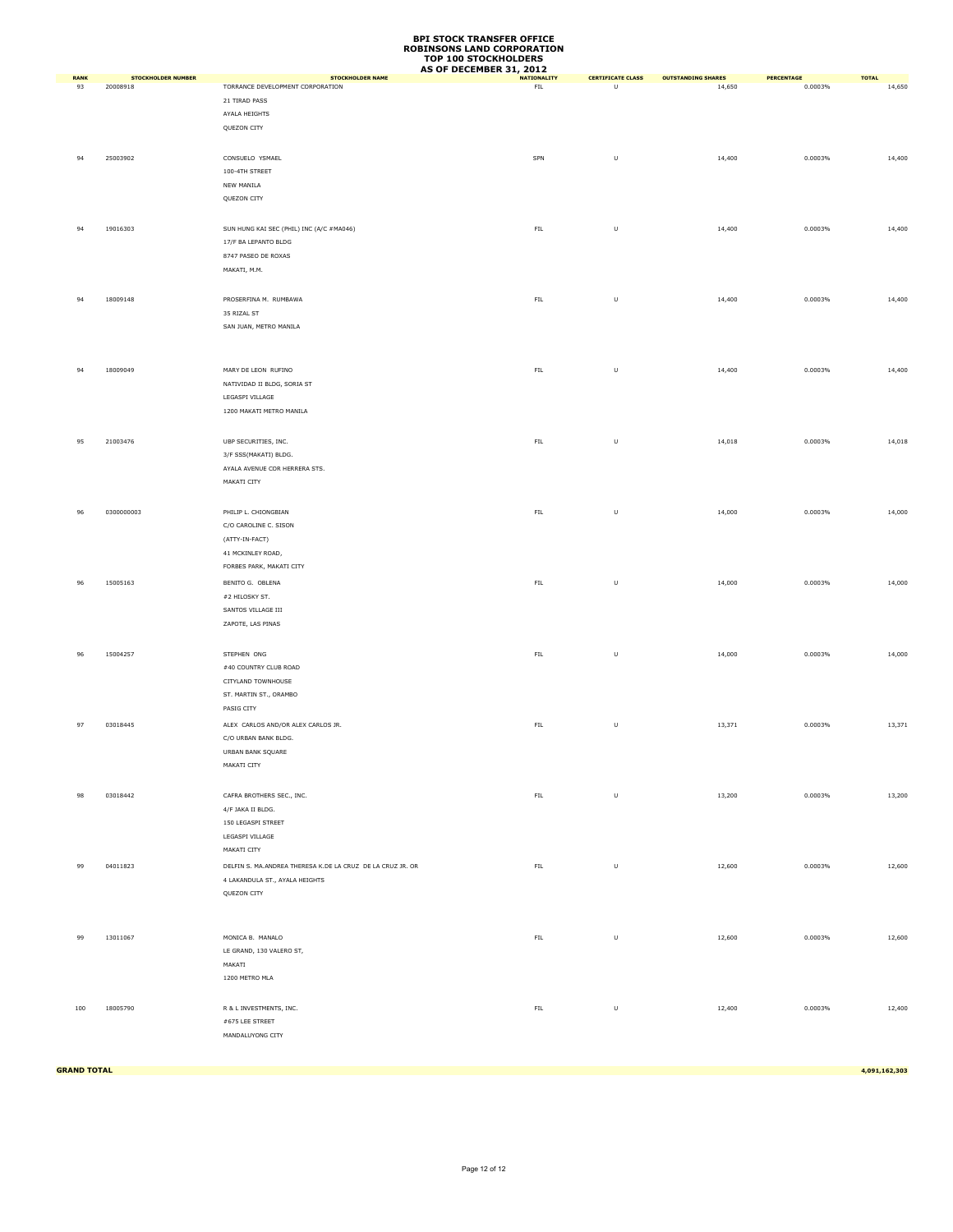**RBKPS006 PCDUSER1** 

#### Philippine Depository & Trust Corp.

Philippine Depository & Trust Corp.

**E** PDTC

#### **OUTSTANDING BALANCES FOR A SPECIFIC COMPANY**

Company Code - RLC000000000 & Company Name - ROBINSON LAND

**Business Date** 12/28/2012

| <b>BP ID</b><br><b>ACCOUNT NO.</b> | <b>BP NAME</b><br><b>ADDRESS</b>                                                                                                                               | <b>ACCOUNT TYPE</b><br><b>TELEPHONE NUMBER</b>  | <b>ID TYPE</b><br><b>ID NUMBER</b>                 | <b>INVESTOR TYPE</b><br><b>COUNTRY</b> | <b>HOLDINGS</b><br><b>TAXCODE</b> |
|------------------------------------|----------------------------------------------------------------------------------------------------------------------------------------------------------------|-------------------------------------------------|----------------------------------------------------|----------------------------------------|-----------------------------------|
| 10100000000<br>5                   | A & A SECURITIES, INC.<br>Rm. 1906 Ayala Ave. Condominium 6776 Ayala Ave. 810-54-01<br>Makati City<br>Metropolitan Manila<br>1200                              | <b>Omnibus Without Client</b>                   | <b>Tax Identification Number</b><br>2              | Domestic<br><b>PHILIPPINES</b>         | 7,263,314.00<br><b>PH10</b>       |
| 10200000000<br>5                   | ABACUS SECURITIES CORPORATION<br>Unit 2904-A East Tower, PSE Centre Exchange Road, 634-2105<br>Ortigas Center Pasig City<br>Metropolitan Manila<br>1600        | <b>Omnibus Without Client</b>                   | Tax Identification Number<br>3                     | Domestic<br><b>PHILIPPINES</b>         | 4,312,457.00<br><b>PH10</b>       |
| 10200000000<br>7                   | <b>ABACUS SECURITIES CORPORATION</b><br>Unit 2904-A East Tower, PSE Centre Exchange Road, 634-2105<br>Ortigas Center Pasig City<br>Metropolitan Manila<br>1600 | Own                                             | <b>Tax Identification Number</b><br>3              | Domestic<br><b>PHILIPPINES</b>         | 37,954.00<br><b>NWT</b>           |
| 10300000000<br>5                   | ACCORD CAPITAL EQUITIES CORPORATION<br>Unit 1101 Orient Square Building Emerald Avenue<br>Ortigas Center, Pasig City<br>Metropolitan Manila<br>1600            | <b>Omnibus Without Client</b><br>687-5071 to 74 | <b>Tax Identification Number</b><br>$\overline{4}$ | Domestic<br><b>PHILIPPINES</b>         | 572,981.00<br><b>PH10</b>         |
| 10300000000<br>6                   | ACCORD CAPITAL EQUITIES CORPORATION Settlement<br>Unit 1101 Orient Square Building Emerald Avenue<br>Ortigas Center, Pasig City<br>Metropolitan Manila<br>1600 | 687-5071 to 74                                  | <b>Tax Identification Number</b><br>$\overline{4}$ | Domestic<br><b>PHILIPPINES</b>         | 30,000.00<br><b>NWT</b>           |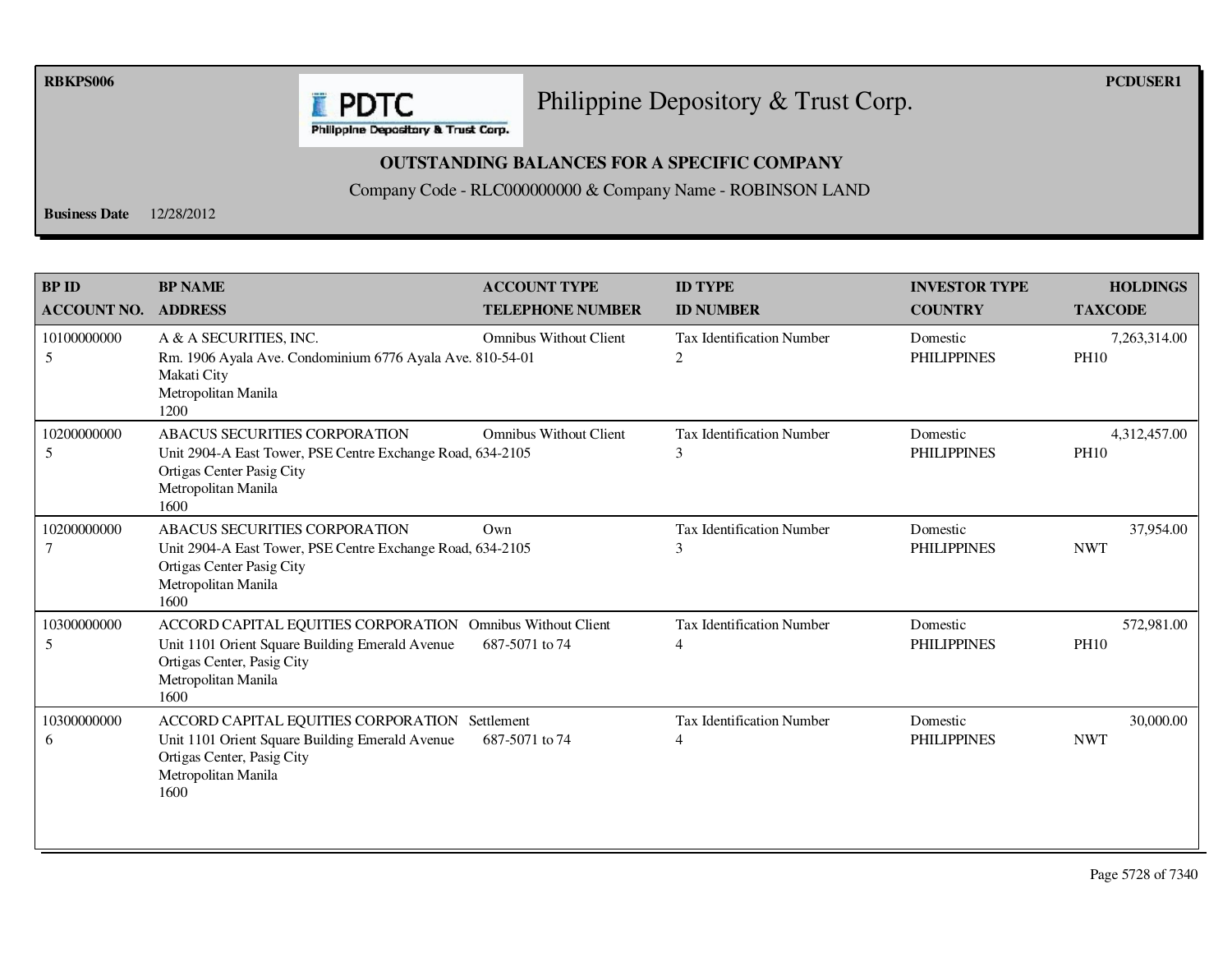| <b>BPID</b>        | <b>BP NAME</b>                                                                                                                                                                      | <b>ACCOUNT TYPE</b>                             | <b>ID TYPE</b>                         | <b>INVESTOR TYPE</b>           | <b>HOLDINGS</b>           |
|--------------------|-------------------------------------------------------------------------------------------------------------------------------------------------------------------------------------|-------------------------------------------------|----------------------------------------|--------------------------------|---------------------------|
| <b>ACCOUNT NO.</b> | <b>ADDRESS</b>                                                                                                                                                                      | <b>TELEPHONE NUMBER</b>                         | <b>ID NUMBER</b>                       | <b>COUNTRY</b>                 | <b>TAXCODE</b>            |
| 10400000000<br>1   | A. T. DE CASTRO SECURITIES CORP.<br>Suite 701, 7/F Ayala Tower I, Exchange Plaza, Ayala<br>Triangle, Ayala Ave., Makati City<br>Metropolitan Manila<br>1226                         | <b>Omnibus Without Client</b><br>848-7160 to 65 | Tax Identification Number<br>5         | Foreign<br><b>PHILIPPINES</b>  | 5,500.00<br>FMX1          |
| 10400000000<br>5   | A. T. DE CASTRO SECURITIES CORP.<br>Suite 701, 7/F Ayala Tower I, Exchange Plaza, Ayala<br>Triangle, Ayala Ave., Makati City<br>Metropolitan Manila<br>1226                         | <b>Omnibus Without Client</b><br>848-7160 to 65 | Tax Identification Number<br>5         | Domestic<br><b>PHILIPPINES</b> | 30,310.00<br><b>PH10</b>  |
| 10600000000<br>5   | ALPHA SECURITIES CORP.<br>UNIT 3003, ONE CORPORATE CENTRE, 30TH<br>FLOOR, JULIA VARGAS STREET, COR MERALC<br>AVENUE STREET, ORTIGAS CENTER, PASIG CI<br>Metropolitan Manila<br>1200 | <b>Omnibus Without Client</b><br>6546806        | <b>Tax Identification Number</b><br>7  | Domestic<br><b>PHILIPPINES</b> | 1,500.00<br><b>PH10</b>   |
| 10600000000<br>20  | ALPHA SECURITIES CORP.<br>UNIT 3003, ONE CORPORATE CENTRE, 30TH<br>FLOOR, JULIA VARGAS STREET, COR MERALC<br>AVENUE STREET, ORTIGAS CENTER, PASIG CI<br>Metropolitan Manila<br>1200 | Settlement<br>6546806                           | Tax Identification Number<br>7         | Foreign<br><b>PHILIPPINES</b>  | 90,000.00<br><b>SZ07</b>  |
| 10900000000<br>6   | BA SECURITIES, INC.<br>Rm 401-403 CLMC Bldg, 256-259 EDSA Greenhills<br>Mandaluyong City<br>Metropolitan Manila<br>1550                                                             | Settlement<br>727-5374                          | <b>Tax Identification Number</b><br>10 | Domestic<br><b>PHILIPPINES</b> | 109,950.00<br><b>NWT</b>  |
| 10900000000<br>14  | <b>BA SECURITIES, INC.</b><br>Rm 401-403 CLMC Bldg, 256-259 EDSA Greenhills<br>Mandaluyong City<br>Metropolitan Manila<br>1550                                                      | Settlement<br>727-5374                          | <b>Tax Identification Number</b><br>10 | Domestic<br><b>PHILIPPINES</b> | 7,900.00<br><b>PH10</b>   |
| 11000000000<br>5   | ANGPING & ASSOCIATES SECURITIES, INC.<br>Suites 2002/2004, The Peak, 107 Alfaro St., Salcedo<br>Village, Makati City<br>Metropolitan Manila<br>1227                                 | <b>Omnibus Without Client</b><br>8482915        | <b>Tax Identification Number</b><br>11 | Domestic<br><b>PHILIPPINES</b> | 359,495.00<br><b>PH10</b> |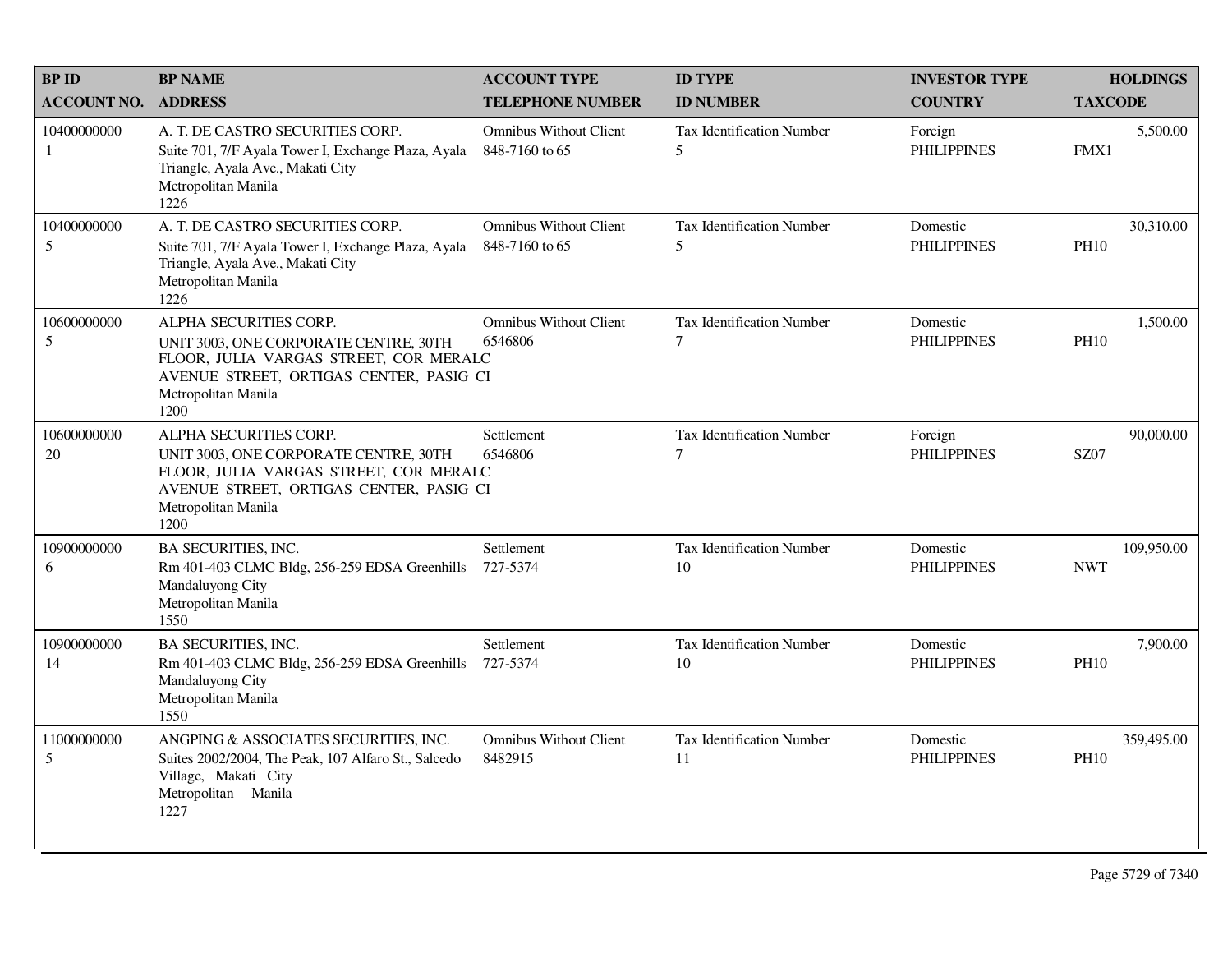| <b>BP ID</b>              | <b>BP NAME</b>                                                                                                                                           | <b>ACCOUNT TYPE</b>                       | <b>ID TYPE</b>                         | <b>INVESTOR TYPE</b>           | <b>HOLDINGS</b>           |
|---------------------------|----------------------------------------------------------------------------------------------------------------------------------------------------------|-------------------------------------------|----------------------------------------|--------------------------------|---------------------------|
| <b>ACCOUNT NO.</b>        | <b>ADDRESS</b>                                                                                                                                           | <b>TELEPHONE NUMBER</b>                   | <b>ID NUMBER</b>                       | <b>COUNTRY</b>                 | <b>TAXCODE</b>            |
| 11100000000<br>5          | ANSALDO, GODINEZ & CO., INC.<br>340 Nueva St., Binondo Manila<br>Metropolitan Manila<br>1006                                                             | <b>Omnibus Without Client</b><br>242-5127 | <b>Tax Identification Number</b><br>12 | Domestic<br><b>PHILIPPINES</b> | 683,310.00<br><b>PH10</b> |
| 11200000000<br>5          | AB CAPITAL SECURITIES, INC.<br>8/F Phinma Plaza 39 Plaza Drive, Rockwell Center<br>Makati City<br>Metropolitan Manila<br>1200                            | <b>Omnibus Without Client</b><br>814-5601 | <b>Tax Identification Number</b><br>13 | Domestic<br><b>PHILIPPINES</b> | 18,800.00<br><b>PH10</b>  |
| 11200000000<br>6          | AB CAPITAL SECURITIES, INC.<br>8/F Phinma Plaza 39 Plaza Drive, Rockwell Center<br>Makati City<br>Metropolitan Manila<br>1200                            | Settlement<br>814-5601                    | <b>Tax Identification Number</b><br>13 | Domestic<br><b>PHILIPPINES</b> | 123,650.00<br><b>NWT</b>  |
| 11200000000<br>14         | AB CAPITAL SECURITIES, INC.<br>8/F Phinma Plaza 39 Plaza Drive, Rockwell Center<br>Makati City<br>Metropolitan Manila<br>1200                            | Settlement<br>814-5601                    | <b>Tax Identification Number</b><br>13 | Domestic<br><b>PHILIPPINES</b> | 223,979.00<br><b>PH10</b> |
| 11300000000<br>5          | SARANGANI SECURITIES, INC.<br>UNIT 2 D1 VERNIDA I CONDOMINIUM 120<br>AMORSOLO ST., LEGASPI VILLAGE, MAKATI<br><b>CITY</b><br>Metropolitan Manila<br>1229 | <b>Omnibus Without Client</b><br>817-5806 | Tax Identification Number<br>14        | Domestic<br><b>PHILIPPINES</b> | 97,300.00<br><b>PH10</b>  |
| 11500000000<br>1          | SB EQUITIES, INC.<br>18/F, Security Bank Centre 6776 Ayala Avenue,<br>Makati City<br>Metropolitan Manila<br>1226                                         | <b>Omnibus Without Client</b><br>8911037  | Tax Identification Number<br>15        | Foreign<br><b>PHILIPPINES</b>  | 31,600.00<br>FMX1         |
| 11500000000<br>$\sqrt{2}$ | SB EQUITIES, INC.<br>18/F, Security Bank Centre 6776 Ayala Avenue,<br>Makati City<br>Metropolitan Manila<br>1226                                         | Settlement<br>8911037                     | Tax Identification Number<br>15        | Foreign<br><b>PHILIPPINES</b>  | 50,400.00<br>FMX1         |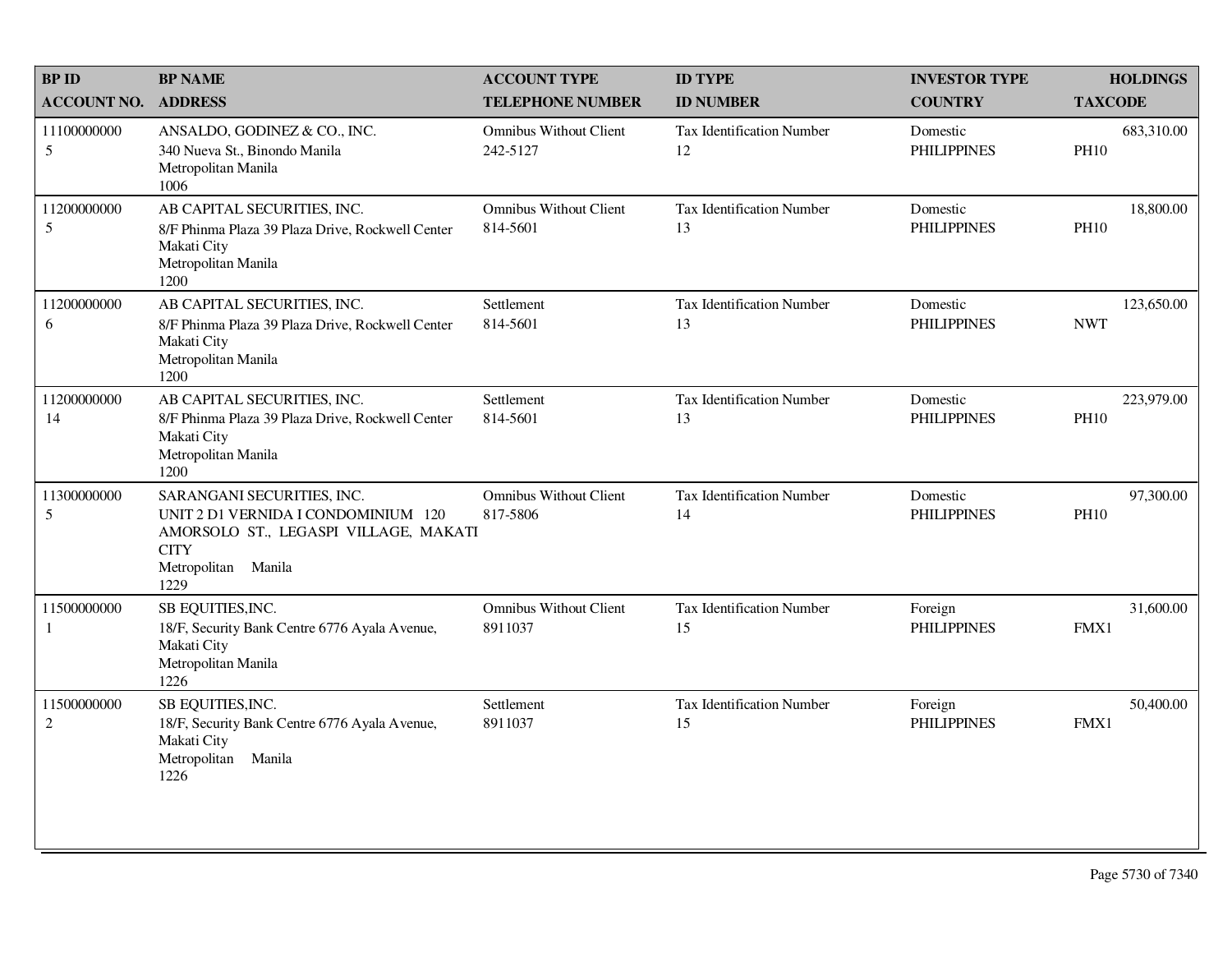| <b>BP ID</b>                  | <b>BP NAME</b>                                                                                                                                      | <b>ACCOUNT TYPE</b>                          | <b>ID TYPE</b>                         | <b>INVESTOR TYPE</b>           | <b>HOLDINGS</b>             |
|-------------------------------|-----------------------------------------------------------------------------------------------------------------------------------------------------|----------------------------------------------|----------------------------------------|--------------------------------|-----------------------------|
| <b>ACCOUNT NO.</b>            | <b>ADDRESS</b>                                                                                                                                      | <b>TELEPHONE NUMBER</b>                      | <b>ID NUMBER</b>                       | <b>COUNTRY</b>                 | <b>TAXCODE</b>              |
| 11500000000<br>5              | SB EQUITIES, INC.<br>18/F, Security Bank Centre 6776 Ayala Avenue,<br>Makati City<br>Metropolitan Manila<br>1226                                    | <b>Omnibus Without Client</b><br>8911037     | Tax Identification Number<br>15        | Domestic<br><b>PHILIPPINES</b> | 3,946,494.00<br><b>PH10</b> |
| 11500000000<br>6              | SB EQUITIES, INC.<br>18/F, Security Bank Centre 6776 Ayala Avenue,<br>Makati City<br>Metropolitan Manila<br>1226                                    | Settlement<br>8911037                        | Tax Identification Number<br>15        | Domestic<br><b>PHILIPPINES</b> | 560,306.00<br><b>NWT</b>    |
| 11600000000                   | ASIA PACIFIC CAPITAL EQUITIES & SECURITIEOmnibus Without Client<br>CORP.                                                                            |                                              | Tax Identification Number              | Domestic                       | 800.00                      |
| 5                             | 24/F Galleria Corporate Center EDSA corner Ortigas<br>Avenue, Pasig City<br>Metropolitan Manila<br>1605                                             | 6345621 to 26                                | 16                                     | <b>PHILIPPINES</b>             | <b>PH10</b>                 |
| 11800000000<br>5              | ASIASEC EQUITIES, INC.<br>8/F Chatham House<br>116 Valero cor. V.A. Rufino Sts<br>Salcedo Village, Makati City 1227<br>Metropolitan Manila<br>1227  | <b>Omnibus Without Client</b><br>8937981     | <b>Tax Identification Number</b><br>18 | Domestic<br><b>PHILIPPINES</b> | 288,900.00<br><b>PH10</b>   |
| 11900000000<br>5              | <b>ASTRA SECURITIES CORPORATION</b><br>Units 1204-1205 Ayala Tower One Ayala Ave. cor.<br>Paseo de Roxas Makati City<br>Metropolitan Manila<br>1200 | <b>Omnibus Without Client</b><br>848-6421/27 | Tax Identification Number<br>19        | Domestic<br><b>PHILIPPINES</b> | 49,500.00<br><b>PH10</b>    |
| 12000000000<br>5              | ATC SECURITIES, INC.<br>Unit 6f, 6th Floor 8101 Pearl Plaza, Pearl Drive Ortiga 687-1768<br>Center, Pasig City<br>Metropolitan Manila<br>12         | <b>Omnibus Without Client</b>                | Tax Identification Number<br>20        | Domestic<br><b>PHILIPPINES</b> | 900.00<br><b>PH10</b>       |
| 12100000000<br>$\overline{4}$ | MACQUARIE CAPITAL SECURITIES<br>(PHILIPPINES), INC.<br>22F 6750 AYALA AVENUE BUILDING AYALA<br>AVENUE Makati City<br>Metropolitan<br>Manila<br>1226 | Settlement<br>857-0885                       | Tax Identification Number<br>21        | Foreign<br><b>PHILIPPINES</b>  | 36.00<br><b>RA02</b>        |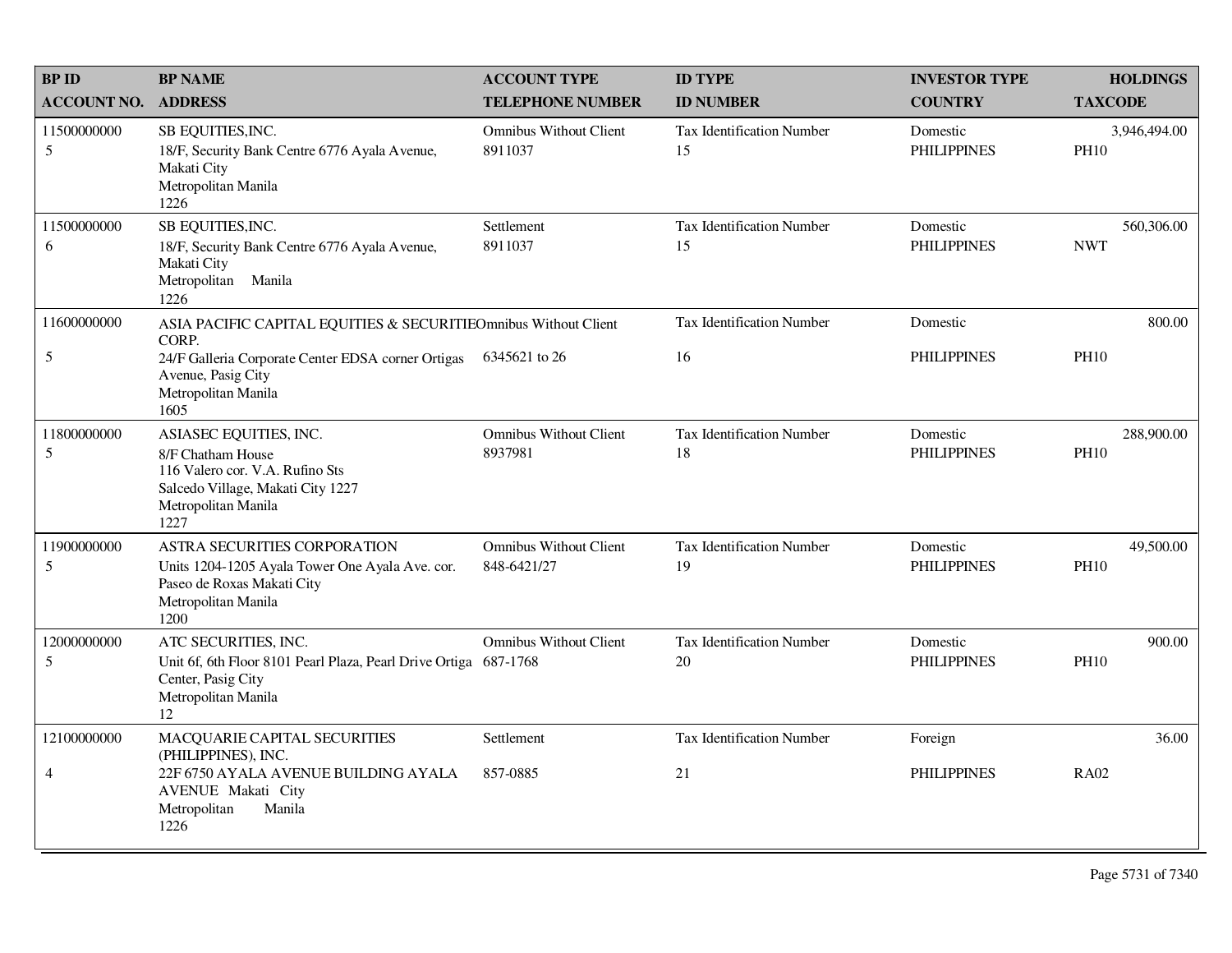| <b>BP NAME</b>                                                                                                                              | <b>ACCOUNT TYPE</b>                            | <b>ID TYPE</b>                                             | <b>INVESTOR TYPE</b>           | <b>HOLDINGS</b>              |
|---------------------------------------------------------------------------------------------------------------------------------------------|------------------------------------------------|------------------------------------------------------------|--------------------------------|------------------------------|
| <b>ADDRESS</b>                                                                                                                              | <b>TELEPHONE NUMBER</b>                        | <b>ID NUMBER</b>                                           | <b>COUNTRY</b>                 | <b>TAXCODE</b>               |
| MACQUARIE CAPITAL SECURITIES (PHILIPPIN<br>INC.<br>22F 6750 AYALA AVENUE BUILDING AYALA<br><b>AVENUE MAKATI CITY</b><br>Metropolitan Manila | Client<br>857-0838                             | <b>Tax Identification Number</b><br>516                    | Foreign<br><b>PHILIPPINES</b>  | 1,000.00<br>FMX1             |
| BELSON SECURITIES, INC.<br>4th Floor Belson House 271 Edsa, Mandaluyong City<br>Metropolitan Manila<br>1554                                 | <b>Omnibus Without Client</b><br>724-7586loc21 | Tax Identification Number<br>22                            | Domestic<br><b>PHILIPPINES</b> | 864,350.00<br><b>PH10</b>    |
| BENJAMIN CO CA & CO., INC.<br>Binondo, Manila<br>Metropolitan Manila<br>1006                                                                | <b>Omnibus Without Client</b>                  | <b>Tax Identification Number</b><br>23                     | Domestic<br><b>PHILIPPINES</b> | 21,600.00<br><b>PH10</b>     |
| <b>B. H. CHUA SECURITIES CORPORATION</b><br>872 G. Araneta Avenue, Quezon City<br>Metropolitan Manila<br>1135                               | <b>Omnibus Without Client</b><br>412-3444      | <b>Tax Identification Number</b><br>24                     | Domestic<br><b>PHILIPPINES</b> | 105,406.00<br><b>PH10</b>    |
| BPI SECURITIES CORPORATION<br>8/F BPI Head Office Bldg., Ayala Ave., cor. Paseo de<br>Roxas Makati City<br>Metropolitan Manila<br>1226      | <b>Omnibus Without Client</b><br>8196535       | <b>Tax Identification Number</b><br>26                     | Foreign<br><b>PHILIPPINES</b>  | 89,850.00<br>FMX1            |
| BPI SECURITIES CORPORATION<br>8/F BPI Head Office Bldg., Ayala Ave., cor. Paseo de<br>Roxas Makati City<br>Metropolitan Manila<br>1226      | <b>Omnibus Without Client</b><br>8196535       | <b>Tax Identification Number</b><br>26                     | Domestic<br><b>PHILIPPINES</b> | 21,370,251.00<br><b>PH10</b> |
| BPI SECURITIES CORPORATION<br>8/F BPI Head Office Bldg., Ayala Ave., cor. Paseo de<br>Roxas Makati City<br>Metropolitan Manila<br>1226      | Client<br>816-9020                             | <b>Tax Identification Number</b><br>523                    | Domestic<br><b>PHILIPPINES</b> | 136,400.00<br><b>NWT</b>     |
|                                                                                                                                             | 1226                                           | Rm. 301 Downtown Ctr Bldg., 516 Quintin Paredes St 6345186 |                                |                              |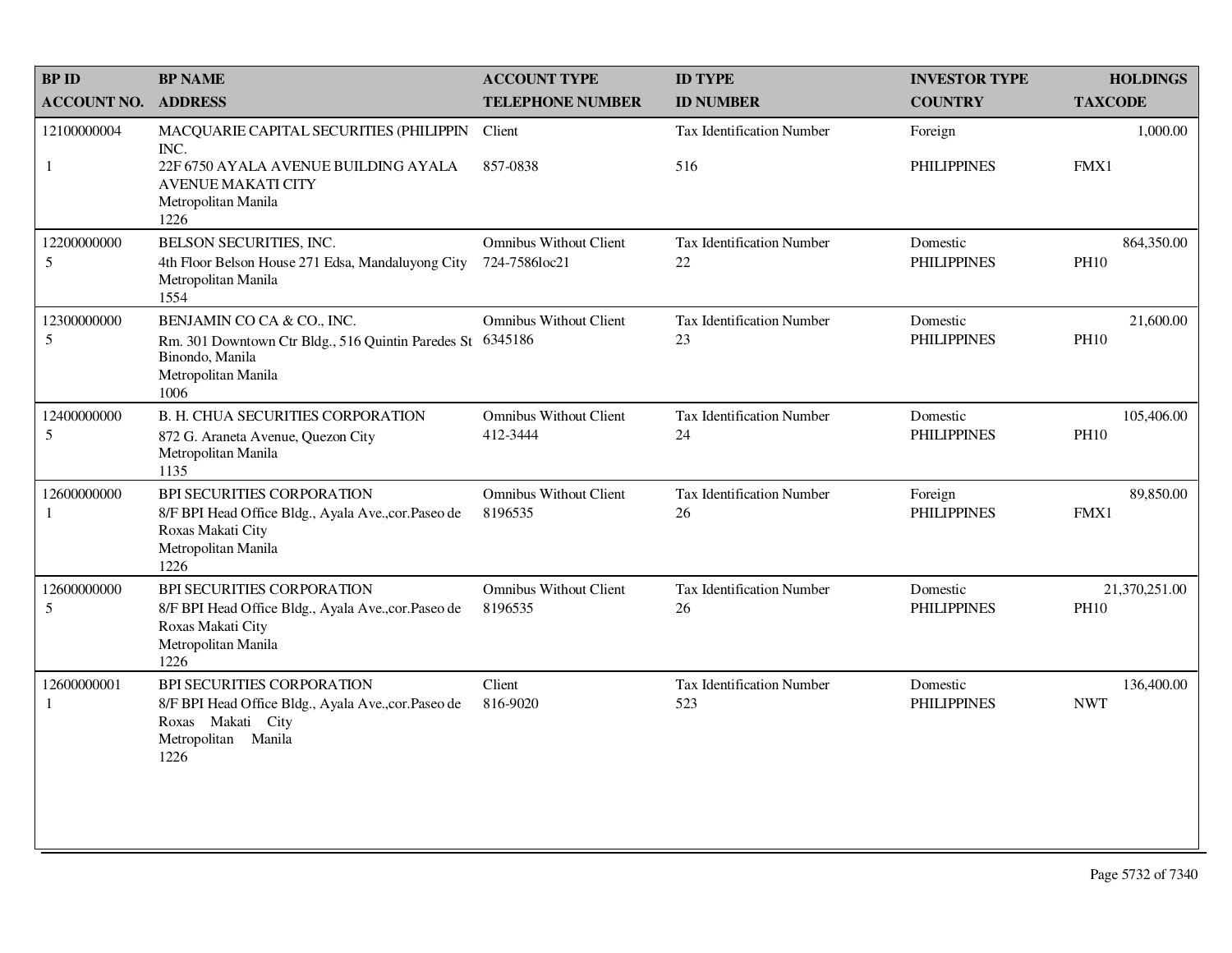| <b>BPID</b>                 | <b>BP NAME</b>                                                                                                                                   | <b>ACCOUNT TYPE</b>                          | <b>ID TYPE</b>                         | <b>INVESTOR TYPE</b>           | <b>HOLDINGS</b>             |
|-----------------------------|--------------------------------------------------------------------------------------------------------------------------------------------------|----------------------------------------------|----------------------------------------|--------------------------------|-----------------------------|
| <b>ACCOUNT NO.</b>          | <b>ADDRESS</b>                                                                                                                                   | <b>TELEPHONE NUMBER</b>                      | <b>ID NUMBER</b>                       | <b>COUNTRY</b>                 | <b>TAXCODE</b>              |
| 12600000005<br>1            | BPI SECURITIES CORPORATION<br>8/F BPI Head Office Bldg., Ayala Ave., cor. Paseo de<br>Roxas Makati City<br>Metropolitan Manila<br>1226           | Client<br>816-9080                           | Tax Identification Number<br>222       | Domestic<br><b>PHILIPPINES</b> | 206,900.00<br><b>NWT</b>    |
| 12600000007<br>$\mathbf{1}$ | <b>BPI SECURITIES CORPORATION</b><br>8/F BPI Head Office Bldg., Ayala Ave., cor. Paseo de<br>Roxas Makati City<br>Metropolitan Manila<br>1226    | Client<br>816-9080                           | Tax Identification Number<br>225       | Domestic<br><b>PHILIPPINES</b> | 1,067,600.00<br><b>NWT</b>  |
| 12800000000<br>5            | CAMPOS, LANUZA & COMPANY, INC.<br>Unit 2003B East Tower, PSE Center Exchange Road,<br>Ortigas Center Pasig City<br>Metropolitan Manila<br>1605   | <b>Omnibus Without Client</b><br>634-6881/87 | <b>Tax Identification Number</b><br>27 | Domestic<br><b>PHILIPPINES</b> | 1,582,070.00<br><b>PH10</b> |
| 12800000000<br>6            | CAMPOS, LANUZA & COMPANY, INC.<br>Unit 2003B East Tower, PSE Center Exchange Road,<br>Ortigas Center Pasig City<br>Metropolitan Manila<br>1605   | Settlement<br>634-6881/87                    | Tax Identification Number<br>27        | Domestic<br><b>PHILIPPINES</b> | 2,630.00<br><b>NWT</b>      |
| 12800000000<br>18           | CAMPOS, LANUZA & COMPANY, INC.<br>Unit 2003B East Tower, PSE Center Exchange Road,<br>Ortigas Center Pasig City<br>Metropolitan Manila<br>1605   | Settlement<br>634-6881/87                    | Tax Identification Number<br>27        | Foreign<br><b>PHILIPPINES</b>  | 7,200.00<br><b>RA10</b>     |
| 12900000000<br>5            | SINCERE SECURITIES CORPORATION<br>1203-A East Tower, PSE Centre, Exchange Road,<br>Ortigas Center, Pasig City<br>Metropolitan Manila<br>$\Omega$ | <b>Omnibus Without Client</b><br>638-3549    | Tax Identification Number<br>28        | Domestic<br><b>PHILIPPINES</b> | 4,400.00<br><b>PH10</b>     |
| 13000000000<br>5            | CENTURY SECURITIES CORPORATION<br>1105 Galleria Corporate Center Ortigas Ave., Quezon 633-7044/47<br>City<br>Metropolitan<br>Manila<br>1600      | <b>Omnibus Without Client</b>                | Tax Identification Number<br>29        | Domestic<br><b>PHILIPPINES</b> | 1,861,800.00<br><b>PH10</b> |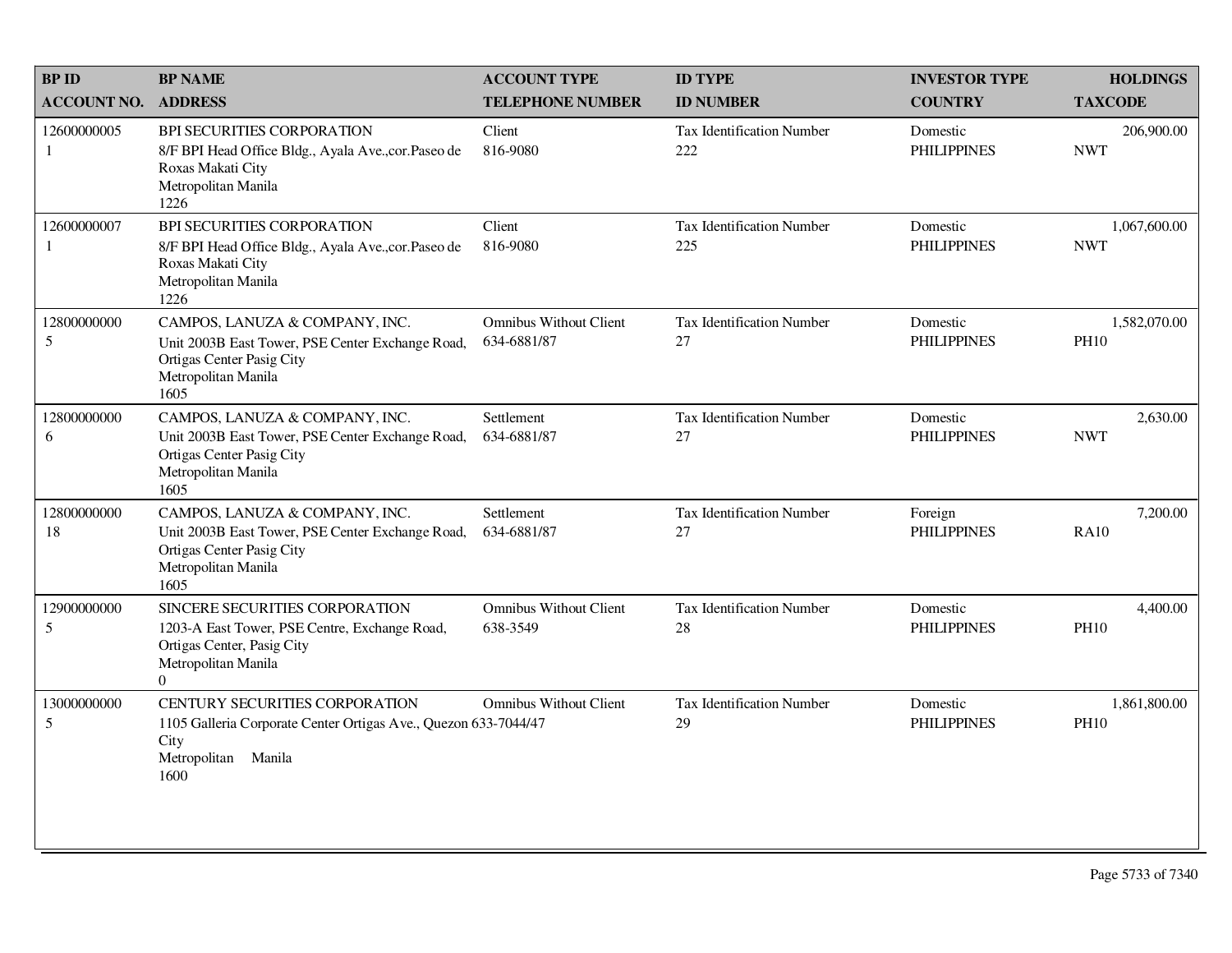| <b>BP ID</b>              | <b>BP NAME</b>                                                                                                                                                | <b>ACCOUNT TYPE</b>                       | <b>ID TYPE</b>                         | <b>INVESTOR TYPE</b>           | <b>HOLDINGS</b>           |
|---------------------------|---------------------------------------------------------------------------------------------------------------------------------------------------------------|-------------------------------------------|----------------------------------------|--------------------------------|---------------------------|
| <b>ACCOUNT NO.</b>        | <b>ADDRESS</b>                                                                                                                                                | <b>TELEPHONE NUMBER</b>                   | <b>ID NUMBER</b>                       | <b>COUNTRY</b>                 | <b>TAXCODE</b>            |
| 13100000000<br>5          | PCIB SECURITIES, INC.<br>8/F PCIB Tower 2, Dela Costa St., Makati City<br>Metropolitan Manila<br>1002                                                         | <b>Omnibus Without Client</b><br>8912028  | <b>Tax Identification Number</b><br>30 | Domestic<br><b>PHILIPPINES</b> | 451,400.00<br><b>PH10</b> |
| 13100000000<br>6          | PCIB SECURITIES, INC.<br>8/F PCIB Tower 2, Dela Costa St., Makati City<br>Metropolitan Manila<br>1002                                                         | Settlement<br>8912028                     | <b>Tax Identification Number</b><br>30 | Domestic<br><b>PHILIPPINES</b> | 11,400.00<br><b>NWT</b>   |
| 13300000000<br>5          | CITISECURITIES, INC.<br>Rm. 2701-B Tektite Tower Center Exchange Rd, Pasi<br>City<br>Metropolitan Manila<br>1600                                              | <b>Omnibus Without Client</b><br>635-5735 | <b>Tax Identification Number</b><br>31 | Domestic<br><b>PHILIPPINES</b> | 785,300.00<br><b>PH10</b> |
| 13300000000<br>7          | CITISECURITIES, INC.<br>Rm. 2701-B Tektite Tower Center Exchange Rd, Pasi<br>City<br>Metropolitan Manila<br>1600                                              | Own<br>635-5735                           | <b>Tax Identification Number</b><br>31 | Domestic<br><b>PHILIPPINES</b> | 49,050.00<br><b>NWT</b>   |
| 13600000000<br>5          | TRITON SECURITIES CORP.<br>26/F LKG Tower, 6801 Ayala Avenue Makati City<br>Metropolitan Manila<br>$\Omega$                                                   | <b>Omnibus Without Client</b><br>5238311  | <b>Tax Identification Number</b><br>34 | Domestic<br><b>PHILIPPINES</b> | 46,550.00<br><b>PH10</b>  |
| 14000000000<br>5          | IGC SECURITIES INC.<br>Suite 1006, Tower I & Exchange Plaza Ayala Triangle 816-39-86<br>Ayala Avenue Makati City<br>Metropolitan Manila<br>1200               | <b>Omnibus Without Client</b>             | <b>Tax Identification Number</b><br>38 | Domestic<br><b>PHILIPPINES</b> | 69,950.00<br><b>PH10</b>  |
| 14100000000<br>$\sqrt{5}$ | <b>CUALOPING SECURITIES CORPORATION</b><br>Suite 1801 Tytana Centre Condominium Plaza Lorenz 241-0262<br>Ruiz, Binondo, Manila<br>Metropolitan Manila<br>1006 | <b>Omnibus Without Client</b>             | <b>Tax Identification Number</b><br>39 | Domestic<br><b>PHILIPPINES</b> | 4,750.00<br><b>PH10</b>   |
| 14300000000<br>5          | DAVID GO SECURITIES CORP.<br>Rm. 309 Federation Center Bldg. Muelle de Binondo,<br>Binondo, Manila<br>Metropolitan Manila<br>1006                             | <b>Omnibus Without Client</b><br>242-2379 | Tax Identification Number<br>41        | Domestic<br><b>PHILIPPINES</b> | 186,017.00<br><b>PH10</b> |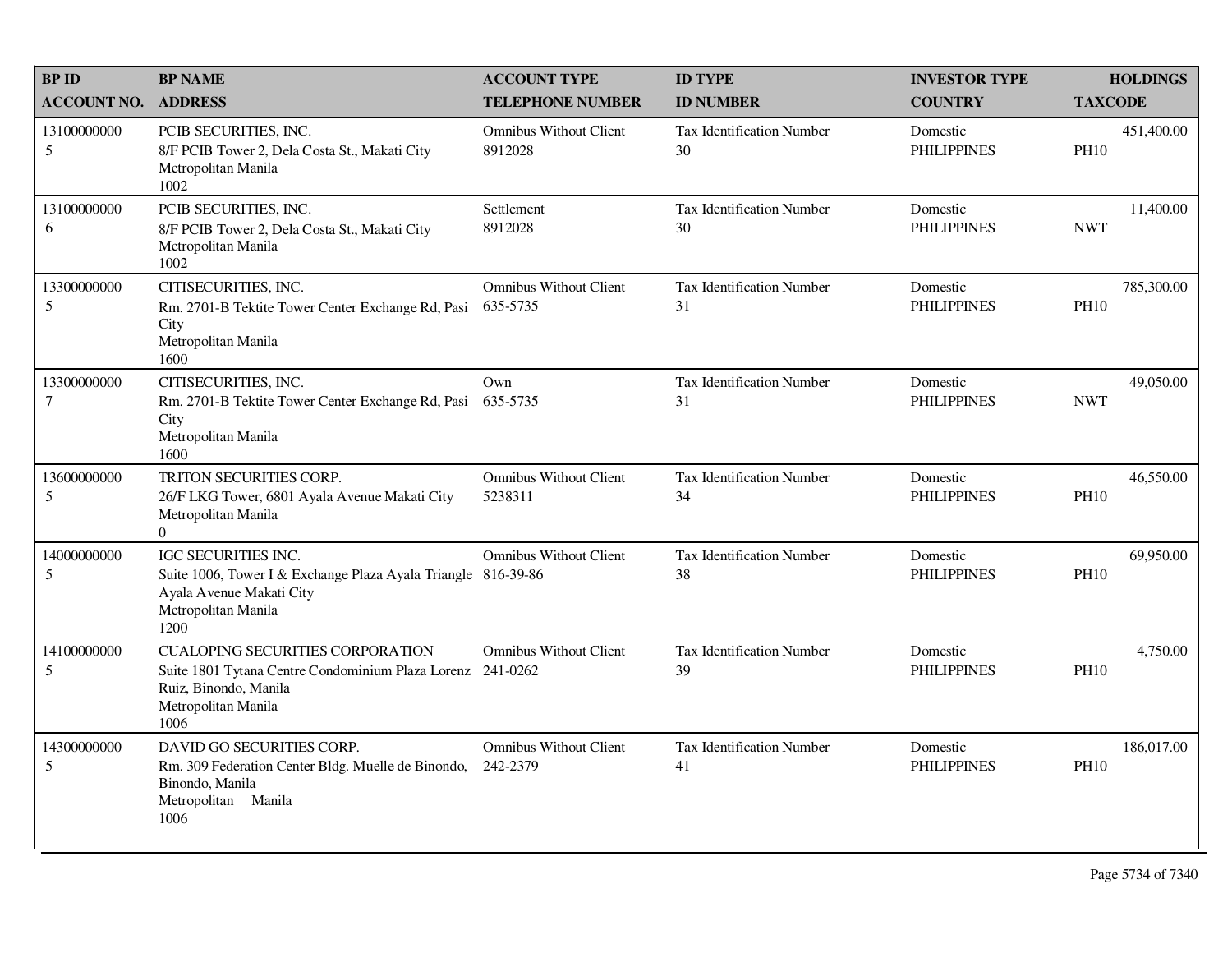| <b>BPID</b>           | <b>BP NAME</b>                                                                                                                                          | <b>ACCOUNT TYPE</b>                          | <b>ID TYPE</b>                         | <b>INVESTOR TYPE</b>           | <b>HOLDINGS</b>           |
|-----------------------|---------------------------------------------------------------------------------------------------------------------------------------------------------|----------------------------------------------|----------------------------------------|--------------------------------|---------------------------|
| <b>ACCOUNT NO.</b>    | <b>ADDRESS</b>                                                                                                                                          | <b>TELEPHONE NUMBER</b>                      | <b>ID NUMBER</b>                       | <b>COUNTRY</b>                 | <b>TAXCODE</b>            |
| 14300000000<br>$\tau$ | DAVID GO SECURITIES CORP.<br>Rm. 309 Federation Center Bldg. Muelle de Binondo,<br>Binondo, Manila<br>Metropolitan Manila<br>1006                       | Own<br>242-2379                              | Tax Identification Number<br>41        | Domestic<br><b>PHILIPPINES</b> | 30,000.00<br><b>NWT</b>   |
| 14500000000<br>5      | DIVERSIFIED SECURITIES, INC.<br>5/F PDCP Bank Centre, Herrera cor. Alfaro Sts.,<br>Salcedo Village, Makati City<br>Metropolitan Manila<br>1600          | <b>Omnibus Without Client</b><br>634-6630/31 | <b>Tax Identification Number</b><br>43 | Domestic<br><b>PHILIPPINES</b> | 8,050.00<br><b>PH10</b>   |
| 14500000000<br>14     | DIVERSIFIED SECURITIES, INC.<br>5/F PDCP Bank Centre, Herrera cor. Alfaro Sts.,<br>Salcedo Village, Makati City<br>Metropolitan Manila<br>1600          | Settlement<br>634-6630/31                    | <b>Tax Identification Number</b><br>43 | Domestic<br><b>PHILIPPINES</b> | 4,800.00<br><b>PH10</b>   |
| 14700000000<br>5      | E. CHUA CHIACO SECURITIES, INC.<br>113 Renta St., Binondo, Manila<br>Metropolitan Manila<br>1006                                                        | <b>Omnibus Without Client</b><br>242-5145    | Tax Identification Number<br>45        | Domestic<br><b>PHILIPPINES</b> | 229,856.00<br><b>PH10</b> |
| 14700000000<br>$\tau$ | E. CHUA CHIACO SECURITIES, INC.<br>113 Renta St., Binondo, Manila<br>Metropolitan Manila<br>1006                                                        | Own<br>242-5145                              | <b>Tax Identification Number</b><br>45 | Domestic<br><b>PHILIPPINES</b> | 2,571.00<br><b>NWT</b>    |
| 14800000000<br>5      | EQUITABLE SECURIITES (PHILS.) INC.<br>3/F Cacho-Gonzalez Bldg, Aguirre cor. Trasierra St,<br>Legaspi Village Makati City<br>Metropolitan Manila<br>1229 | <b>Omnibus Without Client</b><br>810-4801/04 | <b>Tax Identification Number</b><br>46 | Domestic<br><b>PHILIPPINES</b> | 830.00<br><b>PH10</b>     |
| 14900000000<br>5      | EAST WEST CAPITAL CORPORATION<br>2/F U-Bix Building 1331 Angono St., Makati City<br>Metropolitan Manila<br>1208                                         | <b>Omnibus Without Client</b><br>891-98901   | Tax Identification Number<br>47        | Domestic<br><b>PHILIPPINES</b> | 40,000.00<br><b>PH10</b>  |
| 14900000000<br>6      | <b>EAST WEST CAPITAL CORPORATION</b><br>2/F U-Bix Building 1331 Angono St., Makati City<br>Metropolitan Manila<br>1208                                  | Settlement<br>891-98901                      | <b>Tax Identification Number</b><br>47 | Domestic<br><b>PHILIPPINES</b> | 800.00<br><b>NWT</b>      |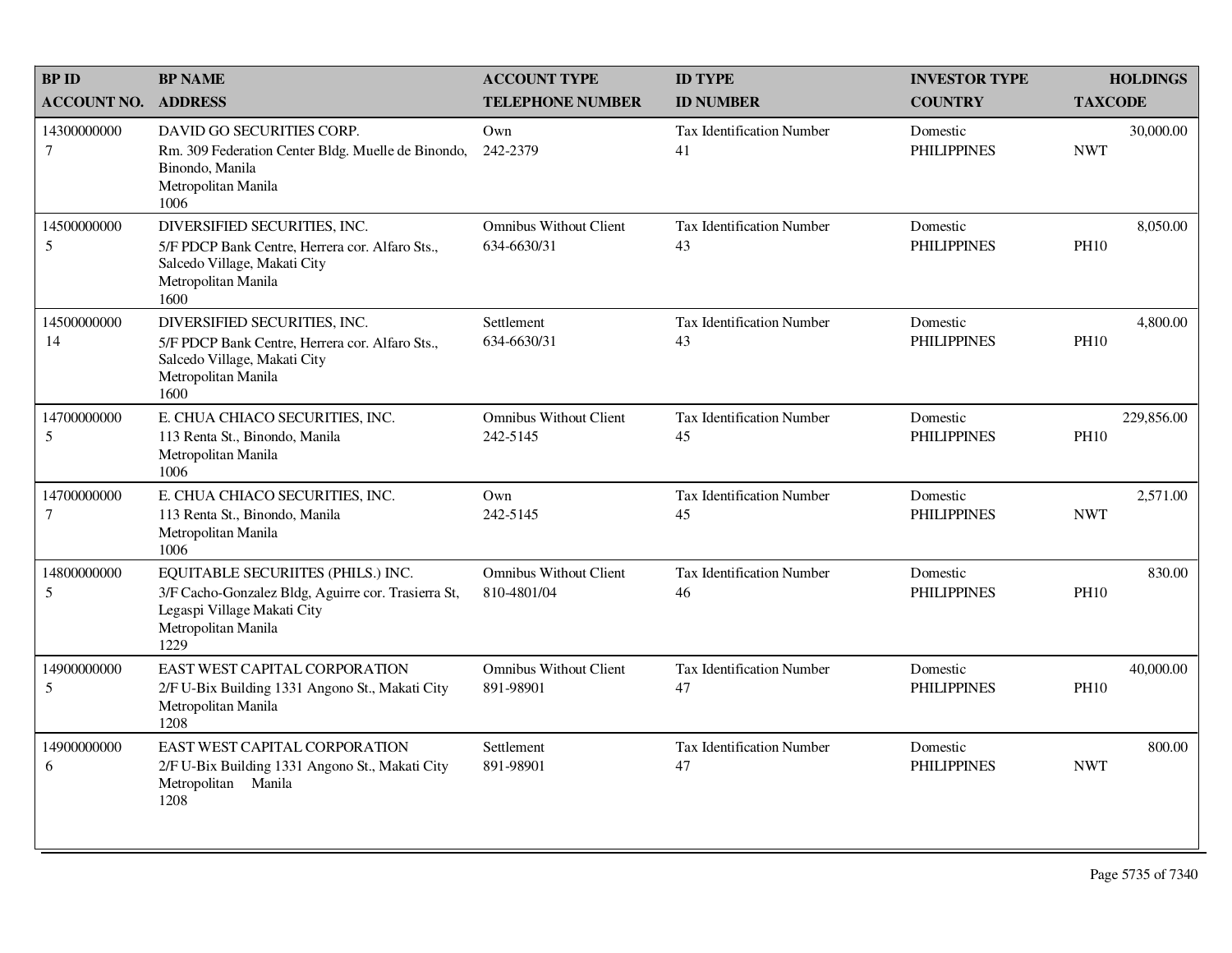| <b>BPID</b>           | <b>BP NAME</b>                                                                                                                                                                                                 | <b>ACCOUNT TYPE</b>                          | <b>ID TYPE</b>                         | <b>INVESTOR TYPE</b>           | <b>HOLDINGS</b>           |
|-----------------------|----------------------------------------------------------------------------------------------------------------------------------------------------------------------------------------------------------------|----------------------------------------------|----------------------------------------|--------------------------------|---------------------------|
| <b>ACCOUNT NO.</b>    | <b>ADDRESS</b>                                                                                                                                                                                                 | <b>TELEPHONE NUMBER</b>                      | <b>ID NUMBER</b>                       | <b>COUNTRY</b>                 | <b>TAXCODE</b>            |
| 15000000000<br>5      | <b>EASTERN SECURITIES DEVELOPMENT</b><br><b>CORPORATION</b><br>1701 Tytana Ctr. Bldg, Binondo, Manila                                                                                                          | <b>Omnibus Without Client</b><br>242-4006/11 | <b>Tax Identification Number</b><br>48 | Domestic<br><b>PHILIPPINES</b> | 313,926.00<br><b>PH10</b> |
|                       | Metropolitan Manila<br>1006                                                                                                                                                                                    |                                              |                                        |                                |                           |
| 15300000000<br>5      | EQUITIWORLD SECURITIES, INC.<br>807-809 Philippine Stock Exchange Ayala Tower 1,<br>Ayala Avenue Makati City<br>Metropolitan Manila<br>1226                                                                    | <b>Omnibus Without Client</b><br>848-5401/09 | Tax Identification Number<br>51        | Domestic<br><b>PHILIPPINES</b> | 41,280.00<br><b>PH10</b>  |
| 15400000000<br>5      | EVERGREEN STOCK BROKERAGE & SEC., INC. Omnibus Without Client<br>Suite 606 - 607, 6th Floor, Tower One Phil. Stock<br>Exchange Plaza, Ayala Triangle, Ayala Ave. Makati<br>City<br>Metropolitan Manila<br>1200 | 891-9451                                     | Tax Identification Number<br>52        | Domestic<br><b>PHILIPPINES</b> | 280,100.00<br><b>PH10</b> |
| 15400000000<br>$\tau$ | EVERGREEN STOCK BROKERAGE & SEC., INC. Own<br>Suite 606 - 607, 6th Floor, Tower One Phil. Stock<br>Exchange Plaza, Ayala Triangle, Ayala Ave. Makati<br>City<br>Metropolitan Manila<br>1200                    | 891-9451                                     | Tax Identification Number<br>52        | Domestic<br><b>PHILIPPINES</b> | 59.00<br><b>NWT</b>       |
| 15700000000<br>5      | FIRST ORIENT SECURITIES, INC.<br>Unit 1201 Ayala Triangle Tower One Ayala Avenue,<br>Makati City<br>Metropolitan Manila<br>1226                                                                                | <b>Omnibus Without Client</b><br>891-9240/45 | Tax Identification Number<br>55        | Domestic<br><b>PHILIPPINES</b> | 3,600.00<br><b>PH10</b>   |
| 15900000000<br>5      | FIRST INTEGRATED CAPITAL SECURITIES, INC Omnibus Without Client<br>Units 1211-1212 Tower I & Exchange Plaza, Ayala<br>Ave. Cor. Paseo de Roxas, Makati City<br>Metropolitan Manila<br>1200                     | 759-4320 to 23                               | <b>Tax Identification Number</b><br>57 | Domestic<br><b>PHILIPPINES</b> | 220,000.00<br><b>PH10</b> |
| 16100000000<br>5      | FRANCISCO ORTIGAS SECURITIES, INC.<br>10/F Ortigas Bldg. Ortigas Ave, Pasig City<br>Metropolitan Manila<br>1600                                                                                                | <b>Omnibus Without Client</b><br>631-26-74   | Tax Identification Number<br>59        | Domestic<br><b>PHILIPPINES</b> | 62,829.00<br><b>PH10</b>  |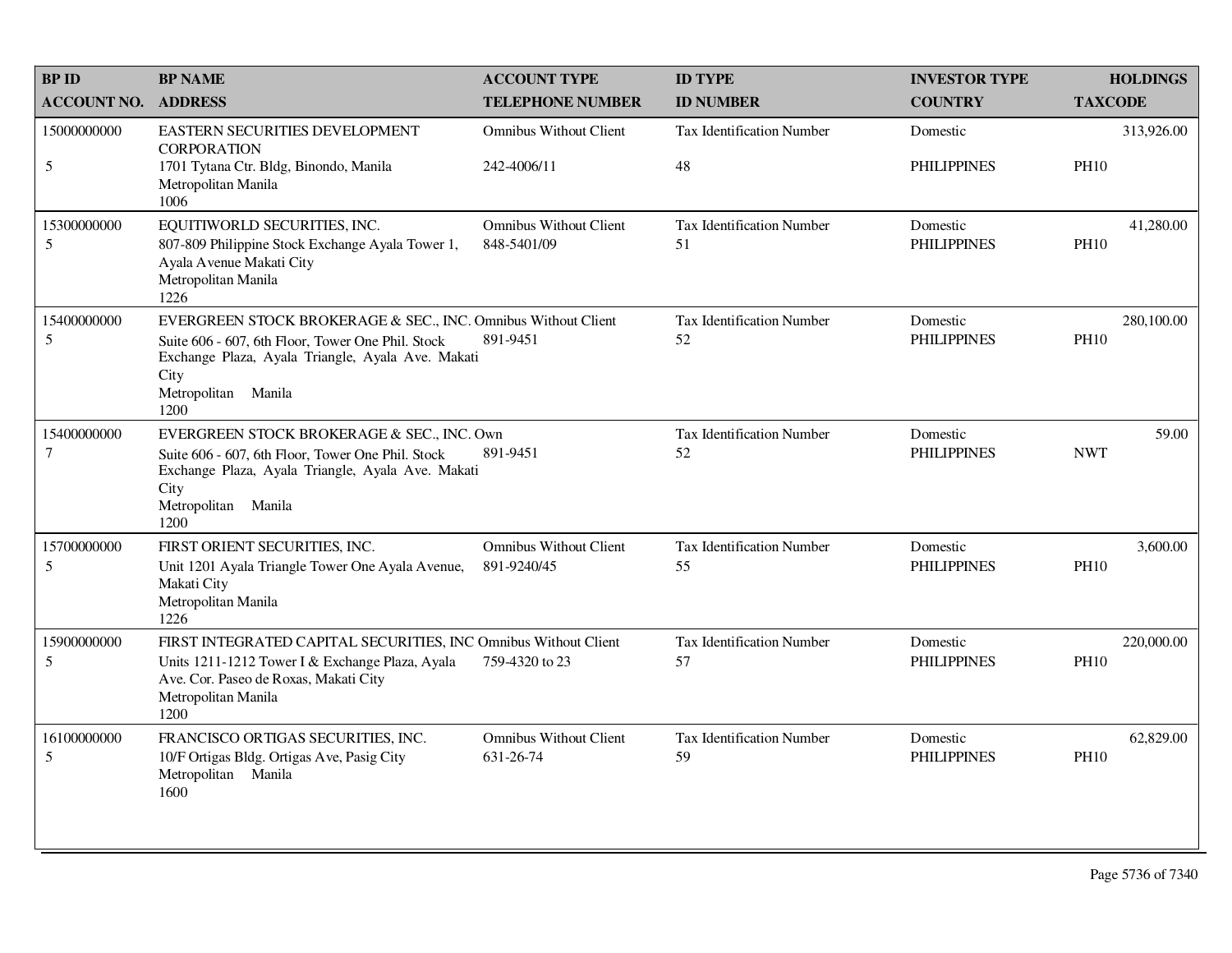| <b>BPID</b>           | <b>BP NAME</b>                                                                                                                                  | <b>ACCOUNT TYPE</b>                       | <b>ID TYPE</b>                         | <b>INVESTOR TYPE</b>           | <b>HOLDINGS</b>           |
|-----------------------|-------------------------------------------------------------------------------------------------------------------------------------------------|-------------------------------------------|----------------------------------------|--------------------------------|---------------------------|
| <b>ACCOUNT NO.</b>    | <b>ADDRESS</b>                                                                                                                                  | <b>TELEPHONE NUMBER</b>                   | <b>ID NUMBER</b>                       | <b>COUNTRY</b>                 | <b>TAXCODE</b>            |
| 16200000000<br>1      | F. YAP SECURITIES, INC.<br>Unit 2301 PSE Center (East Tower) Exchange Rd.,<br>Ortigas Center Pasig City<br>Metropolitan Manila<br>1603          | <b>Omnibus Without Client</b><br>635-4126 | <b>Tax Identification Number</b><br>60 | Foreign<br><b>PHILIPPINES</b>  | 1,000.00<br>FMX1          |
| 16200000000<br>5      | F. YAP SECURITIES, INC.<br>Unit 2301 PSE Center (East Tower) Exchange Rd.,<br>Ortigas Center Pasig City<br>Metropolitan Manila<br>1603          | <b>Omnibus Without Client</b><br>635-4126 | <b>Tax Identification Number</b><br>60 | Domestic<br><b>PHILIPPINES</b> | 12,291.00<br><b>PH10</b>  |
| 16700000000<br>5      | AURORA SECURITIES, INC.<br>UNIT 2405A WEST TOWER PHILIPPINE STOCK<br>EXCHANGE CENTRE ORTIGAS, PASIG CITY<br>Metropolitan Manila<br>1605         | <b>Omnibus Without Client</b><br>633-5892 | <b>Tax Identification Number</b><br>64 | Domestic<br><b>PHILIPPINES</b> | 445,816.00<br><b>PH10</b> |
| 16800000000<br>5      | GLOBALINKS SECURITIES & STOCKS, INC.<br>#706 Ayala Tower One Ayala Avenue Cor. Paseo de<br>Roxas St. Makati City<br>Metropolitan Manila<br>1226 | <b>Omnibus Without Client</b><br>759-4136 | <b>Tax Identification Number</b><br>65 | Domestic<br><b>PHILIPPINES</b> | 189,433.00<br><b>PH10</b> |
| 16800000000<br>6      | GLOBALINKS SECURITIES & STOCKS, INC.<br>#706 Ayala Tower One Ayala Avenue Cor. Paseo de<br>Roxas St. Makati City<br>Metropolitan Manila<br>1226 | Settlement<br>759-4136                    | <b>Tax Identification Number</b><br>65 | Domestic<br><b>PHILIPPINES</b> | 165,279.00<br><b>NWT</b>  |
| 16800000000<br>$\tau$ | GLOBALINKS SECURITIES & STOCKS, INC.<br>#706 Ayala Tower One Ayala Avenue Cor. Paseo de<br>Roxas St. Makati City<br>Metropolitan Manila<br>1226 | Own<br>759-4136                           | Tax Identification Number<br>65        | Domestic<br><b>PHILIPPINES</b> | 40.00<br><b>NWT</b>       |
| 16900000000<br>5      | JSG SECURITIES, INC.<br>4th Floor, A&T Building, 244 Escolta Street, Binondo 2429414<br>Manila<br>Metropolitan Manila<br>1006                   | <b>Omnibus Without Client</b>             | <b>Tax Identification Number</b><br>66 | Domestic<br><b>PHILIPPINES</b> | 8,000.00<br><b>PH10</b>   |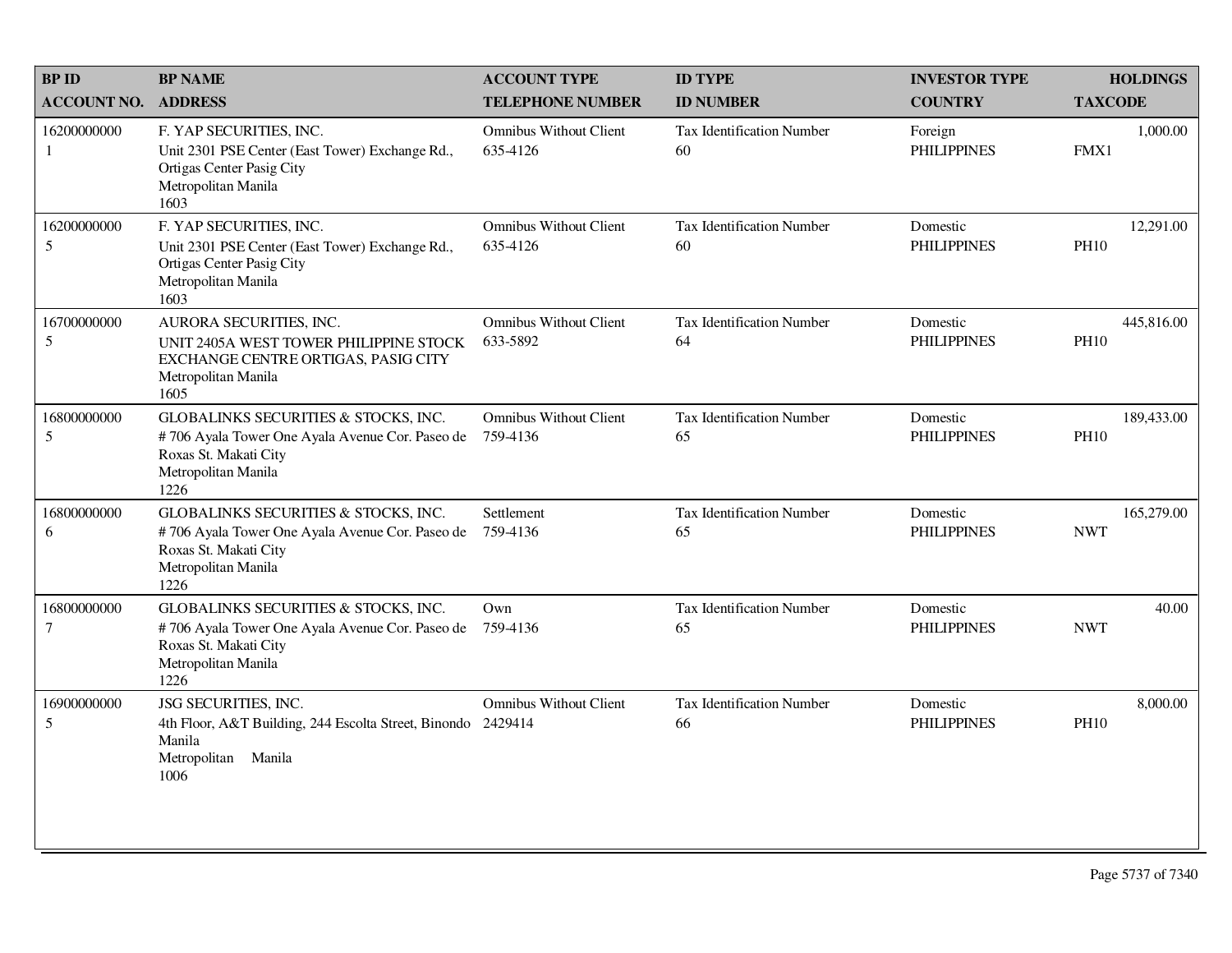| <b>BP ID</b>       | <b>BP NAME</b>                                                                                                                                            | <b>ACCOUNT TYPE</b>                          | <b>ID TYPE</b>                         | <b>INVESTOR TYPE</b>           | <b>HOLDINGS</b>          |
|--------------------|-----------------------------------------------------------------------------------------------------------------------------------------------------------|----------------------------------------------|----------------------------------------|--------------------------------|--------------------------|
| <b>ACCOUNT NO.</b> | <b>ADDRESS</b>                                                                                                                                            | <b>TELEPHONE NUMBER</b>                      | <b>ID NUMBER</b>                       | <b>COUNTRY</b>                 | <b>TAXCODE</b>           |
| 16900000000<br>6   | JSG SECURITIES, INC.<br>4th Floor, A&T Building, 244 Escolta Street, Binondo<br>Manila<br>Metropolitan Manila<br>1006                                     | Settlement<br>2429414                        | <b>Tax Identification Number</b><br>66 | Domestic<br><b>PHILIPPINES</b> | 20,000.00<br><b>NWT</b>  |
| 17000000000<br>5   | <b>GOLDSTAR SECURITIES, INC.</b><br>2201-B East Tower, PSE Centre Exchange Rd, Ortiga<br>Center Pasig City<br>Metropolitan Manila<br>1600                 | <b>Omnibus Without Client</b><br>633-7485/86 | <b>Tax Identification Number</b><br>67 | Domestic<br><b>PHILIPPINES</b> | 18,000.00<br><b>PH10</b> |
| 17000000000<br>14  | <b>GOLDSTAR SECURITIES, INC.</b><br>2201-B East Tower, PSE Centre Exchange Rd, Ortiga<br>Center Pasig City<br>Metropolitan Manila<br>1600                 | Settlement<br>633-7485/86                    | <b>Tax Identification Number</b><br>67 | Domestic<br><b>PHILIPPINES</b> | 4,400.00<br><b>PH10</b>  |
| 17200000000<br>5   | <b>GUILD SECURITIES, INC.</b><br>Unit 1215 Tower One & Exchange Plaza Ayala Ave.,<br>Makati City<br>Metropolitan Manila<br>1226                           | <b>Omnibus Without Client</b><br>8919232     | Tax Identification Number<br>69        | Domestic<br><b>PHILIPPINES</b> | 91,349.00<br><b>PH10</b> |
| 17200000000<br>6   | <b>GUILD SECURITIES, INC.</b><br>Unit 1215 Tower One & Exchange Plaza Ayala Ave.,<br>Makati City<br>Metropolitan Manila<br>1226                           | Settlement<br>8919232                        | <b>Tax Identification Number</b><br>69 | Domestic<br><b>PHILIPPINES</b> | 500.00<br><b>NWT</b>     |
| 17400000000<br>5   | HDI SECURITIES, INC.<br>UNIT 2305-B 23/F ORIENT SQUARE BLDG., F.<br>ORTIGAS, JR. ROAD, ORTIGAS CENTRE, PASIG<br>CITY, 1605<br>Metropolitan Manila<br>1605 | <b>Omnibus Without Client</b><br>891-9598    | <b>Tax Identification Number</b><br>71 | Domestic<br><b>PHILIPPINES</b> | 21,250.00<br><b>PH10</b> |
| 17500000000<br>5   | H. E. BENNETT SECURITIES, INC.<br>Rm. 1704 World Trade Exchange Bldg., 215 Juan Lun 242-5733<br>St., Binondo, Manila<br>Metropolitan Manila<br>1006       | <b>Omnibus Without Client</b>                | <b>Tax Identification Number</b><br>72 | Domestic<br><b>PHILIPPINES</b> | 58,000.00<br><b>PH10</b> |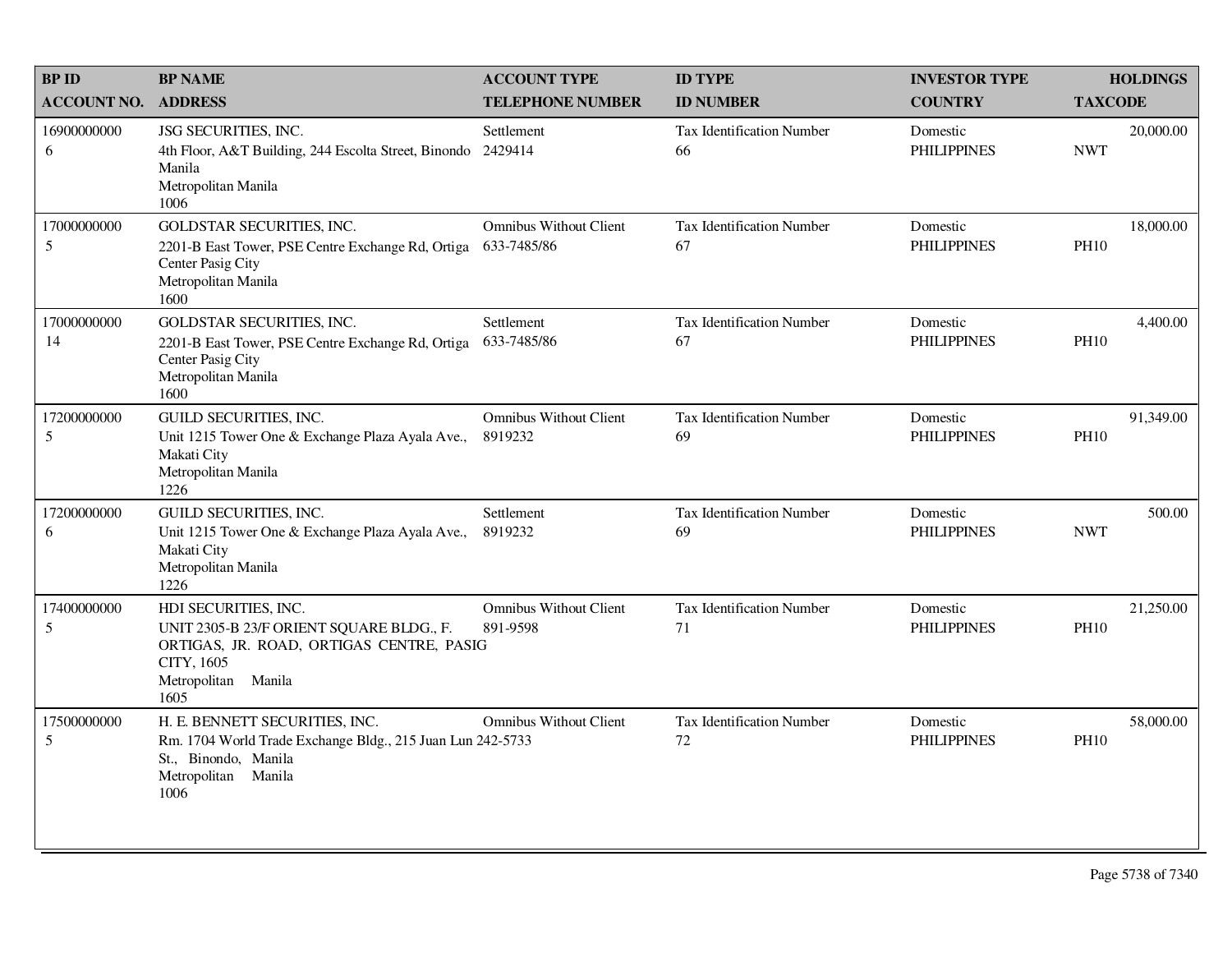| <b>BPID</b>           | <b>BP NAME</b>                                                                                                                                                    | <b>ACCOUNT TYPE</b>                            | <b>ID TYPE</b>                         | <b>INVESTOR TYPE</b>           | <b>HOLDINGS</b>             |
|-----------------------|-------------------------------------------------------------------------------------------------------------------------------------------------------------------|------------------------------------------------|----------------------------------------|--------------------------------|-----------------------------|
| <b>ACCOUNT NO.</b>    | <b>ADDRESS</b>                                                                                                                                                    | <b>TELEPHONE NUMBER</b>                        | <b>ID NUMBER</b>                       | <b>COUNTRY</b>                 | <b>TAXCODE</b>              |
| 17800000000<br>5      | HK SECURITIES, INC.<br>Suite 102 Columbia Tower, Ortigas Ave.,<br>Mandaluyong City<br>Metropolitan Manila<br>1600                                                 | <b>Omnibus Without Client</b><br>6336991 to 96 | Tax Identification Number<br>75        | Domestic<br><b>PHILIPPINES</b> | 100.00<br><b>PH10</b>       |
| 17900000000<br>5      | I. ACKERMAN & CO., INC.<br>Suite 705, Tower I Bldg. PSE Plaza, Ayala Triangle<br>Ayala Ave., Makati City<br>Metropolitan Manila<br>1226                           | <b>Omnibus Without Client</b><br>891-9071      | <b>Tax Identification Number</b><br>76 | Domestic<br><b>PHILIPPINES</b> | 367,853.00<br><b>PH10</b>   |
| 17900000000<br>6      | I. ACKERMAN & CO., INC.<br>Suite 705, Tower I Bldg. PSE Plaza, Ayala Triangle<br>Ayala Ave., Makati City<br>Metropolitan Manila<br>1226                           | Settlement<br>891-9071                         | <b>Tax Identification Number</b><br>76 | Domestic<br><b>PHILIPPINES</b> | 1,500.00<br><b>NWT</b>      |
| 18000000000<br>5      | I. B. GIMENEZ SECURITIES, INC.<br>NO. 42 3/F NEW ROSARIO ORTIGAS ARCADE,<br>ROSARIO ORTIGAS EXTENSION, PASIG CITY<br>Metropolitan Manila<br>1600                  | <b>Omnibus Without Client</b><br>634-2344/48   | <b>Tax Identification Number</b><br>77 | Domestic<br><b>PHILIPPINES</b> | 1,983,000.00<br><b>PH10</b> |
| 18000000000<br>$\tau$ | I. B. GIMENEZ SECURITIES, INC.<br>NO. 42 3/F NEW ROSARIO ORTIGAS ARCADE,<br>ROSARIO ORTIGAS EXTENSION, PASIG CITY<br>Metropolitan Manila<br>1600                  | Own<br>634-2344/48                             | <b>Tax Identification Number</b><br>77 | Domestic<br><b>PHILIPPINES</b> | 49,100.00<br><b>NWT</b>     |
| 18100000000<br>5      | INVESTORS SECURITIES, INC,<br>Unit 604-605 Tower One & Exchange Plaza Ayala<br>Triangle, Ayala Ave. cor Paseo de Roxas Makati City<br>Metropolitan Manila<br>1200 | <b>Omnibus Without Client</b><br>8431210       | <b>Tax Identification Number</b><br>78 | Domestic<br><b>PHILIPPINES</b> | 248,800.00<br><b>PH10</b>   |
| 18200000000<br>5      | IMPERIAL, DE GUZMAN, ABALOS & CO., INC.<br>Ground Floor, EDSA Central Square Shaw Boulevard<br>Mandaluyong<br>City<br>Metropolitan Manila<br>1552                 | <b>Omnibus Without Client</b><br>6332686       | <b>Tax Identification Number</b><br>79 | Domestic<br><b>PHILIPPINES</b> | 360,142.00<br><b>PH10</b>   |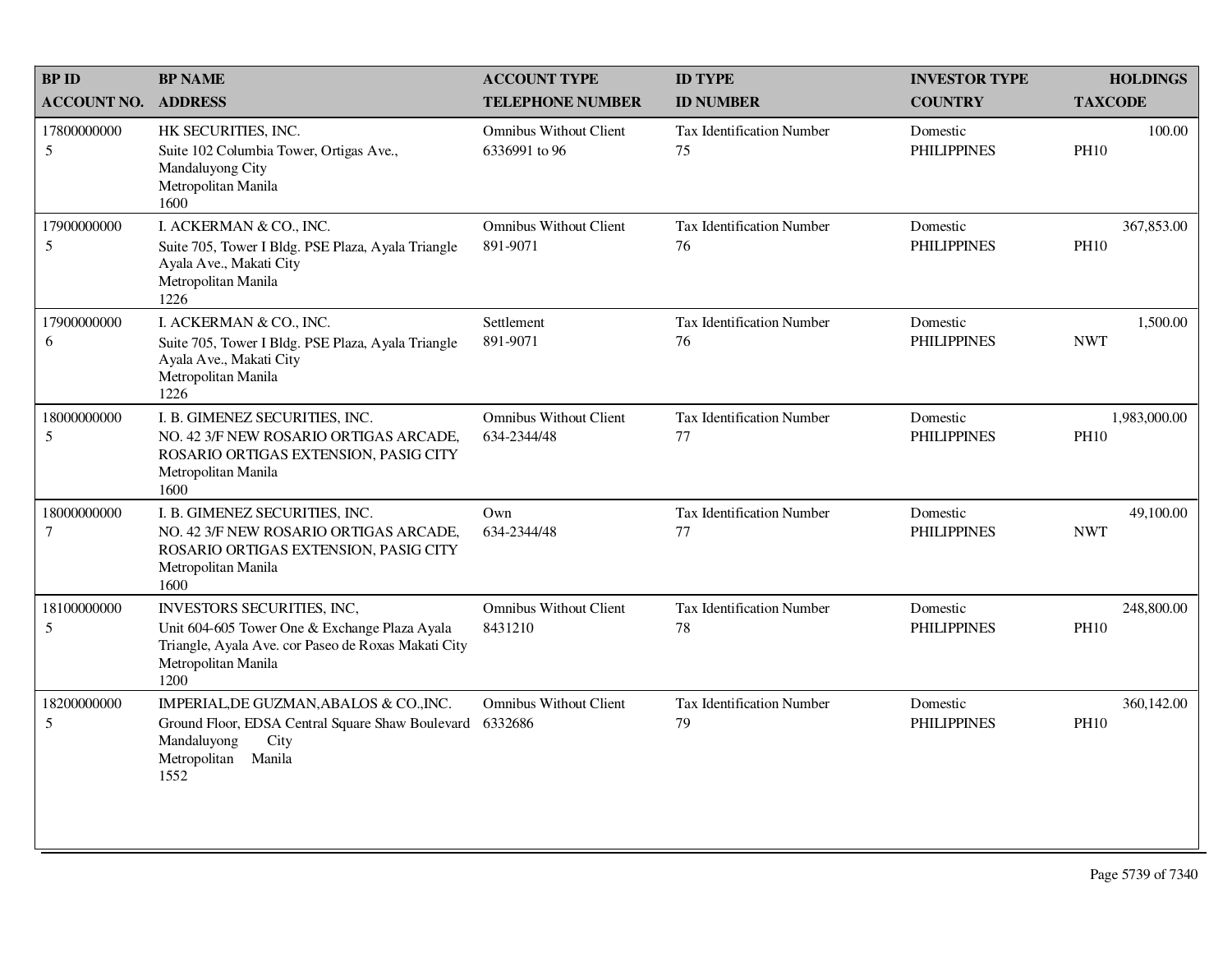| <b>BPID</b>                    | <b>BP NAME</b>                                                                                                                             | <b>ACCOUNT TYPE</b>                      | <b>ID TYPE</b>                         | <b>INVESTOR TYPE</b>           | <b>HOLDINGS</b>          |
|--------------------------------|--------------------------------------------------------------------------------------------------------------------------------------------|------------------------------------------|----------------------------------------|--------------------------------|--------------------------|
| <b>ACCOUNT NO.</b>             | <b>ADDRESS</b>                                                                                                                             | <b>TELEPHONE NUMBER</b>                  | <b>ID NUMBER</b>                       | <b>COUNTRY</b>                 | <b>TAXCODE</b>           |
| 18300000000<br>1               | INTRA-INVEST SECURITIES, INC.<br>11/F ACT Tower, 135 Sen. Gil Puyat Ave., Salcedo<br>Vill., Makati City<br>Metropolitan Manila<br>1200     | <b>Omnibus Without Client</b><br>8106934 | Tax Identification Number<br>80        | Foreign<br><b>PHILIPPINES</b>  | 12,000.00<br>FMX1        |
| 18300000000<br>5               | INTRA-INVEST SECURITIES, INC.<br>11/F ACT Tower, 135 Sen. Gil Puyat Ave., Salcedo<br>Vill., Makati City<br>Metropolitan Manila<br>1200     | <b>Omnibus Without Client</b><br>8106934 | <b>Tax Identification Number</b><br>80 | Domestic<br><b>PHILIPPINES</b> | 54,726.00<br><b>PH10</b> |
| 18700000000<br>5               | ASIAN CAPITAL EQUITIES, INC.<br>6/F Tower 1 & Exchange Plaza Ayala Ave., cor Paseo<br>de Roxas, Makati City<br>Metropolitan Manila<br>1226 | <b>Omnibus Without Client</b><br>8485126 | <b>Tax Identification Number</b><br>84 | Domestic<br><b>PHILIPPINES</b> | 200.00<br><b>PH10</b>    |
| 18800000000<br>5               | J.M. BARCELON & CO., INC.<br>#5 PENNSYLVANNIA STREET, BRGY. MARIANA661-8396<br>NEW MANILA, QUEZON CITY<br>Metropolitan Manila<br>1100      | <b>Omnibus Without Client</b>            | <b>Tax Identification Number</b><br>85 | Domestic<br><b>PHILIPPINES</b> | 8,500.00<br><b>PH10</b>  |
| 18800000000<br>6               | J.M. BARCELON & CO., INC.<br>#5 PENNSYLVANNIA STREET, BRGY. MARIANA661-8396<br>NEW MANILA, QUEZON CITY<br>Metropolitan Manila<br>1100      | Settlement                               | Tax Identification Number<br>85        | Domestic<br><b>PHILIPPINES</b> | 600.00<br><b>NWT</b>     |
| 19200000000<br>6               | STRATEGIC EQUITIES CORP.<br>Unit 610-611 PSE Plaza, Tower I, Ayala Triangle,<br>Ayala Ave., Makati City<br>Metropolitan Manila<br>1226     | Settlement<br>759-4055                   | Tax Identification Number<br>89        | Domestic<br><b>PHILIPPINES</b> | 20,000.00<br><b>NWT</b>  |
| 19300000000<br>$5\overline{)}$ | LARRGO SECURITIES CO., INC.<br>Rm. 202 2/F Rufino Building, Ayala Avenue, Makati<br>City<br>Metropolitan Manila<br>1226                    | <b>Omnibus Without Client</b><br>8101353 | Tax Identification Number<br>90        | Domestic<br><b>PHILIPPINES</b> | 1,400.00<br><b>PH10</b>  |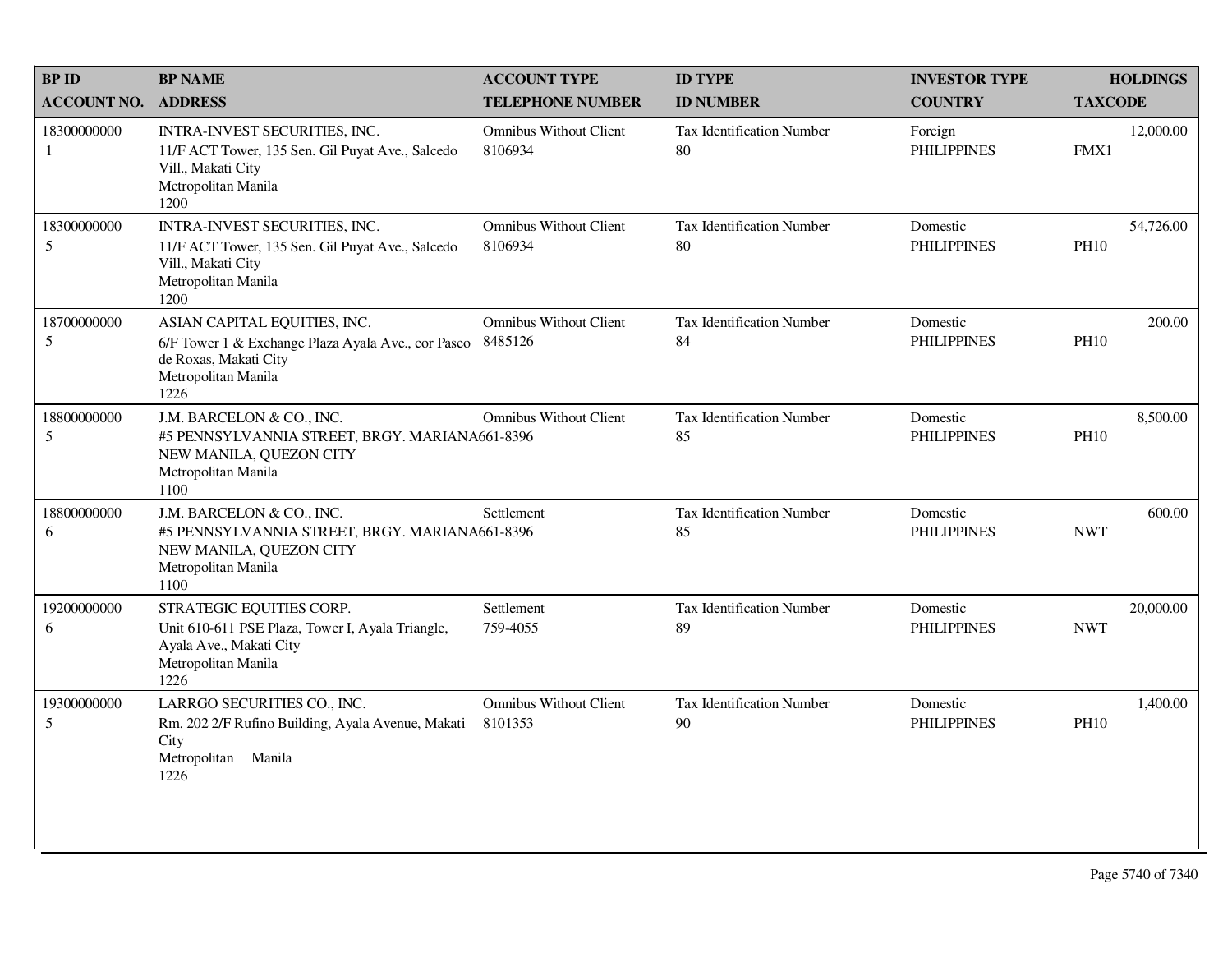| <b>BPID</b>        | <b>BP NAME</b>                                                                                                                                       | <b>ACCOUNT TYPE</b>                          | <b>ID TYPE</b>                          | <b>INVESTOR TYPE</b>           | <b>HOLDINGS</b>             |
|--------------------|------------------------------------------------------------------------------------------------------------------------------------------------------|----------------------------------------------|-----------------------------------------|--------------------------------|-----------------------------|
| <b>ACCOUNT NO.</b> | <b>ADDRESS</b>                                                                                                                                       | <b>TELEPHONE NUMBER</b>                      | <b>ID NUMBER</b>                        | <b>COUNTRY</b>                 | <b>TAXCODE</b>              |
| 19700000000<br>5   | LOPEZ, LOCSIN, LEDESMA & CO., INC.<br>405 URBAN BUILDING, SEN. GIL. PUYAT AVEN<br><b>MAKATI CITY</b><br>Metropolitan Manila<br>1226                  | <b>Omnibus Without Client</b><br>8127482     | <b>Tax Identification Number</b><br>94  | Domestic<br><b>PHILIPPINES</b> | 4,188.00<br><b>PH10</b>     |
| 19700000000<br>6   | LOPEZ, LOCSIN, LEDESMA & CO., INC.<br>405 URBAN BUILDING, SEN. GIL. PUYAT AVEN<br><b>MAKATI CITY</b><br>Metropolitan Manila<br>1226                  | Settlement<br>8127482                        | Tax Identification Number<br>94         | Domestic<br><b>PHILIPPINES</b> | 22,572.00<br><b>NWT</b>     |
| 19800000000<br>5   | LUCKY SECURITIES, INC.<br>Unit 1402-B PSE Center Exchange Road, Ortigas<br>Center Pasig City<br>Metropolitan Manila<br>1600                          | <b>Omnibus Without Client</b><br>6346747/60  | <b>Tax Identification Number</b><br>95  | Domestic<br><b>PHILIPPINES</b> | 16,800.00<br><b>NWT</b>     |
| 19900000000<br>5   | LUYS SECURITIES COMPANY, INC.<br>28/F LKG Tower 6801 Ayala Ave. Makati City<br>Metropolitan Manila<br>1200                                           | <b>Omnibus Without Client</b><br>5231040     | <b>Tax Identification Number</b><br>96  | Domestic<br><b>PHILIPPINES</b> | 64,839.00<br><b>PH10</b>    |
| 20000000000<br>5   | <b>MANDARIN SECURITIES CORPORATION</b><br>28/F LKG Tower 6801 Ayala Ave. Makati City<br>Metropolitan Manila<br>1200                                  | <b>Omnibus Without Client</b><br>523-8311/16 | Tax Identification Number<br>97         | Domestic<br><b>PHILIPPINES</b> | 41.136.00<br><b>PH10</b>    |
| 20300000000<br>-1  | COL Financial Group, Inc.<br>2401-B EAST TOWER, PSE CENTRE EXCHANGE<br>ROAD, ORTIGAS CENTER PASIG CITY<br>Metropolitan Manila<br>1605                | <b>Omnibus Without Client</b><br>635-5735    | <b>Tax Identification Number</b><br>100 | Foreign<br><b>PHILIPPINES</b>  | 202,450.00<br>FMX1          |
| 20300000000<br>5   | COL Financial Group, Inc.<br>2401-B EAST TOWER, PSE CENTRE EXCHANGE<br>ROAD, ORTIGAS CENTER PASIG CITY<br>Metropolitan Manila<br>1605                | <b>Omnibus Without Client</b><br>635-5735    | Tax Identification Number<br>100        | Domestic<br><b>PHILIPPINES</b> | 3,177,244.00<br><b>PH10</b> |
| 20400000000<br>14  | DA MARKET SECURITIES, INC.<br>Unit 2402-B West Tower, PSE Center Exchange Road 637-42-42<br>Ortigas Center Pasig City<br>Metropolitan Manila<br>1600 | Settlement                                   | <b>Tax Identification Number</b><br>101 | Domestic<br><b>PHILIPPINES</b> | 7,100.00<br><b>PH10</b>     |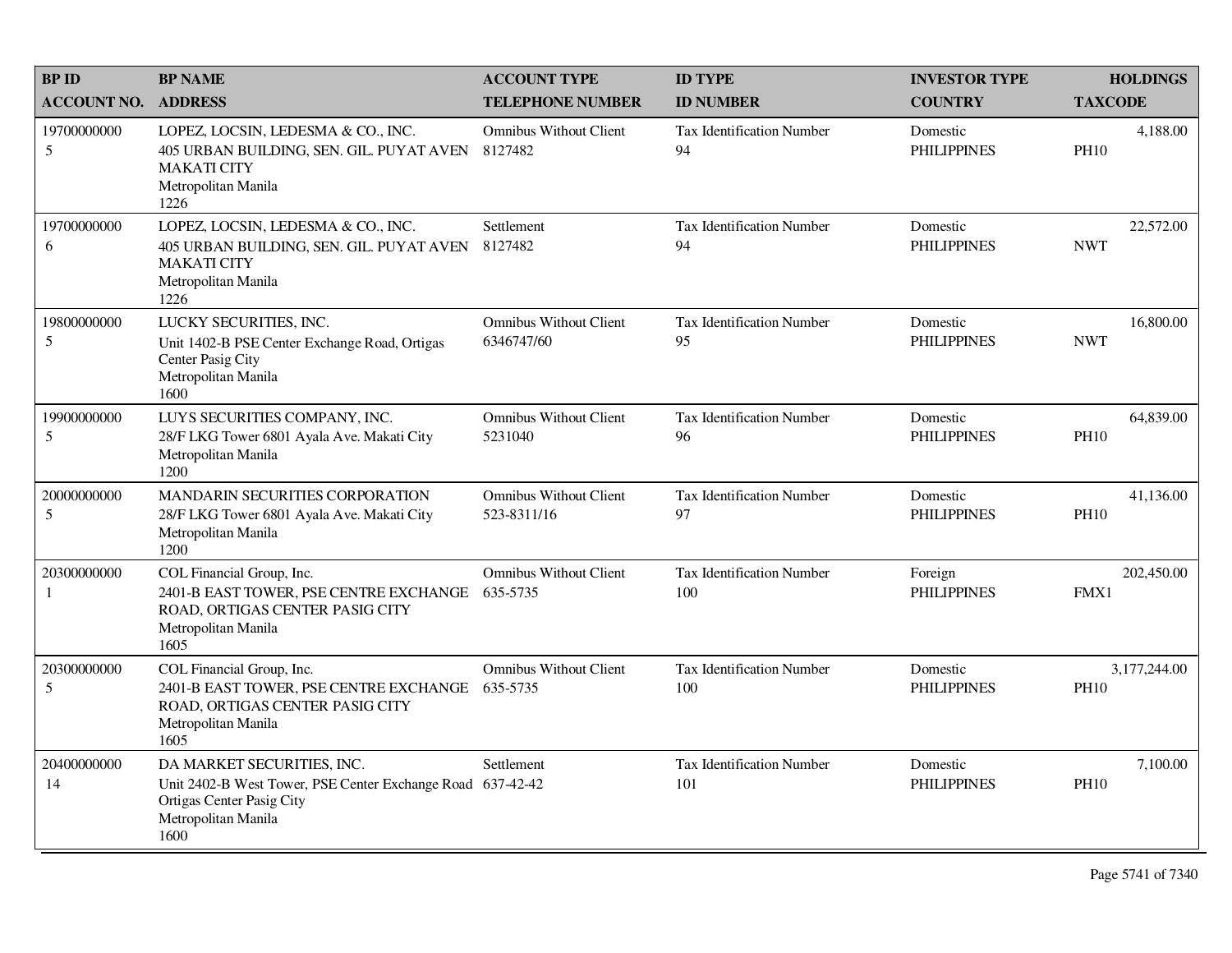| <b>BPID</b>                   | <b>BP NAME</b>                                                                                                                              | <b>ACCOUNT TYPE</b>                          | <b>ID TYPE</b>                          | <b>INVESTOR TYPE</b>           | <b>HOLDINGS</b>           |
|-------------------------------|---------------------------------------------------------------------------------------------------------------------------------------------|----------------------------------------------|-----------------------------------------|--------------------------------|---------------------------|
| <b>ACCOUNT NO.</b>            | <b>ADDRESS</b>                                                                                                                              | <b>TELEPHONE NUMBER</b>                      | <b>ID NUMBER</b>                        | <b>COUNTRY</b>                 | <b>TAXCODE</b>            |
| 20500000000<br>5              | MERCANTILE SECURITIES CORP.<br>3RD FLOOR GOODWILL BUILDING<br>393 SE. GIL PUYAT AVENUE<br><b>MAKATI CITY</b><br>Metropolitan Manila<br>1226 | <b>Omnibus Without Client</b><br>898-2984    | <b>Tax Identification Number</b><br>102 | Domestic<br><b>PHILIPPINES</b> | 7,625.00<br><b>PH10</b>   |
| 20600000000<br>5              | MERIDIAN SECURITIES, INC.<br>Suite 2702B&C Tektite Tower I Ortigas Centre, Pasig<br>City<br>Metropolitan Manila<br>1600                     | <b>Omnibus Without Client</b><br>634-6931/36 | <b>Tax Identification Number</b><br>103 | Domestic<br><b>PHILIPPINES</b> | 3,500.00<br><b>PH10</b>   |
| 20800000000<br>5              | MDR SECURITIES, INC.<br>Unit 1806, 8/F Medical Plaza Ortigas Bldg., Pasig Cit<br>Metropolitan Manila<br>1226                                | <b>Omnibus Without Client</b><br>891-9225    | <b>Tax Identification Number</b><br>105 | Domestic<br><b>PHILIPPINES</b> | 51,500.00<br><b>PH10</b>  |
| 20900000000<br>$\overline{4}$ | DEUTSCHE REGIS PARTNERS, INC.<br>23/F Tower I, Ayala Triangle, Makati City<br>Metropolitan Manila<br>1226                                   | Settlement<br>894-6620                       | <b>Tax Identification Number</b><br>106 | Foreign<br><b>PHILIPPINES</b>  | 14,138.00<br><b>RA02</b>  |
| 20900000000<br>14             | DEUTSCHE REGIS PARTNERS, INC.<br>23/F Tower I, Ayala Triangle, Makati City<br>Metropolitan Manila<br>1226                                   | Settlement<br>894-6620                       | Tax Identification Number<br>106        | Domestic<br><b>PHILIPPINES</b> | 37,000.00<br><b>PH10</b>  |
| 20900000001<br>-1             | DEUTSCHE REGIS PARTNERS, INC.<br>23/F Tower I, Ayala Triangle, Makati City<br>Metropolitan Manila<br>1226                                   | Client<br>894-6620                           | <b>Tax Identification Number</b><br>381 | Domestic<br><b>PHILIPPINES</b> | 7,900.00<br><b>NWT</b>    |
| 21000000000<br>5              | MOUNT PEAK SECURITIES, INC.<br>#748 C.K. Bldg., Juan Luna St., Binondo, Manila<br>Metropolitan Manila<br>1006                               | <b>Omnibus Without Client</b><br>241-8043    | <b>Tax Identification Number</b><br>107 | Domestic<br><b>PHILIPPINES</b> | 128,150.00<br><b>PH10</b> |
| 21100000000<br>5              | NEW WORLD SECURITIES CO., INC.<br>Rm. 202 Fil-Am Resources Bldg. 231 Juan Luna St.<br>Binondo, Manila<br>Metropolitan Manila<br>1006        | <b>Omnibus Without Client</b><br>2421767     | <b>Tax Identification Number</b><br>108 | Domestic<br><b>PHILIPPINES</b> | 29,050.00<br><b>PH10</b>  |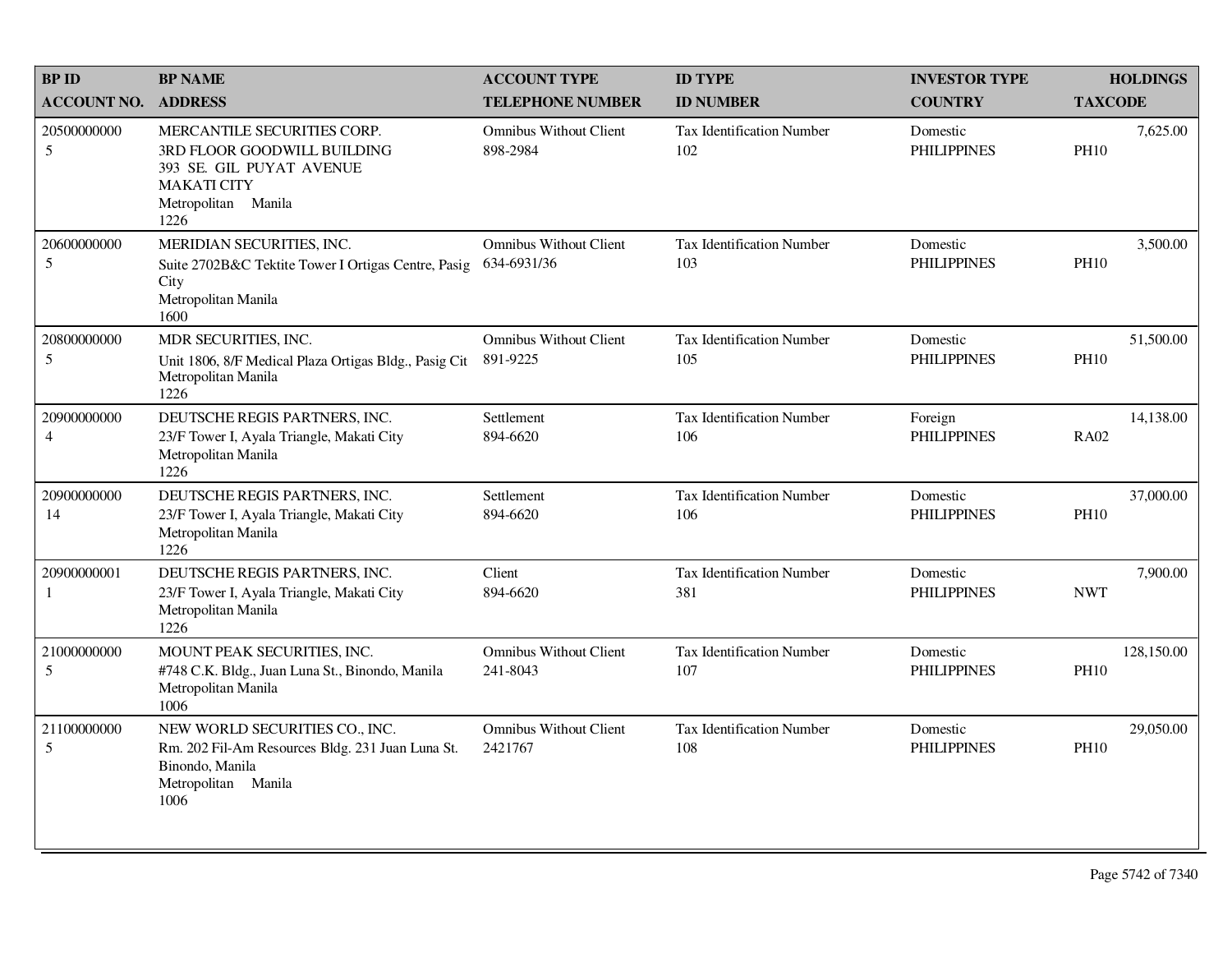| <b>BPID</b>                   | <b>BP NAME</b>                                                                                                                                                              | <b>ACCOUNT TYPE</b>                          | <b>ID TYPE</b>                          | <b>INVESTOR TYPE</b>           | <b>HOLDINGS</b>           |
|-------------------------------|-----------------------------------------------------------------------------------------------------------------------------------------------------------------------------|----------------------------------------------|-----------------------------------------|--------------------------------|---------------------------|
| <b>ACCOUNT NO.</b>            | <b>ADDRESS</b>                                                                                                                                                              | <b>TELEPHONE NUMBER</b>                      | <b>ID NUMBER</b>                        | <b>COUNTRY</b>                 | <b>TAXCODE</b>            |
| 21100000000<br>$\tau$         | NEW WORLD SECURITIES CO., INC.<br>Rm. 202 Fil-Am Resources Bldg. 231 Juan Luna St.<br>Binondo, Manila<br>Metropolitan Manila<br>1006                                        | Own<br>2421767                               | <b>Tax Identification Number</b><br>108 | Domestic<br><b>PHILIPPINES</b> | 9,900.00<br><b>NWT</b>    |
| 21300000000<br>5              | NIEVES SECURITIES, INC.<br>UNIT 106, G/F TYTANA PLAZA V. TYTANA COR 4777888<br>INSULAR STS. PLAZA LORENZO RUIZ, BINOND<br><b>MANILA CITY</b><br>Metropolitan Manila<br>1006 | <b>Omnibus Without Client</b>                | <b>Tax Identification Number</b><br>110 | Domestic<br><b>PHILIPPINES</b> | 17,800.00<br><b>PH10</b>  |
| 21500000000<br>5              | OPTIMUM SECURITIES CORPORATION<br>No. 11 E. O. Bldg., United St. cor. 2nd St. Bo.<br>Kapitolyo, Pasig City<br>Metropolitan Manila<br>1650                                   | <b>Omnibus Without Client</b><br>631-7831/36 | Tax Identification Number<br>112        | Domestic<br><b>PHILIPPINES</b> | 65,920.00<br><b>PH10</b>  |
| 21700000000<br>1              | RCBC SECURITIES, INC.<br>Unit 1008 Tower I & Exchange Plaza Ayala Avenue,<br>Makati City<br>Metropolitan Manila<br>1200                                                     | <b>Omnibus Without Client</b><br>8485183     | Tax Identification Number<br>113        | Foreign<br><b>PHILIPPINES</b>  | 92,000.00<br>FMX1         |
| 21700000000<br>$\overline{2}$ | RCBC SECURITIES, INC.<br>Unit 1008 Tower I & Exchange Plaza Ayala Avenue,<br>Makati City<br>Metropolitan Manila<br>1200                                                     | Settlement<br>8485183                        | Tax Identification Number<br>113        | Foreign<br><b>PHILIPPINES</b>  | 16,156.00<br>FMX1         |
| 21700000000<br>5              | RCBC SECURITIES, INC.<br>Unit 1008 Tower I & Exchange Plaza Ayala Avenue,<br>Makati City<br>Metropolitan Manila<br>1200                                                     | <b>Omnibus Without Client</b><br>8485183     | Tax Identification Number<br>113        | Domestic<br><b>PHILIPPINES</b> | 146,400.00<br><b>PH10</b> |
| 21700000000<br>18             | RCBC SECURITIES, INC.<br>Unit 1008 Tower I & Exchange Plaza Ayala Avenue,<br>Makati City<br>Metropolitan<br>Manila<br>1200                                                  | Settlement<br>8485183                        | Tax Identification Number<br>113        | Foreign<br><b>PHILIPPINES</b>  | 3,263.00<br><b>RA10</b>   |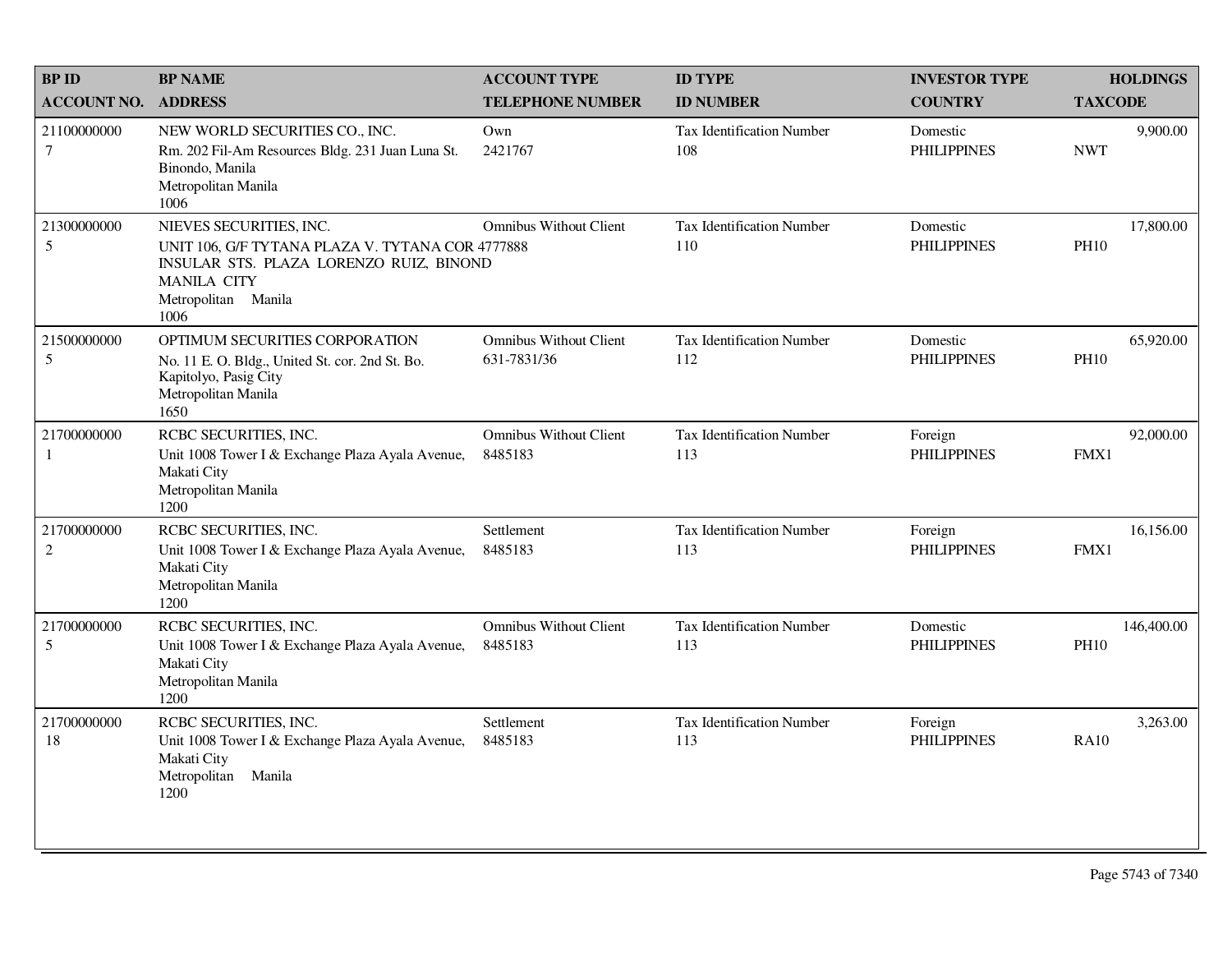| <b>BPID</b>                   | <b>BP NAME</b>                                                                                                                                      | <b>ACCOUNT TYPE</b>                       | <b>ID TYPE</b>                          | <b>INVESTOR TYPE</b>           | <b>HOLDINGS</b>            |
|-------------------------------|-----------------------------------------------------------------------------------------------------------------------------------------------------|-------------------------------------------|-----------------------------------------|--------------------------------|----------------------------|
| <b>ACCOUNT NO.</b>            | <b>ADDRESS</b>                                                                                                                                      | <b>TELEPHONE NUMBER</b>                   | <b>ID NUMBER</b>                        | <b>COUNTRY</b>                 | <b>TAXCODE</b>             |
| 21700000000<br>28             | RCBC SECURITIES, INC.<br>Unit 1008 Tower I & Exchange Plaza Ayala Avenue,<br>Makati City<br>Metropolitan Manila<br>1200                             | Settlement<br>8485183                     | Tax Identification Number<br>113        | Foreign<br><b>PHILIPPINES</b>  | 200.00<br>JA03             |
| 21800000000<br>5              | PAN ASIA SECURITIES CORP.<br>910 Tower One & Exchange Plaza Ayala Avenue,<br>Makati City<br>Metropolitan Manila<br>1200                             | <b>Omnibus Without Client</b><br>8919173  | Tax Identification Number<br>114        | Domestic<br><b>PHILIPPINES</b> | 46,250.00<br><b>PH10</b>   |
| 21900000000<br>5              | PAPA SECURITIES CORPORATION<br>6/F, S & L Building Dela Rosa cor. Esteban Sts.<br>Legaspi Village, Makati City<br>Metropolitan Manila<br>1200       | <b>Omnibus Without Client</b><br>817-8433 | Tax Identification Number<br>115        | Domestic<br><b>PHILIPPINES</b> | 579,065.00<br><b>PH10</b>  |
| 21900000000<br>6              | PAPA SECURITIES CORPORATION<br>6/F, S & L Building Dela Rosa cor. Esteban Sts.<br>Legaspi Village, Makati City<br>Metropolitan Manila<br>1200       | Settlement<br>817-8433                    | Tax Identification Number<br>115        | Domestic<br><b>PHILIPPINES</b> | 42,000.00<br><b>NWT</b>    |
| 22000000000<br>$\overline{2}$ | MAYBANK ATR KIM ENG SECURITIES, INC.<br>17/F Tower One & Exchange Plaza, Ayala Triangle,<br>Ayala Avenue Makati City<br>Metropolitan Manila<br>1226 | Settlement<br>849-8855                    | <b>Tax Identification Number</b><br>116 | Foreign<br><b>PHILIPPINES</b>  | 2,264,196.00<br>FMX1       |
| 22000000000<br>$\overline{4}$ | MAYBANK ATR KIM ENG SECURITIES, INC.<br>17/F Tower One & Exchange Plaza, Ayala Triangle,<br>Ayala Avenue Makati City<br>Metropolitan Manila<br>1226 | Settlement<br>849-8855                    | Tax Identification Number<br>116        | Foreign<br><b>PHILIPPINES</b>  | 34.00<br><b>RA02</b>       |
| 22000000000<br>6              | MAYBANK ATR KIM ENG SECURITIES, INC.<br>17/F Tower One & Exchange Plaza, Ayala Triangle,<br>Ayala Avenue Makati City<br>Metropolitan Manila<br>1226 | Settlement<br>849-8855                    | <b>Tax Identification Number</b><br>116 | Domestic<br><b>PHILIPPINES</b> | 3,516,840.00<br><b>NWT</b> |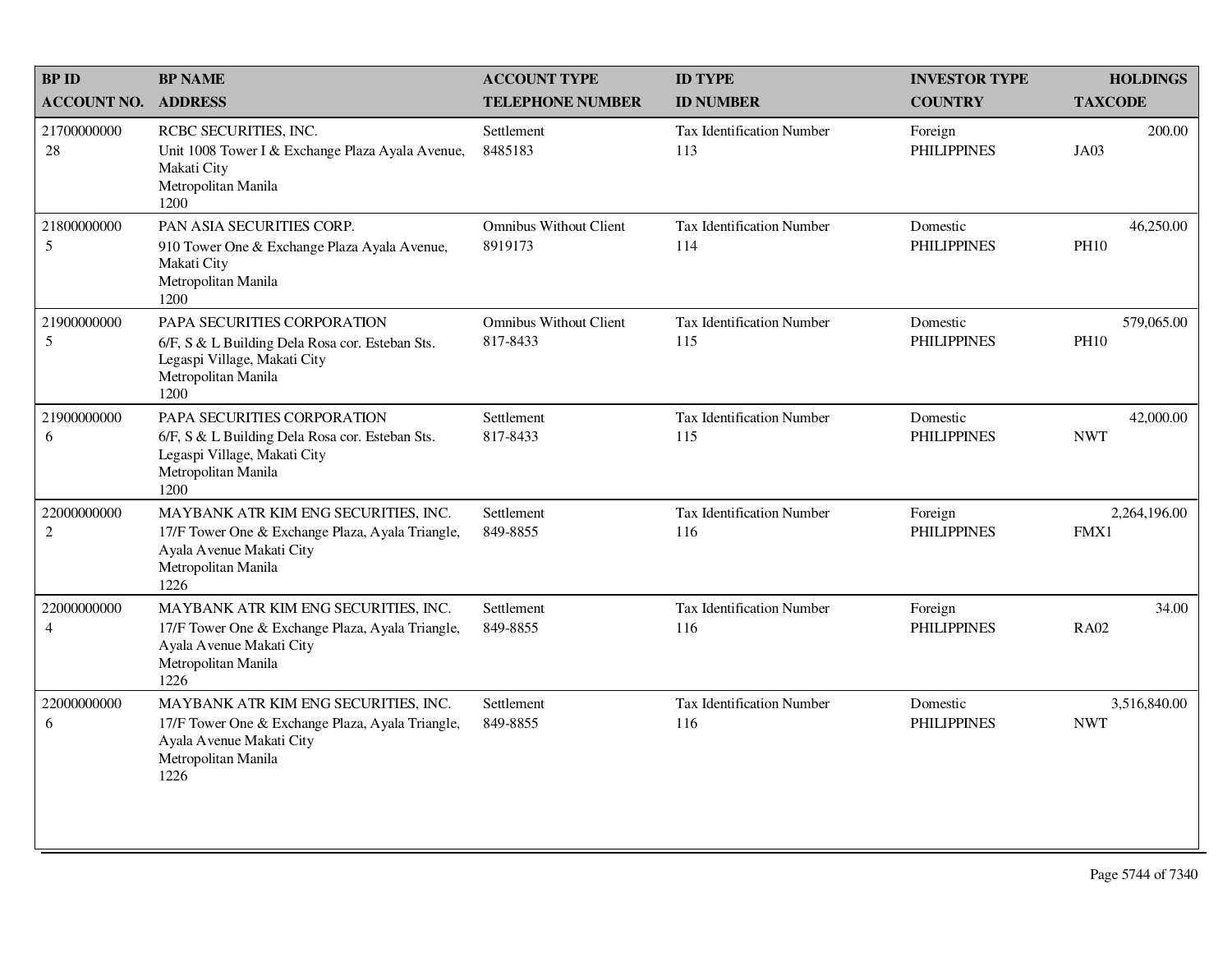| <b>BP ID</b>                | <b>BP NAME</b>                                                                                                                                      | <b>ACCOUNT TYPE</b>                       | <b>ID TYPE</b>                           | <b>INVESTOR TYPE</b>           | <b>HOLDINGS</b>               |
|-----------------------------|-----------------------------------------------------------------------------------------------------------------------------------------------------|-------------------------------------------|------------------------------------------|--------------------------------|-------------------------------|
| <b>ACCOUNT NO.</b>          | <b>ADDRESS</b>                                                                                                                                      | <b>TELEPHONE NUMBER</b>                   | <b>ID NUMBER</b>                         | <b>COUNTRY</b>                 | <b>TAXCODE</b>                |
| 22000000000<br>14           | MAYBANK ATR KIM ENG SECURITIES, INC.<br>17/F Tower One & Exchange Plaza, Ayala Triangle,<br>Ayala Avenue Makati City<br>Metropolitan Manila<br>1226 | Settlement<br>849-8855                    | <b>Tax Identification Number</b><br>116  | Domestic<br><b>PHILIPPINES</b> | 172,911,009.00<br><b>PH10</b> |
| 22000000000<br>18           | MAYBANK ATR KIM ENG SECURITIES, INC.<br>17/F Tower One & Exchange Plaza, Ayala Triangle,<br>Ayala Avenue Makati City<br>Metropolitan Manila<br>1226 | Settlement<br>849-8855                    | Tax Identification Number<br>116         | Foreign<br><b>PHILIPPINES</b>  | 15,000.00<br><b>RA10</b>      |
| 22000000009<br>1            | BENEFICIAL LIFE INSURANCE CO., INC.<br>166 SALCEDO ST., BENLIFE BLDG., LEGASPI<br>VILLAGE, MAKATI CITY<br>Metropolitan Manila                       | Client<br>8188671                         | <b>Tax Identification Number</b><br>116. | Domestic<br><b>PHILIPPINES</b> | 24,200.00<br><b>NWT</b>       |
| 22000000011                 | ATR KIMENG CAPITAL PARTNERS, INC. AS<br><b>INVESTMENT MANAGER FOR</b>                                                                               | Client                                    | <b>Tax Identification Number</b>         | Domestic                       | 9,608,764.00                  |
| $\mathbf{1}$                | IMA. 10-IM-08<br>17/F TOWER ONE & EXCHANGE PLAZA, AYALA<br>AVENUE, MAKATI CITY<br>Metropolitan Manila<br>1226                                       | 848-1381                                  | 000-166-719                              | <b>PHILIPPINES</b>             | <b>NWT</b>                    |
| 2200000FTXN<br>$\mathbf{1}$ | ATR KIMENG SEC. INC.<br>17/F Tower One & Exchange Plaza, Ayala Triangle,<br>Ayala Avenue Makati City<br>Metropolitan Manila                         | Client<br>849-8855                        | Tax Identification Number<br>116 XXX     | Foreign<br><b>PHILIPPINES</b>  | 211,500.00<br><b>FTXN</b>     |
| 22300000000<br>5            | PLATINUM SECURITIES, INC.<br>Unit 801, Antel Corporate Ctr., 121 Valero St., Salced 887-11-78<br>Village Makati City<br>Metropolitan Manila<br>1200 | <b>Omnibus Without Client</b>             | <b>Tax Identification Number</b><br>119  | Domestic<br><b>PHILIPPINES</b> | 13,700.00<br><b>PH10</b>      |
| 22400000000<br>5            | PNB SECURITIES, INC.<br>3/F PNB Financial Center Roxas Blvd., Pasay City<br>Metropolitan Manila<br>1300                                             | <b>Omnibus Without Client</b><br>526-3466 | <b>Tax Identification Number</b><br>120  | Domestic<br><b>PHILIPPINES</b> | 121,720.00<br><b>PH10</b>     |
|                             |                                                                                                                                                     |                                           |                                          |                                |                               |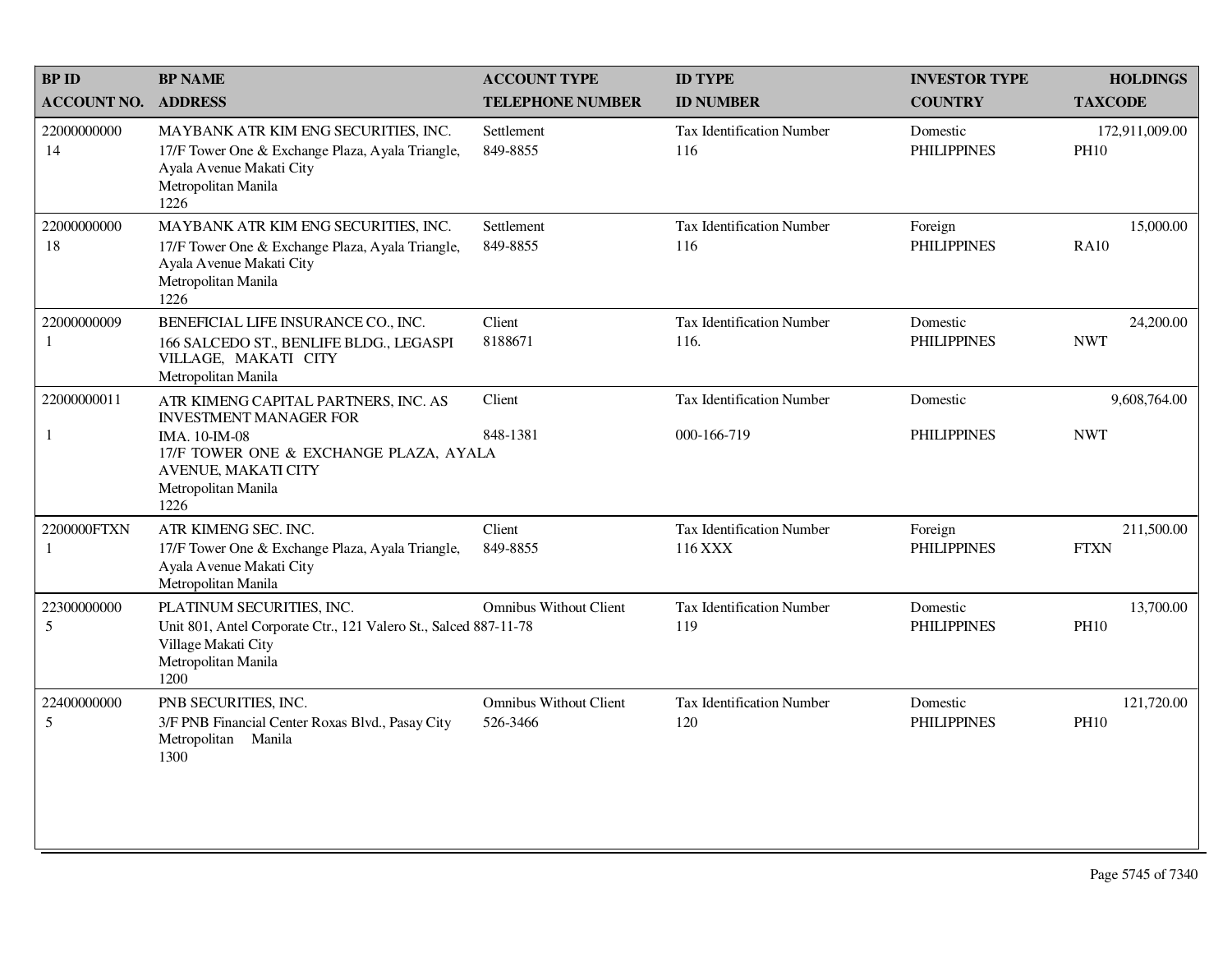| <b>BPID</b>                | <b>BP NAME</b>                                                                                                                                                             | <b>ACCOUNT TYPE</b>                        | <b>ID TYPE</b>                          | <b>INVESTOR TYPE</b>           | <b>HOLDINGS</b>           |
|----------------------------|----------------------------------------------------------------------------------------------------------------------------------------------------------------------------|--------------------------------------------|-----------------------------------------|--------------------------------|---------------------------|
| <b>ACCOUNT NO. ADDRESS</b> |                                                                                                                                                                            | <b>TELEPHONE NUMBER</b>                    | <b>ID NUMBER</b>                        | <b>COUNTRY</b>                 | <b>TAXCODE</b>            |
| 22500000000<br>5           | PREMIUM SECURITIES, INC.<br>Unit 1415, Tower 1 & Exchange Plaza Ayala Avenue 848-5915/17<br>cor. Paseo de Roxas Makati City<br>Metropolitan Manila<br>1259                 | <b>Omnibus Without Client</b>              | <b>Tax Identification Number</b><br>121 | Domestic<br><b>PHILIPPINES</b> | 144,250.00<br><b>PH10</b> |
| 22500000000<br>16          | PREMIUM SECURITIES, INC.<br>Unit 1415, Tower 1 & Exchange Plaza Ayala Avenue 848-5915/17<br>cor. Paseo de Roxas Makati City<br>Metropolitan Manila<br>1259                 | Settlement                                 | Tax Identification Number<br>121        | Foreign<br><b>PHILIPPINES</b>  | 75,000.00<br><b>RA02</b>  |
| 22800000000<br>5           | PRYCE SECURITIES, INC.<br>15/F PRYCE CENTER BUILDING, 1179 CHINO RO816-2426/27<br><b>AVENUE</b><br>BAGTIKAN, MAKATI CITY<br>Metropolitan Manila<br>1226                    | <b>Omnibus Without Client</b>              | <b>Tax Identification Number</b><br>124 | Domestic<br><b>PHILIPPINES</b> | 557.00<br><b>PH10</b>     |
| 22900000000<br>5           | SALISBURY BKT SECURITIES CORPORATION<br>Unit 207 Cityland Condominium 10 - Tower 2 6817<br>H.V. De La Costa St. cor. Ayala Ave. Makati City<br>Metropolitan Manila<br>1200 | <b>Omnibus Without Client</b><br>892-88-34 | Tax Identification Number<br>125        | Domestic<br><b>PHILIPPINES</b> | 1,500.00<br><b>PH10</b>   |
| 23000000000                | QUALITY INVESTMENTS $\&$ SECURITIES<br><b>CORPORATION</b>                                                                                                                  | <b>Omnibus Without Client</b>              | <b>Tax Identification Number</b>        | Domestic                       | 1,983,535.00              |
| 5                          | Suite 1602 Tytana Plaza Oriente St, Binondo Manila<br>Metropolitan Manila<br>1006                                                                                          | 241-0547                                   | 126                                     | <b>PHILIPPINES</b>             | <b>PH10</b>               |
| 23000000000                | <b>QUALITY INVESTMENTS &amp; SECURITIES</b><br><b>CORPORATION</b>                                                                                                          | Settlement                                 | <b>Tax Identification Number</b>        | Domestic                       | 3,350.00                  |
| 6                          | Suite 1602 Tytana Plaza Oriente St, Binondo Manila<br>Metropolitan Manila<br>1006                                                                                          | 241-0547                                   | 126                                     | <b>PHILIPPINES</b>             | <b>NWT</b>                |
| 23000000000                | <b>QUALITY INVESTMENTS &amp; SECURITIES</b><br><b>CORPORATION</b>                                                                                                          | Settlement                                 | <b>Tax Identification Number</b>        | Foreign                        | 91,863.00                 |
| 18                         | Suite 1602 Tytana Plaza Oriente St, Binondo Manila<br>Metropolitan Manila<br>1006                                                                                          | 241-0547                                   | 126                                     | <b>PHILIPPINES</b>             | <b>RA10</b>               |
|                            |                                                                                                                                                                            |                                            |                                         |                                |                           |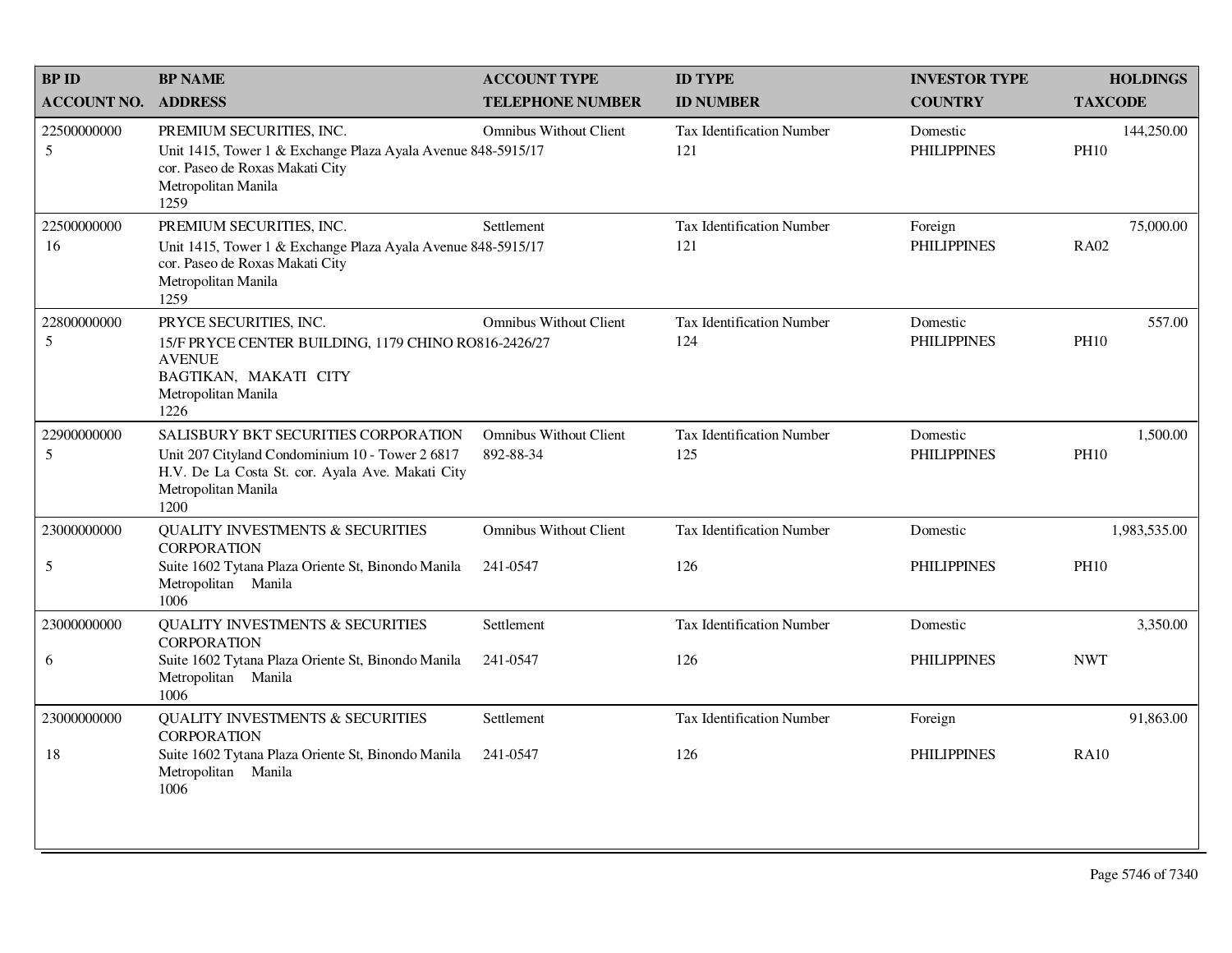| <b>BPID</b>           | <b>BP NAME</b>                                                                                                                                                              | <b>ACCOUNT TYPE</b>                             | <b>ID TYPE</b>                   | <b>INVESTOR TYPE</b>           | <b>HOLDINGS</b>             |
|-----------------------|-----------------------------------------------------------------------------------------------------------------------------------------------------------------------------|-------------------------------------------------|----------------------------------|--------------------------------|-----------------------------|
| <b>ACCOUNT NO.</b>    | <b>ADDRESS</b>                                                                                                                                                              | <b>TELEPHONE NUMBER</b>                         | <b>ID NUMBER</b>                 | <b>COUNTRY</b>                 | <b>TAXCODE</b>              |
| 23000000000<br>$20\,$ | <b>QUALITY INVESTMENTS &amp; SECURITIES</b><br><b>CORPORATION</b><br>Suite 1602 Tytana Plaza Oriente St, Binondo Manila<br>Metropolitan Manila<br>1006                      | Settlement<br>241-0547                          | Tax Identification Number<br>126 | Foreign<br><b>PHILIPPINES</b>  | 1,400.00<br><b>FTXN</b>     |
| 23100000000<br>5      | R & L INVESTMENTS, INC.<br>675 Lee St., Mandaluyong City<br>Metropolitan Manila<br>1501                                                                                     | <b>Omnibus Without Client</b><br>7247210/705207 | Tax Identification Number<br>127 | Domestic<br><b>PHILIPPINES</b> | 22,600.00<br><b>PH10</b>    |
| 23300000000<br>5      | R. COYIUTO SECURITIES, INC.<br>5/F Corinthian Plaza, Paseo de Roxas, Legaspi Village<br>Makati City<br>Metropolitan Manila<br>$\overline{0}$                                | <b>Omnibus Without Client</b><br>811-3064       | Tax Identification Number<br>129 | Domestic<br><b>PHILIPPINES</b> | 1,609,200.00<br><b>PH10</b> |
| 23300000000<br>6      | R. COYIUTO SECURITIES, INC.<br>5/F Corinthian Plaza, Paseo de Roxas, Legaspi Village<br>Makati City<br>Metropolitan Manila<br>$\Omega$                                      | Settlement<br>811-3064                          | Tax Identification Number<br>129 | Domestic<br><b>PHILIPPINES</b> | 2,800.00<br><b>NWT</b>      |
| 23300000000<br>$\tau$ | R. COYIUTO SECURITIES, INC.<br>5/F Corinthian Plaza, Paseo de Roxas, Legaspi Village<br>Makati City<br>Metropolitan Manila<br>$\Omega$                                      | Own<br>811-3064                                 | Tax Identification Number<br>129 | Domestic<br><b>PHILIPPINES</b> | 1,200.00<br><b>NWT</b>      |
| 23500000000<br>5      | REGINA CAPITAL DEVELOPMENT CORPORATI Omnibus Without Client<br>Unit 806 Tower 1 & Exchange Plaza Ayala Triangle,<br>Ayala Avenue Makati City<br>Metropolitan Manila<br>1226 | 848-5482/84                                     | Tax Identification Number<br>131 | Domestic<br><b>PHILIPPINES</b> | 192,248.00<br><b>PH10</b>   |
| 23500000000<br>6      | REGINA CAPITAL DEVELOPMENT CORPORATI Settlement<br>Unit 806 Tower 1 & Exchange Plaza Ayala Triangle,<br>Ayala Avenue Makati City<br>Metropolitan Manila<br>1226             | 848-5482/84                                     | Tax Identification Number<br>131 | Domestic<br><b>PHILIPPINES</b> | 7,550.00<br><b>NWT</b>      |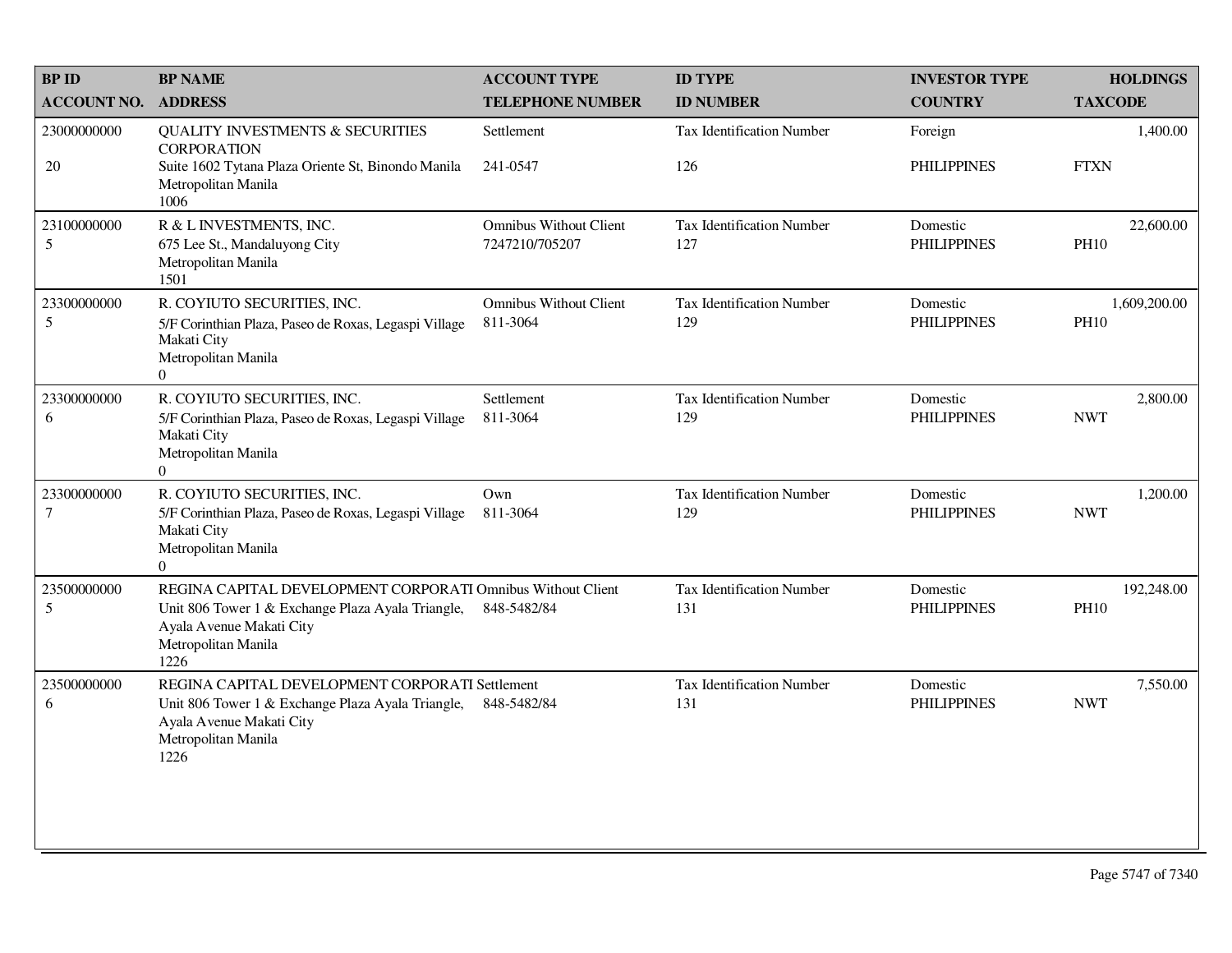| <b>BPID</b>                    | <b>BP NAME</b>                                                                                                                                                                             | <b>ACCOUNT TYPE</b>                      | <b>ID TYPE</b>                                    | <b>INVESTOR TYPE</b>           | <b>HOLDINGS</b>           |
|--------------------------------|--------------------------------------------------------------------------------------------------------------------------------------------------------------------------------------------|------------------------------------------|---------------------------------------------------|--------------------------------|---------------------------|
| <b>ACCOUNT NO.</b>             | <b>ADDRESS</b>                                                                                                                                                                             | <b>TELEPHONE NUMBER</b>                  | <b>ID NUMBER</b>                                  | <b>COUNTRY</b>                 | <b>TAXCODE</b>            |
| 23600000000<br>5               | R. NUBLA SECURITIES, INC.<br>Room 604, Fil-Am Resources Bldg., 231 Juan Luna S 242-1596<br>Binondo, Manila<br>Metropolitan Manila<br>1006                                                  | <b>Omnibus Without Client</b>            | <b>Tax Identification Number</b><br>132           | Domestic<br><b>PHILIPPINES</b> | 649,232.00<br><b>PH10</b> |
| 23600000000<br>$7\phantom{.0}$ | R. NUBLA SECURITIES, INC.<br>Room 604, Fil-Am Resources Bldg., 231 Juan Luna S 242-1596<br>Binondo, Manila<br>Metropolitan Manila<br>1006                                                  | Own                                      | Tax Identification Number<br>132                  | Domestic<br><b>PHILIPPINES</b> | 10,000.00<br><b>NWT</b>   |
| 23700000000<br>5               | AAA SOUTHEAST EQUITIES, INCORPORATED Omnibus Without Client<br>Ground Floor, Fortune Life Building #162 Legaspi St. 816-2918<br>Legaspi Village Makati City<br>Metropolitan Manila<br>1229 |                                          | Tax Identification Number<br>133                  | Domestic<br><b>PHILIPPINES</b> | 1,314.00<br><b>PH10</b>   |
| 23700000002<br>-1              | FORTUNE GENERAL INSURANCE CORPORATIOCIEnt<br>4TH/F CITYSTATE CENTRE, 709 SHAW<br><b>BOULEVARD, PASIG CITY</b><br>Metropolitan Manila<br>1600                                               | 706-3959                                 | Tax Identification Number<br>220.                 | Domestic<br><b>PHILIPPINES</b> | 1,800.00<br><b>NWT</b>    |
| 23700000003<br>-1              | FORTUNE LIFE INSURANCE CO., INC.<br>162 LEGAZPI ST., LEGAZPI VILLAGE MAKATI<br><b>CITY</b><br>Metropolitan Manila<br>1229                                                                  | Client<br>812-2702                       | <b>Tax Identification Number</b><br>$220^{\circ}$ | Domestic<br><b>PHILIPPINES</b> | 400.00<br><b>NWT</b>      |
| 23800000000<br>5               | R. S. LIM & CO., INC.<br>1509 Galvani Street San Isidro, Makati City<br>Metropolitan Manila<br>1234                                                                                        | <b>Omnibus Without Client</b><br>8919670 | <b>Tax Identification Number</b><br>134           | Domestic<br><b>PHILIPPINES</b> | 933,265.00<br><b>PH10</b> |
| 23800000000<br>6               | R. S. LIM & CO., INC.<br>1509 Galvani Street San Isidro, Makati City<br>Metropolitan Manila<br>1234                                                                                        | Settlement<br>8919670                    | Tax Identification Number<br>134                  | Domestic<br><b>PHILIPPINES</b> | 900.00<br><b>NWT</b>      |
| 23900000000<br>5               | RTG & COMPANY, INC.<br>Unit 602 Tower 1 & Exchange Plaza Ayala Triangle,<br>Makati City<br>Metropolitan Manila<br>1200                                                                     | <b>Omnibus Without Client</b><br>8919482 | Tax Identification Number<br>135                  | Domestic<br><b>PHILIPPINES</b> | 23,100.00<br><b>PH10</b>  |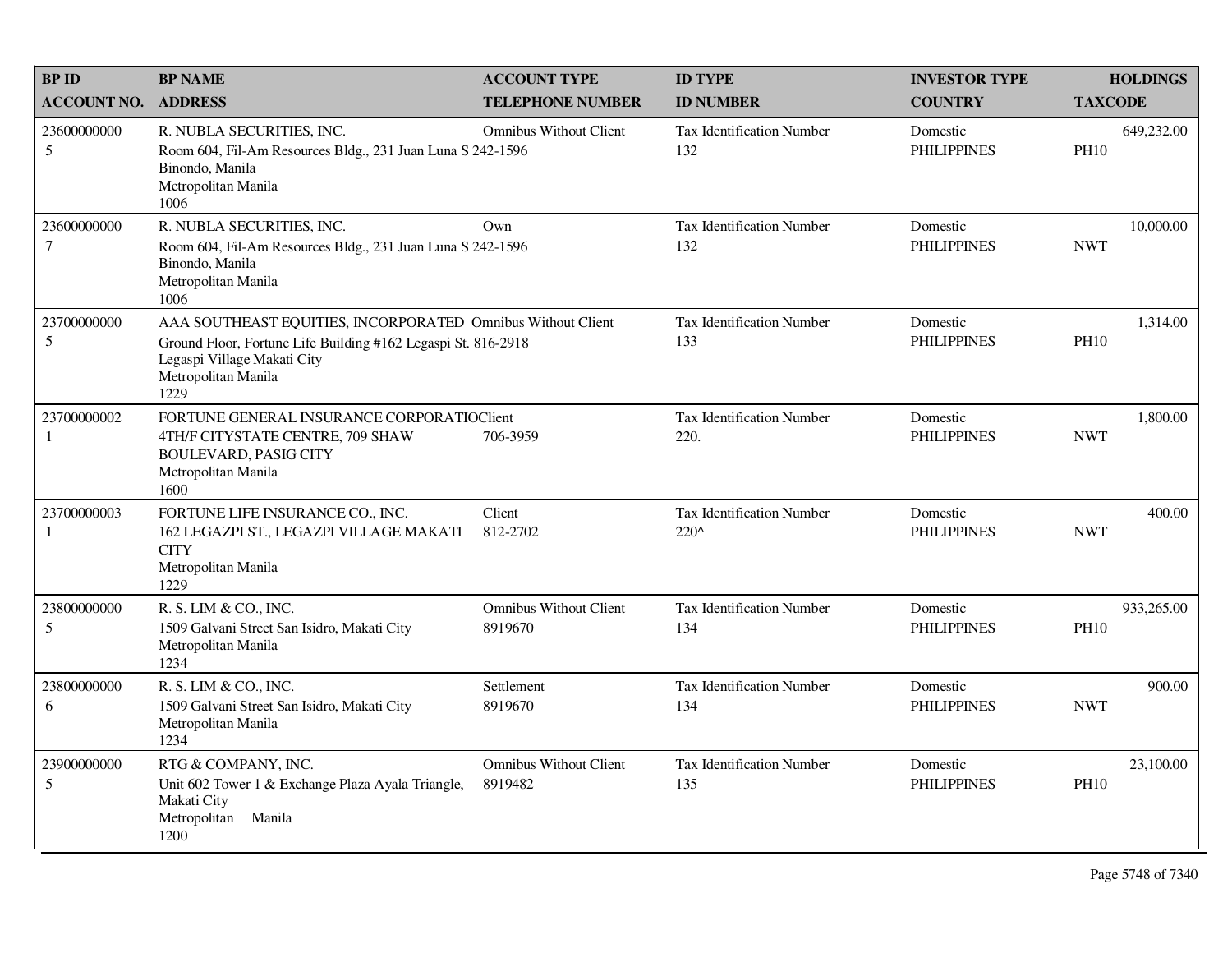| <b>BP ID</b>              | <b>BP NAME</b>                                                                                                                                    | <b>ACCOUNT TYPE</b>                            | <b>ID TYPE</b>                          | <b>INVESTOR TYPE</b>           | <b>HOLDINGS</b>           |
|---------------------------|---------------------------------------------------------------------------------------------------------------------------------------------------|------------------------------------------------|-----------------------------------------|--------------------------------|---------------------------|
| <b>ACCOUNT NO.</b>        | <b>ADDRESS</b>                                                                                                                                    | <b>TELEPHONE NUMBER</b>                        | <b>ID NUMBER</b>                        | <b>COUNTRY</b>                 | <b>TAXCODE</b>            |
| 24000000000<br>5          | S.J. ROXAS & CO., INC.<br>Unit 612 Tower One, & Exchange Plaza, Ayala<br>Triangle, Ayala Avenue, Makati City<br>Metropolitan Manila<br>$\Omega$   | <b>Omnibus Without Client</b><br>848-5065      | <b>Tax Identification Number</b><br>136 | Domestic<br><b>PHILIPPINES</b> | 15,039.00<br><b>PH10</b>  |
| 24000000000<br>6          | S.J. ROXAS & CO., INC.<br>Unit 612 Tower One, & Exchange Plaza, Ayala<br>Triangle, Ayala Avenue, Makati City<br>Metropolitan Manila<br>$\Omega$   | Settlement<br>848-5065                         | <b>Tax Identification Number</b><br>136 | Domestic<br><b>PHILIPPINES</b> | 1,800.00<br><b>NWT</b>    |
| 24000000002<br>1          | S.J. ROXAS & CO., INC.<br>Unit 612 Tower One, Ayala Triangle, Ayala Avenue,<br>Makati City<br>Metropolitan Manila<br>$\Omega$                     | Client<br>8485065 TO 69                        | <b>Tax Identification Number</b><br>546 | Domestic<br><b>PHILIPPINES</b> | 1,370.00<br><b>NWT</b>    |
| 24200000000<br>5          | SECURITIES SPECIALISTS, INC.<br>Unit 903 National Life Insurance Building,<br>6762 Ayala Avenue, Makati City<br>Metropolitan Manila<br>1000       | Omnibus Without Client<br>  523-5595           | <b>Tax Identification Number</b><br>138 | Domestic<br><b>PHILIPPINES</b> | 30,050.00<br><b>PH10</b>  |
| 24300000000<br>5          | FIDELITY SECURITIES, INC.<br>2103-B PSE Centre, Exchange Road, Ortigas, Pasig<br>City<br>Metropolitan Manila<br>1600                              | <b>Omnibus Without Client</b><br>6345038       | <b>Tax Identification Number</b><br>139 | Domestic<br><b>PHILIPPINES</b> | 15,200.00<br><b>PH10</b>  |
| 24600000000<br>$\sqrt{5}$ | SUMMIT SECURITIES, INC.<br>Unit 2102 B/C PSE Center Tektite Tower East<br>Exchange Road, Ortigas Center Pasig City<br>Metropolitan Manila<br>1600 | <b>Omnibus Without Client</b><br>6311032 to 37 | <b>Tax Identification Number</b><br>141 | Domestic<br><b>PHILIPPINES</b> | 115,050.00<br><b>PH10</b> |
| 24600000000<br>6          | SUMMIT SECURITIES, INC.<br>Unit 2102 B/C PSE Center Tektite Tower East<br>Exchange Road, Ortigas Center Pasig City<br>Metropolitan Manila<br>1600 | Settlement<br>6311032 to 37                    | <b>Tax Identification Number</b><br>141 | Domestic<br><b>PHILIPPINES</b> | 10,000.00<br><b>NWT</b>   |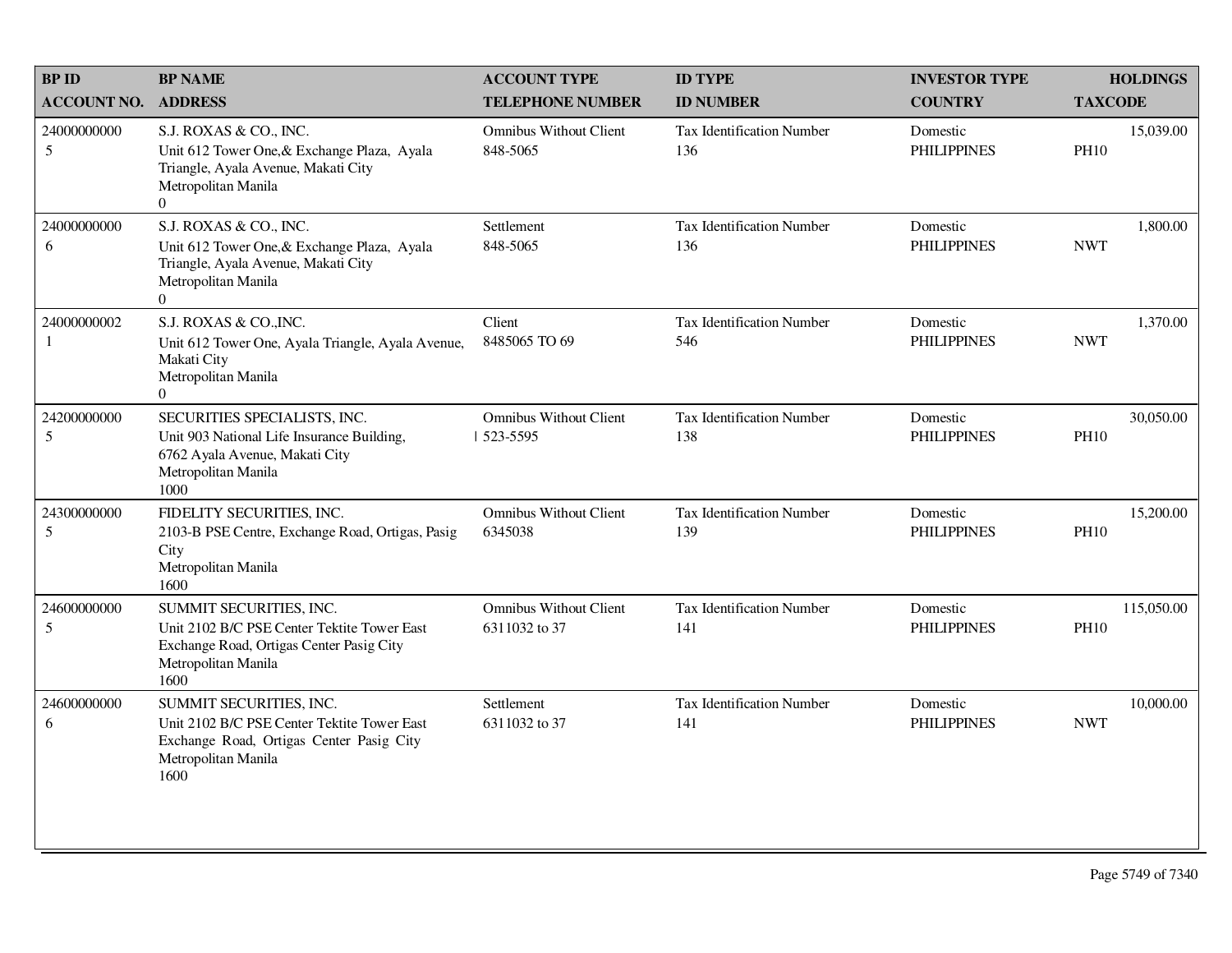| <b>BPID</b>                    | <b>BP NAME</b>                                                                                                                                                                         | <b>ACCOUNT TYPE</b>                            | <b>ID TYPE</b>                          | <b>INVESTOR TYPE</b>           | <b>HOLDINGS</b>           |
|--------------------------------|----------------------------------------------------------------------------------------------------------------------------------------------------------------------------------------|------------------------------------------------|-----------------------------------------|--------------------------------|---------------------------|
| <b>ACCOUNT NO.</b>             | <b>ADDRESS</b>                                                                                                                                                                         | <b>TELEPHONE NUMBER</b>                        | <b>ID NUMBER</b>                        | <b>COUNTRY</b>                 | <b>TAXCODE</b>            |
| 24600000000<br>$\tau$          | SUMMIT SECURITIES, INC.<br>Unit 2102 B/C PSE Center Tektite Tower East<br>Exchange Road, Ortigas Center Pasig City<br>Metropolitan Manila<br>1600                                      | Own<br>6311032 to 37                           | <b>Tax Identification Number</b><br>141 | Domestic<br><b>PHILIPPINES</b> | 30.00<br><b>NWT</b>       |
| 24700000000<br>$5\overline{)}$ | STANDARD SECURITIES CORPORATION<br>#34 Jefferson St., GHW, San Juan Metro Manila<br>Metropolitan Manila<br>$00\,$                                                                      | <b>Omnibus Without Client</b><br>8486149       | <b>Tax Identification Number</b><br>142 | Domestic<br><b>PHILIPPINES</b> | 869,733.00<br><b>PH10</b> |
| 24900000000<br>5               | SUPREME STOCKBROKERS, INC<br>UNIT G. GARDEN LEVEL, CORINTHIAN PLAZA, 5764384<br>PASEO DE ROXAS AVENUE, LEGASPI VILLAGE<br><b>MAKATI CITY</b><br>Metropolitan Manila<br>1226            | <b>Omnibus Without Client</b>                  | <b>Tax Identification Number</b><br>144 | Domestic<br><b>PHILIPPINES</b> | 6,000.00<br><b>PH10</b>   |
| 25100000000<br>5               | TANSENGCO & CO., INC.<br>U-2308 World Trade Exchange Condominium 215 Jua 241-7155<br>Luna St., Binondo, Manila<br>Metropolitan Manila<br>1006                                          | <b>Omnibus Without Client</b>                  | <b>Tax Identification Number</b><br>146 | Domestic<br><b>PHILIPPINES</b> | 268,294.00<br><b>PH10</b> |
| 25200000000<br>$\sqrt{5}$      | THE FIRST RESOURCES MANAGEMENT &<br><b>SECURITIES CORP.</b><br>Rms. 801-802, PSE Tower 1 Ayala Ave., cor. Paseo d<br>Roxas, Ayala Triangle, Makati City<br>Metropolitan Manila<br>1200 | <b>Omnibus Without Client</b><br>8486311 to 18 | Tax Identification Number<br>147        | Domestic<br><b>PHILIPPINES</b> | 175,000.00<br><b>PH10</b> |
| 25300000000<br>$5\overline{)}$ | TOWER SECURITIES, INC.<br>1802-C Tektite Tower I Exchange Road, Ortigas Cent<br>Pasig City<br>Metropolitan Manila<br>1600                                                              | <b>Omnibus Without Client</b><br>6354448       | Tax Identification Number<br>148        | Domestic<br><b>PHILIPPINES</b> | 195,131.00<br><b>PH10</b> |
| 25300000000<br>6               | TOWER SECURITIES, INC.<br>1802-C Tektite Tower I Exchange Road, Ortigas Cent<br>Pasig City<br>Metropolitan Manila<br>1600                                                              | Settlement<br>6354448                          | <b>Tax Identification Number</b><br>148 | Domestic<br><b>PHILIPPINES</b> | 58,100.00<br><b>NWT</b>   |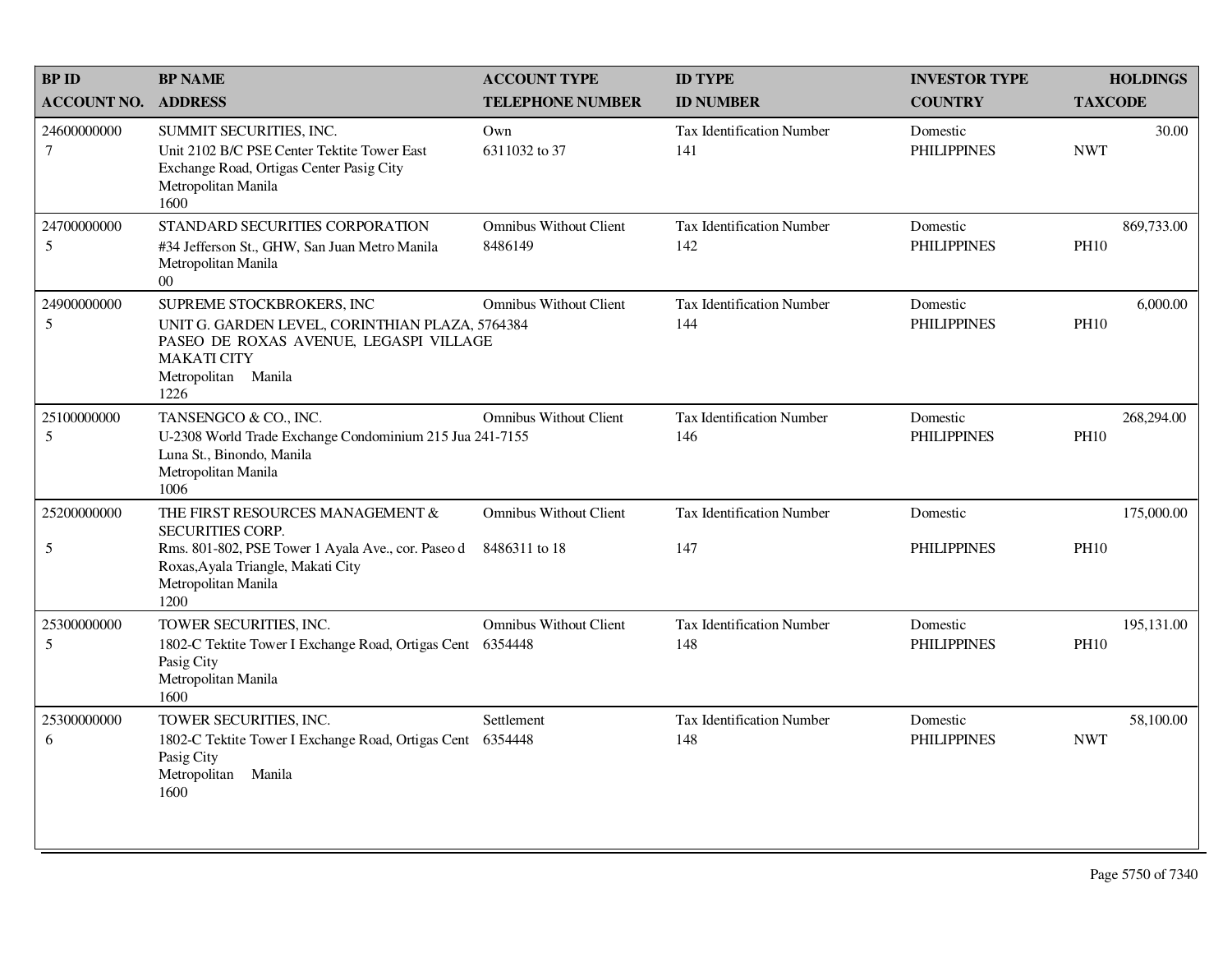| <b>BP ID</b>                  | <b>BP NAME</b>                                                                                                                                                                                          | <b>ACCOUNT TYPE</b>                        | <b>ID TYPE</b>                          | <b>INVESTOR TYPE</b>           | <b>HOLDINGS</b>           |
|-------------------------------|---------------------------------------------------------------------------------------------------------------------------------------------------------------------------------------------------------|--------------------------------------------|-----------------------------------------|--------------------------------|---------------------------|
| <b>ACCOUNT NO.</b>            | <b>ADDRESS</b>                                                                                                                                                                                          | <b>TELEPHONE NUMBER</b>                    | <b>ID NUMBER</b>                        | <b>COUNTRY</b>                 | <b>TAXCODE</b>            |
| 25300000000<br>$\tau$         | TOWER SECURITIES, INC.<br>1802-C Tektite Tower I Exchange Road, Ortigas Cent<br>Pasig City<br>Metropolitan Manila<br>1600                                                                               | Own<br>6354448                             | <b>Tax Identification Number</b><br>148 | Domestic<br><b>PHILIPPINES</b> | 1,500.00<br><b>NWT</b>    |
| 25400000000<br>5              | TRANS-ASIA SECURITIES, INC.<br>Rm. 601-S, State Centre 333 Juan Luna St., Binondo,<br>Manila<br>Metropolitan Manila<br>1006                                                                             | <b>Omnibus Without Client</b><br>242-28-23 | <b>Tax Identification Number</b><br>149 | Domestic<br><b>PHILIPPINES</b> | 809.00<br><b>PH10</b>     |
| 25600000000<br>5              | TRENDLINE SECURITIES CORPORATION<br>Rm. 503 Tytana Plaza Lorenzo Ruiz St., Binondo,<br>Manila<br>Metropolitan Manila<br>1006                                                                            | <b>Omnibus Without Client</b><br>241-0387  | <b>Tax Identification Number</b><br>151 | Domestic<br><b>PHILIPPINES</b> | 92,800.00<br><b>PH10</b>  |
| 25700000000<br>5              | TRI-STATE SECURITIES, INC.<br>Unit 1007, 10/F Ayala Triangle Tower I, Ayala<br>Avenue, Makati City<br>Metropolitan Manila<br>1226                                                                       | <b>Omnibus Without Client</b><br>8485042   | Tax Identification Number<br>152        | Domestic<br><b>PHILIPPINES</b> | 64,029.00<br><b>PH10</b>  |
| 25900000000<br>5              | UCPB SECURITIES, INC.<br>Suite 1612, 16/F Ayala Tower I Exchange Plaza, Ayal<br>Ave. cor. Paseo de Roxas Makati City<br>Metropolitan Manila<br>1226                                                     | <b>Omnibus Without Client</b><br>8485678   | <b>Tax Identification Number</b><br>154 | Domestic<br><b>PHILIPPINES</b> | 265,950.00<br><b>PH10</b> |
| 25900000000<br>6              | UCPB SECURITIES, INC.<br>Suite 1612, 16/F Ayala Tower I Exchange Plaza, Ayal<br>Ave. cor. Paseo de Roxas Makati City<br>Metropolitan Manila<br>1226                                                     | Settlement<br>8485678                      | <b>Tax Identification Number</b><br>154 | Domestic<br><b>PHILIPPINES</b> | 185,850.00<br><b>NWT</b>  |
| 26000000000<br>$\overline{2}$ | UOB KAY HIAN SECURITIES (PHILS.), INC.<br>UOB Kay Hian Securities (Phils.), Inc. Unit 404 LV<br>Locsin Bldg. 6752 Ayala Avenue, cor. Makati<br>Avenue, 1226, Makati City<br>Metropolitan Manila<br>1200 | Settlement<br>887-7973                     | <b>Tax Identification Number</b><br>155 | Foreign<br><b>PHILIPPINES</b>  | 302,000.00<br>FMX1        |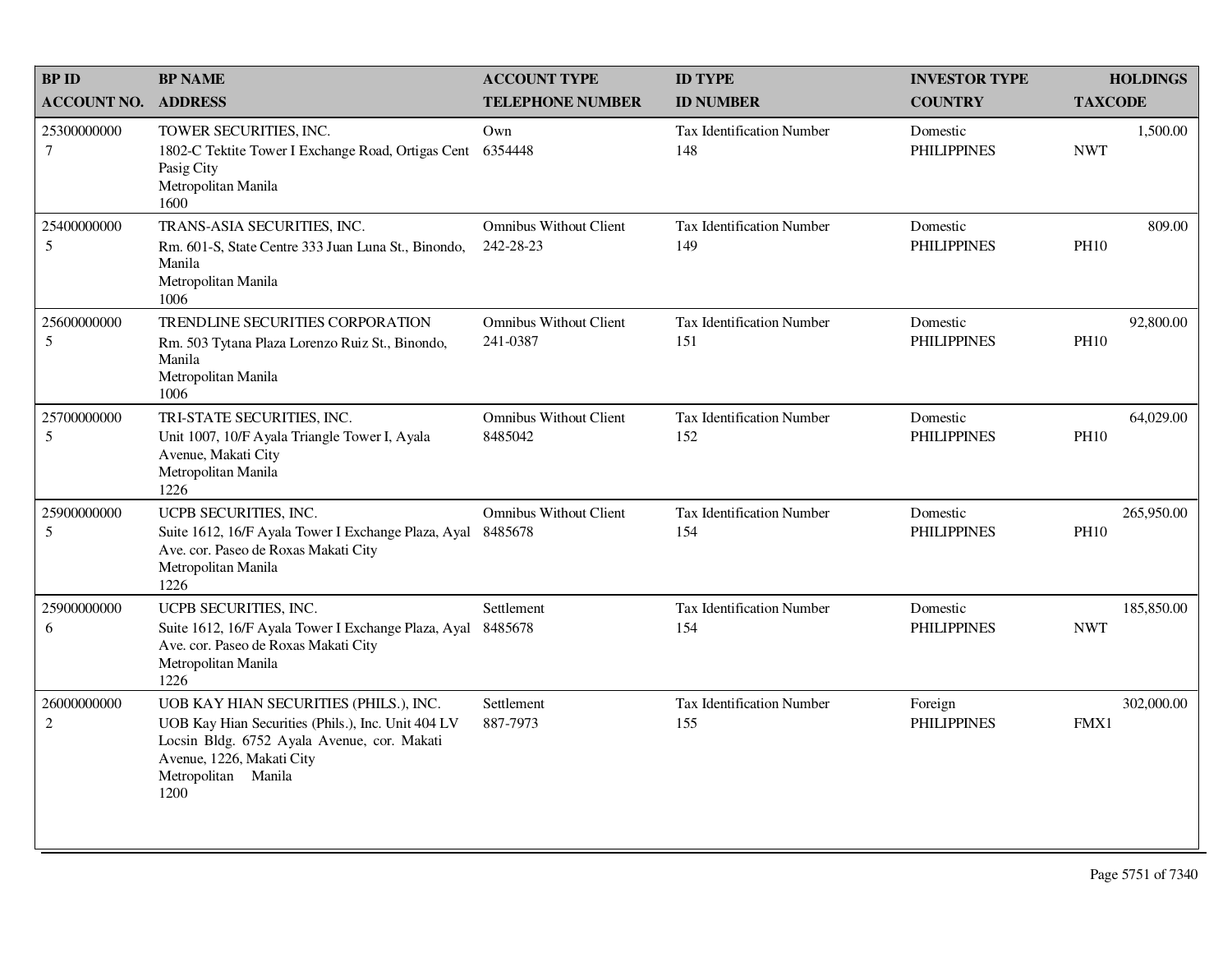| <b>BPID</b>                   | <b>BP NAME</b>                                                                                                                                                                               | <b>ACCOUNT TYPE</b>     | <b>ID TYPE</b>                   | <b>INVESTOR TYPE</b>           | <b>HOLDINGS</b>          |
|-------------------------------|----------------------------------------------------------------------------------------------------------------------------------------------------------------------------------------------|-------------------------|----------------------------------|--------------------------------|--------------------------|
| <b>ACCOUNT NO. ADDRESS</b>    |                                                                                                                                                                                              | <b>TELEPHONE NUMBER</b> | <b>ID NUMBER</b>                 | <b>COUNTRY</b>                 | <b>TAXCODE</b>           |
| 26100000003<br>$\mathbf{1}$   | E.SECURITIES, INC. ITF VARIOUS CLIENTS<br>11/F Exportbank Plaza Chino Roces cor Sen. Gil J.<br>Puyat Ave, Makati City<br>Metropolitan Manila<br>1251                                         | Client<br>878-0775      | Tax Identification Number<br>369 | Domestic<br><b>PHILIPPINES</b> | 1,400.00<br><b>NWT</b>   |
| 26100000004<br>$\mathbf{1}$   | E.SECURITIES, INC. ITF VARIOUS CLIENTS<br>11/F Exportbank Plaza Chino Roces cor Sen. Gil J.<br>Puyat Ave, Makati City<br>Metropolitan Manila<br>1251                                         | Client                  | Tax Identification Number<br>560 | Domestic<br><b>PHILIPPINES</b> | 48,800.00<br><b>PH10</b> |
| 26300000000<br>$\overline{2}$ | VENTURE SECURITIES, INC.<br>Unit 811 Tower One & Exchange Plaza Ayala Triangl<br>Ayala Ave. cor. Paseo de Roxas Makati City<br>Metropolitan Manila<br>1226                                   | Settlement<br>8486505   | Tax Identification Number<br>158 | Foreign<br><b>PHILIPPINES</b>  | 500.00<br>FMX1           |
| 26300000000<br>6              | VENTURE SECURITIES, INC.<br>Unit 811 Tower One & Exchange Plaza Ayala Triangl<br>Ayala Ave. cor. Paseo de Roxas Makati City<br>Metropolitan Manila<br>1226                                   | Settlement<br>8486505   | Tax Identification Number<br>158 | Domestic<br><b>PHILIPPINES</b> | 37,570.00<br><b>NWT</b>  |
| 26300000000<br>8              | VENTURE SECURITIES, INC.<br>Unit 811 Tower One & Exchange Plaza Ayala Triangl 8486505<br>Ayala Ave. cor. Paseo de Roxas Makati City<br>Metropolitan Manila<br>1226                           | Settlement              | Tax Identification Number<br>158 | Domestic<br><b>PHILIPPINES</b> | 500.00<br><b>NWT</b>     |
| 26700000000<br>1              | FIRST METRO SECURITIES BROKERAGE CORP. Omnibus Without Client<br>Unit 1515, 15/F Ayala Tower One Ayala Triangle,<br>Ayala Ave. cor Paseo de Roxas Makati City<br>Metropolitan Manila<br>1226 | 759-4133/34             | Tax Identification Number<br>162 | Foreign<br><b>PHILIPPINES</b>  | 300.00<br>FMX1           |
| 26700000000<br>$\overline{2}$ | FIRST METRO SECURITIES BROKERAGE CORP. Settlement<br>Unit 1515, 15/F Ayala Tower One Ayala Triangle,<br>Ayala Ave. cor Paseo de Roxas Makati City<br>Metropolitan Manila<br>1226             | 759-4133/34             | Tax Identification Number<br>162 | Foreign<br><b>PHILIPPINES</b>  | 500.00<br>FMX1           |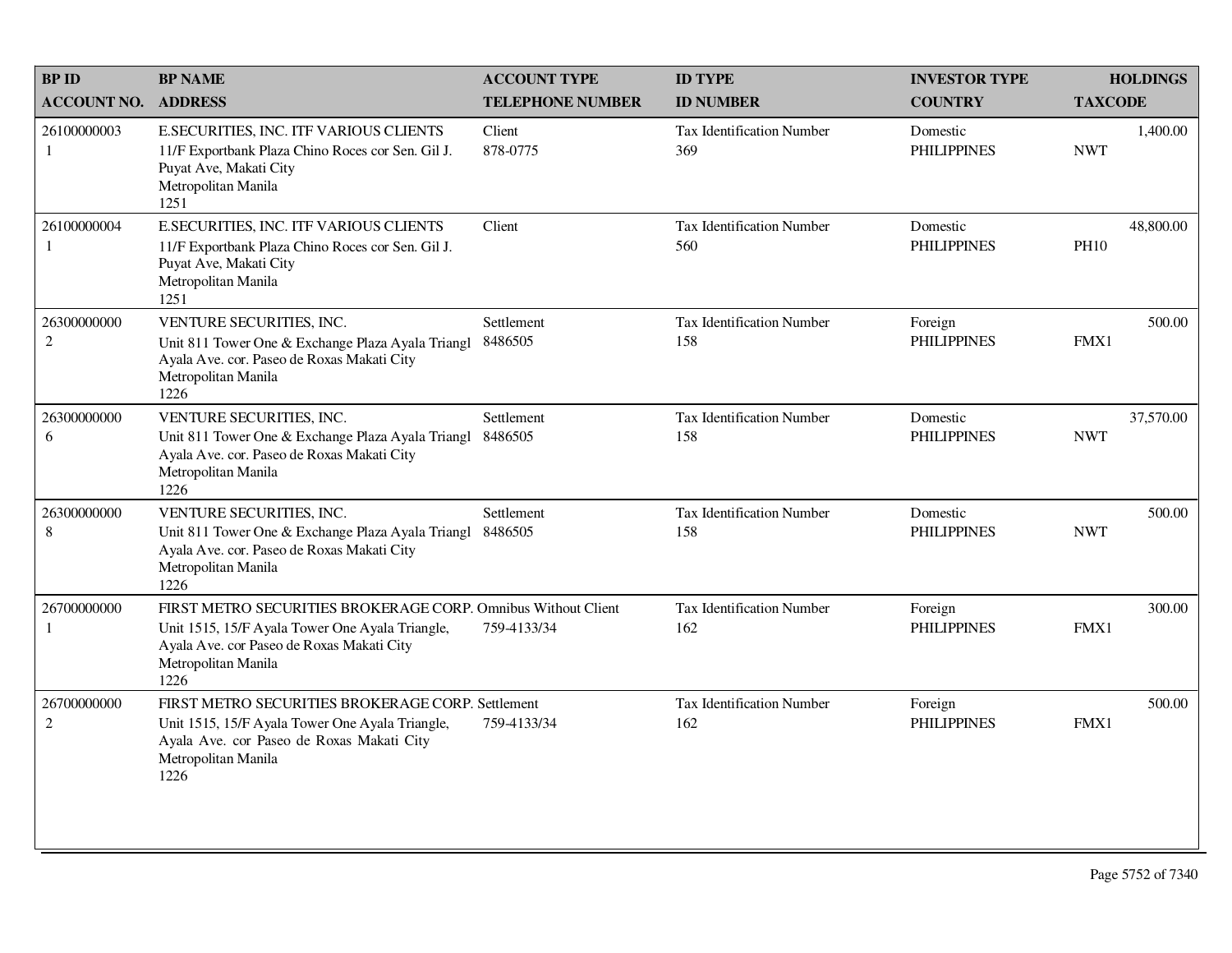| <b>BPID</b>        | <b>BP NAME</b>                                                                                                                                                                               | <b>ACCOUNT TYPE</b>                       | <b>ID TYPE</b>                                                  | <b>INVESTOR TYPE</b>           | <b>HOLDINGS</b>             |
|--------------------|----------------------------------------------------------------------------------------------------------------------------------------------------------------------------------------------|-------------------------------------------|-----------------------------------------------------------------|--------------------------------|-----------------------------|
| <b>ACCOUNT NO.</b> | <b>ADDRESS</b>                                                                                                                                                                               | <b>TELEPHONE NUMBER</b>                   | <b>ID NUMBER</b>                                                | <b>COUNTRY</b>                 | <b>TAXCODE</b>              |
| 26700000000<br>5   | FIRST METRO SECURITIES BROKERAGE CORP. Omnibus Without Client<br>Unit 1515, 15/F Ayala Tower One Ayala Triangle,<br>Ayala Ave. cor Paseo de Roxas Makati City<br>Metropolitan Manila<br>1226 | 759-4133/34                               | Tax Identification Number<br>162                                | Domestic<br><b>PHILIPPINES</b> | 226,359.00<br><b>PH10</b>   |
| 26700000000<br>6   | FIRST METRO SECURITIES BROKERAGE CORP. Settlement<br>Unit 1515, 15/F Ayala Tower One Ayala Triangle,<br>Ayala Ave. cor Paseo de Roxas Makati City<br>Metropolitan Manila<br>1226             | 759-4133/34                               | Tax Identification Number<br>162                                | Domestic<br><b>PHILIPPINES</b> | 326,800.00<br><b>NWT</b>    |
| 26700000000<br>18  | FIRST METRO SECURITIES BROKERAGE CORP. Settlement<br>Unit 1515, 15/F Ayala Tower One Ayala Triangle,<br>Ayala Ave. cor Paseo de Roxas Makati City<br>Metropolitan Manila<br>1226             | 759-4133/34                               | <b>Tax Identification Number</b><br>162                         | Foreign<br><b>PHILIPPINES</b>  | 11,000.00<br><b>RA10</b>    |
| 26700000003<br>1   | BLUE CROSS INSURANCE INC.<br>BLUE CROSS CENTER 8000 MAKATI AVE.,<br><b>MAKATI CITY</b><br>Metropolitan Manila<br>1200                                                                        | Client<br>899-8001                        | Certificate Of Incorporation<br><b>NO ID - BLUE CROSS INSUR</b> | Domestic<br><b>PHILIPPINES</b> | 2,000.00<br><b>NWT</b>      |
| 26900000000<br>5   | WEALTH SECURITIES, INC.<br>2103 PSE Centre, Exchange Road Ortigas Centre, Pas<br>City<br>Metropolitan Manila<br>1600                                                                         | <b>Omnibus Without Client</b><br>634-5038 | Tax Identification Number<br>164                                | Domestic<br><b>PHILIPPINES</b> | 3,026,937.00<br><b>PH10</b> |
| 26900000000<br>7   | WEALTH SECURITIES, INC.<br>2103 PSE Centre, Exchange Road Ortigas Centre, Pas<br>City<br>Metropolitan Manila<br>1600                                                                         | Own<br>634-5038                           | <b>Tax Identification Number</b><br>164                         | Domestic<br><b>PHILIPPINES</b> | 40,762.00<br><b>NWT</b>     |
| 26900000002<br>1   | WEALTH SECURITIES, INC.<br>2103 PSE Centre, Exchange Road Ortigas Centre, Pas<br>City<br>Metropolitan<br>Manila<br>1600                                                                      | Client<br>689-8080                        | <b>Tax Identification Number</b><br>320                         | Domestic<br><b>PHILIPPINES</b> | 7,811,950.00<br><b>NWT</b>  |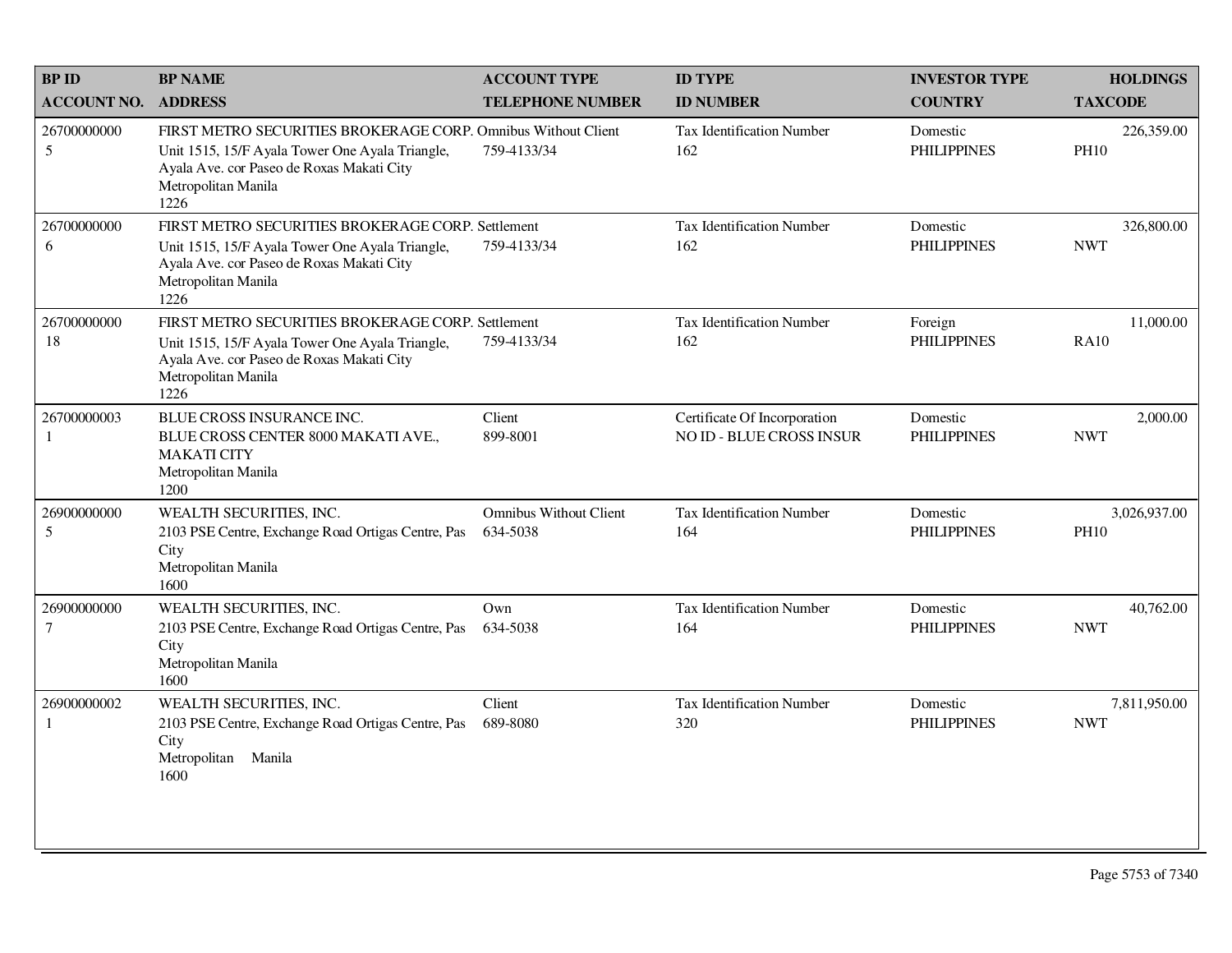| <b>BPID</b>                   | <b>BP NAME</b>                                                                                                                                                 | <b>ACCOUNT TYPE</b>                       | <b>ID TYPE</b>                          | <b>INVESTOR TYPE</b>           | <b>HOLDINGS</b>           |
|-------------------------------|----------------------------------------------------------------------------------------------------------------------------------------------------------------|-------------------------------------------|-----------------------------------------|--------------------------------|---------------------------|
| <b>ACCOUNT NO.</b>            | <b>ADDRESS</b>                                                                                                                                                 | <b>TELEPHONE NUMBER</b>                   | <b>ID NUMBER</b>                        | <b>COUNTRY</b>                 | <b>TAXCODE</b>            |
| 26900000003<br>1              | WEALTH SECURITIES, INC.<br>2103 PSE Centre, Exchange Road Ortigas Centre, Pas<br>City<br>Metropolitan Manila<br>1600                                           | Client<br>689-8080                        | <b>Tax Identification Number</b><br>321 | Domestic<br><b>PHILIPPINES</b> | 67,500.00<br><b>NWT</b>   |
| 27000000000<br>5              | WESTLINK GLOBAL EQUITIES, INC.<br>6/F Philippine Stock Exchange Plaza Ayala Avenue,<br>Makati City<br>Metropolitan Manila<br>1200                              | <b>Omnibus Without Client</b><br>848-6231 | <b>Tax Identification Number</b><br>165 | Domestic<br><b>PHILIPPINES</b> | 400.00<br><b>PH10</b>     |
| 27200000000<br>5              | BERNAD SECURITIES, INC.<br>3/F 1033 M.H. del Pilar St. Ermita, Manila<br>Metropolitan Manila<br>1000                                                           | <b>Omnibus Without Client</b><br>5245186  | Tax Identification Number<br>167        | Domestic<br><b>PHILIPPINES</b> | 1,217.00<br><b>PH10</b>   |
| 27200000000<br>$\overline{7}$ | BERNAD SECURITIES, INC.<br>3/F 1033 M.H. del Pilar St. Ermita, Manila<br>Metropolitan Manila<br>1000                                                           | Own<br>5245186                            | <b>Tax Identification Number</b><br>167 | Domestic<br><b>PHILIPPINES</b> | 316,000.00<br><b>NWT</b>  |
| 27300000000<br>5              | WONG SECURITIES CORPORATION<br>1402-B A. Mabini St., cor. Sta. Monica St., Ermita,<br>Manila<br>Metropolitan Manila<br>1000                                    | <b>Omnibus Without Client</b><br>5217794  | <b>Tax Identification Number</b><br>168 | Domestic<br><b>PHILIPPINES</b> | 7,400.00<br><b>PH10</b>   |
| 27300000000<br>18             | WONG SECURITIES CORPORATION<br>1402-B A. Mabini St., cor. Sta. Monica St., Ermita,<br>Manila<br>Metropolitan Manila<br>1000                                    | Settlement<br>5217794                     | <b>Tax Identification Number</b><br>168 | Foreign<br><b>PHILIPPINES</b>  | 25,000.00<br><b>RA10</b>  |
| 27500000000<br>5              | YAO & ZIALCITA, INC.<br>Yao & Zialcita, Inc., 5G Vernida I Condominium, 120 5274019 to 21<br>Amorsolo St., Legaspi Village, Makati City<br>Metropolitan Manila | <b>Omnibus Without Client</b>             | <b>Tax Identification Number</b><br>170 | Domestic<br><b>PHILIPPINES</b> | 358,100.00<br><b>PH10</b> |
| 27800000000<br>5              | YU & COMPANY, INC.<br>Unit E 1606-B Tektite Tower 1 Exhange Road, Ortiga<br>Center Pasig City<br>Metropolitan Manila<br>1600                                   | <b>Omnibus Without Client</b><br>634-6248 | <b>Tax Identification Number</b><br>173 | Domestic<br><b>PHILIPPINES</b> | 38,800.00<br><b>PH10</b>  |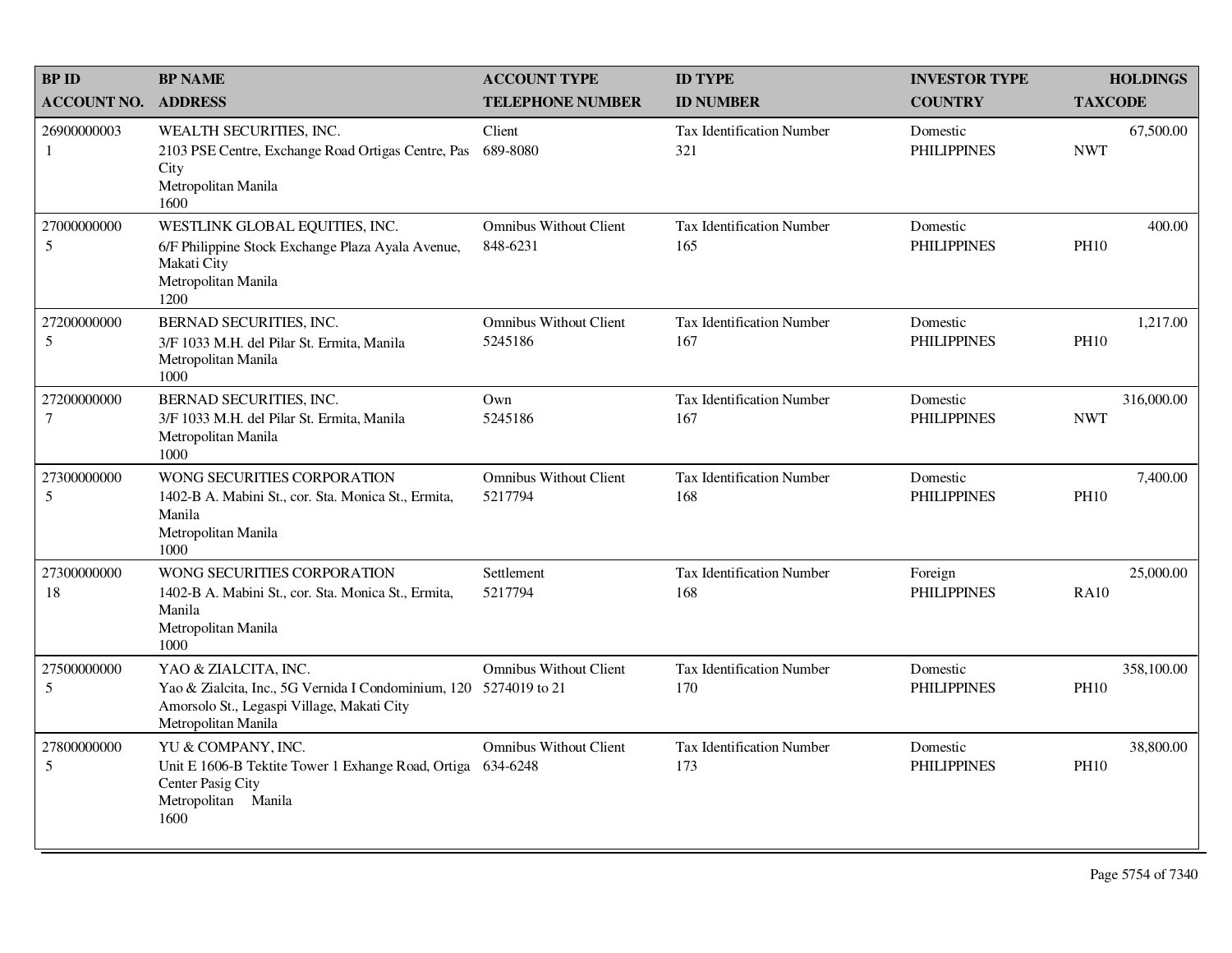| <b>BPID</b>                   | <b>BP NAME</b>                                                                                                                                                               | <b>ACCOUNT TYPE</b>                            | <b>ID TYPE</b>                          | <b>INVESTOR TYPE</b>           | <b>HOLDINGS</b>             |
|-------------------------------|------------------------------------------------------------------------------------------------------------------------------------------------------------------------------|------------------------------------------------|-----------------------------------------|--------------------------------|-----------------------------|
| <b>ACCOUNT NO.</b>            | <b>ADDRESS</b>                                                                                                                                                               | <b>TELEPHONE NUMBER</b>                        | <b>ID NUMBER</b>                        | <b>COUNTRY</b>                 | <b>TAXCODE</b>              |
| 27900000000<br>-1             | <b>BDO SECURITIES CORPORATION</b><br>27/F Tower I & Exchange Plaza Ayala Ave., Makati<br>City<br>Metropolitan Manila<br>1226                                                 | <b>Omnibus Without Client</b><br>759-41-44     | <b>Tax Identification Number</b><br>174 | Foreign<br><b>PHILIPPINES</b>  | 30,435.00<br>FMX1           |
| 27900000000<br>5              | <b>BDO SECURITIES CORPORATION</b><br>27/F Tower I & Exchange Plaza Ayala Ave., Makati<br>City<br>Metropolitan Manila<br>1226                                                 | <b>Omnibus Without Client</b><br>759-41-44     | Tax Identification Number<br>174        | Domestic<br><b>PHILIPPINES</b> | 2,962,750.00<br><b>PH10</b> |
| 28200000000<br>6              | PCCI SECURITIES BROKERS CORP.<br>3/F PCCI Corporate Centre 118 Alfaro St, Salcedo<br>Village Makati City<br>Metropolitan Manila<br>1227                                      | Settlement<br>893-3920                         | <b>Tax Identification Number</b><br>177 | Domestic<br><b>PHILIPPINES</b> | 42,250.00<br><b>NWT</b>     |
| 28300000000<br>5              | EAGLE EQUITIES, INC.<br>179 Kaimito St. Valle Verde II, Pasig City<br>Metropolitan Manila<br>1600                                                                            | <b>Omnibus Without Client</b><br>6363637 to 39 | <b>Tax Identification Number</b><br>178 | Domestic<br><b>PHILIPPINES</b> | 50,000.00<br><b>PH10</b>    |
| 28500000000<br>5              | GOLDEN TOWER SECURITIES & HOLDINGS, IN Omnibus Without Client<br>4-B Vernida I Condominium, 120 Amorsolo St.,<br>Legaspi Village, Makati City<br>Metropolitan Manila<br>1229 | 8132839                                        | <b>Tax Identification Number</b><br>179 | Domestic<br><b>PHILIPPINES</b> | 89,200.00<br><b>PH10</b>    |
| 28600000000<br>1              | SOLAR SECURITIES, INC.<br>Unit 3002-A East Tower, Phil. Stock Exchange Centre<br>Exchange Road, Ortigas Complex, Pasig City<br>Metropolitan Manila<br>1605                   | <b>Omnibus Without Client</b><br>6366301       | <b>Tax Identification Number</b><br>180 | Foreign<br><b>PHILIPPINES</b>  | 500.00<br><b>RA10</b>       |
| 28600000000<br>$\mathfrak{S}$ | SOLAR SECURITIES, INC.<br>Unit 3002-A East Tower, Phil. Stock Exchange Centre<br>Exchange Road, Ortigas Complex, Pasig City<br>Metropolitan Manila<br>1605                   | <b>Omnibus Without Client</b><br>6366301       | Tax Identification Number<br>180        | Domestic<br><b>PHILIPPINES</b> | 320,050.00<br><b>PH10</b>   |
|                               |                                                                                                                                                                              |                                                |                                         |                                |                             |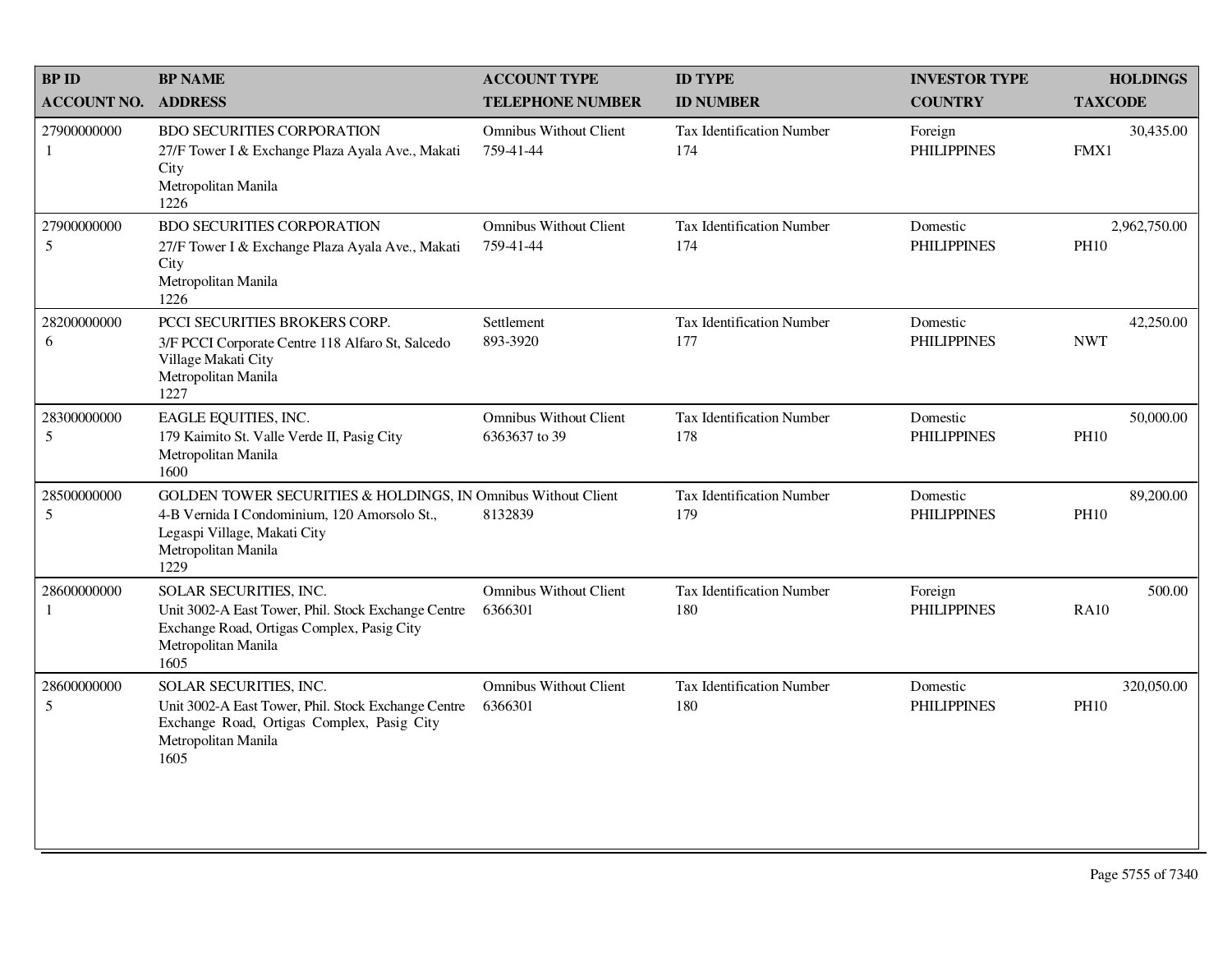| <b>BPID</b>                   | <b>BP NAME</b>                                                                                                                                               | <b>ACCOUNT TYPE</b>                      | <b>ID TYPE</b>                          | <b>INVESTOR TYPE</b>           | <b>HOLDINGS</b>          |
|-------------------------------|--------------------------------------------------------------------------------------------------------------------------------------------------------------|------------------------------------------|-----------------------------------------|--------------------------------|--------------------------|
| <b>ACCOUNT NO.</b>            | <b>ADDRESS</b>                                                                                                                                               | <b>TELEPHONE NUMBER</b>                  | <b>ID NUMBER</b>                        | <b>COUNTRY</b>                 | <b>TAXCODE</b>           |
| 28800000000<br>5              | G.D. TAN & COMPANY, INC.<br>Unit 2203-A East Tower, PSE Center Exchange Road, 6339989<br>Ortigas Center, Pasig City<br>Metropolitan Manila<br>1600           | <b>Omnibus Without Client</b>            | Tax Identification Number<br>181        | Domestic<br><b>PHILIPPINES</b> | 11,900.00<br><b>PH10</b> |
| 28800000000<br>6              | G.D. TAN & COMPANY, INC.<br>Unit 2203-A East Tower, PSE Center Exchange Road, 6339989<br>Ortigas Center, Pasig City<br>Metropolitan Manila<br>1600           | Settlement                               | Tax Identification Number<br>181        | Domestic<br><b>PHILIPPINES</b> | 33,884.00<br><b>NWT</b>  |
| 28800000000<br>18             | G.D. TAN & COMPANY, INC.<br>Unit 2203-A East Tower, PSE Center Exchange Road, 6339989<br>Ortigas Center, Pasig City<br>Metropolitan Manila<br>1600           | Settlement                               | <b>Tax Identification Number</b><br>181 | Foreign<br><b>PHILIPPINES</b>  | 10,500.00<br><b>RA10</b> |
| 32300000000<br>$\overline{4}$ | CLSA PHILIPPINES, INC.<br>Trafalgar Plaza, Unit 17-D, 105 H.V. dela Costa St.,<br>Salcedo Vill., Makati City<br>Metropolitan Manila<br>1227                  | Settlement<br>848-3699                   | Tax Identification Number<br>183        | Foreign<br><b>PHILIPPINES</b>  | 409.00<br><b>RA02</b>    |
| 32800000000<br>5              | DW CAPITAL INC.<br>UNIT 1610-1611 TOWER ONE & EXCHANGE<br>PLAZA, AYALA TRIANGLE, AYALA AVENUE,<br><b>MAKATI CITY 1226</b><br>Metropolitan Manila<br>$\Omega$ | <b>Omnibus Without Client</b><br>8369633 | <b>Tax Identification Number</b><br>184 | Domestic<br><b>PHILIPPINES</b> | 46,945.00<br><b>PH10</b> |
| 33800000000<br>8              | PHILIPPINE EQUITY PARTNERS, INC.<br>Unit 19C Citibank Tower Citibank Plaza 8741 Paseo d 8145788<br>Roxas Makati City<br>Metropolitan Manila<br>1226          | Settlement                               | Tax Identification Number<br>186        | Domestic<br><b>PHILIPPINES</b> | 326.00<br><b>NWT</b>     |
| 33800000001<br>$\mathbf{1}$   | PHILIPPINE EQUITY PARTNERS, INC.<br>Unit 19C Citibank Tower Citibank Plaza 8741 Paseo d 8145700<br>Roxas Makati City<br>Metropolitan Manila<br>1226          | Client                                   | <b>Tax Identification Number</b><br>574 | Domestic<br><b>PHILIPPINES</b> | 676,000.00<br><b>NWT</b> |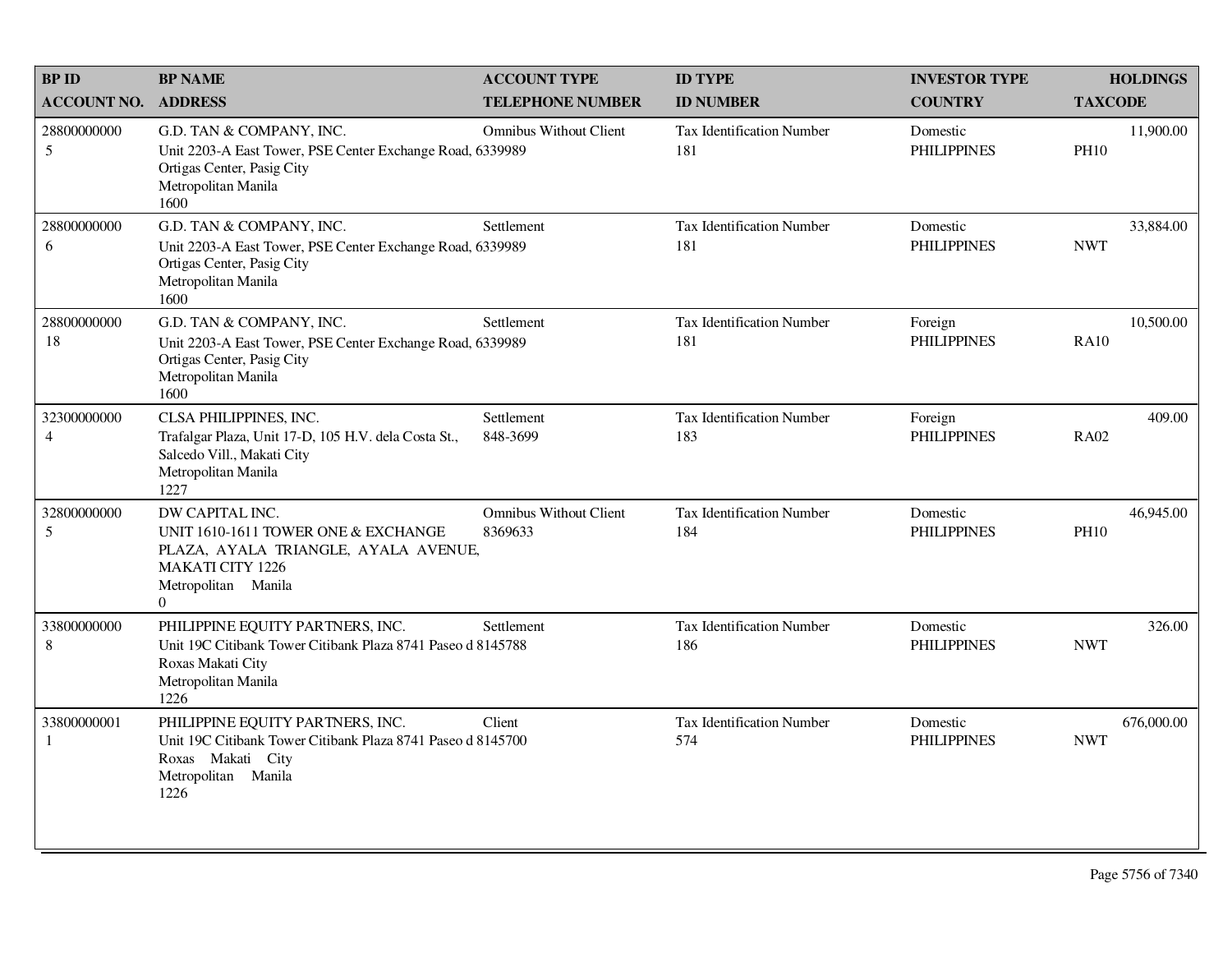| <b>BPID</b>        | <b>BP NAME</b>                                                                                                                                         | <b>ACCOUNT TYPE</b>                       | <b>ID TYPE</b>                           | <b>INVESTOR TYPE</b>           | <b>HOLDINGS</b>           |
|--------------------|--------------------------------------------------------------------------------------------------------------------------------------------------------|-------------------------------------------|------------------------------------------|--------------------------------|---------------------------|
| <b>ACCOUNT NO.</b> | <b>ADDRESS</b>                                                                                                                                         | <b>TELEPHONE NUMBER</b>                   | <b>ID NUMBER</b>                         | <b>COUNTRY</b>                 | <b>TAXCODE</b>            |
| 34500000000<br>1   | UNICAPITAL SECURITIES INC.<br>4F Majalco Bldg Benavidez cor Trasierra Sts Legaspi<br>Vill., Makati City<br>Metropolitan Manila<br>1200                 | <b>Omnibus Without Client</b><br>750-2030 | <b>Tax Identification Number</b><br>187  | Foreign<br><b>PHILIPPINES</b>  | 1,200.00<br>FMX1          |
| 34500000000<br>5   | UNICAPITAL SECURITIES INC.<br>4F Majalco Bldg Benavidez cor Trasierra Sts Legaspi<br>Vill., Makati City<br>Metropolitan Manila<br>1200                 | <b>Omnibus Without Client</b><br>750-2030 | Tax Identification Number<br>187         | Domestic<br><b>PHILIPPINES</b> | 456,650.00<br><b>PH10</b> |
| 34500000000<br>6   | UNICAPITAL SECURITIES INC.<br>4F Majalco Bldg Benavidez cor Trasierra Sts Legaspi<br>Vill., Makati City<br>Metropolitan Manila<br>1200                 | Settlement<br>750-2030                    | Tax Identification Number<br>187         | Domestic<br><b>PHILIPPINES</b> | 268,800.00<br><b>NWT</b>  |
| 34500000004<br>1   | UNICAPITAL SECURITIES INC.<br>4F Majalco Bldg Benavidez cor Trasierra Sts Legaspi<br>Vill., Makati City<br>Metropolitan Manila<br>1200                 | Client<br>8122514                         | <b>Tax Identification Number</b><br>419  | Domestic<br><b>PHILIPPINES</b> | 180,900.00<br><b>NWT</b>  |
| 36800000000<br>5   | SunSecurities, Inc.<br>2703 27th Floor One Corporate Center, J. Vargas Cor.<br>Meralco Ave., Ortigas Center, Pasig City<br>Metropolitan Manila<br>1605 | <b>Omnibus Without Client</b><br>477-6001 | Tax Identification Number<br>007-258-688 | Domestic<br><b>PHILIPPINES</b> | 241,500.00<br><b>PH10</b> |
| 38800000000<br>5   | ARMSTRONG SECURITIES, INC.<br>Unit 2205-A, 22/F PSE Centre Exchange Road, Ortiga 6346337 to 39<br>Centre, Pasig City<br>Metropolitan Manila<br>1600    | <b>Omnibus Without Client</b>             | Tax Identification Number<br>191         | Domestic<br><b>PHILIPPINES</b> | 500.00<br><b>PH10</b>     |
| 38900000000<br>5   | KING'S POWER SECURITIES, INC.<br>RM 1602 FEDERAL TOWER DASMARINAS ST.,<br>BINONDO, MANILA<br>Metropolitan<br>Manila<br>$\overline{0}$                  | <b>Omnibus Without Client</b>             | Tax Identification Number<br>192         | Domestic<br><b>PHILIPPINES</b> | 7,500.00<br><b>PH10</b>   |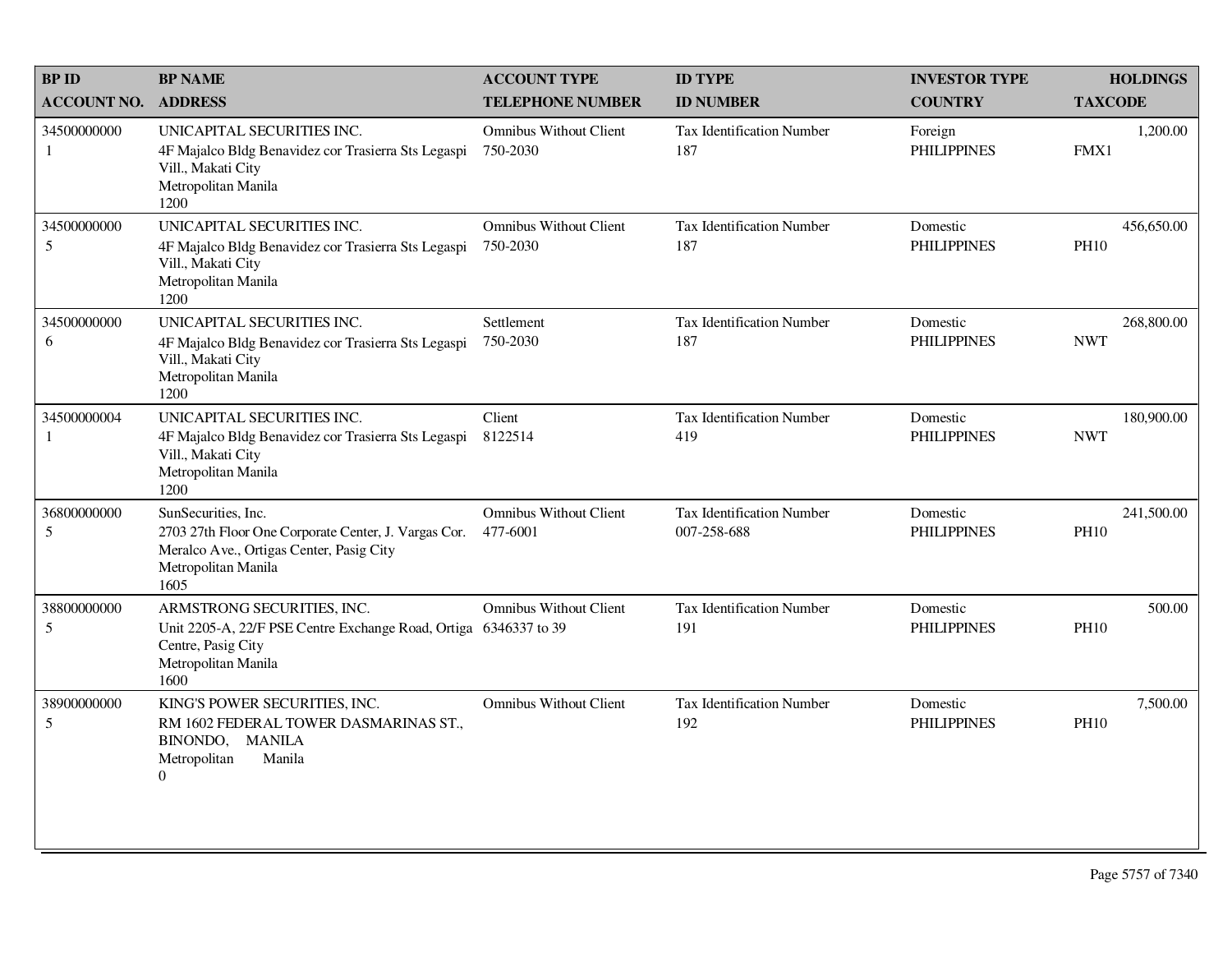| <b>BP ID</b>                | <b>BP NAME</b>                                                                                                                                                                | <b>ACCOUNT TYPE</b>     | <b>ID TYPE</b>                           | <b>INVESTOR TYPE</b>           | <b>HOLDINGS</b>             |
|-----------------------------|-------------------------------------------------------------------------------------------------------------------------------------------------------------------------------|-------------------------|------------------------------------------|--------------------------------|-----------------------------|
| <b>ACCOUNT NO.</b>          | <b>ADDRESS</b>                                                                                                                                                                | <b>TELEPHONE NUMBER</b> | <b>ID NUMBER</b>                         | <b>COUNTRY</b>                 | <b>TAXCODE</b>              |
| BCDO2000000<br>1            | <b>BANCO DE ORO - TRUST BANKING GROUP</b><br>17/F, South Tower, BDO Corporate Centre cor H.V.<br>Dela Costa and Makati Avenue Makati City City<br>Metropolitan Manila<br>1200 | Own<br>634 4660         | Tax Identification Number<br>962         | Domestic<br><b>PHILIPPINES</b> | 15,400,650.00<br><b>NWT</b> |
| BCDO2000003<br>1            | <b>BANCO DE ORO - TRUST BANKING GROUP</b><br>17/F, South Tower, BDO Corporate Centre cor H.V.<br>Dela Costa and Makati Avenue Makati City City<br>Metropolitan Manila<br>1200 | Client<br>634 4660      | <b>Tax Identification Number</b><br>1244 | Domestic<br><b>PHILIPPINES</b> | 26,000.00<br><b>NWT</b>     |
| BCDO2000005                 | <b>GENERALI PILIPINAS LIFE ASSURANCE</b><br><b>COMPANY - GF</b>                                                                                                               | Client                  | Tax Identification Number                | Domestic                       | 5,412,000.00                |
| 1                           | 17/F, South Tower, BDO Corporate Centre cor H.V.<br>Dela Costa and Makati Avenue Makati City City<br>Metropolitan Manila<br>1200                                              | 634 4660                | 1242                                     | <b>PHILIPPINES</b>             | <b>NWT</b>                  |
| BCDO2000007<br>$\mathbf{1}$ | <b>BANCO DE ORO - TRUST BANKING GROUP</b><br>17/F, South Tower, BDO Corporate Centre cor H.V.<br>Dela Costa and Makati Avenue Makati City City<br>Metropolitan Manila<br>1200 | Client<br>634 4660      | Tax Identification Number<br>1224        | Domestic<br><b>PHILIPPINES</b> | 6,779,700.00<br><b>NWT</b>  |
| BCDO2000009<br>1            | <b>BANCO DE ORO - TRUST BANKING GROUP</b><br>17/F, South Tower, BDO Corporate Centre cor H.V.<br>Dela Costa and Makati Avenue Makati City City<br>Metropolitan Manila<br>1200 | Client<br>634 4660      | <b>Tax Identification Number</b><br>1222 | Domestic<br><b>PHILIPPINES</b> | 2,799,650.00<br><b>NWT</b>  |
| BCDO2000010                 | <b>BANCO DE ORO - TRUST BANKING GROUP</b><br>17/F, South Tower, BDO Corporate Centre cor H.V.<br>Dela Costa and Makati Avenue Makati City City<br>Metropolitan Manila<br>1200 | Client<br>634 4660      | <b>Tax Identification Number</b><br>1221 | Domestic<br><b>PHILIPPINES</b> | 6,343,800.00<br><b>NWT</b>  |
| BCDO2000014<br>1            | BANCO DE ORO - TRUST BANKING GROUP<br>17/F, South Tower, BDO Corporate Centre cor H.V.<br>Dela Costa and Makati Avenue Makati City City<br>Metropolitan Manila<br>1200        | Client<br>634 4660      | <b>Tax Identification Number</b><br>1226 | Domestic<br><b>PHILIPPINES</b> | 52,200.00<br><b>NWT</b>     |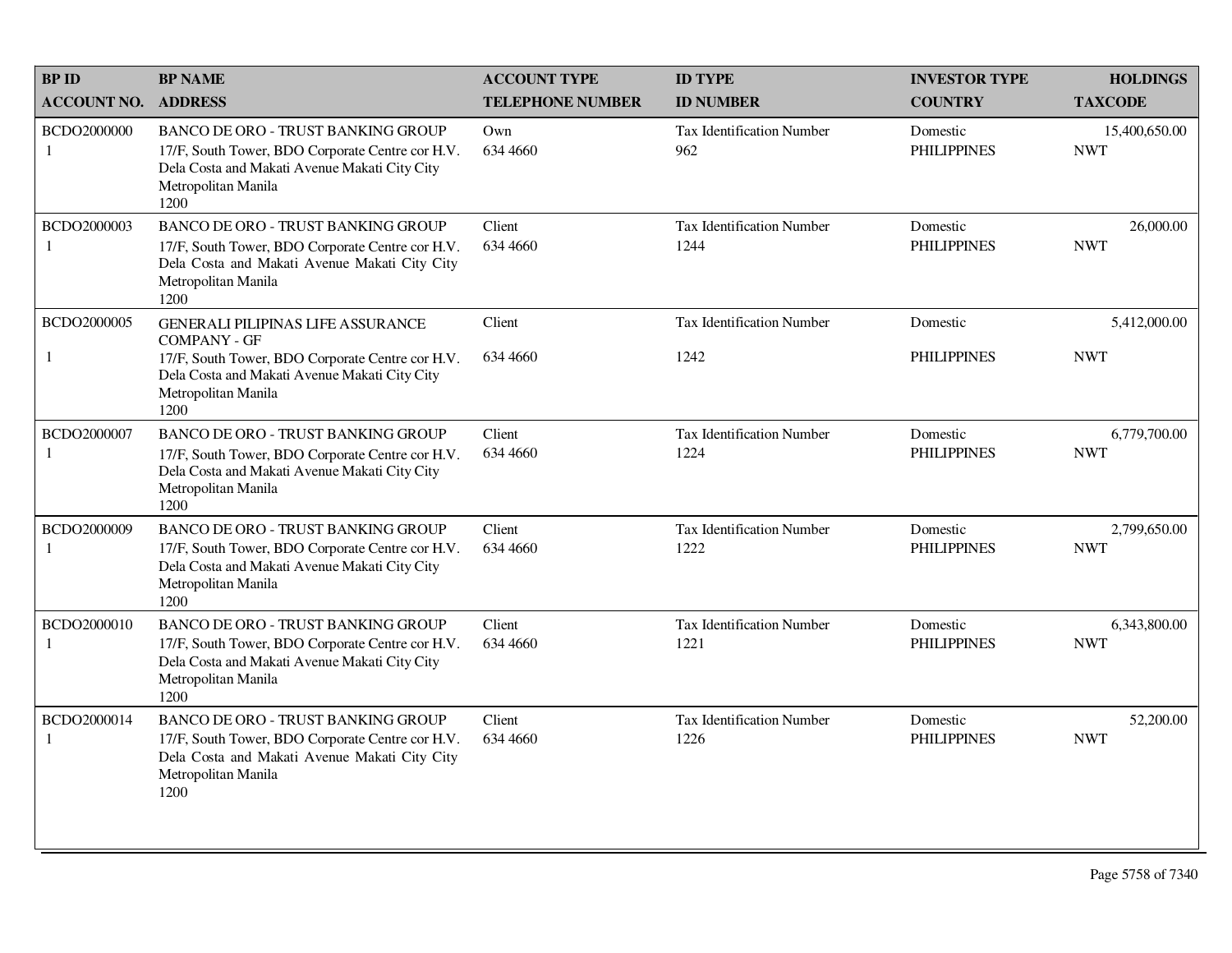| <b>BPID</b>                 | <b>BP NAME</b>                                                                                                                                                                              | <b>ACCOUNT TYPE</b>     | <b>ID TYPE</b>                           | <b>INVESTOR TYPE</b>           | <b>HOLDINGS</b>          |
|-----------------------------|---------------------------------------------------------------------------------------------------------------------------------------------------------------------------------------------|-------------------------|------------------------------------------|--------------------------------|--------------------------|
| <b>ACCOUNT NO.</b>          | <b>ADDRESS</b>                                                                                                                                                                              | <b>TELEPHONE NUMBER</b> | <b>ID NUMBER</b>                         | <b>COUNTRY</b>                 | <b>TAXCODE</b>           |
| BCDO2000015<br>1            | <b>BANCO DE ORO - TRUST BANKING GROUP</b><br>17/F, South Tower, BDO Corporate Centre cor H.V.<br>Dela Costa and Makati Avenue Makati City City<br>Metropolitan Manila<br>1200               | Client<br>634 4660      | <b>Tax Identification Number</b><br>1227 | Domestic<br><b>PHILIPPINES</b> | 52,000.00<br><b>NWT</b>  |
| BCDO2000017<br>1            | CLIMBS LIFE AND GENERAL INSURANCE<br><b>COOPERATIVE</b><br>17/F, South Tower, BDO Corporate Centre cor H.V.<br>Dela Costa and Makati Avenue Makati City City<br>Metropolitan Manila<br>1200 | Client<br>634 4660      | <b>Tax Identification Number</b><br>1314 | Domestic<br><b>PHILIPPINES</b> | 25,000.00<br><b>NWT</b>  |
| BCDO2000026<br>$\mathbf{1}$ | <b>BANCO DE ORO - TRUST BANKING GROUP</b><br>17/F, South Tower, BDO Corporate Centre cor H.V.<br>Dela Costa and Makati Avenue Makati City City<br>Metropolitan Manila<br>1200               | Client<br>634 4660      | Tax Identification Number<br>1236        | Domestic<br><b>PHILIPPINES</b> | 700,450.00<br><b>NWT</b> |
| BCDO2000027<br>1            | BANCO DE ORO - TRUST BANKING GROUP<br>17/F, South Tower, BDO Corporate Centre cor H.V.<br>Dela Costa and Makati Avenue Makati City City<br>Metropolitan Manila<br>1200                      | Client<br>634 4660      | <b>Tax Identification Number</b><br>1316 | Domestic<br><b>PHILIPPINES</b> | 57,700.00<br><b>NWT</b>  |
| BCDO2000028<br>1            | <b>BANCO DE ORO - TRUST BANKING GROUP</b><br>17/F, South Tower, BDO Corporate Centre cor H.V.<br>Dela Costa and Makati Avenue Makati City City<br>Metropolitan Manila<br>1200               | Client<br>634 4660      | <b>Tax Identification Number</b><br>1237 | Domestic<br><b>PHILIPPINES</b> | 29,650.00<br><b>NWT</b>  |
| BCDO2000031<br>1            | BANCO DE ORO - TRUST BANKING GROUP<br>17/F, South Tower, BDO Corporate Centre cor H.V.<br>Dela Costa and Makati Avenue Makati City City<br>Metropolitan Manila<br>1200                      | Client<br>634 4660      | <b>Tax Identification Number</b><br>1239 | Domestic<br><b>PHILIPPINES</b> | 302,200.00<br><b>NWT</b> |
| BCDO2000032<br>1            | <b>BANCO DE ORO - TRUST BANKING GROUP</b><br>17/F, South Tower, BDO Corporate Centre cor H.V.<br>Dela Costa and Makati Avenue Makati City City<br>Metropolitan Manila<br>1200               | Client<br>634 4660      | <b>Tax Identification Number</b><br>1317 | Domestic<br><b>PHILIPPINES</b> | 432,400.00<br><b>NWT</b> |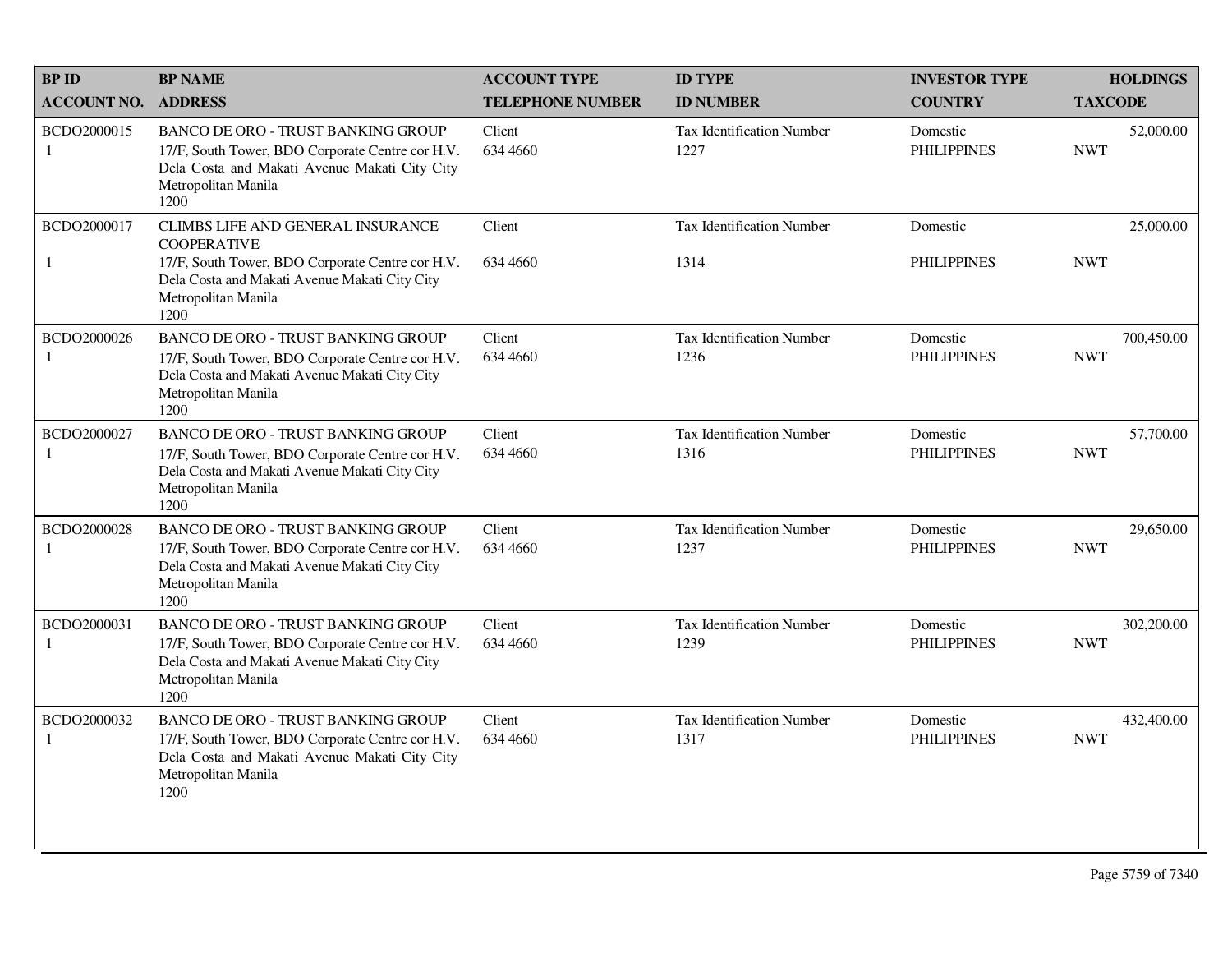| <b>BP ID</b>                | <b>BP NAME</b>                                                                                                                                                         | <b>ACCOUNT TYPE</b>     | <b>ID TYPE</b>                                        | <b>INVESTOR TYPE</b>           | <b>HOLDINGS</b>            |
|-----------------------------|------------------------------------------------------------------------------------------------------------------------------------------------------------------------|-------------------------|-------------------------------------------------------|--------------------------------|----------------------------|
| <b>ACCOUNT NO.</b>          | <b>ADDRESS</b>                                                                                                                                                         | <b>TELEPHONE NUMBER</b> | <b>ID NUMBER</b>                                      | <b>COUNTRY</b>                 | <b>TAXCODE</b>             |
| BCDO2000033<br>1            | BANCO DE ORO - TRUST BANKING GROUP<br>17/F, South Tower, BDO Corporate Centre cor H.V.<br>Dela Costa and Makati Avenue Makati City City<br>Metropolitan Manila<br>1200 | Client<br>634 4660      | <b>Tax Identification Number</b><br>1246              | Domestic<br><b>PHILIPPINES</b> | 4,067,000.00<br><b>NWT</b> |
| BCDO2000037                 | <b>BDO TRUST BANKING GROUP</b><br>16/F SOUTH TOWER, BDO CORPORATE CENTER8407000<br>7899 MAKATI AVE., MAKATI CITY<br>Metropolitan Manila                                | Client                  | <b>Commercial Registration Number</b><br>1246         | Domestic<br><b>PHILIPPINES</b> | 38,900.00<br><b>NWT</b>    |
| BCDO2000051<br>1            | <b>BDO TRUST BANKING GROUP</b><br>16F SOUTH TOWER, BDO CORPORATE CENTER 8407000<br>7899 MAKATI AVE., MAKATI CITY<br>Metropolitan Manila                                | Client                  | <b>Tax Identification Number</b><br>1246****          | Domestic<br><b>PHILIPPINES</b> | 278,800.00<br><b>NWT</b>   |
| BCDO2000052<br>1            | <b>BDO TRUST BANKING GROUP</b><br>16F SOUTH TOWER, BDO CORPORATE CENTER 8407000<br>7899 MAKATI AVE., MAKATI CITY<br>Metropolitan Manila                                | Client                  | <b>Tax Identification Number</b><br>1246*****         | Domestic<br><b>PHILIPPINES</b> | 30,000.00<br><b>NWT</b>    |
| BCDO2000053<br>$\mathbf{1}$ | <b>BDO TRUST BANKING GROUP</b><br>16F SOUTH TOWER, BDO CORPORATE CENTER 8407000<br>7899 MAKATI AVE., MAKATI CITY<br>Metropolitan Manila                                | Client                  | <b>Tax Identification Number</b><br>1246***           | Domestic<br><b>PHILIPPINES</b> | 435,900.00<br><b>NWT</b>   |
| BCDO2000063<br>$\mathbf{1}$ | FEDERAL PHOENIX ASSURANCE CO., INC.<br>16F SOUTH TOWER, BDO CORPORATE CENTER 8407000<br>7899 MAKATI AVE., MAKATI CITY<br>Metropolitan Manila<br>0726                   | Client                  | Tax Identification Number<br>962!                     | Domestic<br><b>PHILIPPINES</b> | 265,800.00<br><b>NWT</b>   |
| BCDO2000064<br>-1           | <b>BDO TRUST BANKING GROUP</b><br>16F SOUTH TOWER, BDO CORPORATE CENTER 8407000<br>7899 MAKATI AVE., MAKATI CITY<br>Metropolitan Manila<br>0726                        | Client                  | Certificate Of Incorporation<br>962'                  | Domestic<br><b>PHILIPPINES</b> | 205,000.00<br><b>NWT</b>   |
| BCDO2000065<br>-1           | <b>BDO TRUST BANKING GROUP</b><br>16F SOUTH TOWER, BDO CORPORATE CENTER 8407000<br>7899 MAKATI AVE., MAKATI CITY<br>Metropolitan Manila<br>0726                        | Client                  | Certificate Of Incorporation<br>IMA#201-78059-0 NO ID | Domestic<br><b>PHILIPPINES</b> | 94,000.00<br><b>NWT</b>    |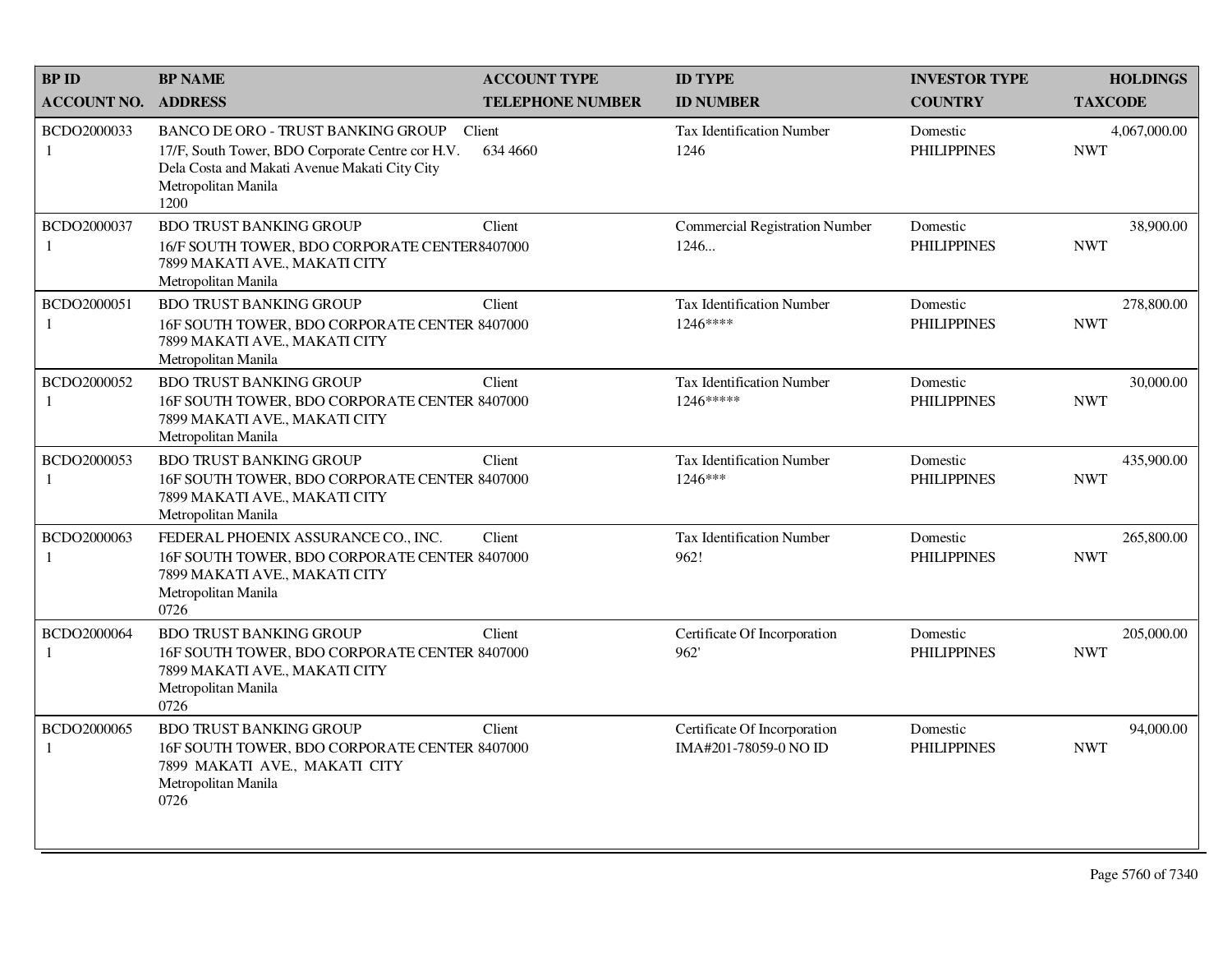| <b>BPID</b>                   | <b>BP NAME</b>                                                                                                                     | <b>ACCOUNT TYPE</b>     | <b>ID TYPE</b>                                                  | <b>INVESTOR TYPE</b>           | <b>HOLDINGS</b>          |
|-------------------------------|------------------------------------------------------------------------------------------------------------------------------------|-------------------------|-----------------------------------------------------------------|--------------------------------|--------------------------|
| <b>ACCOUNT NO. ADDRESS</b>    |                                                                                                                                    | <b>TELEPHONE NUMBER</b> | <b>ID NUMBER</b>                                                | <b>COUNTRY</b>                 | <b>TAXCODE</b>           |
| BCDO2000067<br>1              | IMA# 201-78065-7<br>16F SOUTH TOWER, BDO CORPORATE CENTER 840-7000<br>7899 MAKATI AVE., MAKATI CITY<br>Metropolitan Manila<br>0726 | Client                  | <b>Tax Identification Number</b><br>002-856-707-000             | Domestic<br><b>PHILIPPINES</b> | 403,000.00<br><b>NWT</b> |
| BCDO2000068<br>1              | IMA# 208-78180-7<br>16F SOUTH TOWER, BDO CORPORATE CENTER 840-7000<br>7899 MAKATI AVE., MAKATI CITY<br>Metropolitan Manila<br>0726 | Client                  | Tax Identification Number<br>002-856-707-000*                   | Domestic<br><b>PHILIPPINES</b> | 4,800.00<br><b>NWT</b>   |
| BCDO2000069<br>$\overline{2}$ | IMA# 201-78068<br>16F SOUTH TOWER, BDO CORPORATE CENTER 840-7000<br>7899 MAKATI AVE., MAKATI CITY<br>Metropolitan Manila<br>0726   | Client                  | <b>Tax Identification Number</b><br>$002 - 856 - 707 - 000$ *** | Domestic<br><b>PHILIPPINES</b> | 4,000.00<br><b>NWT</b>   |
| BCDO2000071<br>1              | IMA#201-78074<br>16/F SOUTH TOWER, BDO CORPORATE CENTR 840-7000<br>7899 MAKATI AVENUE, MAKATI CITY<br>Metropolitan Manila<br>0726  | Client                  | Tax Identification Number<br>002-856-707-000?                   | Domestic<br><b>PHILIPPINES</b> | 392,400.00<br><b>NWT</b> |
| BCDO2000072<br>1              | IMA# 201-78037<br>16/FLR SOUTH TOWER, BDO CORPORATE<br>CENTRE, 7899 MAKATI AVENUE, MAKATI CITY<br>Metropolitan Manila<br>0726      | Client<br>840-7000      | <b>Tax Identification Number</b><br>002-856-707*-000            | Domestic<br><b>PHILIPPINES</b> | 23,000.00<br><b>NWT</b>  |
| BCDO2000077<br>$\mathbf{1}$   | IMA#201-78075<br>16F SOUTH TOWER, BDO CORPORATE CENTER 840-7000<br>7899 MAKATI AVE., MAKATI CITY<br>Metropolitan Manila<br>0726    | Client                  | Certificate Of Incorporation<br>BCDO2000077                     | Domestic<br><b>PHILIPPINES</b> | 197,400.00<br><b>NWT</b> |
| BCDO2000078<br>1              | IMA#201-78076<br>16F SOUTH TOWER, BDO CORPORATE CENTER 840-7000<br>7899 MAKATI AVE., MAKATI CITY<br>Metropolitan Manila            | Client                  | <b>Tax Identification Number</b><br>002-856-707-000TINNUMBER    | Domestic<br><b>PHILIPPINES</b> | 19,000.00<br><b>NWT</b>  |
|                               |                                                                                                                                    |                         |                                                                 |                                |                          |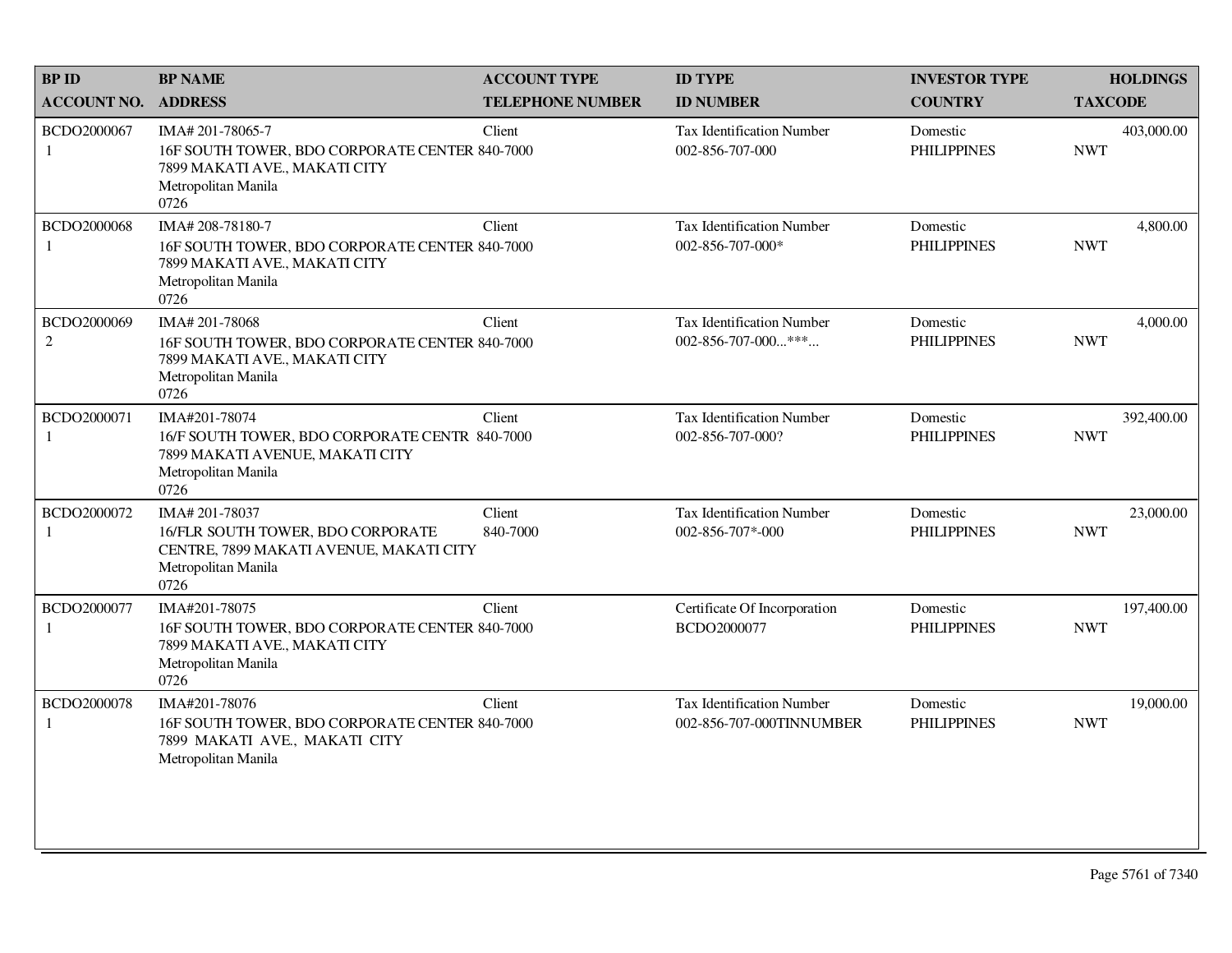| <b>BP NAME</b>                                                                                                                 | <b>ACCOUNT TYPE</b>     | <b>ID TYPE</b>                                                                                                                                                                                       | <b>INVESTOR TYPE</b>           | <b>HOLDINGS</b>             |
|--------------------------------------------------------------------------------------------------------------------------------|-------------------------|------------------------------------------------------------------------------------------------------------------------------------------------------------------------------------------------------|--------------------------------|-----------------------------|
| <b>ACCOUNT NO. ADDRESS</b>                                                                                                     | <b>TELEPHONE NUMBER</b> | <b>ID NUMBER</b>                                                                                                                                                                                     | <b>COUNTRY</b>                 | <b>TAXCODE</b>              |
| IMA# 208-50271<br>7899 MAKATI AVE., MAKATI CITY<br>Metropolitan Manila<br>0726                                                 | Client                  | <b>Tax Identification Number</b><br>002-856-707-000tg                                                                                                                                                | Domestic<br><b>PHILIPPINES</b> | 28,000.00<br><b>NWT</b>     |
| IMA# 201-78082<br>7899 MAKATI AVE., MAKATI CITY<br>Metropolitan Manila<br>0726                                                 | Client                  | <b>Tax Identification Number</b><br>002-856-707-000.fo                                                                                                                                               | Domestic<br><b>PHILIPPINES</b> | 369,000.00<br><b>NWT</b>    |
| VILLAR STS. MAKATI CITY<br>Metropolitan Manila<br>1216                                                                         |                         | Certificate Of Incorporation<br>1216                                                                                                                                                                 | Domestic<br><b>PHILIPPINES</b> | 1,300.00<br><b>NWT</b>      |
| <b>CHINA BANKING CORPORATION</b><br>8/F CBC BLDG., 8745 PASEO DE ROXAS COR.<br>VILLAR STS., MAKATI CITY<br>Metropolitan Manila | Client<br>8855854       | Passport<br><b>BALANCED FUND NO ID</b>                                                                                                                                                               | Domestic<br><b>PHILIPPINES</b> | 20,000.00<br><b>PH10</b>    |
| CITIBANK N.A.<br>11/F Citibank Tower Villar corner Valero Sts. Makati<br>City, MM<br>Metropolitan Manila<br>1200               | Own<br>8947841          | <b>Tax Identification Number</b><br>946                                                                                                                                                              | Foreign<br><b>PHILIPPINES</b>  | 75,120,500.00<br>FMX1       |
| CITIBANK N.A.<br>11/F Citibank Tower Villar corner Valero Sts. Makati<br>City, MM<br>Metropolitan Manila<br>1200               | Client<br>8947841       | <b>Tax Identification Number</b><br>1098                                                                                                                                                             | Domestic<br><b>PHILIPPINES</b> | 20,792,891.00<br><b>NWT</b> |
| CITIBANK N.A.<br>11/F Citibank Tower Villar corner Valero Sts. Makati<br>City, MM<br>Metropolitan<br>Manila<br>1200            | Client<br>8947841       | Tax Identification Number<br>1102                                                                                                                                                                    | Domestic<br><b>PHILIPPINES</b> | 1,055,900.00<br><b>NWT</b>  |
|                                                                                                                                |                         | 16/F SOUTH TOWER, BDO CORPORATE CENTER840-7000<br>16F SOUTH TOWER, BDO CORPORATE CENTER 840-7000<br>CHINA BANKING CORPORATION TRUST GROU Client<br>8/F CBC BUILDING, 8745 PASEO DE ROXAS COR817-7981 |                                |                             |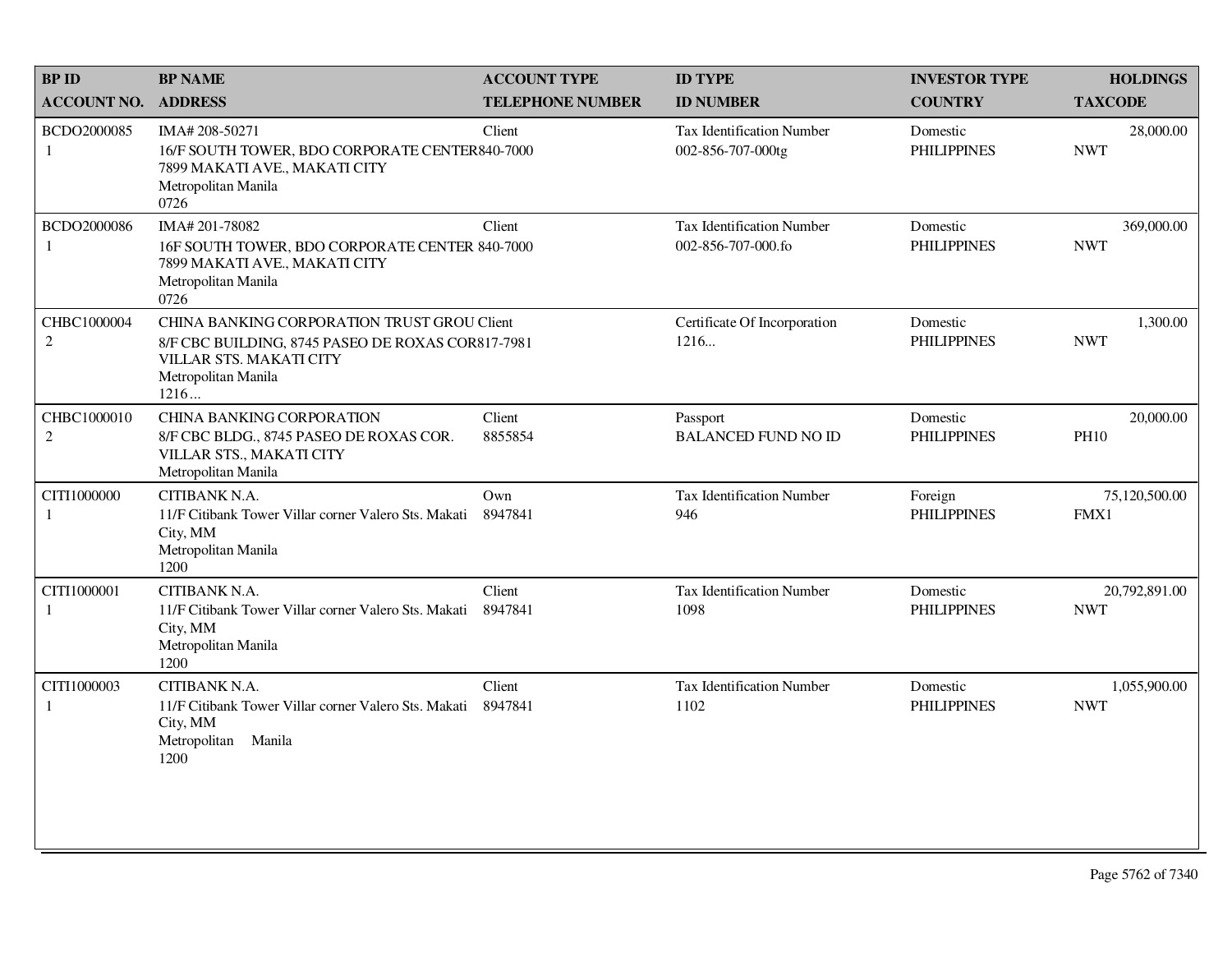| <b>BPID</b>                 | <b>BP NAME</b>                                                                                                                                                                     | <b>ACCOUNT TYPE</b>     | <b>ID TYPE</b>                           | <b>INVESTOR TYPE</b>           | <b>HOLDINGS</b>             |
|-----------------------------|------------------------------------------------------------------------------------------------------------------------------------------------------------------------------------|-------------------------|------------------------------------------|--------------------------------|-----------------------------|
| <b>ACCOUNT NO. ADDRESS</b>  |                                                                                                                                                                                    | <b>TELEPHONE NUMBER</b> | <b>ID NUMBER</b>                         | <b>COUNTRY</b>                 | <b>TAXCODE</b>              |
| CITI1000004<br>1            | CITIBANK N.A.<br>11/F Citibank Tower Villar corner Valero Sts. Makati<br>City, MM<br>Metropolitan Manila<br>1200                                                                   | Client<br>8947841       | <b>Tax Identification Number</b><br>1101 | Foreign<br><b>PHILIPPINES</b>  | 9,299,961.00<br><b>RA02</b> |
| CITI1000006<br>$\mathbf{1}$ | CITIBANK FAO PHILIPPINE AXA WEALTH<br><b>BALANCED</b><br>11/F Citibank Tower Villar corner Valero Sts. Makati<br>City, MM<br>Metropolitan Manila<br>1200                           | Client<br>8947841       | <b>Tax Identification Number</b><br>1295 | Domestic<br><b>PHILIPPINES</b> | 2,333,985.00<br><b>NWT</b>  |
| CITI1000007<br>$\mathbf{1}$ | CITIBANK FAO PHILIPPINE AXA WEALTH<br><b>EQUITY</b><br>11/F Citibank Tower Villar corner Valero Sts. Makati<br>City, MM<br>Metropolitan<br>Manila<br>1200                          | Client<br>8947841       | <b>Tax Identification Number</b><br>1103 | Domestic<br><b>PHILIPPINES</b> | 2,595,256.00<br><b>NWT</b>  |
| CITI1000008<br>$\mathbf{1}$ | CITIBANK FAO PHILIPPINE AXA LOCKED AND Client<br><b>LOADED-EQUITIES</b><br>11/F Citibank Tower Villar corner Valero Sts. Makati 8947841<br>City, MM<br>Metropolitan Manila<br>1200 |                         | <b>Tax Identification Number</b><br>1105 | Domestic<br><b>PHILIPPINES</b> | 66,018.00<br><b>NWT</b>     |
| CITI1000010<br>1            | CITIBANK N.A.<br>11/F Citibank Tower Villar corner Valero Sts. Makati<br>City, MM<br>Metropolitan Manila<br>1200                                                                   | Client<br>8947841       | Tax Identification Number<br>1100        | Domestic<br><b>PHILIPPINES</b> | 29,213,411.00<br><b>NWT</b> |
| CITI1000011<br>$\mathbf{1}$ | CITIBANK FAO PHILIPPINE AXA OPPORTUNITYClient<br>2/F CITI TOWER, PASEO DE ROXAS, MAKATI<br><b>CITY</b><br>Manila<br>Metropolitan<br>1226                                           | 894-7714                | Tax Identification Number<br>1100*       | Domestic<br><b>PHILIPPINES</b> | 448,564.00<br><b>NWT</b>    |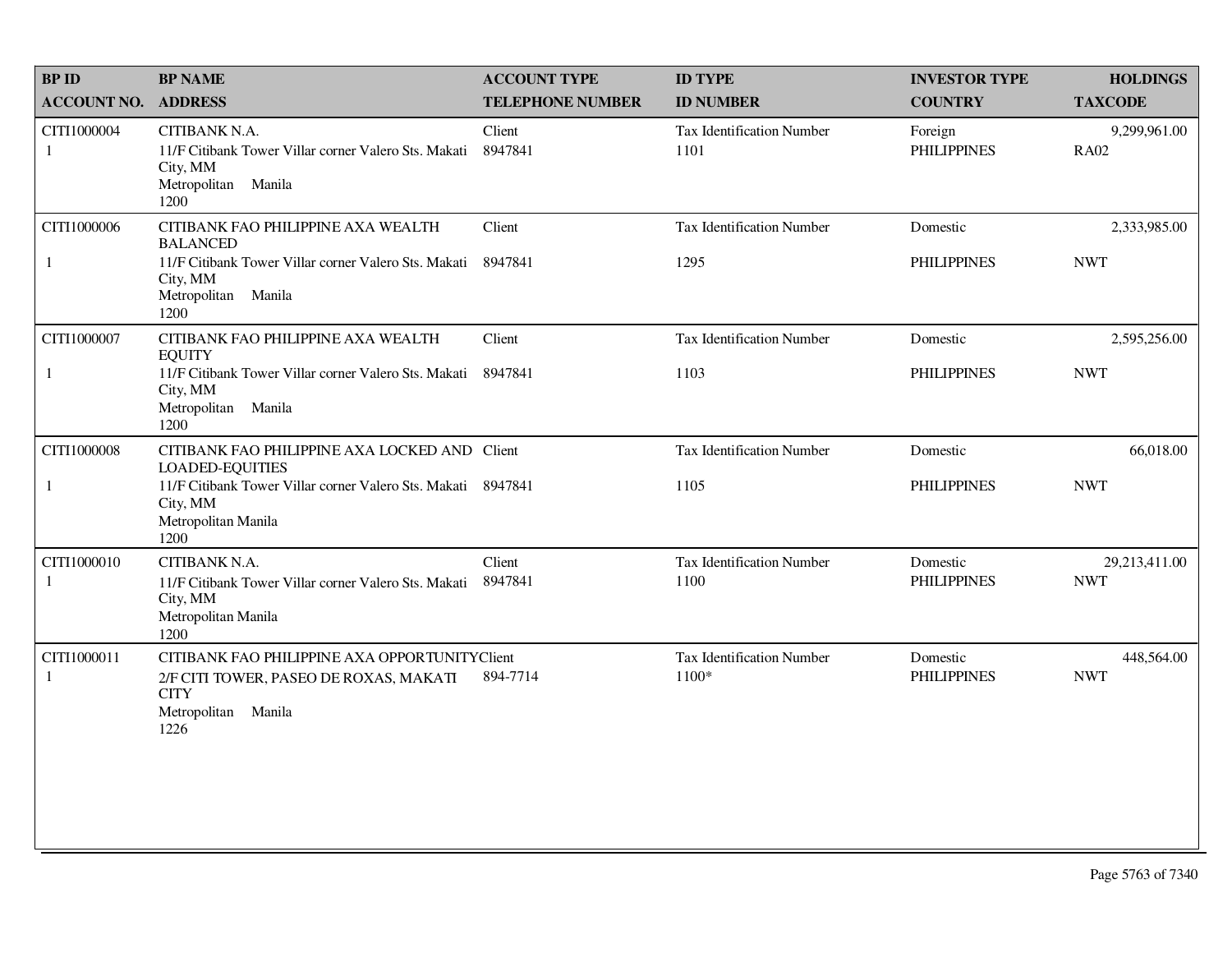| <b>BPID</b>                 | <b>BP NAME</b>                                                                                                       | <b>ACCOUNT TYPE</b>     | <b>ID TYPE</b>                           | <b>INVESTOR TYPE</b>           | <b>HOLDINGS</b>             |
|-----------------------------|----------------------------------------------------------------------------------------------------------------------|-------------------------|------------------------------------------|--------------------------------|-----------------------------|
| <b>ACCOUNT NO.</b>          | <b>ADDRESS</b>                                                                                                       | <b>TELEPHONE NUMBER</b> | <b>ID NUMBER</b>                         | <b>COUNTRY</b>                 | <b>TAXCODE</b>              |
| CITI1000012                 | CITIBANK FAO AIU INSURANCE PHILS<br><b>COMPANY</b>                                                                   | Client                  | <b>Tax Identification Number</b>         | Domestic                       | 303,700.00                  |
| 1                           | 2/F, CITI TOWER, PASEO DE ROXAS, MAKATI<br><b>CITY</b><br>Metropolitan<br>Manila<br>1226                             | 894-7498                | 1100**                                   | <b>PHILIPPINES</b>             | <b>NWT</b>                  |
| CITI1000014                 | CITIBANK FAO PHILIPPINE AXA LIFE<br><b>INSURANCE CORP.</b>                                                           | Client                  | Certificate Of Incorporation             | Domestic                       | 460,941.00                  |
| 1                           | 2ND CITIBANK TOWER 8741 PASEO DE ROXAS<br><b>MAKATI CITY</b><br>Metropolitan Manila                                  | 894-7200                | CITI1000014                              | <b>PHILIPPINES</b>             | <b>NWT</b>                  |
| CITI1000015                 | CITIBANK FAO PHILIPPINE AXA CHINESE<br><b>TYCOON</b>                                                                 | Client                  | Certificate Of Incorporation             | Domestic                       | 488,000.00                  |
| 1                           | 2ND FLOOR CITIBANK TOWER SECURITIES AN 894-7200<br><b>FUNDS SERVICES MAKATI CITY</b><br>Metropolitan Manila<br>1226  |                         | ID2                                      | <b>PHILIPPINES</b>             | <b>NWT</b>                  |
| DEUB1000000<br>$\mathbf{1}$ | DEUTSCHE BANK MANILA-CLIENTS A/C<br>26/F Ayala Tower One Ayala Triangle, Makati City<br>Metropolitan Manila<br>1226  | Own<br>8946970          | <b>Tax Identification Number</b><br>948  | Foreign<br><b>PHILIPPINES</b>  | 155,596,438.00<br>FMX1      |
| DEUB2000000<br>-1           | DEUTSCHE BANK MANILA-CLIENTS A/C<br>26/F ayala Tower One, Ayala Triangle, Makati City<br>Metropolitan Manila<br>1226 | Own<br>894-6970         | <b>Tax Identification Number</b><br>949  | Domestic<br><b>PHILIPPINES</b> | 1,642,739.00<br><b>NWT</b>  |
| DEUB2000003<br>$\mathbf{1}$ | DEUTSCHE BANK MANILA-CLIENTS A/C<br>26/F ayala Tower One, Ayala Triangle, Makati City<br>Metropolitan Manila<br>1226 | Client<br>894-6970      | <b>Tax Identification Number</b><br>1088 | Domestic<br><b>PHILIPPINES</b> | 1,488,220.00<br><b>NWT</b>  |
| DEUB2000005<br>-1           | DEUTSCHE BANK MANILA-CLIENTS A/C<br>26/F ayala Tower One, Ayala Triangle, Makati City<br>Metropolitan Manila<br>1226 | Client<br>894-6970      | <b>Tax Identification Number</b><br>1087 | Domestic<br><b>PHILIPPINES</b> | 11,324,351.00<br><b>NWT</b> |
| DEUB2000006                 | DEUTSCHE BANK MANILA-CLIENTS A/C<br>26/F ayala Tower One, Ayala Triangle, Makati City<br>Metropolitan Manila<br>1226 | Client<br>894-6970      | <b>Tax Identification Number</b><br>1290 | Domestic<br><b>PHILIPPINES</b> | 25,325.00<br><b>PH10</b>    |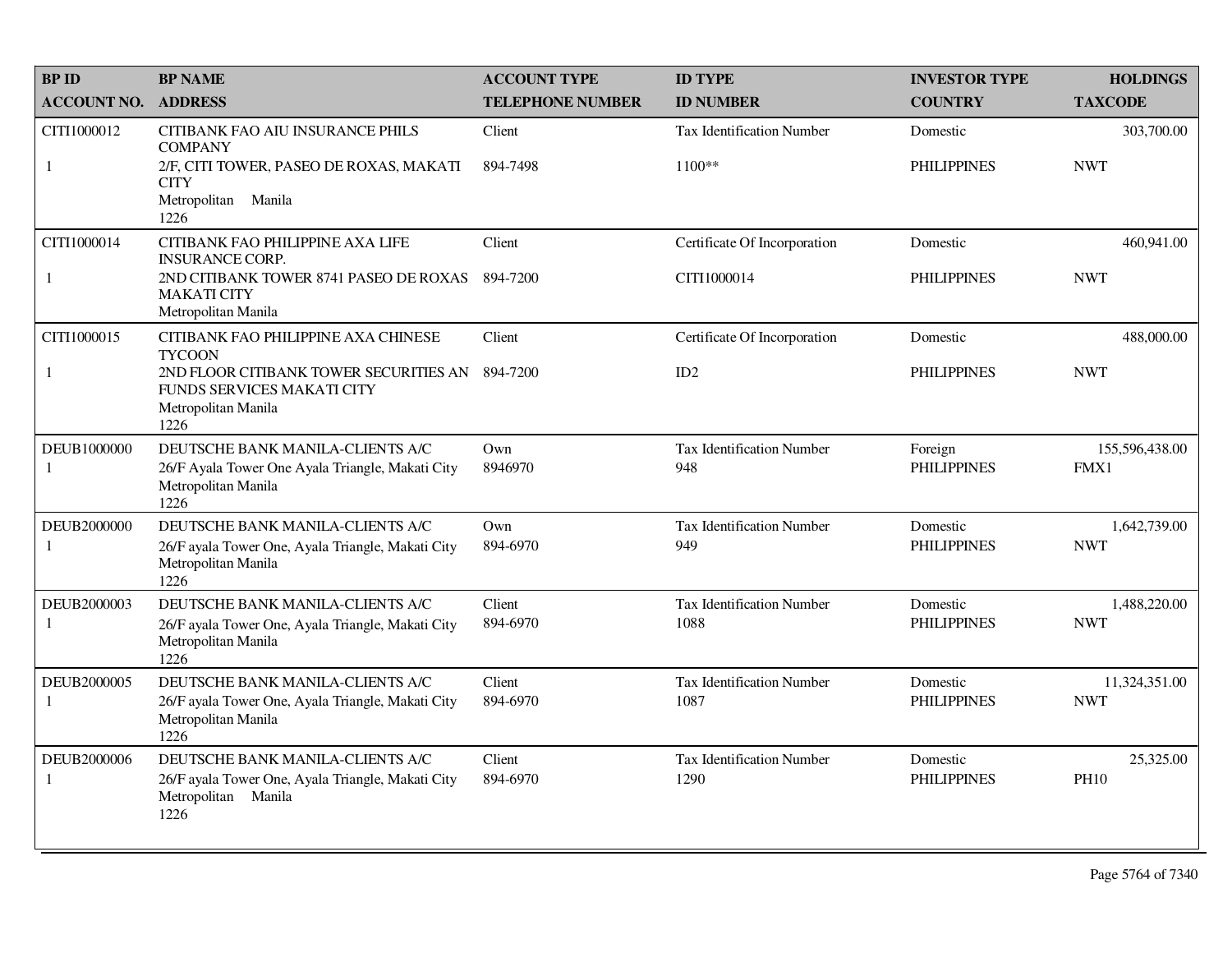| <b>BPID</b>        | <b>BP NAME</b>                                                                                                                                               | <b>ACCOUNT TYPE</b>     | <b>ID TYPE</b>                   | <b>INVESTOR TYPE</b>           | <b>HOLDINGS</b>             |
|--------------------|--------------------------------------------------------------------------------------------------------------------------------------------------------------|-------------------------|----------------------------------|--------------------------------|-----------------------------|
| <b>ACCOUNT NO.</b> | <b>ADDRESS</b>                                                                                                                                               | <b>TELEPHONE NUMBER</b> | <b>ID NUMBER</b>                 | <b>COUNTRY</b>                 | <b>TAXCODE</b>              |
| DEUB2000007        | DEUTSCHE BANK AG MANILA BRANCH A/C<br><b>CLIENTS DEUB20</b>                                                                                                  | Client                  | Certificate Of Incorporation     | Domestic                       | 296,575.00                  |
| $\mathbf{1}$       | 23F AYALA TOWER ONE AYALA AVE. MAKAT 8946989<br><b>CITY</b><br>Metropolitan Manila                                                                           |                         | 000-449-586-000                  | <b>PHILIPPINES</b>             | <b>PH10</b>                 |
| GSIS1000000        | GOVERNMENT SERVICE INSURANCE SYSTEM Own<br>GSIS Hqs., Financial Center Roxas Blvd., Pasay City 891-6346<br>Metropolitan Manila<br>$\Omega$                   |                         | Tax Identification Number<br>974 | Domestic<br><b>PHILIPPINES</b> | 45,911,644.00<br><b>NWT</b> |
| HSBC1000000        | THE HONGKONG AND SHANGHAI BANKING<br>CORP. LTD. - CLIENTS' ACCT.                                                                                             | Own                     | Tax Identification Number        | Foreign                        | 668, 629, 747.00            |
| $\mathbf{1}$       | HSBC Securities Services 12th Floor, The Enterprise<br>Center, Tower I 6766 Ayala Avenue corner Paseo de<br>Roxas Makati City<br>Metropolitan Manila<br>1200 | 8145200                 | 951                              | <b>PHILIPPINES</b>             | FMX1                        |
| HSBC1000016        | THE HONGKONG AND SHANGHAI BANKING<br>CORP. LTD. -CLIENTS' ACCT.                                                                                              | Client                  | Tax Identification Number        | Foreign                        | 1,000,000.00                |
| 1                  | HSBC Securities Services 12th Floor, The Enterprise<br>Center, Tower I 6766 Ayala Avenue corner Paseo de<br>Roxas Makati City<br>Metropolitan Manila<br>1200 | 8145200                 | 1085                             | <b>PHILIPPINES</b>             | <b>HK18</b>                 |
| HSBC1000049        | THE HONGKONG AND SHANGHAI BANKING<br>CORP. LTD.-CLIENTS ACCT.                                                                                                | Client                  | Certificate Of Incorporation     | Foreign                        | 350,000.00                  |
| $\mathbf{1}$       | HSBC CENTRE, 3058 FIFTH AVE. WEST,<br>BONIFACIO GLOBAL CITY, TAGUIG CITY<br>Metropolitan Manila                                                              | 8305300                 | $1069**$                         | <b>PHILIPPINES</b>             | <b>FTXN</b>                 |
| HSBC2000000        | THE HONGKONG AND SHANGHAI BANKING<br>CORP. LTD. - CLIENTS' ACCT.                                                                                             | Own                     | <b>Tax Identification Number</b> | Domestic                       | 21,512,593.00               |
| 1                  | HSBC Securities Services 12th Floor, The Enterprise<br>Center, Tower I 6766 Ayala Avenue corner Paseo de<br>Roxas Makati City<br>Metropolitan Manila<br>1200 | 814-5200                | 952                              | <b>PHILIPPINES</b>             | <b>NWT</b>                  |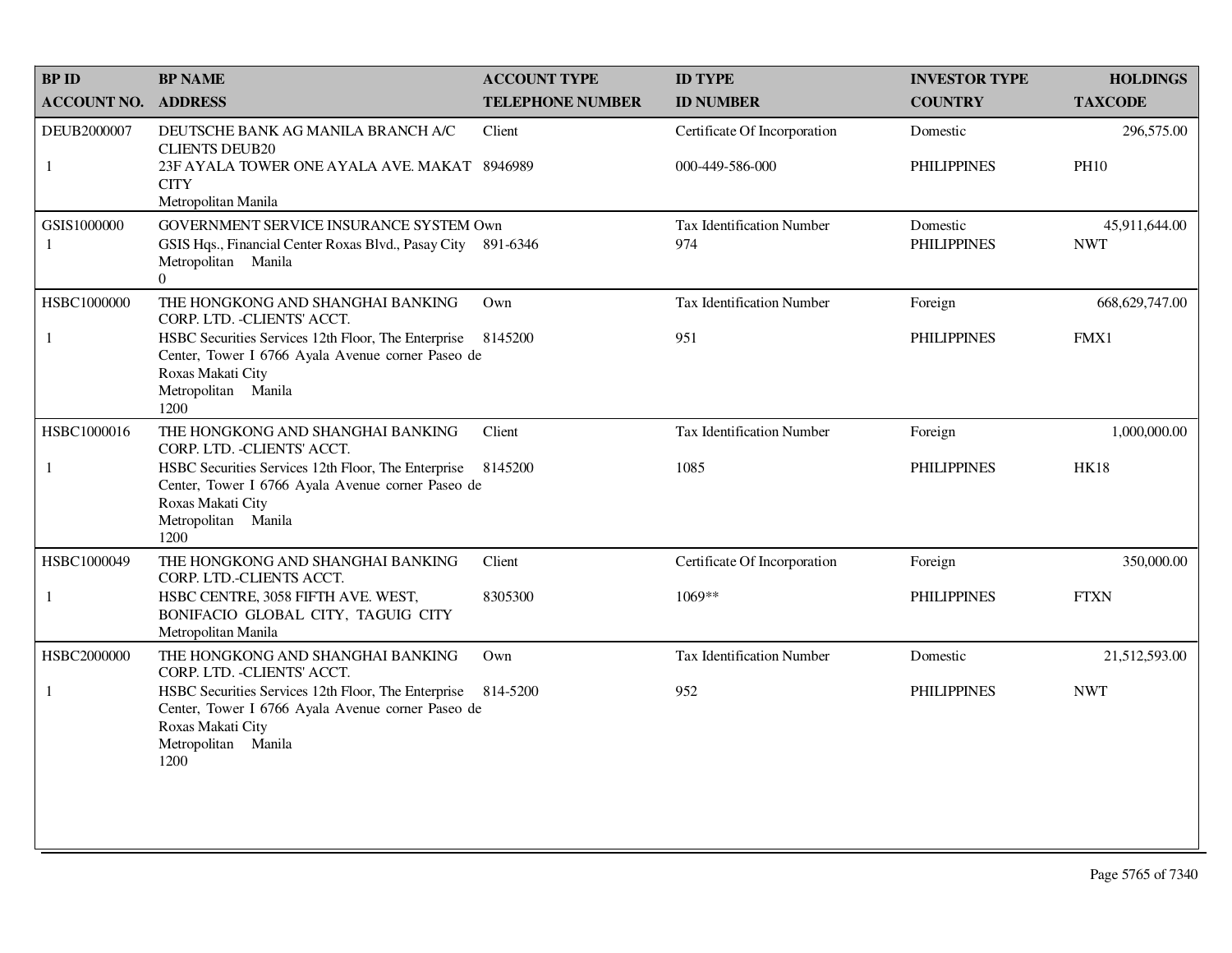| <b>BP ID</b>       | <b>BP NAME</b>                                                                                                                                                                                 | <b>ACCOUNT TYPE</b>     | <b>ID TYPE</b>                       | <b>INVESTOR TYPE</b>           | <b>HOLDINGS</b>            |
|--------------------|------------------------------------------------------------------------------------------------------------------------------------------------------------------------------------------------|-------------------------|--------------------------------------|--------------------------------|----------------------------|
| <b>ACCOUNT NO.</b> | <b>ADDRESS</b>                                                                                                                                                                                 | <b>TELEPHONE NUMBER</b> | <b>ID NUMBER</b>                     | <b>COUNTRY</b>                 | <b>TAXCODE</b>             |
| HSBC2000002        | THE HONGKONG AND SHANGHAI BANKING<br>CORP. LTD. - CLIENTS' ACCT.                                                                                                                               | Client                  | Tax Identification Number            | Domestic                       | 4,822,555.00               |
| -1                 | HSBC Securities Services 12th Floor, The Enterprise 814-5200<br>Center, Tower I 6766 Ayala Avenue corner Paseo de<br>Roxas Makati City<br>Metropolitan Manila<br>1200                          |                         | 1055                                 | <b>PHILIPPINES</b>             | <b>PH10</b>                |
| HSBC2000005        | INSULAR LIFE ASSURANCE CO., LTD - VUL-EF Client                                                                                                                                                |                         | <b>Tax Identification Number</b>     | Domestic                       | 4.841.000.00               |
| 1                  | HSBC Securities Services 7th Floor, HSBC Centre,<br>3058 Fifth Avenue West, Bonifacio Global City,<br><b>Taguig City</b><br>Metropolitan Manila                                                | 581-8203                | $1054 -$                             | <b>PHILIPPINES</b>             | <b>NWT</b>                 |
| HSBC2000006        | ING BANK, N.V. MNL (TRUST DEPT.) FOR THE<br>ACCT OF PNB LIFE INS. INC.                                                                                                                         | Client                  | <b>Tax Identification Number</b>     | Domestic                       | 795,301.00                 |
| 1                  | 20/F TOWER ONE, AYALA TRIANGLE AYALA<br><b>AVENUE, MAKATI CITY</b><br>Metropolitan Manila<br>1226                                                                                              | 902-7000                | $1054*$                              | <b>PHILIPPINES</b>             | <b>NWT</b>                 |
| HSBC2000007<br>1   | THE INSULAR LIFE ASSURANCE COMPANY, LTClient<br>IL COPORATE CENTRE, INSULAR LIFE DRIVE, 582-1875<br>FILINVEST CORPORATE CITY, ALABANG<br><b>MUNTINLUPA CITY</b><br>Metropolitan Manila<br>1226 |                         | Certificate Of Incorporation<br>1054 | Domestic<br><b>PHILIPPINES</b> | 3,003,700.00<br><b>NWT</b> |
| HSBC2000008<br>1   | THE INSULAR LIFE ASSURANCE COMPANY, LTClient<br>IL CORPORATE CENTRE, INSULAR LIFE DRIVE 7711915                                                                                                |                         | Certificate Of Incorporation<br>1054 | Domestic<br><b>PHILIPPINES</b> | 1,634,400.00<br><b>NWT</b> |
|                    | FILINVEST CORPORATE CITY, ALABANG<br><b>MUNTINLUPA CITY</b><br>Metropolitan Manila<br>STMT-D                                                                                                   |                         |                                      |                                |                            |
| HSBC2000009        | THE MANUFACTURERS LIFE INSURANCE CO.<br>(PHILS.), INC.                                                                                                                                         | Client                  | Certificate Of Incorporation         | Domestic                       | 1,251,200.00               |
| 1                  | 16/F LKG TOWER, 6801 AYALA AVENUE, MAKA884-5409<br><b>CITY</b><br>Metropolitan Manila<br>STMT-D                                                                                                |                         | $NOID*$                              | <b>PHILIPPINES</b>             | <b>NWT</b>                 |
|                    |                                                                                                                                                                                                |                         |                                      |                                |                            |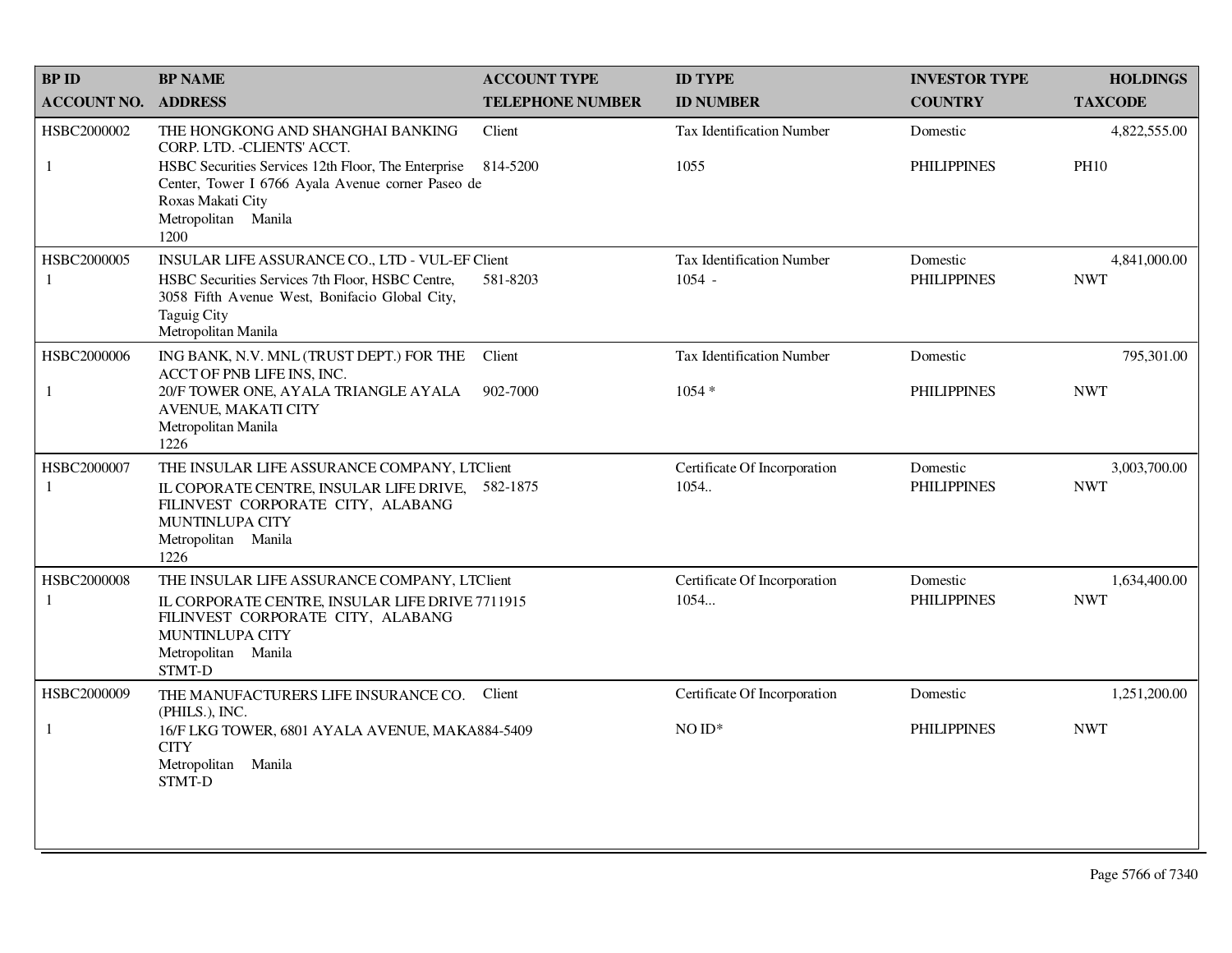| <b>BPID</b>        | <b>BP NAME</b>                                                                                                                                                | <b>ACCOUNT TYPE</b>     | <b>ID TYPE</b>                                | <b>INVESTOR TYPE</b>           | <b>HOLDINGS</b>            |
|--------------------|---------------------------------------------------------------------------------------------------------------------------------------------------------------|-------------------------|-----------------------------------------------|--------------------------------|----------------------------|
| <b>ACCOUNT NO.</b> | <b>ADDRESS</b>                                                                                                                                                | <b>TELEPHONE NUMBER</b> | <b>ID NUMBER</b>                              | <b>COUNTRY</b>                 | <b>TAXCODE</b>             |
| HSBC2000010<br>1   | MANULIFE CHINABANK LIFE ASSURANCE CO Client<br>24/F LKG TOWER, 6801 AYALA AVENUE, MAKA884-5409<br><b>CITY</b><br>Metropolitan Manila<br>STMT-D                |                         | Certificate Of Incorporation<br>NO ID         | Domestic<br><b>PHILIPPINES</b> | 1,277,150.00<br><b>NWT</b> |
| HSBC2000011<br>1   | SUN LIFE GREPA FINANCIAL, INC.<br>5/FLR SUNLIFE CENTRE 5TH AVENUE COR RIZ 555-8888<br>DRIVE, BONIFACIO GLOBAL CITY, TAGUIG CIT<br>Metropolitan Manila<br>1634 | Client                  | Tax Identification Number<br>000-460-716-000  | Domestic<br><b>PHILIPPINES</b> | 2,046,500.00<br><b>NWT</b> |
| HSBC3000000        | THE HONGKONG & SHANGHAI BANKING COR Own<br>LTD. - OWN ACCOUNT                                                                                                 |                         | <b>Tax Identification Number</b>              | Foreign                        | 2.00                       |
| $\mathbf{1}$       | HSBC Securities Services 12th Floor, The Enterprise<br>Center, Tower I 6766 Ayala Avenue corner Paseo de<br>Roxas Makati City<br>Metropolitan Manila<br>1200  | 636-7370                | 953                                           | <b>PHILIPPINES</b>             | <b>RA02</b>                |
| LBPT1000000        | LAND BANK OF THE PHILIPPINES-TRUST<br><b>BANKING GROUP</b>                                                                                                    | Own                     | <b>Tax Identification Number</b>              | Domestic                       | 5,000.00                   |
| 1                  | LBP PLAZA 1598 M.H. DEL PILAR COR DR. J.<br>QUINTOS STS., MALATE MANILA<br>Metropolitan Manila<br>1004                                                        | 405-7550                | 000-470-394-000                               | <b>PHILIPPINES</b>             | <b>NWT</b>                 |
| LBPT1000009<br>-1  | LBP-TBG AS AGENT FOR 28568 TA 01<br>LAND BANK OF THE PHILIPPINES COR. DR. J.<br>QUINTOS STS., MALATE, MANILA<br>Metropolitan Manila                           | Client<br>405-7554      | Tax Identification Number<br>004-628-891-000* | Domestic<br><b>PHILIPPINES</b> | 21,900.00<br><b>NWT</b>    |
| LBPT1000013<br>-1  | LBP-TBG AS AGENT FOR 22594 TA 01<br>LANDBANK PLAZA M.H. DEL PILAR COR DR. J. 405-7554<br>QUINTOS STS. MALATE MANILA<br>Metropolitan Manila<br>1004            | Client                  | Tax Identification Number<br>000-839-862-000  | Domestic<br><b>PHILIPPINES</b> | 17,500.00<br><b>NWT</b>    |
| NRCP1000000        | NATIONAL REINSURANCE CORPORATION OF Own<br>THE PHILIPPINES                                                                                                    |                         | <b>Tax Identification Number</b>              | Domestic                       | 100,000.00                 |
| 1                  | 18th Floor, Philippine AXA Life Centre, Sen. Gil Puy 887-4570<br>Ave., corner Tindalo St., Makati City<br>Metropolitan Manila<br>1200                         |                         | 1006                                          | <b>PHILIPPINES</b>             | <b>NWT</b>                 |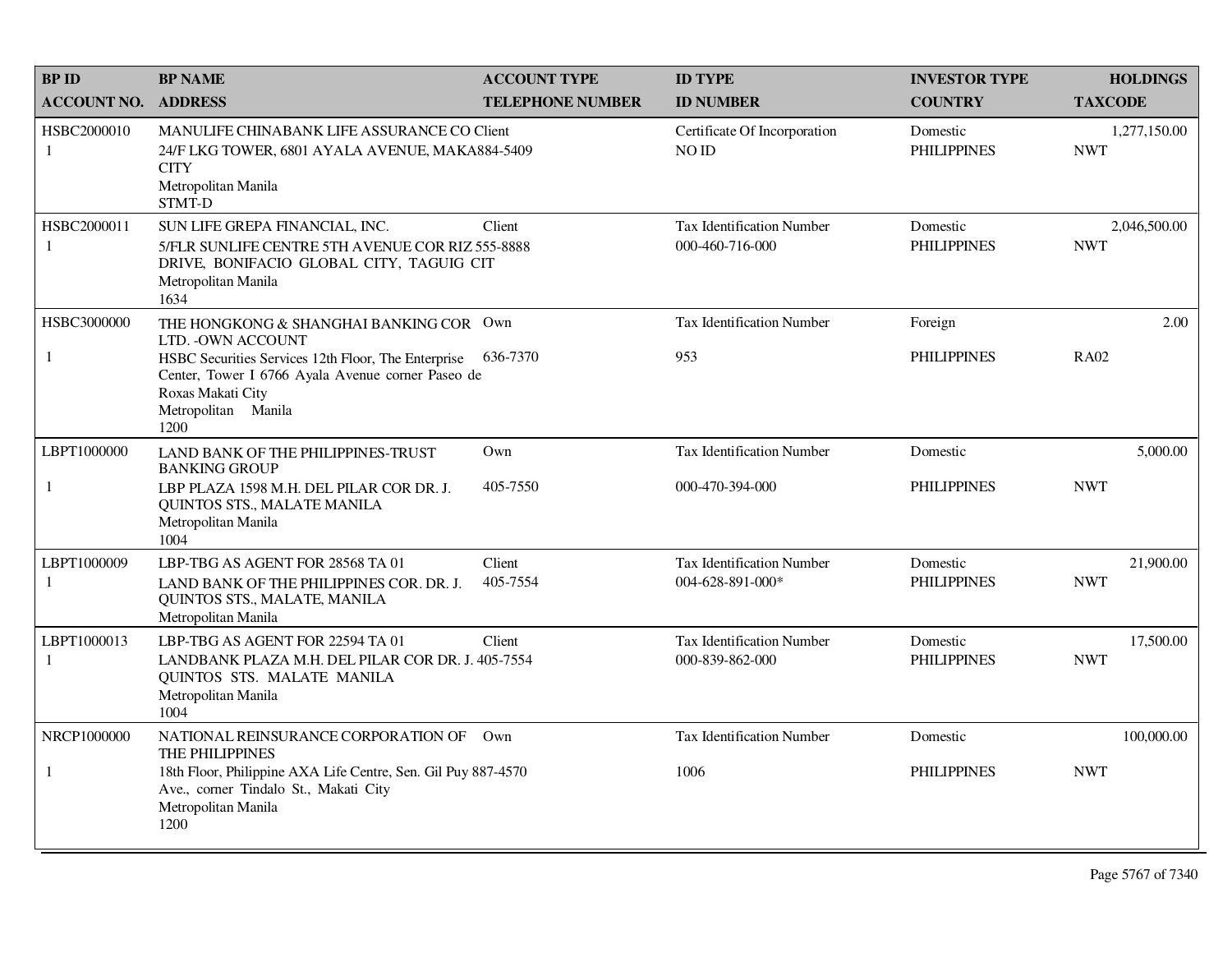| <b>BPID</b>                 | <b>BP NAME</b>                                                                                                                                                                                                            | <b>ACCOUNT TYPE</b>     | <b>ID TYPE</b>                          | <b>INVESTOR TYPE</b>           | <b>HOLDINGS</b>            |
|-----------------------------|---------------------------------------------------------------------------------------------------------------------------------------------------------------------------------------------------------------------------|-------------------------|-----------------------------------------|--------------------------------|----------------------------|
| <b>ACCOUNT NO. ADDRESS</b>  |                                                                                                                                                                                                                           | <b>TELEPHONE NUMBER</b> | <b>ID NUMBER</b>                        | <b>COUNTRY</b>                 | <b>TAXCODE</b>             |
| PABC1000000<br>$\mathbf{1}$ | AB CAPITAL & INVESTMENT CORP. - TRUST &<br><b>INVESTMENT DIV.</b><br>G/F, Asianbank Centre Bldg., Sen. Gil Puyat Extensio 8930373<br>cor. Tordesillas St., Salcedo Village Makati City<br>Metropolitan Manila<br>$\Omega$ | $Qw$ n                  | <b>Tax Identification Number</b><br>899 | Domestic<br><b>PHILIPPINES</b> | 366,662.00<br><b>NWT</b>   |
| PNBC2000000<br>-1           | <b>PNB-TBG T-10820</b><br>3/F PNB Financial Center Roxas Blvd., Pasay City<br>Metropolitan Manila<br>1300                                                                                                                 | Own<br>5263059          | Tax Identification Number<br>986        | Domestic<br><b>PHILIPPINES</b> | 1,601,700.00<br><b>NWT</b> |
| PPSB1000000                 | EASTWEST BANKING CORPORATION - TRUST<br><b>DIVISION</b>                                                                                                                                                                   | $Qw$ n                  | <b>Tax Identification Number</b>        | Domestic                       | 70,600.00                  |
| $\mathbf{1}$                | 20/F PBCOM TOWER, AYALA AVE., MAKATI<br><b>CITY</b><br>Metropolitan Manila<br>1229                                                                                                                                        | 885-0695 L8582          | 919                                     | <b>PHILIPPINES</b>             | <b>NWT</b>                 |
| PSMC2000000                 | SAN MIGUEL CORPORATION RETIREMENT<br><b>PLAN-STP</b>                                                                                                                                                                      | Own                     | Tax Identification Number               | Domestic                       | 992,000.00                 |
| 1                           | San Miguel Corporation Retirement Plan 40 San<br>Miguel Avenue, Ortigas Center Mandaluyong City<br>Metropolitan Manila<br>1550                                                                                            | 632-3000                | 929                                     | <b>PHILIPPINES</b>             | <b>NWT</b>                 |
| RCBC1000000<br>-1           | RCBC TRUST & INVESTMENT DIVISION<br>333 Sen. Gil J. Puyat Ave. Makati City<br>Metropolitan Manila<br>1200                                                                                                                 | Own<br>894-9017/18      | <b>Tax Identification Number</b><br>987 | Domestic<br><b>PHILIPPINES</b> | 2,023,500.00<br><b>NWT</b> |
| RCBC1000049<br>1            | RCBC TRUST & INVESTMENT DIVISION<br>333 Sen. Gil J. Puyat Ave. Makati City<br>Metropolitan Manila<br>1200                                                                                                                 | Client<br>894-9017      | Certificate Of Incorporation<br>987     | Domestic<br><b>PHILIPPINES</b> | 100,000.00<br><b>NWT</b>   |
| RCBC1000050<br>1            | RCBC TRUST & INVESTMENT DIVISION<br>333 Sen. Gil J. Puyat Ave. Makati City<br>Metropolitan Manila<br>1200                                                                                                                 | Client<br>894-9017      | Certificate Of Incorporation<br>987     | Domestic<br><b>PHILIPPINES</b> | 30,000.00<br><b>NWT</b>    |
| RCBC3000000                 | RCBC TRUST & INVESTMENT DIVISION -<br><b>VARIOUS TAXABLE ACCTS</b>                                                                                                                                                        | Own                     | Tax Identification Number               | Domestic                       | 396,400.00                 |
| 1                           | 333 SEN. GIL J. PUYAT AVE., MAKATI CITY<br>Metropolitan Manila                                                                                                                                                            | 8783326                 | 987.                                    | <b>PHILIPPINES</b>             | <b>PH10</b>                |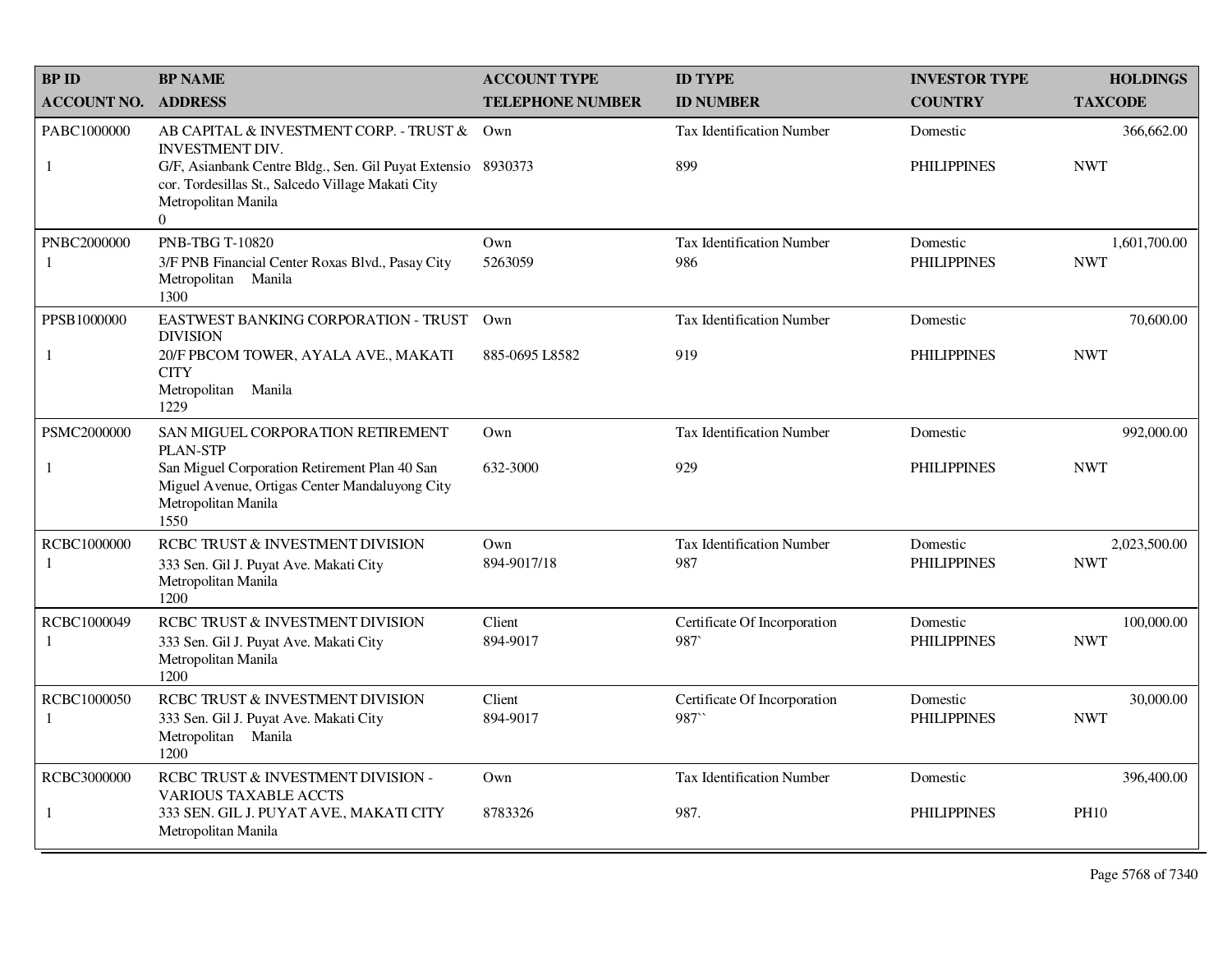| <b>BPID</b>             | <b>BP NAME</b>                                                                                                                     | <b>ACCOUNT TYPE</b>     | <b>ID TYPE</b>                                 | <b>INVESTOR TYPE</b>           | <b>HOLDINGS</b>               |
|-------------------------|------------------------------------------------------------------------------------------------------------------------------------|-------------------------|------------------------------------------------|--------------------------------|-------------------------------|
| <b>ACCOUNT NO.</b>      | <b>ADDRESS</b>                                                                                                                     | <b>TELEPHONE NUMBER</b> | <b>ID NUMBER</b>                               | <b>COUNTRY</b>                 | <b>TAXCODE</b>                |
| SCBK1000000<br>1        | STANDARD CHARTERED BANK<br>6756 Ayala Avenue Makati City<br>Metropolitan Manila<br>1200                                            | Own<br>878-2879         | <b>Tax Identification Number</b><br>957        | Foreign<br><b>PHILIPPINES</b>  | 119,335,426.00<br>FMX1        |
| SCBK1000048<br>1        | STANDARD CHARTERED BANK<br>6756 Ayala Avenue Makati City<br>Metropolitan Manila<br>1200                                            | Client<br>878-2879      | <b>Tax Identification Number</b><br>1015       | Foreign<br><b>PHILIPPINES</b>  | 30,000.00<br>NTT <sub>2</sub> |
| SCBK1000050             | PRU LIFE INSURANCE CORP. OF UK - LINKED<br><b>FUND</b>                                                                             | Client                  | <b>Commercial Registration Number</b>          | Domestic                       | 6,366,950.00                  |
| 1                       | 5TH FLOOR 6788 AYALA AVENUE MAKATI CIT 878-2124<br>Metropolitan Manila<br>1200                                                     |                         | AS096-0511                                     | <b>PHILIPPINES</b>             | <b>NWT</b>                    |
| <b>SCTD1000000</b><br>1 | <b>MBTC - TRUST BANKING GROUP</b><br>5/F Metrobank Plaza Sen. Gil J. Puyat Ave. Makati<br>City<br>Metropolitan Manila<br>1200      | Own<br>894-8888         | <b>Tax Identification Number</b><br>990        | Domestic<br><b>PHILIPPINES</b> | 13,189,488.00<br><b>NWT</b>   |
| SCTD1000004<br>1        | MBTC TBG AS IM FOR 3012-00022-07<br>17TH FLR. GT TOWER INTL AYALA AVE.,<br><b>MAKATI CITY</b><br>Metropolitan Manila               | Client<br>857-5299      | <b>Tax Identification Number</b><br>990.*.**** | Domestic<br><b>PHILIPPINES</b> | 100,300.00<br><b>PH10</b>     |
| SCTD1000011<br>-1       | MBTC TBG AS IM FOR MFI FOUNDATION, INC. Client<br>17TH FLR. GT TOWER INTL AYALA AVE.,<br><b>MAKATI CITY</b><br>Metropolitan Manila | 857-5299                | Certificate Of Incorporation<br>990 *****      | Domestic<br><b>PHILIPPINES</b> | 8,050.00<br><b>NWT</b>        |
| SCTD1000012             | MBTC TBG AS IM FOR TAKING CARE OF<br><b>BUSINESS CORP.</b>                                                                         | Client                  | Certificate Of Incorporation                   | Domestic                       | 50,000.00                     |
| $\mathbf{1}$            | 17TH FLR. GT TOWER INTL AYALA AVE.,<br><b>MAKATI CITY</b><br>Metropolitan Manila                                                   | 857-5299                | 990 ****                                       | <b>PHILIPPINES</b>             | <b>NWT</b>                    |
| SCTD1000013             | MBTC TBG AS IM FOR CARITAS HEALTH SHIELClient<br>INC.                                                                              |                         | Certificate Of Incorporation                   | Domestic                       | 340,000.00                    |
| 1                       | 17TH FLR. GT TOWER INTL AYALA AVE.,<br><b>MAKATI CITY</b><br>Metropolitan Manila                                                   | 857-5299                | 990 ***                                        | <b>PHILIPPINES</b>             | <b>NWT</b>                    |
|                         |                                                                                                                                    |                         |                                                |                                |                               |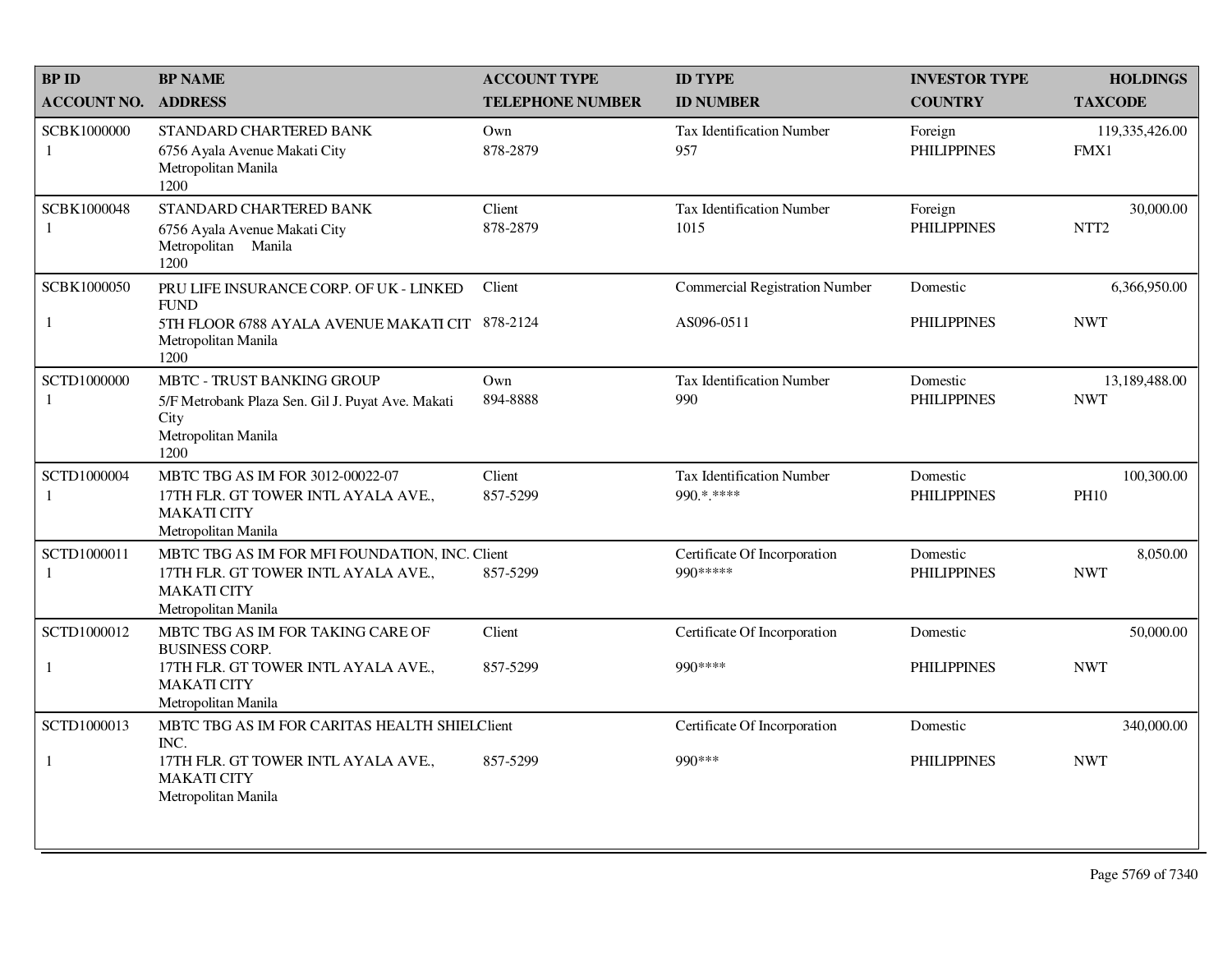| <b>BPID</b>        | <b>BP NAME</b>                                                                                                                                   | <b>ACCOUNT TYPE</b>     | <b>ID TYPE</b>                                  | <b>INVESTOR TYPE</b>           | <b>HOLDINGS</b>          |
|--------------------|--------------------------------------------------------------------------------------------------------------------------------------------------|-------------------------|-------------------------------------------------|--------------------------------|--------------------------|
| <b>ACCOUNT NO.</b> | <b>ADDRESS</b>                                                                                                                                   | <b>TELEPHONE NUMBER</b> | <b>ID NUMBER</b>                                | <b>COUNTRY</b>                 | <b>TAXCODE</b>           |
| SCTD1000014        | MBTC TBG AS IM FOR BOARD OF TRUSTEES O<br>PERAA RET FUND                                                                                         | Client                  | Certificate Of Incorporation                    | Domestic                       | 493,450.00               |
| $\mathbf{1}$       | 17TH FLR. GT TOWER INTL AYALA AVE.,<br><b>MAKATI CITY</b><br>Metropolitan Manila                                                                 | 857-5299                | 990**                                           | <b>PHILIPPINES</b>             | <b>NWT</b>               |
| SCTD1000015        | MBTC TBG AS IM FOR BOARD OF TRUSTEES -<br>STANDARD CHARTERED RET PLAN                                                                            | Client                  | Certificate Of Incorporation                    | Domestic                       | 30,000.00                |
| $\mathbf{1}$       | 17TH FLR. GT TOWER INTL AYALA AVE.,<br><b>MAKATI CITY</b><br>Metropolitan Manila                                                                 | 857-5299                | 990                                             | <b>PHILIPPINES</b>             | <b>NWT</b>               |
| SCTD1000016        | MBTC TBG AS IM FOR GOVT SERVICE<br><b>INSURANCE SYSTEM</b>                                                                                       | Client                  | Certificate Of Incorporation                    | Domestic                       | 10,125,900.00            |
| $\mathbf{1}$       | 17TH FLR. GT TOWER INTL AYALA AVE.,<br><b>MAKATI CITY</b><br>Metropolitan Manila                                                                 | 857-5299                | $990*$                                          | <b>PHILIPPINES</b>             | <b>NWT</b>               |
| SCTD1000019        | MBTC-TBG AS INV MGR FLG MANAGEMENT & Client<br>DEVT. CORP.                                                                                       |                         | Certificate Of Incorporation                    | Domestic                       | 111,200.00               |
| 1                  | 17TH FLR GT TOWER INTL, AYALA AVE.,<br><b>MAKATI CITY</b><br>Metropolitan Manila<br>STMT-D                                                       | 8575299                 | FLG MGNT NO ID                                  | <b>PHILIPPINES</b>             | <b>NWT</b>               |
| SCTD1000022        | MBTC-TBG AS INV MGR FOR PHILIPPINE STOC Client<br><b>EXCHANGE</b>                                                                                |                         | Tax Identification Number                       | Domestic                       | 260,000.00               |
| 1                  | 17TH FLR GT TOWER INTL AYALA AVE.,<br><b>MAKATI CITY</b><br>Metropolitan Manila<br>1200                                                          | 8575299                 | 000477863000.                                   | <b>PHILIPPINES</b>             | <b>NWT</b>               |
| SCTD1000029        | MBTC TBG AS IM FOR NARRA PRINCETON<br><b>HOLDINGS LIMITED</b>                                                                                    | Client                  | Certificate Of Incorporation                    | Foreign                        | 65,000.00                |
| 1                  | 17TH FLR GT TOWER INTERNATIONAL AYALA 857-5299<br><b>AVENUE, MAKATI CITY</b><br>Metropolitan Manila                                              |                         | SCTD1000029                                     | <b>PHILIPPINES</b>             | VI24                     |
| SCTD1000030<br>1   | MBTC TBG AS INVT. MNGR. FOR 3011-00033-12 Client<br>17TH FLR GT TOWER INTERNATIONAL AYALA 857-5299<br>AVENUE, MAKATI CITY<br>Metropolitan Manila |                         | <b>Tax Identification Number</b><br>121-689-178 | Domestic<br><b>PHILIPPINES</b> | 100,000.00<br><b>NWT</b> |